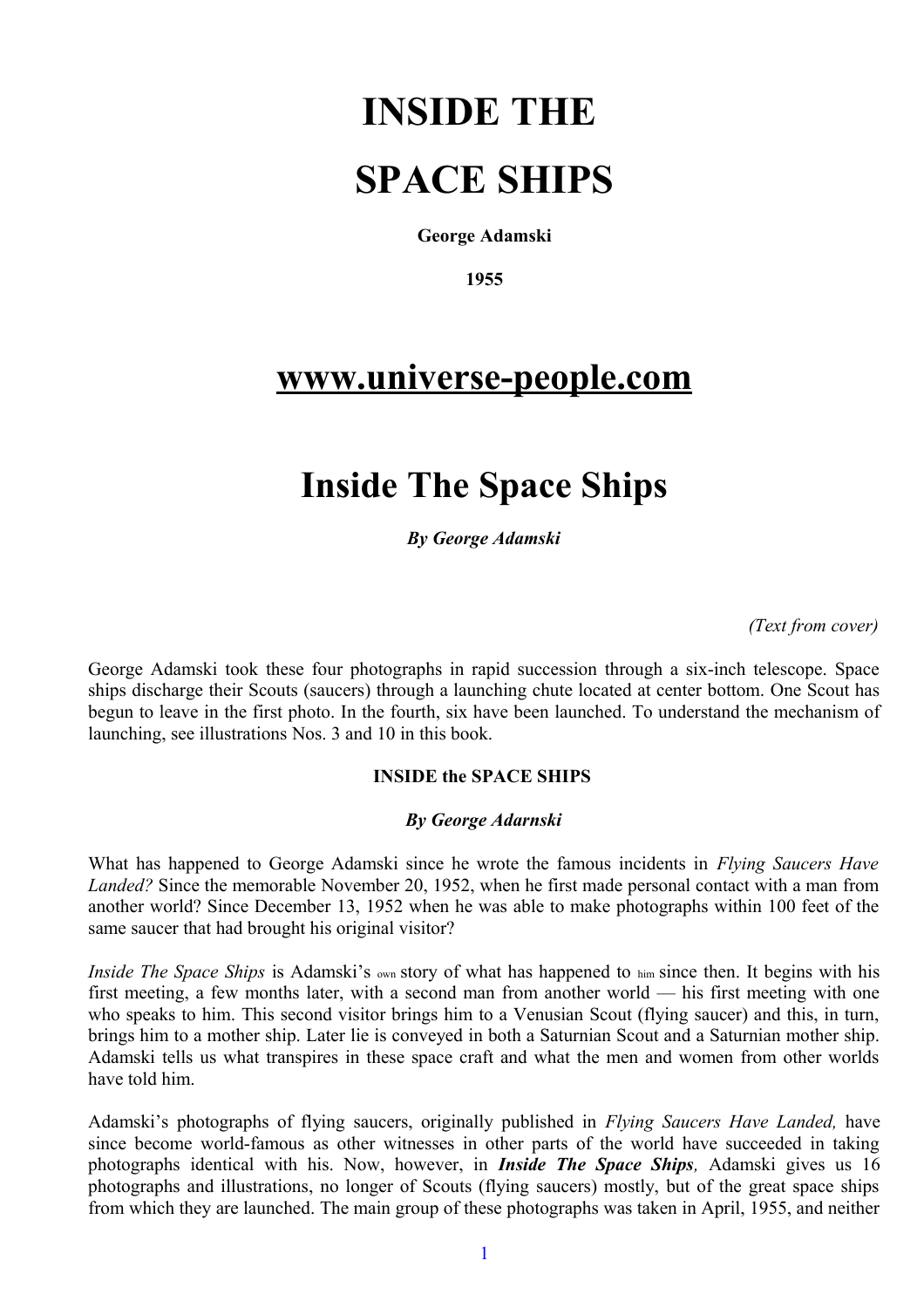the photographs nor a description of them has ever been published before.

Desmond Leslie, who was co-author with Adamski of *Flying Saucers Have Landed,* provides a foreword to the new book in which he courageously faces the fact that many will be initially skeptical of the astonishing facts now told for the first time by George Adamski.

An introduction provided by Charlotte Blodget, who was Mr. Adam-ski's literary aide in writing his new book, provides a framework which helps to better understand tile book. Mrs. Blodget also contributes a biographical sketch of George Adamski which completes the book.

Adamski's first book, *Flying Saucers Have Landed,* has now sold over 80,000 copies in the United States alone and has been translated into Dutch, Spanish, French and is soon to be translated into most of the other European languages. In spite of the scoffing of skeptics and the bitter and vicious attacks of opponents, a great world audience has collected to read and listen to George Adamski.

# ABELARD-SCIIUMAN, INC.

*Publishers*

404 Fourth Ave. New York 16, N. Y.

Printed in U.S.A.

Abelard-Schuman, Inc. New York

1955 by George Adamski

Library of Congress Catalog Card Number 55:10556

Printed and bound in the United States of America

Published simultaneously in Canada by

Nelson, Foster & Scott Ltd.

First Printing, July 1955

Second Printing, August 1955

Third Printing, September 1955

I Dedicate This Book To A Better World.

I wish to express my deep appreciation to Charlotte Blodget for framing my experiences in the written words of this book.

George Adamski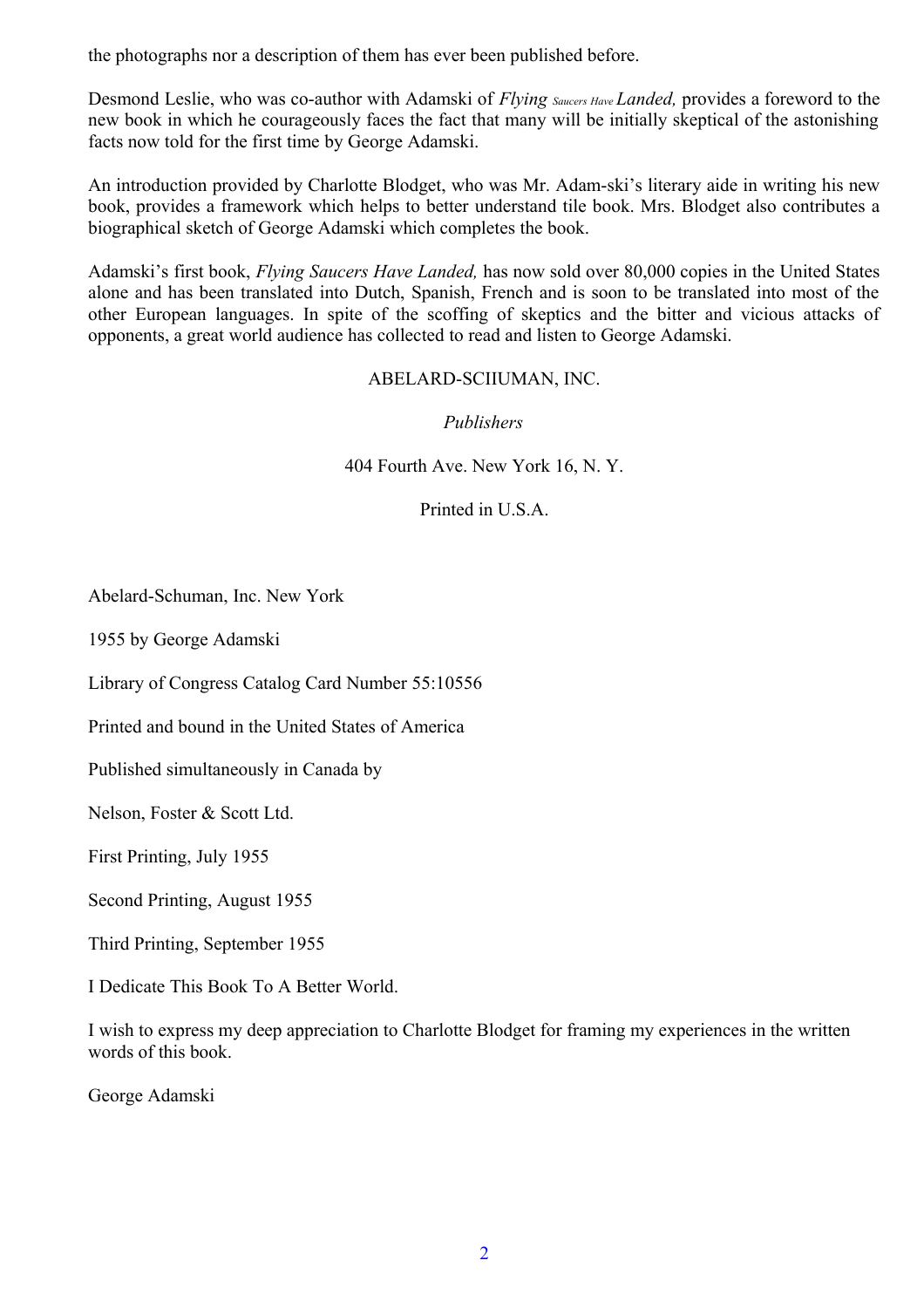#### **CONTENTS**

Introduction by Charlotte Blodget Foreword by Desmond Leslie

- 1 Return of the Venusian
- 2 Inside a Venusian Scout Ship
- 3 The Venusian Mother Ship
- 4 My First Look at Outer Space
- 5 Meeting With a Master
- 6 Questions and Answers Within the Ship
- 7 The Scout from Saturn
- 8 The Saturnian Mother Ship
- 9 The Laboratory
- 10 Another Master
- 11 Conversation in a Café
- 12 Again, the Great Master
- 13 Days at Palomar Terraces
- 14 The Banquet and a Farewell
- 15 An Unexpected Postscript Biographical Sketch by Charlotte Blodget

#### **ILLUSTRATIONS**

see

#### <http://www.universe-people.com/>

Venusian Scout Hovering Diagram of Venusian Scout Ship Diagram of Venusian Mother Ship Submarine Type Space Ship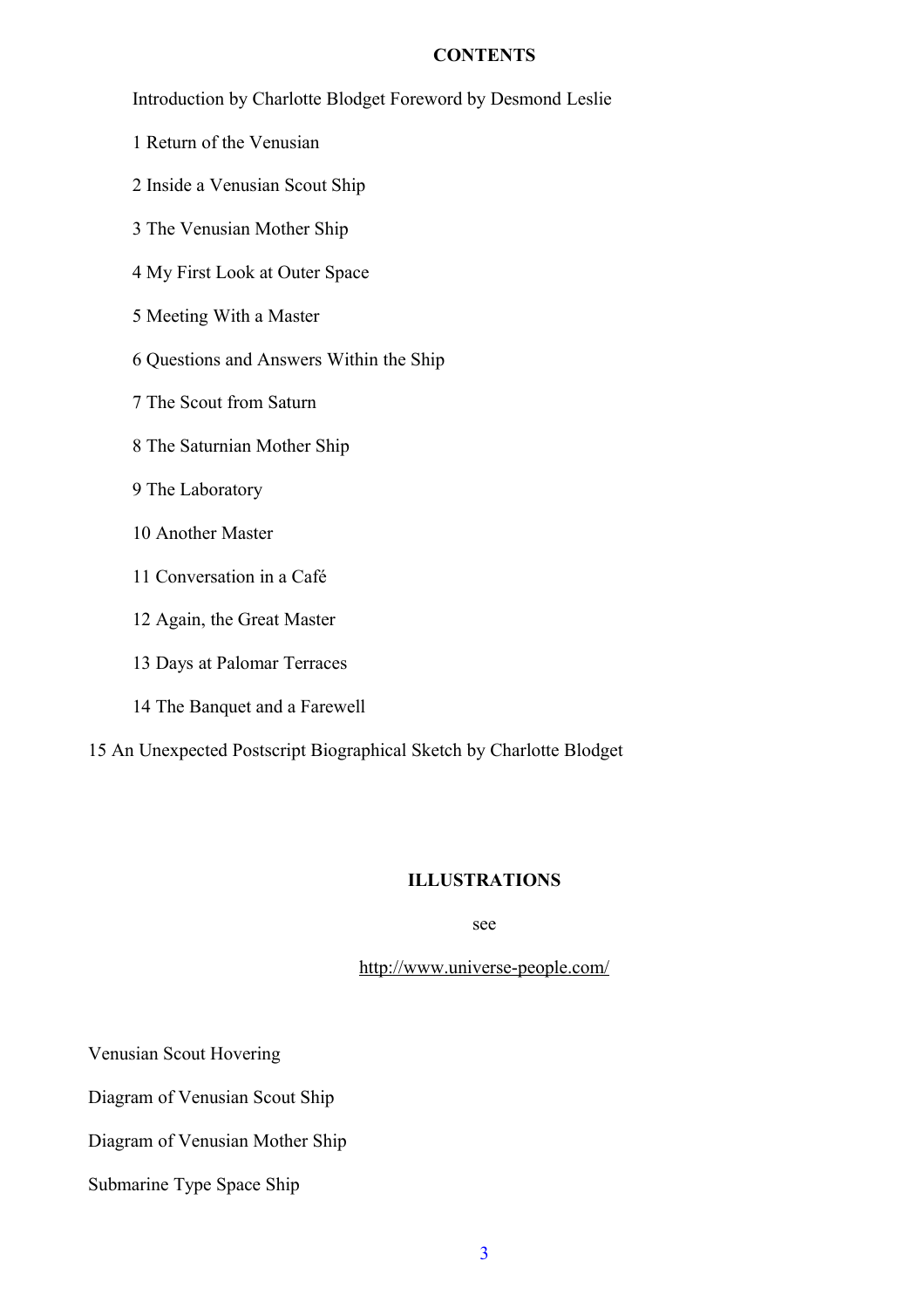Mother Ship Releasing Scouts No. 1 Mother Ship Releasing *Scouts* No. 2 Mother Ship Releasing Scouts No. S Mother Ship Releasing Scouts No.4 Diagram of Saturnian Scout Diagram of Saturnian Mother Ship Space Ships Near the Moon Taken from Inside A Venusian Scout Taken from inside Venusian Scout No.2 Taken from Inside Venusian Scout No.3 Taken from Inside Venusian Scout No.4 George Adamski

# **INSIDE THE SPACE SHIPS**

# **INTRODUCTION**

#### BY CHARLOTTE BLODGET

In the introduction to this book I wish to begin by stating that while none can help but find the contents deeply fascinating, I am fully aware that incredulity in varying degrees is bound to follow. Some will accept George Adamski's claims that his experiences inside the space slips were real and factual. Many, feeling the sincerity with which he tells his story, will brand him as an honest but self-deluded man and toss his adventures into the category of the mental or psychic. Still others, trained to reject everything not yet proven in the familiar three dimensions, will enjoy writing it all off as a clever hoax.

Although I myself have seen the space ships on several occasions, both here in the Bahamas where I live and at Palomar during the several weeks I stayed there this past summer, I have never been inside one. Nor, to my knowledge, have I ever met a space man. I have, however, met George Adamski. To know him leads to at least one certainty. He is a man of unquestionable integrity.

After reading *Flying Saucers Have Landed,* and since in any case I was headed for California to spend the summer with members of my family, I wrote to Mr. Adamski describing my sightings here and asked if I might call on him. A cordial invitation to do so was the result.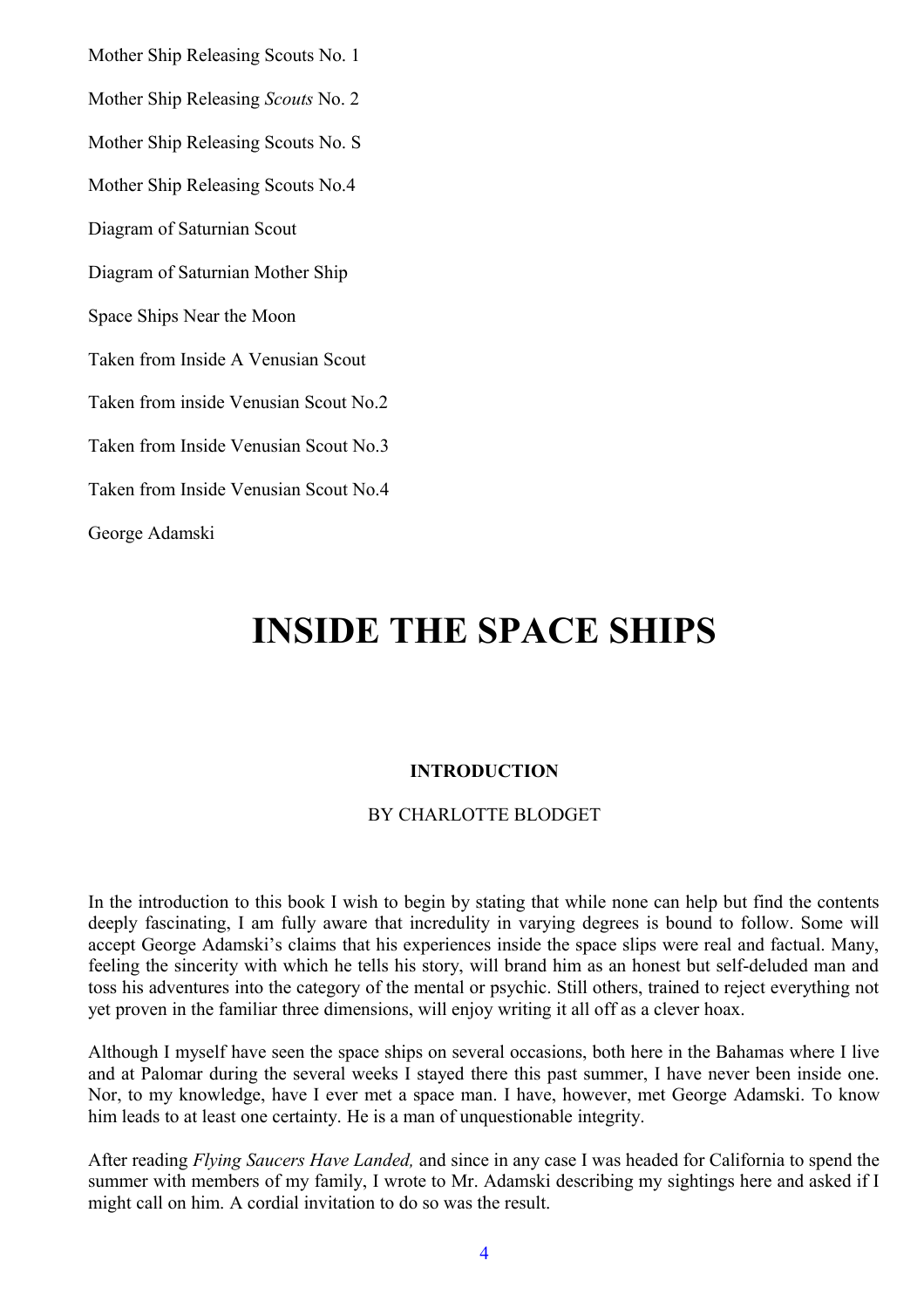I do not hesitate to state that I made my first visit to Palomar Terraces with heavily crossed fingers. I was quite prepared for anything from a brilliant lunatic to a harmlessly self-deluded man; or perhaps one more California cult conveniently and profitably hung on the horns of the current Saucer interest. What I found was a man far removed from *axiy* of these and rather difficult to describe.

My first reaction was that a minor crime had been committed in allowing so inadequate and misleading a photograph to be used on the jacket of his book. (*Flying Saucers Have Landed)* Not only is Adamski a handsome man in a very individual way, but here was a fine face with integrity clearly written on it. It is also, as I discovered during my weeks there, a face from which an expression of kindness and patience never departs. This does not mean that Adamski has evolved beyond the point where the little irritants which raise the blood pressure of lesser beings have entirely ceased to prick him. Far from it! For incidents such as a recalcitrant pipe when functioning as an amateur plumber, or inability to locate a pet hammer, he has a vocabulary as normal as any man's. But his irritation seldom extends to another fellow being. All who find their way to his door, be they bores, pests or bellicose challengers, meet with the same patient courtesy as the intelligent, the charming or the important in a worldly sense. He has, in short, true understanding and compassion. These attributes, coupled with an ever-ready sense of humor, make him entirely approachable in the broadest sense of the word. Nor does he demand that everyone agree with all that he believes or states. His is the true humility which precludes arrogance.

The fact that Adamski possesses more wisdom than formal education is, in his case, an asset, leaving him free of the fetters which too often shackle the academic mind. At the same time, he is amazingly well informed on most subjects, including world events and the causes that lie behind them. Perhaps it is partly owing to this that he is something of a prophet. Apart from an almost total absence of any material acquisitiveness which sometimes leads others to take advantage of him, Adamski emerges as an unusually well balanced man.

I am inclined to believe that the remarkable brand of patience manifested by Adamski must have played a large part in his selection as one of their important emissaries on Earth by our brothers from other planets. Adamski's is not the easy patience content to wait and dream beside a fire or under a shade tree, but patience backed by action. For instance, once he had become convinced of the extra-terrestrial nature of the strange objects he had seen in the skies, he set about getting photographic evidence of their reality. That this was a project of major proportions should be obvious.

Hazards of weather and the length of time involved did not deter Adamski. Actually, five years elapsed (1948 through 1952) before, out of hundreds of attempts, he had one or more successful photographs of each different type of space ship which he had observed. Then only did he consider the initial stage of his Saucer research complete. Since then photographs taken in many parts of the world have been made public, showing *the same type ships* in corroboration of the Adamski photographs.

Leonard G. Cramp, M.S.I.A., made comparative orthographic drawings of Adamski's Venusian Scout and the craft photographed by thirteen-year-old Stephen Darbishire in England (the "Coniston Saucer") and proved the two identical in structure and measurement. These drawings appear in Cramp's book *Space, Gravity and the Flying Saucer* (recommended reading for scientists and the technically minded).\*

Before I left Palomar Terraces I suggested that for the benefit of those who inevitably would be asking for "concrete evidence" it might be well to include in this book some kind of witness substantiation on the part of persons who need not remain currently silent because of security or personal considerations; or perhaps photographs of the interior of a space ship, or of some article made on another planet. Although I understood Adam-ski's explanation as to why he felt such evidence would accomplish little, I was still interested in getting reactions to the lack of it from the widely assorted friends and acquaintances whom I would be seeing. These included prominent scientists, journalists, professors of various subjects and sophisticated laymen.

\*Published in 1954 in the U.S.A *by* the British Book Centre.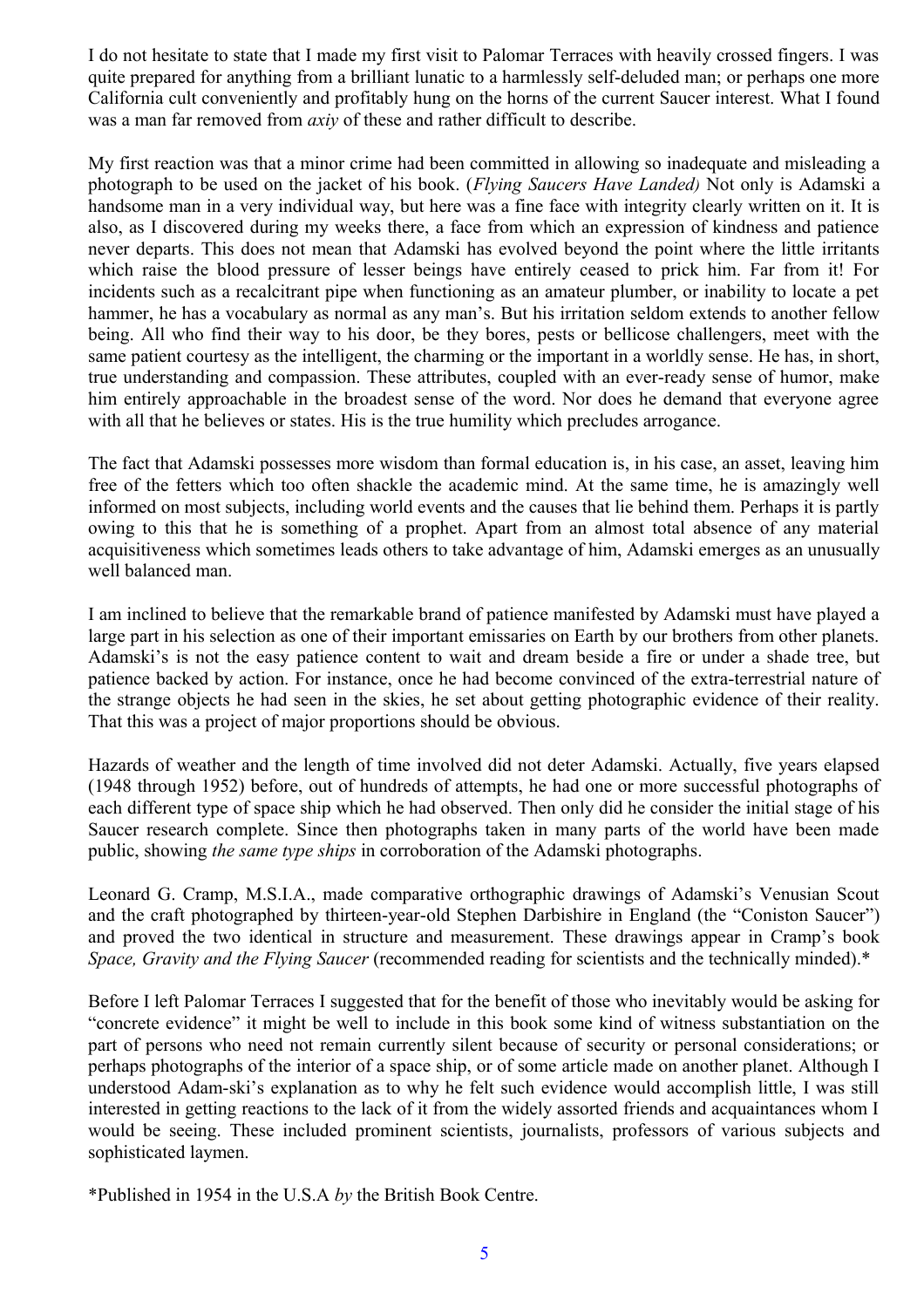I found a general interest in Saucers keener than I had anticipated. Moreover, not only was there surprisingly little skepticism in regard to the *fact* of these strange craft in our skies, but a readiness to believe them of interplanetary origin. What few could swallow was that George Adamski had seen and talked with our neighbors from other planets and been taken up in their ships.

Lack of any extensive knowledge of outer space was readily admitted. The concept of unnavigable distance between planets is no longer held by many of our scientists, nor does the old yardstick of lightyears stand as the basis on which the time element must be computed. The currents of space (for lack of a better term) are admittedly still mysteries to be explored. The conquest of gravity still lies in the future.

Since science has undeniably made gigantic strides within our lifetime, it is sometimes easy to forget that we are as yet infants in our understanding of the vast Universe of which we are so small a part. We overlook the continual pattern throughout the history of mankind that dictates the enforced abandonment or modification of yesterday's suppositions and conclusions in the light of next day's further discoveries. The more mature the mind of man becomes, the more fully he realizes that the endless miracles of an infinite creation cannot be fully measured by any yardstick he will ever devise. This is a thrilling, not a frightening or discouraging realization. Only the immature mind quickly rejects as impossible or alarming all that which lies outside his own small physical experience or beyond the understanding of his limited imagination.

As a student of history and human nature, Adamski is fully aware that in recounting experiences so far removed from ordinary events on this troubled planet he is laying himself wide open to attack from predictable sources. And although I realize that any aspersions which may be cast upon his sanity or veracity have no power to disturb him personally, I also know what importance he attaches to spreading the truth about the space ships and their *friendly* mission to the divided peoples of our Earth. Because of this, and since I did encounter the demands for "concrete evidence" to substantiate Adamski's claims, I wrote to ask again if he could agree that something along that line might be incorporated in this book. I feel that his reply to me justifies his point of view far more tellingly than I or anyone else could set it forth. Therefore, I asked and received his permission to quote from his letter as follows:

Palomar Terraces

Star Route, Valley Center, California

Dear Charlotte:

I have read your letter with a great amount of interest, and while all the different phases seem to make sense on the one hand, on the other they do not. I don't wish to criticize anyone, but most people who have been trained in one particular field, regardless of who they may be or what position they bold, are often dominated by a too faithful adherence to the traditional and conventional grooves.

As I have told you, I do have witnesses to one of my journeys in a space craft. Both are scientists who hold high positions. Once they are able to make a statement the picture will change overnight. However, the way things are nowadays with everything classified as security, for the time being they must remain in the shadow. When they believe that they can release the substantiation they have without jeopardizing either the national defense or themselves, they have said that they will do so through the press. How soon that will be, your guess is as good as mine. But because they were with me at the request of the Brothers, some things are moving in behalf of both the Brothers and the general public that otherwise could not have been started. And much as we would like to, we cannot speak of these things yet because good intentions can have bad reactions. Anything acted upon prematurely can ruin the best beginnings.

Besides, remember that there is also another side to this matter of evidence, of which you are fully informed and understand the reason why we must wait in patience for the fulfillment of our hopes. Just the other day I received a letter indicating that such possibilities are showing and it seems that eventually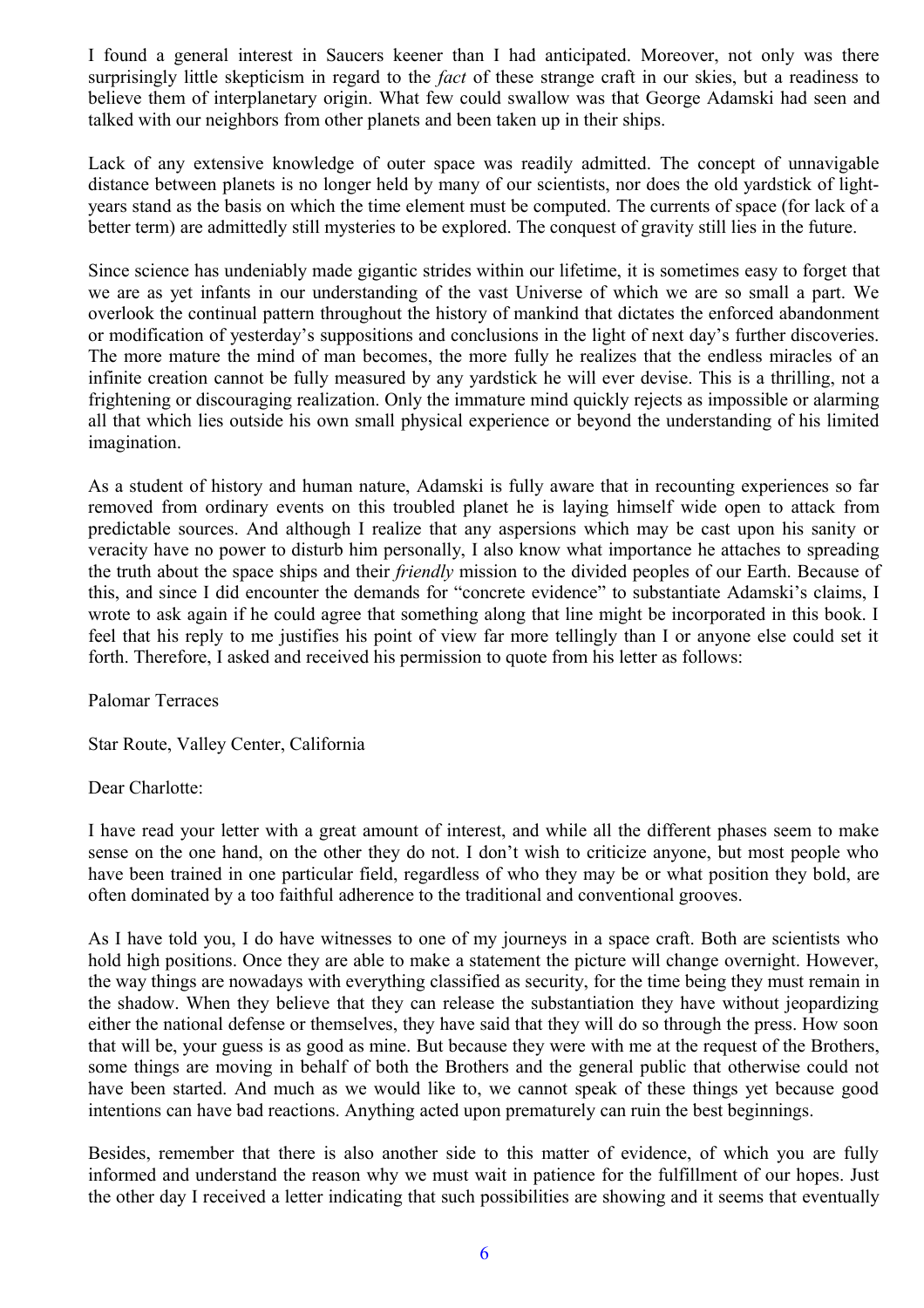support will come from that source, which would be a blessing to the world. So again I have to wait with faith, letting time be the judge.

I can see your point about personal witnesses who, free from security or personal reasons, would be at liberty to speak out and support me. But just as skeptics would question my own affidavit, would they not question that of anyone else? This was proven in regard to the sworn testimony of witnesses present at the meeting described in *Flying Saucers Have Landed.* When a critic is a critic, one can bring the Almighty before him and still he will question. Even the average man is quick to doubt anything that is new to him.

When it comes to concrete articles made on another planet which I might produce, would they really serve? Quite apart from the impossibility of showing them to all readers of the book, we are up against the same old story in regard to photographs of such things. Can you not anticipate such comments as "Adamski concocted this or that and photographed it,"—or "What's so different about this goblet, or that piece of material?" And indeed, judging from anything I personally saw aboard the space craft, there is actually no more superficial difference between a Venusian goblet and ours than between the thousand and one widely varying types manufactured here on Earth!

Look what they have said about the space craft photos which show objects *entirely* different from any made on Earth—and which have been photographed by many people in different parts of the world! So, no matter how you look at it, unless the person himself has that something necessary to recognize truth, it would make no difference what was presented as evidence, he still would want concrete proof *to suit his own understanding,* ignoring all the other minds in the world.

It is almost like this: he who has the depth of life within his being needs none of these, but he who has not, as Jesus said, "shall ask for signs, but no signs shall be given," for if they were, the doubters would not understand them. His words are just as true today.

He who has the truth asks not for proof, for his inner feeling recognizes that truth which is in itself proof. And we have an outstanding corroboration of this in respect to *Flying Saucers Have Landed.* As you know, I am nobody, living by preference in the mountains rather than in a city where I could meet "all the right people." In that book was plenty of material for the psychologists, psychoanalysts and professional critics to work on—and they did! Yet the book has gone round the world. You read many of the letters we received and saw that, while a few were of a skeptical and critical nature, most of them were praising. You noted how many people told of their own personal experiences of which, because they too could present no "concrete proof," they feared to speak; or, had tried to tell to friends and relatives—with unhappy results!<http://www.universe-people.com/>

Was it not the so-called professed authorities in times gone by, as they are today, who criticized and disparaged everything proposed for the betterment of man? The kind of proof demanded was premature and could not in wisdom be given. But time and patience finally vindicated those who brought forth the ideas. Humanity is that much better off today because of *them—not* because of the skeptics! It is no different today. But let me assure you of one thing. The Brothers will not fail us if we follow their guidance, any more than they failed us in *Flying Saucers Have Landed.* While we humans did very little in spreading it that far, someone else must have assisted greatly. Therefore, let us follow through without too many changes in the procedure which started with the first book. I am sure that we shall not be wrong. Let the critics ask! Their very opposition may serve as a stimulant for their own curiosity, causing them to enter into a deeper research or analysis. The truth will always prevail in spite of personal or limited opinions.

In regard to analysis of the little piece of metal slag to which I refer in the book and which you held in your hand, I have hesitated because of a former experience. Some years ago I bad a chemical analysis made of a piece of metal alloy which I knew for a fact did not stem from this planet. My first thought was an analysis and I turned it over to a scientist to have done. When I first telephoned to ask the result, this man sounded very excited. But when I saw him later in his laboratory, he had drawn himself under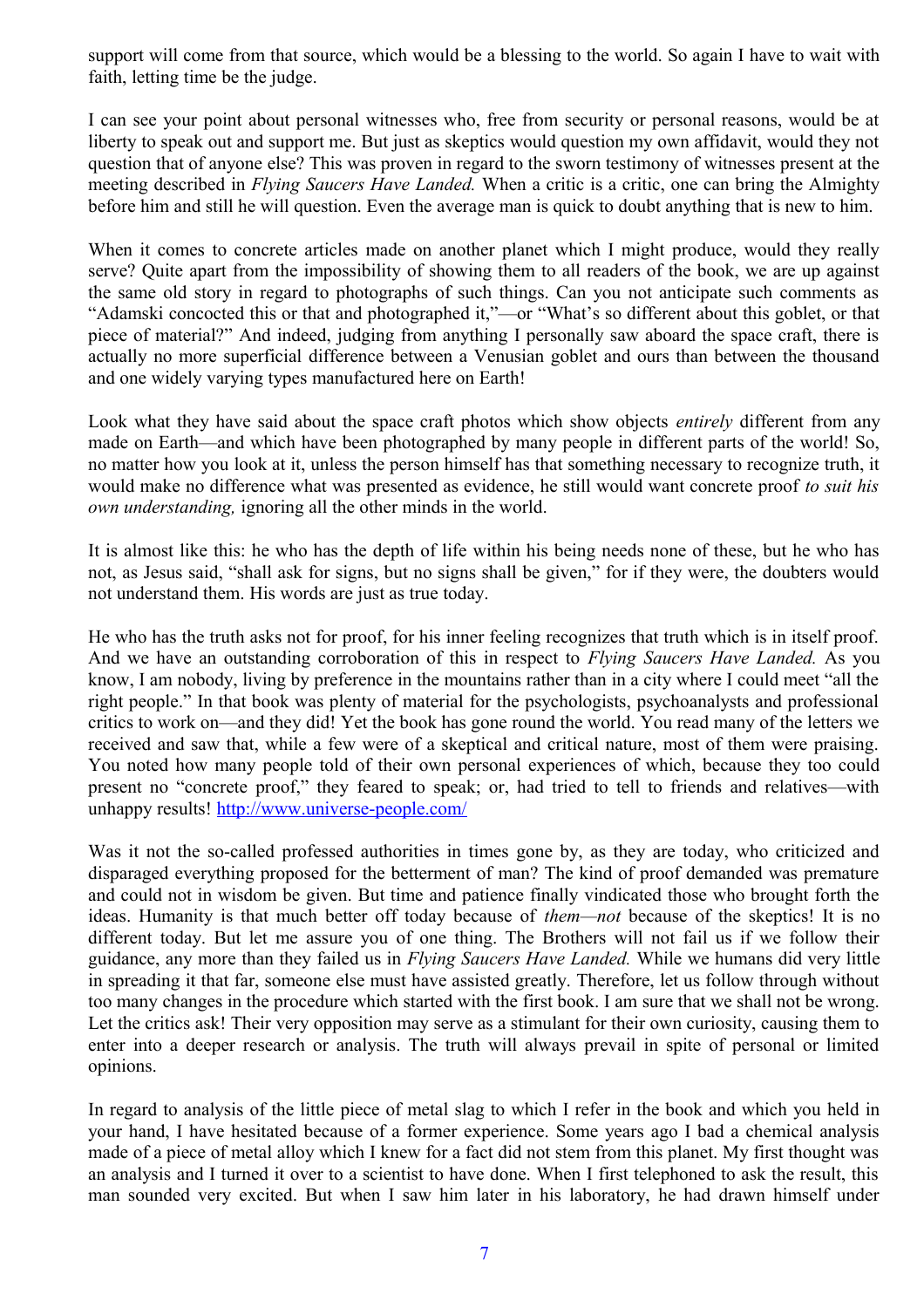control (or someone else had) and tried to brush the whole thing off lightly.

When he said that it was nothing that could not be picked up in any old scrapyard, naturally I persisted in demanding an explicit statement of his findings. He then admitted that there were "slight differences" in composition from any usual alloy, but said that could have happened by a variation in heating or some "slight accident" which had gone unnoticed at the time, thereby making duplication of the alloy improbable.

That experience taught me a lesson and I have no desire to risk losing the little piece of metal slag you saw, and which I *know* to be "not of this Earth" by turning it over to anyone until I can be certain that the truth is sincerely sought and will be released.

I recognize that my wisdom is very little in comparison to that of the Brothers. Therefore, I leave all decisions to them, as you would. I have reason to believe that they are endeavoring to make contacts in other parts of the world so that no one, even the most skeptical, could accuse me of perhaps deluding a witness companion, or even buying him off to support my statements, should I try to introduce one whose name carried no weight in the world.

Perhaps the Brothers from other planets are waiting until the inner being of men on Earth stirs ever so slightly toward a wakening stage, with desire for a better living amongst his fellowmen. Perhaps faith is of paramount importance; not blind faith, but that knowing faith which comes only from within and cannot be swerved from what it *knows* to be true. The first book did contribute to such an awakening. The purpose of this book is to stimulate this activity into even greater growth and understanding.

No *scientific* support of any kind was present for the events described in the first book. But events that have taken place since publication, and coming from different parts of the world, have proven greater support than anything that I could have produced on publication date. This has happened in spite of opposing forces who, for whatever reasons, do not wish the truth to come out. It will be the same with this book. I have been well protected against many things, as well as guided. So far, the Brothers have never let me down. So if we wait patiently and in quiet confidence, things will come out as they should. There will be more abundant proof throughout the world than I, as one man, could ever be given or, in turn, give out.

Always,

# GEORGE ADAMSKI

#### **FOREWORD**

# BY DESMOND LESLIE

When I co-authored *Flying Saucers Have Landed* with George Adamski, I had never met him. My publisher and I both agreed that there was sufficient evidence, in his testimony that he had contacted a Flying Saucer on the ground, to warrant publishing his narrative. Later events proved that we were justified. In November 1958, one month after our book had been published, an object almost identical to the one photographed by Adamski flew over Norwich, Norfolk, and was observed by seven members of the British Astronomical Association and the Norwich Astronomical Society, one of whom, Mr. Potter, made a drawing showing a Saucer with a dome and a ring of portholes, almost identical in appearance to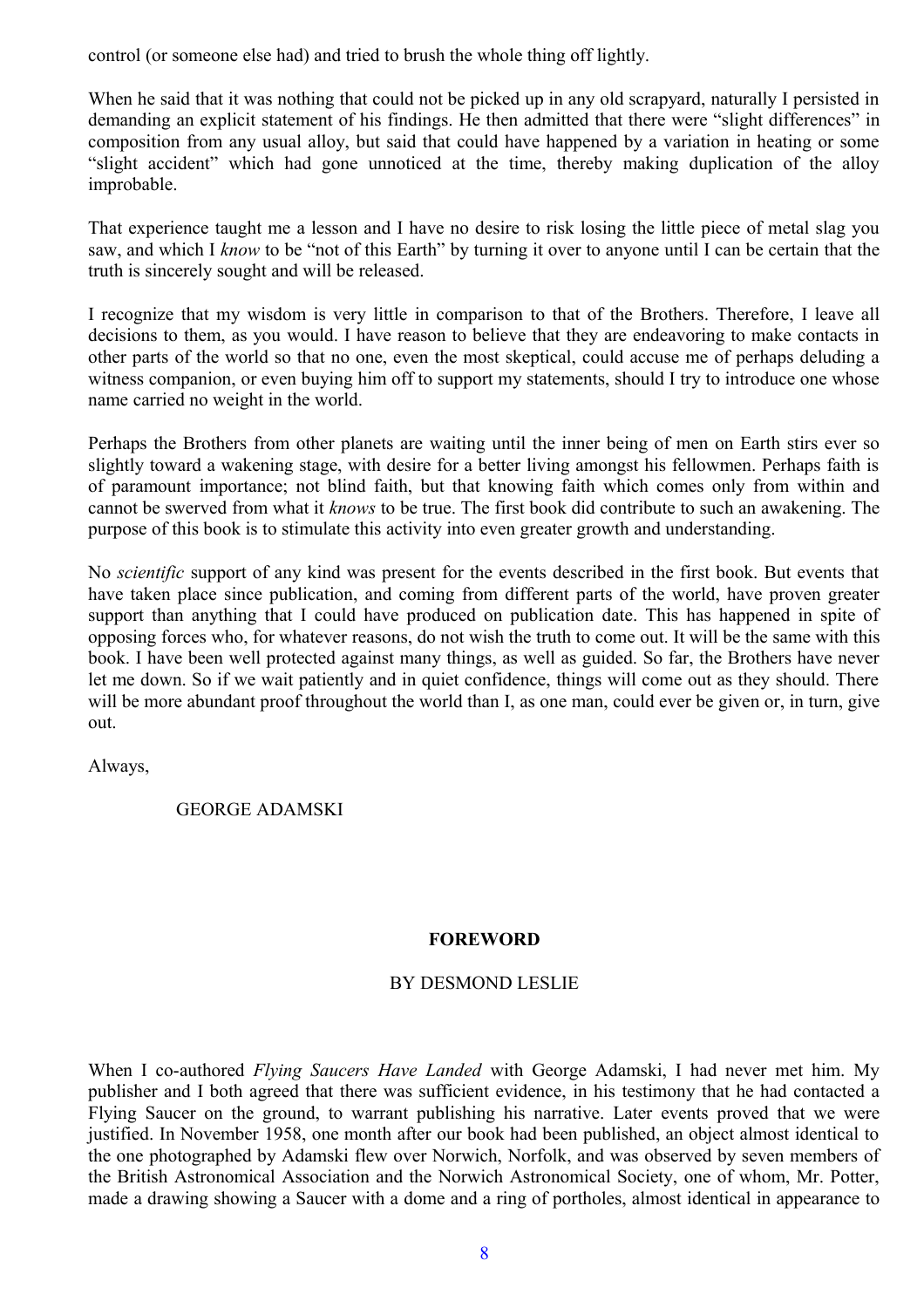Adamski's photographs.

On February 15, 1954, two boys aged thirteen and eight took a photo of an object that had descended from the clouds over Coniston, Lancashire. The photo was somewhat out of focus but sufficiently clear to show the Saucer, the dome, four portholes and a kind of ball landing-gear, similar to the Adamski photographs. The only difference, so far as rough examination could show, was a difference in angle. This photograph appeared to have been taken at an angle of about 250 to the vertical axis of the Saucer, whereas the corresponding Adamski photograph was taken at an angle of about 500. A thorough investigation proved that the boys had not (1) faked the negative, or (2) photographed a model copied from the Adamski photographs. Further evidence was later provided by Leonard Cramp, M.S.I.A. (author of a recent scientific book called *Space, Gravity and the Flying Saucer),* who, by a process of orthographic projections, proved that the Coniston Saucer was identically proportioned to the Adamski Saucer, and that had the boys made a model they would have been first required to make orthographic projections and then build up their model to scale. This would also have required the cutting of several true parabolic curves on a lathe. The boys had no access to a lathe, and knew nothing of orthographic projections, and I doubt if they knew how to cut parabolic curves.

Many had accused Adamski of photographing a lamp-shade. The appearance of a large "lampshade" over Norwich and, later, its sudden descent from the Lancashire skies, suggest that the "lampshade" in question must have been possessed of amazing self-propelled qualities, including the ability to fly across the Atlantic, six thousand miles from California. Also, it might as well be noted that, had Adamski photographed a lampshade or any other manufactured object, presumably—sooner or later—a second and similar object off the same production line would turn up in someone's possession and be identified. Adamski's negatives were examined by Cecil B. de Mile's top trick-photographer, Fey Marley, who declared that, if they were fakes, they were the best he had ever seen, and also by Joseph Mansour, chief of Jetex Model Aircraft, who said that in his opinion they were not photographs of models but of large objects about thirty feet or so in diameter.

I went to America and examined all Adamski's films and equipment in the summer of 1954. He has a fine six-inch Newtonian reflector telescope. Over the eyepiece he fits a most primitive kind of camera, consisting merely of a box, a bulb-operated shutter and a slide at the back for plates. This camera fits directly over the eyepiece of the telescope which acts as its lens.

Using this equipment I photographed a model Flying Saucer suspended at some distance. The results looked exactly like a model Flying Saucer suspended at some distance.

Witnesses to Adamski's desert contact of November 20, 1952 told me their own stories. They had watched the big, wingless cigar-shaped ship when it came over Desert Center that morning. They had seen Adamski talking to another person who was dressed in a single garment of brownish hue. When they joined Adamski after the visitor's departure, they had all examined the two sets of footprints in the desert —Adamski's and another set the size of a woman's "size four." Plaster casts were taken, one of which I now have on my desk as I write. Adamski's footprints lead back to the group; the other set simply vanish at the point where the Saucer had been hovering.

I visited the exact location this August and found that even though the air temperature was around 100° F., my feet left well-defined footprints. I attribute the firmness in the sand to the fact that I was standing on an old watercourse and that there was possibly moisture underneath.

All six witnesses to Adamski's contact—Dr. and Mrs. George Williamson, Mr. and Mrs. Al Bailey, Mrs. Lucy McGinnis and Mrs. Alice Wells—affirm that low-flying Air Force planes were circling and swooping during the whole episode; this has never been confirmed or denied by the Air Force.

Adamski was not the first to claim contact with a landed space craft. Six months earlier (June 1952) a mechanic named Truman Bethurum, who was engaged on a construction job on the Mormon Mesa,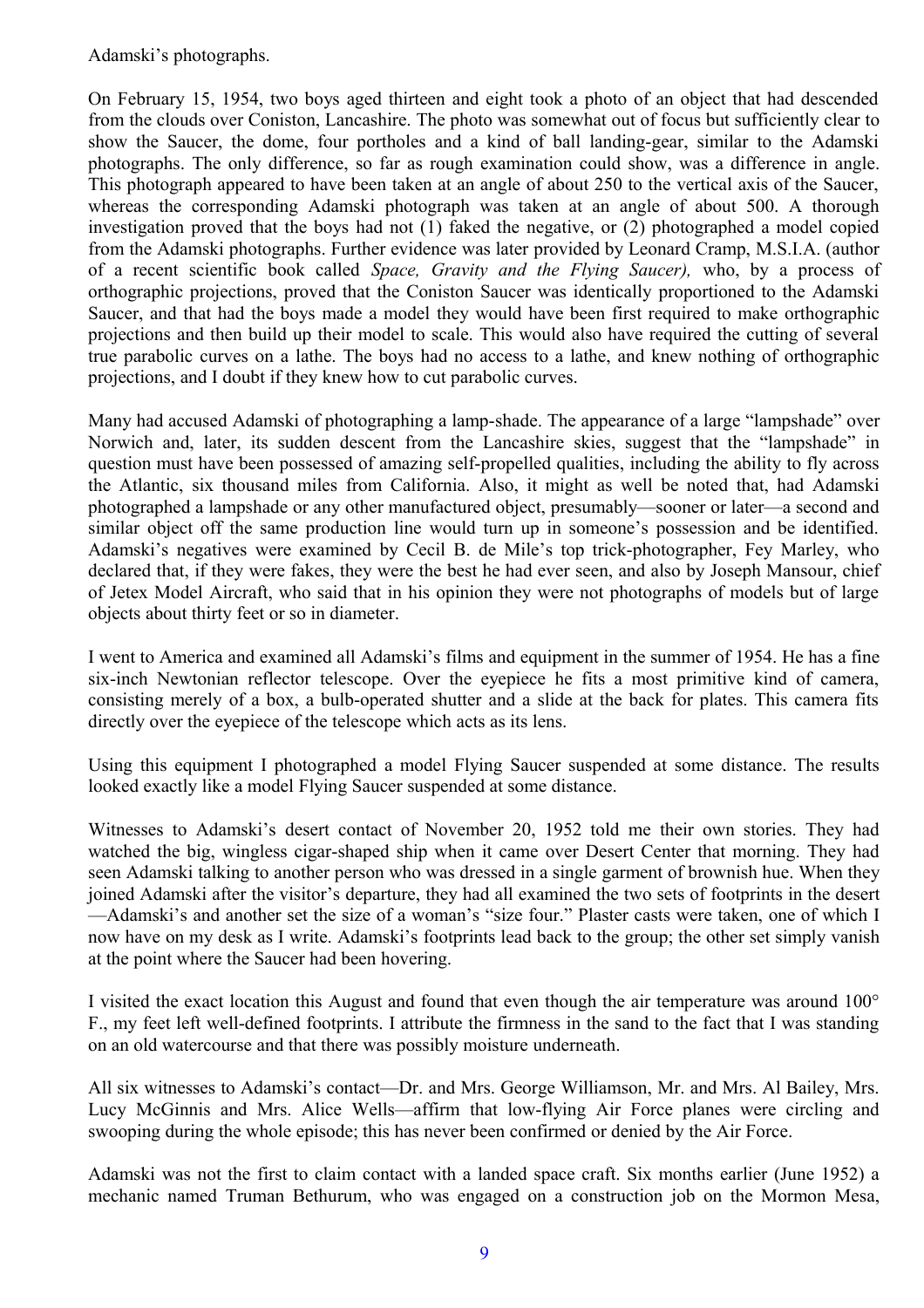Mojave Desert, claims to have made several contacts with the crew of a large Saucer who invited him aboard. Bethurum struck me as having far too little imagination to have invented his story. It also turned out that his boss, E. E. White of the Wells Cargo (not Fargo!) Construction Company, had seen the Saucer come in to land from a distance of one-and-a-half miles and had presumed, in the fading light, that it was a disabled airliner. And on a later occasion White and several others saw two members of the Saucer crew. I do not believe Bethurum fully understood what he had seen nor what had been told him by his strange visitors, but only that he did have some kind of experience with an extra-terrestrial object and its crew. As is so often the case, the story improves with the telling. But there is an original taperecording in which he, frightened and worried, haltingly tells what had happened to him while it was still fresh in his memory.

My own impressions of Bethurum were that he was a good-natured and unimaginative, simple but sincere man in much the same sort of difficulty as would be a native of the Brazilian jungle trying to describe to his village the helicopter that had landed and of the amazing white-man crew within it.

With Daniel Fry it was a different story. Fry was a government engineer working at White Sands Testing Ground, New Mexico, in 1950. One evening, according to him, a small Saucer landed and a voice invited him aboard (coming from a kind of radio, for the ship was remotely controlled from a mother ship) and explained to him the outline of its construction and propulsion.

Fry's document is the opposite of Bethurum's—technical, precise—typical of an engineer used to facts and figures. Fry claims his contact took place four years ago, but at the time he told very few people for be was afraid he would lose his job or be considered mad.

Shortly after I met him he volunteered (some say he was coerced) into undergoing a lie-detector test on TV. Fry, being an engineer, took the precaution of making his own test to see if he could detect lies from the lie-detector. For this he deliberately gave a false age, place of birth, etc., which the detector recorded as truthful answers. Concerning his own experience, the detector recorded untruth. After this, one of our

investigators, Mme. Manon Darlaine of Hollywood, wrote concerning this to her friend J. Edgar Hoover, chief of the F.B.I. Hoover replied that the lie-detector was totally unreliable as it merely registered emotional changes, and for that reason he had condemned its use in criminal investigation. Fry's personal tests, made without the knowledge of the operators, fairly well proved that this particular investigation was useless.

All three men, Adamski, Bethurum and Fry, claim that their experiences are concrete and physical, having nothing to do with the psychic realm. They are realistic in their conversation, pointing out that, as far as they can see, they merely happened to be present when members of a more advanced civilization paid us a visit—nothing more. They struck me as reliable men, anxious to tell the truth, who admitted that it was hard to recall so great an experience in ordinary words. They have all suffered as a result of their exneriences. No doubt the natives who reported the jungle helicopter landing suffered a]so from disbelievers and the superstitious alike.

While on the subject of the superstitious, it is worth noting that the lunatic fringe of untrained psychics have moved into Flying Saucers with a grave danger of discrediting the whole business.

It would be sad indeed if the truth should become lost under a smoke screen of self-important nonsense. For if Saucers are real, then our planet stands on the verge of the greatest scientific, sociological and philosophical discoveries since the dawn of time.

An associate from South America, Ed Martins, came up to Mt. Palomar while I was staying with Adamski in July, bringing several landing reports from South America which seemed to follow the same pattern—large circular ship, good-looking normal human beings within, powerful electromagnetic forcefield surrounding the ship. From Canada we received personal reports from a watchmaker named Mr. Galbraith who lives near Swastika, Ontario. In 1948 he claims to have seen two large ships land. On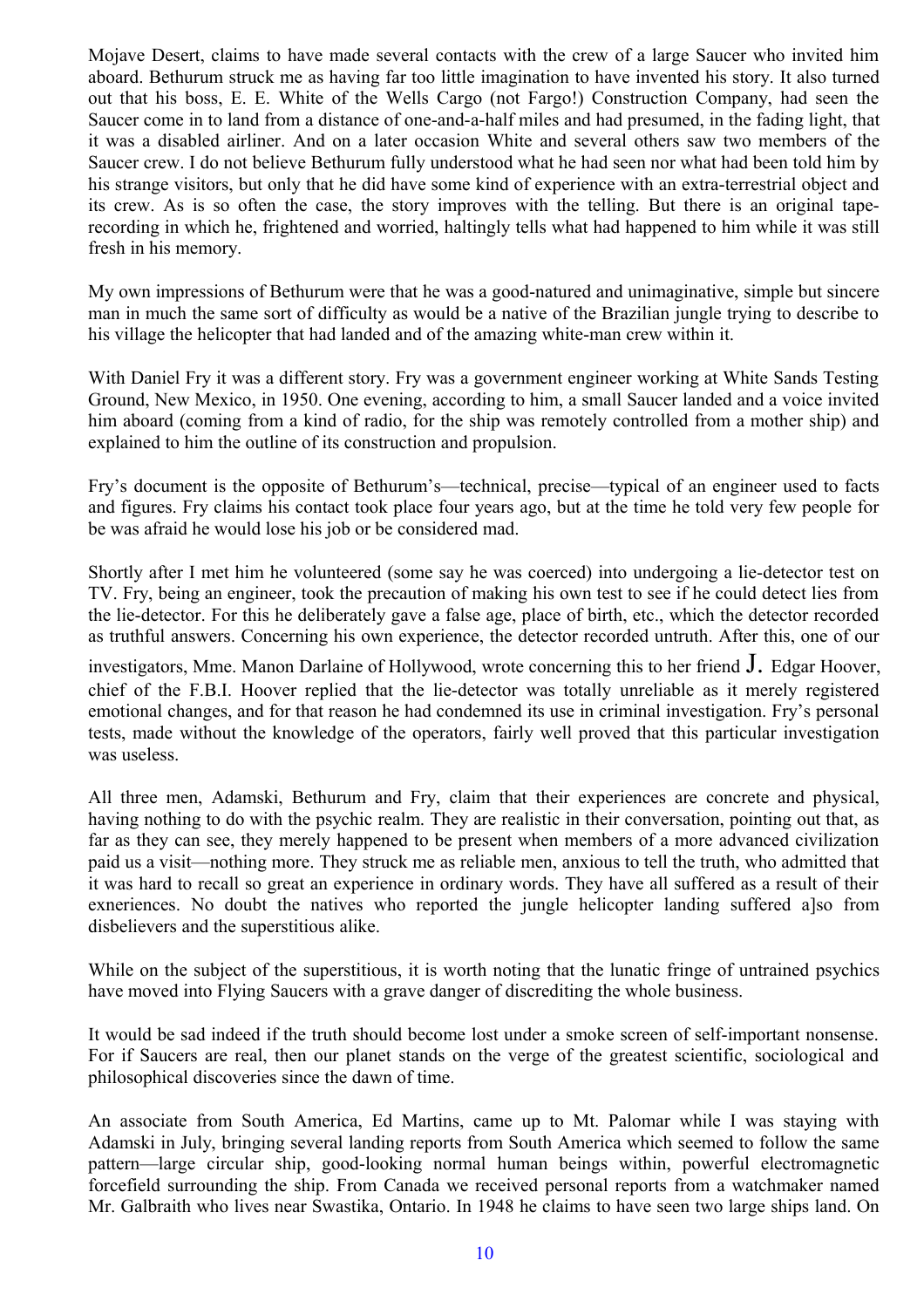both occasions a man got out and collected some samples of soil from the ground. The man appeared friendly. But the forcefield emanating from the ship was so powerful that—to use Galbraith's words— "it flattened the grass and set me back on my heels." On the second occasion a police patrol was searching the woods for an escaped criminal. They saw the light in the forest but were unable to approach, encountering, they said, an invisible wall. Galbraith, too, says that this "wall" of energy prevented his approaching, although he could plainly see the ship (he was on the other side of the wood) whilst its occupant smiled at him reassuringly. This invisible "wall" figures in some of the recent reports of landings from France and Italy. The trouble with these European reports is that they were nearly all made by terrified farmers. When a man is frightened he cannot clearly record what he has seen. An associate, Jef Athierens, a reporter in Belgium, told me he had personally interviewed some of these farmers. He was convinced that they had seen "something very unusual land," but what it was is hard to determine owing to the fear element which negates accurate observation.

There have been many other landing reports in the past two years: some have turned out to be obvious hoaxes—of which category there will undoubtedly be many more to come. I do not believe they are all crackpots and hoaxers. The only trouble is that against their testimony we have the whole weight of modern astronomy which claims to have pretty well proven that life in our form on other planets in this system is impossible. Either one or the other must be wrong. It is all too easy to dismiss a mere handful of men when we have "science" to back us up, but that is the lazy way out. The claims that the world was round, that wax could record sound, that the ether could carry radio waves, that rays could penetrate and "see inside" matter, that a heavierthan-air machine could fly, have all been dismissed in their day as impossible and contrary to scientific knowledge. The latest book to appear concerning the planet Mars has been written by Dr. Hubertus Strughold *(This Green and Red Planet).* It proves that if our instruments and their information are correct, intelligent organic life as we know it could not last ten seconds on Mars. But Strughold ends by admitting that perhaps we have overlooked "some crucial factor" and really the only way to be quite sure is for us to travel to the other planets for ourselves and find out firsthand.

There is an alternative—that men from these strange worlds come to visit us first. That they reveal to us a little of their art, their life, their lore, their science, their religion and philosophy from which we may benefit a little.

That is exactly what some people swear by their life has already happened. George Adamski, for one, tells of the many illuminating hours he spent in the company of men from more highly evolved worlds and he has managed to recapture some of the spiritual beauty of their knowledge and philosophy.

At first, there appear to be only two ways in which you can take this amazing document. Either it is true or it is not. I cannot prove to the reader it is true any more than I can prove it is not. Each will have to decide for himself.

But really it is a little premature for argument. The main thing is to read it and study the teachings given, for they can be of great help and benefit to many. By the time they have been widely absorbed and (one hopes) applied, others who have had similar experiences will come forward to support the claims of this lone pioneer.

The first to launch a new truth (or rather a recurring aspect of the One Truth) upon the world has invariably met with ridicule, scorn arid cries of "Fraud!" The pioneer is by nature a few decades ahead of his time and is abused by his fellowmen, whose grandchildren scratch their heads and wonder what all the fuss was about, because to them the full fruits of the lonely pioneer have become everyday and commonplace fact.

Until then Adamski finds himself in the same awkward position as the native of Brazil who was given a ride in a helicopter. He's had his ride. The helicopter has gone away. He tries to tell his tribe what happened but there are no words in his language to describe it adequately.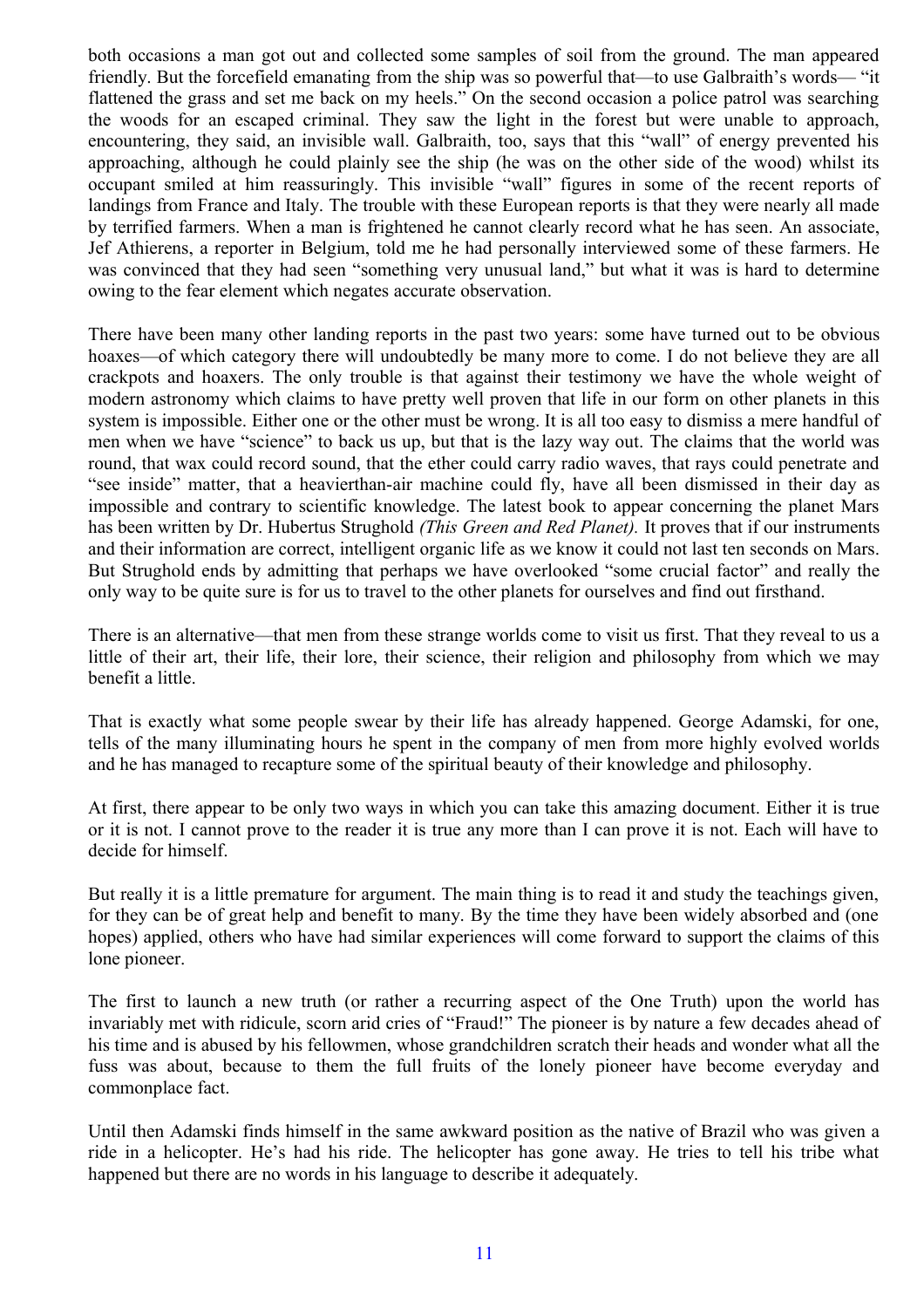However, using the simple speech of this Earth Adam-ski has done his best to record an experience that was not of this Earth. To relate such an experience in its totality would be impossible. It must of necessity be colored by the personality and narrative style of the teller, as is a]-ways the case.

But, despite these difficulties, Adamski has managed to give us a glimpse of a civilization we might well envy; a civilization our grandchildren maybe fortunate enough to enjoy. On whom will decision rest? Who shall decide whether future generations shall tread the starry ways and listen to the music of the spheres or whether they, deformed mutations, live in caves and scratch the poisoned soil with primitive picks to eke a wretched living in a world of horror triumphant?

We shall! The decision rests with us. Humanity has presented itself with a final ultimatum—live the *Life* or perish forever. Into this snakepit of quarreling atomic giants and muddled frightened people comes a flash of light. It radiates down from a beautiful crystalline ship in which we believe are men who have mastered their passions and would help us master our own—if we would let them. We cannot afford to ignore them. We are in no position to sit and split hairs when the very foundations of this planet are teetering on disaster.

Read, then, the following with an open mind and see whether the light of its teaching rings true.

# **1**

# **RETURN OF THE VENUSIAN**

Los Angeles is a city of lights and noise, of rush and restlessness, in striking contrast to the quiet starlight and peace of my mountain home. It was February 18, 1953. I had not come to the city for excitement, but because I had been drawn there by the kind of urgent impression described in *Flying Saucers Have Landed.*

Following a custom of many years when visiting Los Angeles, I registered in a certain downtown hotel. After the bellboy had brought my suitcase to the room, received his tip and departed, I stood uncertainly in the middle of the floor. It was only about four o'clock in the afternoon and since I literally did not know what had brought me here, I felt rather at a loose end. I went over to the window and stood staring out at the busy street. There certainly was no inspiration there.

Coming to a sudden decision, I went downstairs, crossed the lobby and wandered into the cocktail lounge. The attendant knew me and, although originally skeptical, after talking with me and seeing my photographs of the Saucers, had become keenly interested. He greeted me cordially. After we had chatted a bit he said that a number of people had become interested in his Saucer reports and had asked him to give them a call if I should come in.

He waited for my reaction and I hardly knew what to say. Momentarily at least, I had no plans. While I did not feel particularly like giving an informal lecture to a group of strangers, on the other hand it seemed as good a way as any to pass the time while waiting for . . . well, whatever I *was* waiting for!

I gave my consent and soon quite a gathering of men and women had assembled. Their interest seemed sincere and I answered their questions to the best of my ability.

It was nearly seven o'clock when I excused myself and went a short way down the street to have dinner. I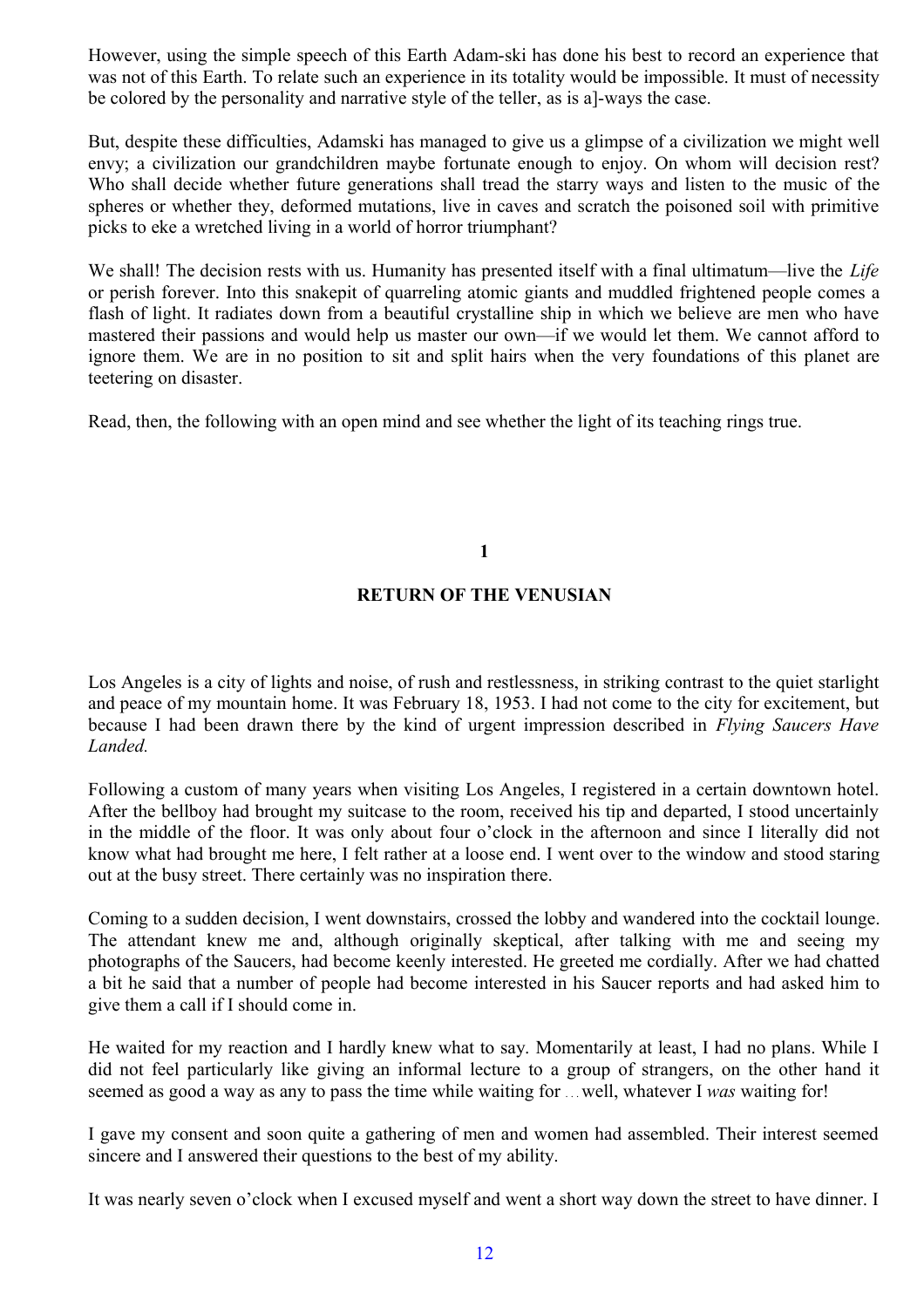chose to be alone, with only the persistent feeling of "something is going to happen" for company.

After eating in a half-hearted kind of way, I returned to the hotel. There was no one in the lobby whom I knew, and the bar had no further attraction for me.

Suddenly, I remembered Miss M—, a young lady student of mine who lived in the city. She had been unable to come up to our mountain place for some time and had asked me to call her when next I came down. I went into a telephone booth and dialed her number. She seemed delighted to hear from me. Having no car, however, she explained that it might be an hour or so before she could arrive by streetcar.

I bought an evening paper and, to avoid encountering anyone who might recognize me, *I* took *it* up to my room. After I had read what was of interest to me, I forced myself to wade though items I would ordinarily have skipped; this in an attempt to discipline the restlessness which now permeated my entire consciousness.

Before the hour was up I went down to the lobby to wait for Miss M— and she arrived about fifteen minutes later. We talked for quite awhile and I succeeded in straightening her out in regard to a number of problems which, locked in her mind, had grown out of all proportion. Her gratitude was touching and she told me that she had constantly been holding the thought and hope that I would come to the city and help her.

As *I* walked with her to the corner where she took the streetcar, I wondered if the urge that had reached me in the mountains could possibly have been her telepathic message getting through. But when I was quiet again in the hotel lobby I knew this could not be the explanation. That feeling was still with me stronger than ever!

I looked at my wrist watch and saw that it said ten-thirty. The lateness of the hour, with still nothing of extraordinary significance having taken place, sent a wave of disappointment through me. And just at this moment of depression, two men approached, one of whom addressed me by name.

Both were complete strangers, but there was no hesitancy in their manner as they came forward, and nothing in their appearance to indicate that they were other than average young businessmen. Because I had lectured in Los Angeles, made appearances on radio and TV, and also been visited by a great many people from that city at my Palomar Gardens home, such an approach from strangers was not an uncommon experience.

I noted that both men were well proportioned. One was slightly over six feet and looked to be in his early thirties. His complexion was ruddy, his eyes dark brown, with the kind of sparkle that suggests great enjoyment of life. His gaze was extraordinarily penetrating. His black hair waved and was cut according to our style. He wore a dark brown business suit but no hat.

The shorter man looked younger and I judged his height to be about five feet, nine inches. He had a round boyish face, a fair complexion and eyes of grayish blue. His hair, also wavy and worn in our style, was sandy in color. He was dressed in a gray suit and was also hatless. He smiled as he addressed me by name.

As I acknowledged the greeting, the speaker extended his hand and when it touched mine a great joy filled me. The signal was the same as had been given by the man I had met on the desert on that memorable November 20, 1952 *.(Described in the book Flying Saucers Have Landed.)*

Consequently, I knew that these men were not in-habitants of Earth. Nevertheless, I felt entirely at ease as we shook hands and the younger man said, "We were to meet you. Have you time to come with us?"

Without a question in my mind, nor the slightest apprehension, I said, "I place myself entirely in your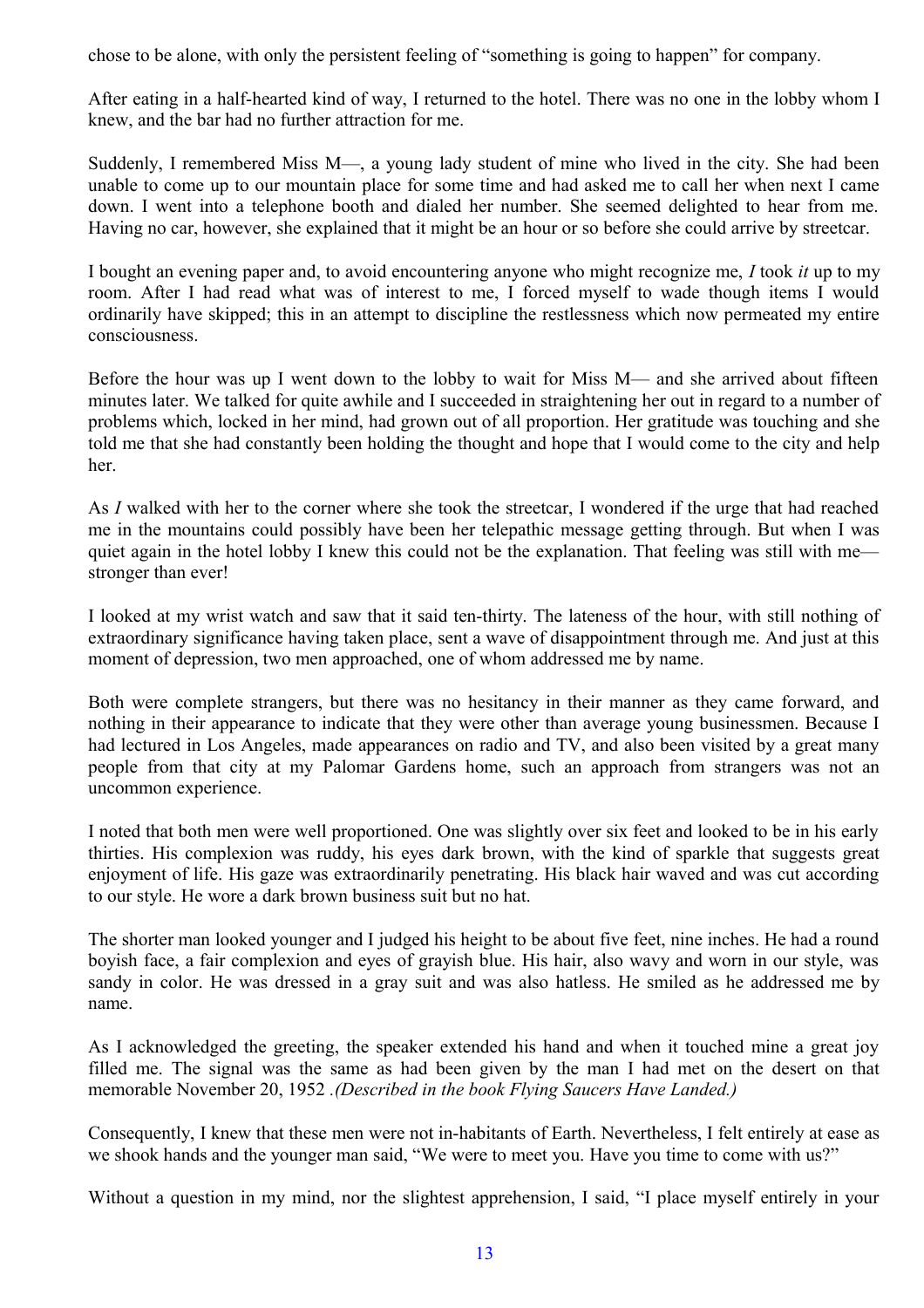hands."

Together we left the lobby, I walking between them. About a block north of the hotel, they turned into a parking lot where they had a car waiting. They had not spoken during this short time, yet inwardly I knew that these men were true friends. I felt no urge to ask where they proposed to take me, nor did it seem odd that they had volunteered no information.

An attendant brought the car around, and the younger man slid into the driver's seat, motioning me to get in beside him. Our other companion also sat with us on the front seat. The car was a four-door black Pontiac sedan.

The man who had taken the wheel seemed to know exactly where he was going and drove skillfully. I am not familiar with all the new highways leading out of Los Angeles, so I had no idea in which direction we were headed. We rode in silence and I remained entirely content to wait for my companions to identify themselves and explain the reason for our meeting.

I realize that such a trusting attitude ordinarily would seem foolhardy in the light of the lawlessness rampant in our world today. But it was an attitude followed by men of other civilizations in the presence of men recognized to possess greater wisdom than they. This custom has also been practiced by the American Indians to show respect and humility, patience and faith. I understood this well and conducted myself accordingly, since in the presence of these men I sensed a power which made me feel like a child in the company of beings of vast wisdom and compassion.

Lights and dwellings thinned as we left the outskirts of the city. The taller man spoke for the first time as he said, "You have been very patient. We know how much you are wondering who we are and where we are taking you.

I acknowledged that of course I had been wondering, but added that I was entirely content to wait for this information until they chose to give it to me.

The speaker smiled and indicated the driver. "He is from the planet you call Mars. I am from the one you call Saturn."

His voice was soft and pleasant and his English perfect. I had noticed that the younger man also spoke softly, although his voice was pitched higher. I found myself wondering how and where they had learned to speak our language so well.

As the thought passed through my mind, it was immediately recognized. The Martian now spoke for the first time since our meeting in the hotel. "We are what you on Earth might call 'Contact men.' We live and work here, because, as you know, it is necessary on Earth to earn money with which to buy clothing, food, and the many things that people must have. We have lived on your planet now for several years. At first we did have a slight accent. But that has been overcome and, as you can see, we are unrecognized as other than Earth men.

"At our work and in our leisure time we mingle with people here on Earth, never betraying the secret that we are inhabitants of other worlds. That would be dangerous, as you well know. We understand you people better than most of you know yourselves and can plainly see the reasons for many of the unhappy conditions that surround you.

"We are aware that you yourself have faced ridicule and criticism because of your persistence in proclaiming the reality of human life on other planets, which your scientists say are incapable of maintaining life. So you can well imagine what would happen to us if we so much as hinted that our *homes* are on other planets! If we stated the simple truth—that we have come to your Earth to work and to learn, just as some of you go to other nations to live and to study—we would be labeled insane.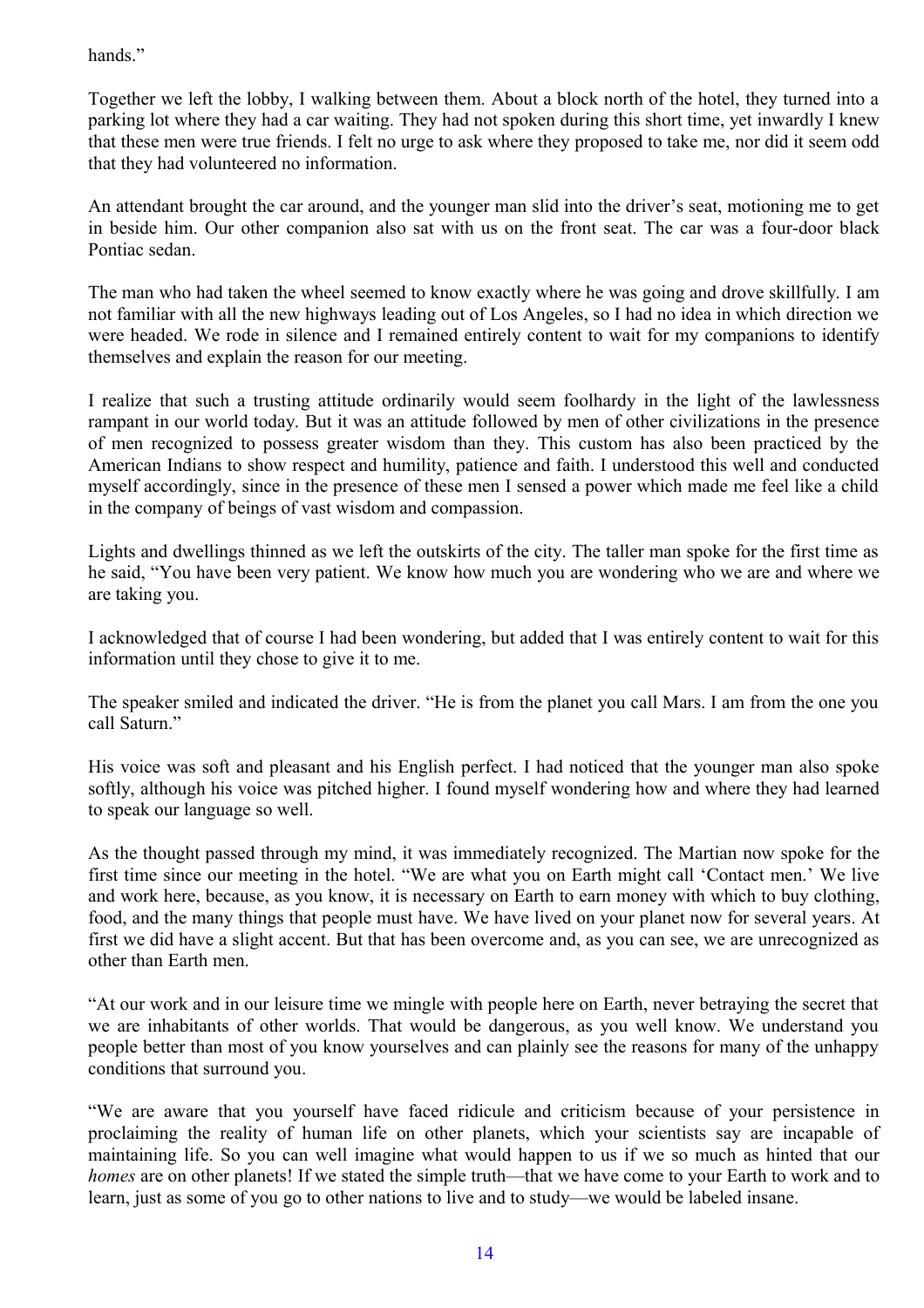"We are permitted to make brief visits to our home planets. Just as you long for a change of scene or to see old friends, so it is with us. It is necessary, of course, to arrange such absences during official holidays, or even over a week end, so that we will not be missed by our associates here on Earth."

I did not ask whether my companions were married and had families here on our planet, but I had an impression that this was not the case. For a few minutes silence again remained unbroken as I thought over the information they had given me. I found myself wondering why I had been singled out to receive their friendship and been given this knowledge by men from other worlds. Whatever the reason, I felt very humble, and very grateful.

As I was thinking about all this, the Saturnian gently said, "You are neither the first nor the only man on this world with whom we have talked. There are many others living in different parts of the Earth to whom we have come. Some who have dared to speak of their experiences have been persecuted—a few even unto what you call 'death.' Consequently, many have kept silent. But when the book on which you are now working reaches the public, the story of your first contact out on the desert with our Brother from the planet which you call Venus will encourage others from many countries to write you of their experiences*."(Mter the book, Flying Saucers Have Landed, was published, the truth of this prediction was proven)*

I felt not only a strong confidence in these new friends, but an overwhelming sense that we were not actually strangers to one another. I also had a deep conviction that these men could answer all questions and solve all problems concerning our world; even to performing feats impossible to Earth men if they deemed such necessary and in keeping with the mission they had come to perform.

We drove on smooth highways for a long time, possibly an hour and a half. I still had no idea in what direction we were traveling, except to sense that we were entering desert country. It was too dark to observe details of the surroundings. My mind continued to be absorbed in reviewing what they had told me and, as I have said before, there was little conversation.

I was jarred out of my musings when, suddenly, we turned off the smooth highway into a rough, narrow, corrugated road. The Martian said, "We have a surprise for you!"

We passed no cars on this road, along which we drove for about fifteen minutes. Then, with mounting excitement, I saw in the distance a soft-white glowing object on the ground. We stopped within about fifty feet of it. I estimated it to be some fifteen to twenty feet in height and I recognized its close resemblance to the Saucer, or Scout, of my first meeting almost three months earlier.

As we came to a stop, I noticed that a man was standing on the ground beside the glowing craft. After we had stepped out of the car my companions called out a greeting. The man by the Scout appeared to be working on something connected with it. The thee of us walked toward him and, to my great joy, I recognized my friend of the first contact—the man from Venus!

He was dressed in the same ski-type flying suit that he had worn on the first occasion, but this suit was light brown in color with orange stripes at top and bottom of the waistband.

His radiant smile made it clear that he shared my happiness over this reunion. After greetings were exchanged, he said, "As we were coming down a small part of this little ship broke, so I have been making a new one while waiting for you to arrive."

I watched curiously as he emptied the contents of a small crucible onto the sand. "The timing was perfect," he said. "I was just completing the installation as you drove up."

It suddenly struck me that he was speaking English with only a slight trace of accent, whereas on our first meeting he seemed unable to speak our language at all. I hoped that he might explain this, but as he did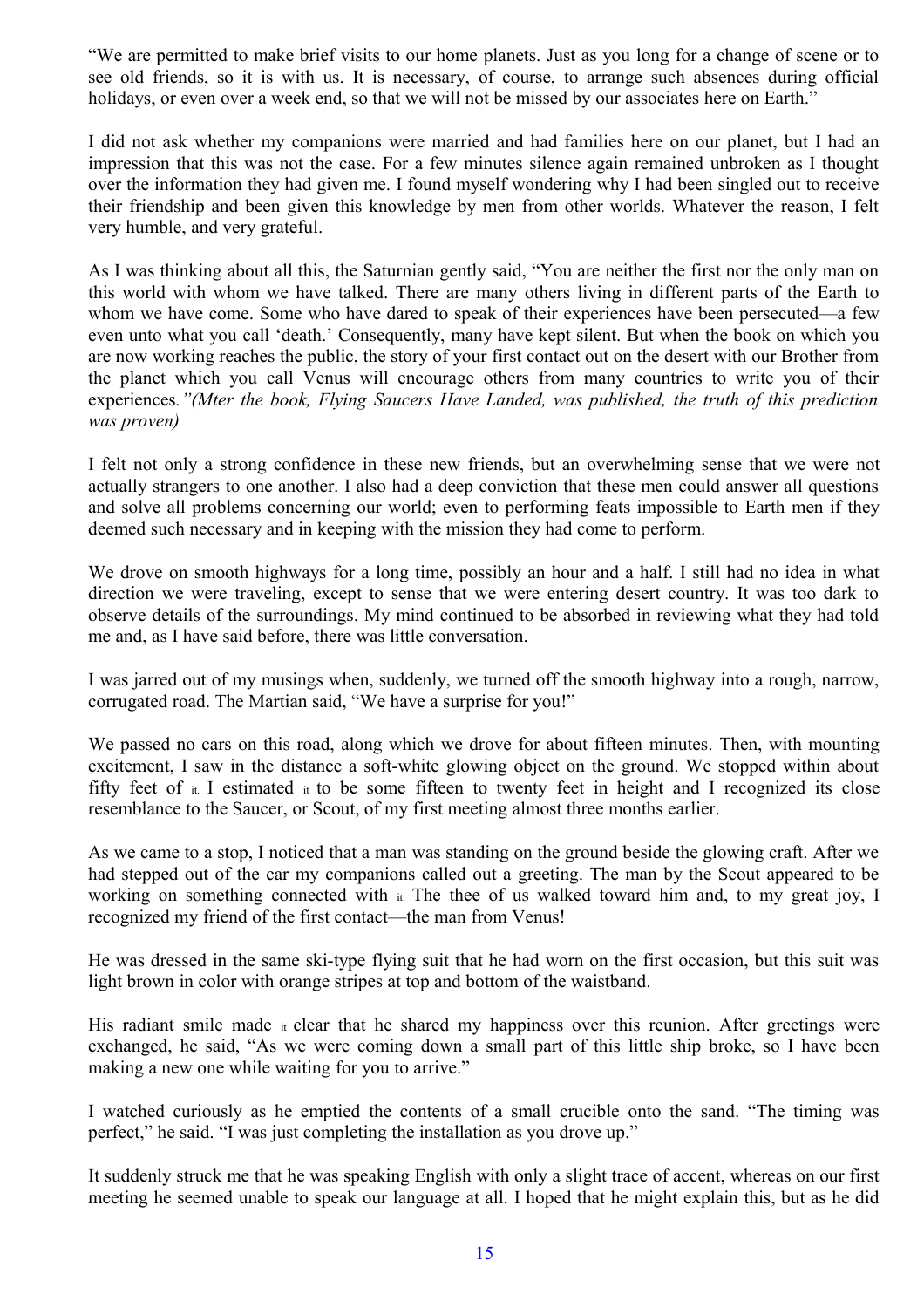not, I refrained from questioning.

Instead, I stooped and cautiously touched what appeared to be a very small amount of molten metal which he had thrown out. Although still quite warm, it was not too hot to be handled, and I carefully wrapped it in my handkerchief, which I placed safely in an inner pocket of my coat. I still have this bit of metal in my possession.

Although my companions were laughing at my antics, there was no trace of ridicule in their merriment. The Venusian asked, although he must have known the answer, "Why do you want that?"

I explained that I hoped it might furnish proof of the reality of their visit and told him that people usually demanded what they called "concrete evidence" to prove that I was not just "making it all up" when I told of my first meeting with him.

Still smiling, he answered, "Yes, and you *are* a race of souvenir hunters, aren't you! However, you will find that this alloy contains the same metals found on your Earth, since they are much the same on all planets."

Here, I believe, is as good a moment as any to say to my readers that no names, as we know them, were given to me for any of the people I met from other worlds. The reason for this was explained to me but cannot be given here in full. Suffice it to state that there is no involved mystery connected with this but rather an entirely different concept of names as we use them.

While this no-name state created no awkwardness in my actual encounters with these new friends, I realize that it certainly would do so for the reader, especially in the latter part of this book as contacts mount. Therefore, since we of this world are dependent on our own kind of names for one another, I shall provide them.

While I want to make it very clear that the names I am introducing for these new friends are *not* their correct names, I wish to add that I have my own good reasons

for choosing them, and that they are not without meaning in relation to those who will bear them throughout these pages.

The Martian I shall call Firkon. The Saturnian is Ramu. My name for the Venusian will be Orthon.

#### **2**

# **INSIDE A VENUSIAN SCOUT SHIP**

Shortly after our arrival, Orthon turned and entered the ship, motioning for me to join him. Firkon and Ramu immediately followed. As I have stated, the Scout rested solidly on the ground and only a small step up was required to enter the craft.

Although when we had first reached the waiting Scout

I must have anticipated something of this kind, now that I was actually aboard, my joy can only be imagined. As I took a first quick glance around, I wondered if their purpose was merely to show me what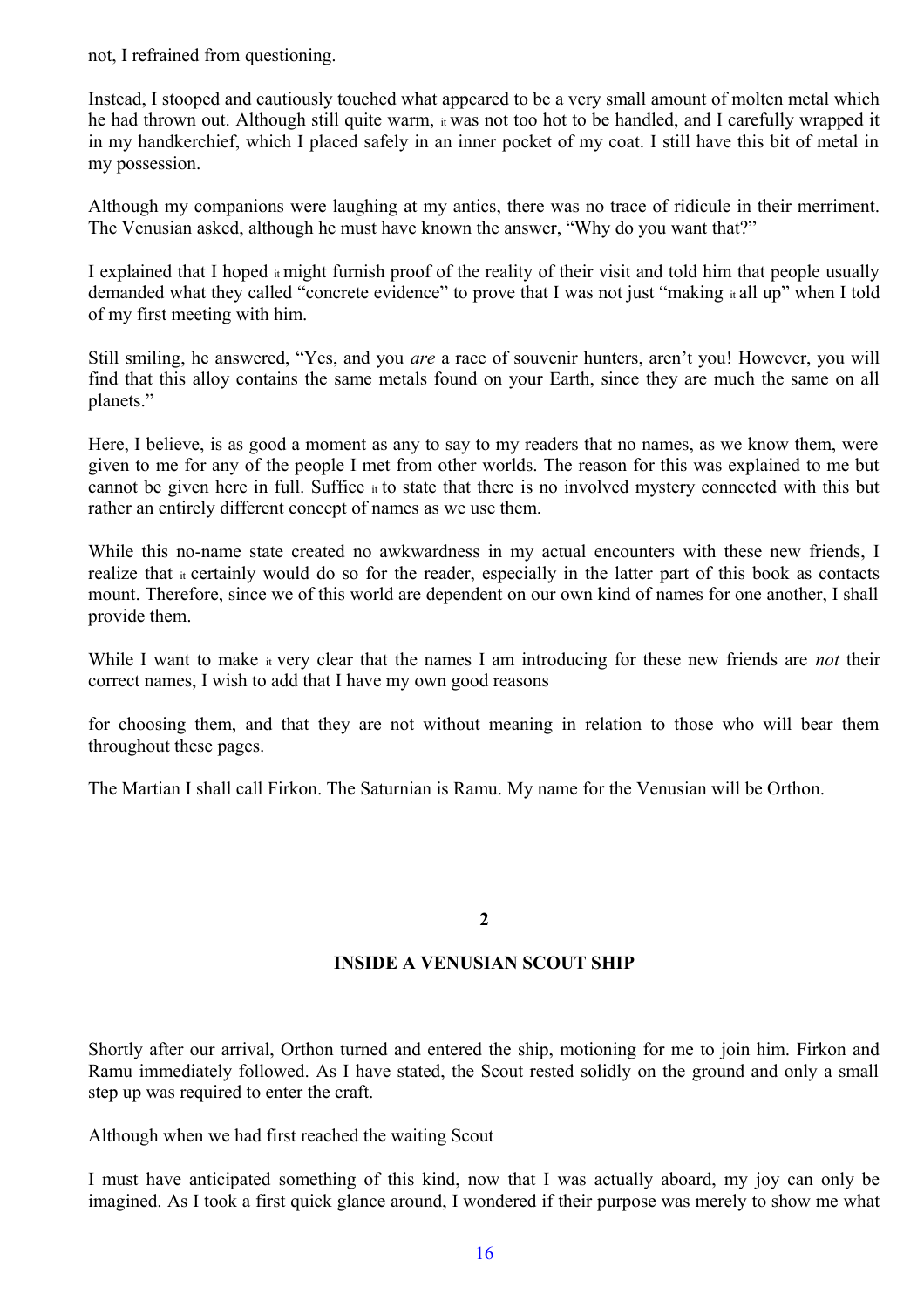one of these Scouts looked like inside, or—I hardly dared let the hope live— perhaps actually to take me on a journey though space. …?

We went directly into the one-room cabin compartment through a door high enough to permit Ramu, the tall Saturnian, to enter without stooping. As he, the last to go in, placed his foot on the cabin floor, the door silently closed. I was aware of a very slight hum that seemed to come equally from beneath the floor and from a heavy coil that appeared to be built into the top of the circular wall. The moment the hum started, this coil began to glow bright red but emitted no heat. I recalled that I bad noticed just such a bright coil on the Scout of my first contact. But on that occasion it had thrown off various colors—red, blue and green—like a flashing prism in the Sun.

I scarcely knew where to look first. I marveled anew at the unbelievable way in which they were able to fit parts together so that joinings were imperceptible. Just as I had been unable to find any trace of an entrance door into the Scout of my first encounter, now there was no sign of the door that had closed behind us; only what looked like solid wall.

Everything had seemed to take place simultaneously— the door closing, the soft hung as of a swarm of bees, the glow of the upper coil and the increase of light within the craft.

It was all so exciting that I was obliged to take myself firmly in hand in order to concentrate on any one thing. I wanted to leave this ship with a clear picture of everything in order to give a lucid account of what I was seeing.<http://www.universe-people.com/>

I estimated the inside diameter of the cabin to be approximately eighteen feet. A pillar about two feet thick extended downward from the very top of the dome to the center of the floor. Later I was told that this was the magnetic pole of the ship, by means of which they drew on Nature's forces for propulsion purposes, but they did not explain how this was done.

"The top of the pole," Firkon pointed out, "is normally positive, while the bottom, which you will notice goes down through the floor, is negative. But, when necessary, these poles can be reversed merely by pushing a button."

I noticed that a good six feet of the central floor was occupied by a clear, round lens through which the magnetic pole was centered. On opposite sides of this huge lens, close to the edge, were two small but comfortable benches curved to follow the circumference. I was invited to sit on one of these and Firkon sat beside me to explain what was going on. Ramu took a place on the opposite bench, while Orthon went to the control panels. These were located' against the outer wall between the two benches, directly opposite the now invisible door though which we had entered the Scout.

When we were seated, a small flexible bar fell into place across our middles. This bar was either composed of, or merely covered with, a kind of soft rubberized material.

Its purpose was obvious—a simple safety device to prevent falling forward or losing balance.

Firkon explained, "Sometimes, when a ship is thoroughly grounded, a sharp jerk is experienced when breaking contact with Earth. Although this does not very often happen, we are always prepared." He smiled and added, "The same principle exactly as the safety belts in your own planes."

It was still difficult to believe that anything so wonderful was actually happening to me. Ever since my first meeting with the Venusian, after he had gone and I was left with an unutterable sense of loss and a longing to go with him, I had hoped and dreamed that one day such a privilege might be mine. Now that it seemed certain we were preparing for a journey into space, I could scarcely contain my joy. Again and again I reminded myself that I must memorize all that I would see and learn, that I might share my experience with others, however inadequately.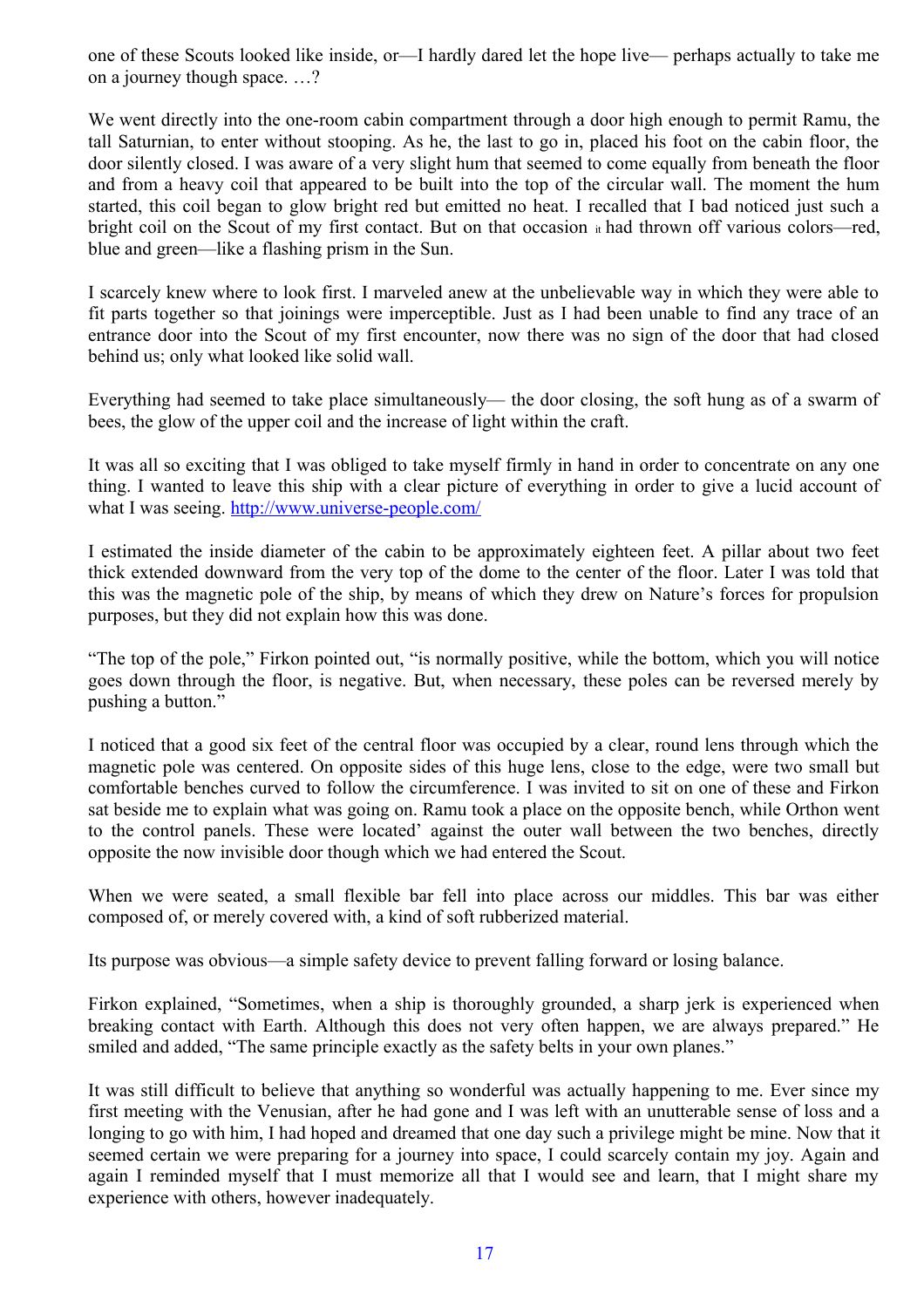"This ship," Firkon continued, "was built for a two-man crew, or three at the most. But in an emergency a great many more can be safely crowded into it. However, this is not often necessary.

He did not explain further and I wondered if by "emergency" he could mean a rescue mission should another Scout find itself in trouble. So impressed was I by this firsthand viewing of the amazing results of their scientific knowledge that it was almost impossible to visualize failure of any description. I had to remind myself that, after all, they too were *human beings* and, no matter how far advanced beyond us, must still be subject to error and vicissitude.

I turned my attention to the graphs and charts that covered the walls for about three feet on either side of the door that I could not see, and which stretched from floor to ceiling. They were fascinating, entirely different from anything I had seen on Earth, and I tried to guess their purposes. There were no needles or dials, but flashes of changing colors and intensities. Some of these were like colored lines moving across the face of a particular chart. Some moved up and down, others crisscross, while still others took the forms of different geometric figures.

The meanings and functions were not explained to me, and I doubt if I could have understood **it** all, but I noticed that all three of my companions were alert to the changes taking place. I received the impression that the instruments indicated, among other things, direction of travel, the approach of any other object, as well as atmospheric or space conditions.

The wall for a distance of about ten feet directly behind the benches on which we sat appeared to be solid and blank, while on those beyond, opposite our point of entry, were other charts somewhat similar, yet differing in certain ways from those I have described. The pilot's instrument board was unlike anything I could have imagined. The best comparison I can think of is that it looked rather like an organ. But instead of keys and stops there were rows of buttons. Small lights shone directly on these, so placed that each illuminated five buttons at a time. As far as I can remember, there were six rows of these buttons, each row about six feet long.

In front of this board was a pilot's seat, very similar to the benches on which the rest of us were sitting. Close beside this bench, conveniently placed for easy use by the pilot, was a peculiar instrument connected directly to the central magnetic pole.

Firkon corroborated my unspoken guess as to its use by saying, "Yes, that is a periscope, something like those used on your submarines."

As I watched the various lights flashing across the faces of the charts and wall graphs, now increasing, now diminishing in intensity, it became quite clear why these translucent ships are so often reported as changing color as they move through our skies. But there are other contributing factors. Many of the color changes and the glowing coronas which often surround the Saucers are the result of differing intensities of energy radiating out into the atmosphere and making it luminous directly surrounding the ships, due to a process somewhat similar to ionization.

Within the craft there was not a single dark corner. I could not make out where the light was coming from. It seemed to permeate every cavity and corner with a soft pleasing glow. There is no way of describing that light exactly. It was not white, nor was it blue, nor was it exactly any other color that I could name. Instead, it seemed to consist of a mellow blend of all colors, though at times I fancied one or another seemed to predominate.

I was so engrossed in trying to solve this mystery, and at the same time to see and absorb every detail of this amazing little craft that I was quite unaware we had taken off, although I did suddenly register a slight feeling of movement. But there was no sensation of enormous acceleration, nor of changes in pressure and altitude as would be the case in one of our planes going at half the speed. Nor had we experienced any jerk as we broke contact with the ground. I had an impression of tremendous solidity and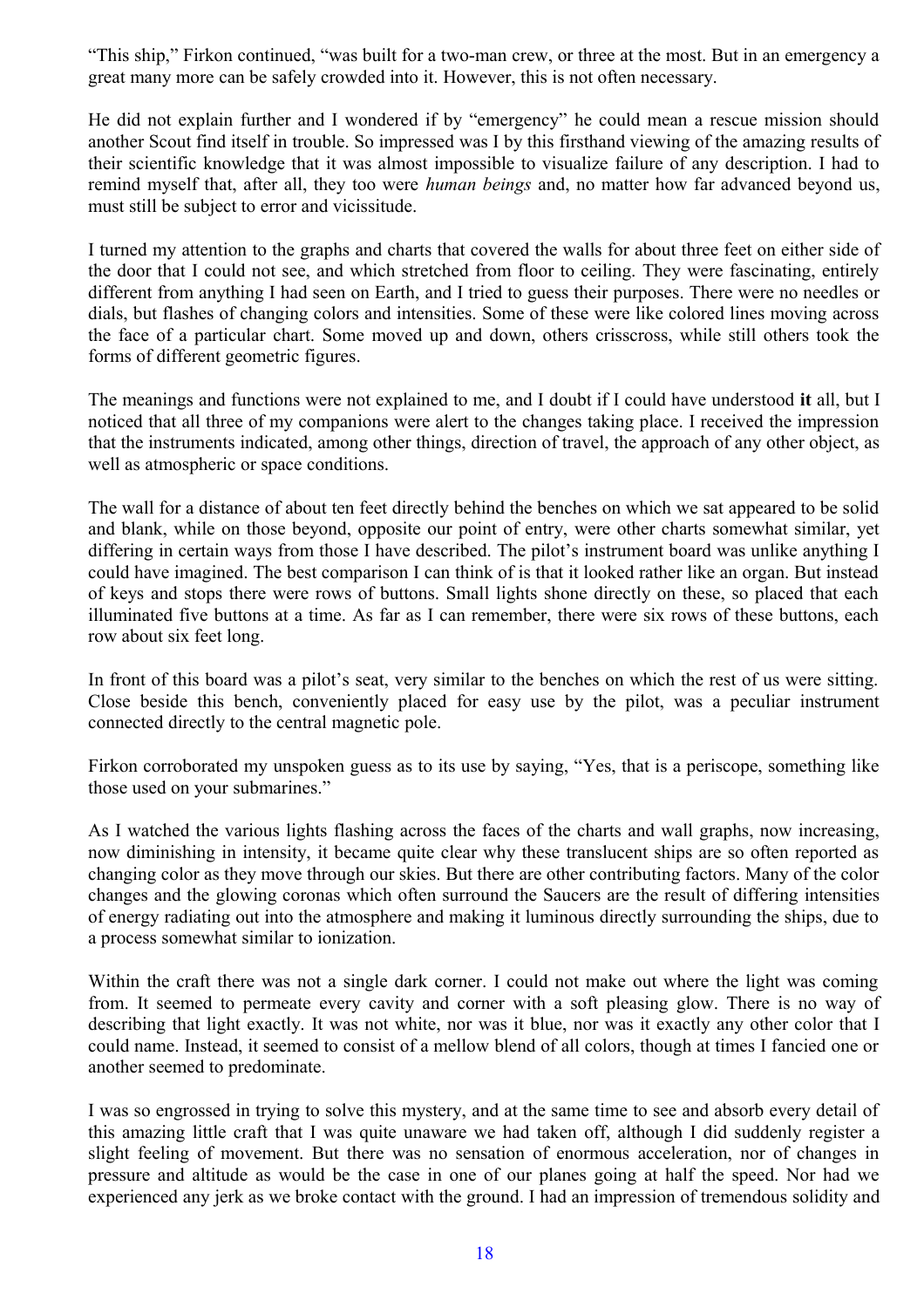smoothness, with little more realization of movement than of the unnoticeable journey of the Earth itself as it revolves around the Sun at eighteen and one-half miles per second. Others who have been privileged to ride in these Saucers also have been struck by the same sensation of movement—or rather, the almost total lack of it. But the fact is, with so many wonders crowding my consciousness, it was only later, after I was back on Earth reviewing the night's experiences in my own mind, that I could begin to sort them out.

My attention was now called to the big lens at my feet. An amazing sight met my eyes! We appeared to be skimming the rooftops of a small town; I could identify objects as though we were no more than a hundred feet above the ground. It was explained to me that actually we were a good two miles up and still rising, but this optical device had such magnifying power that single persons could be picked out and studied, if so desired, even when the craft was many miles high and out of sight.

"The central pillar or magnetic pole serves a double purpose," explained my bench companion. "Besides providing most of the power for flight, it also serves as a powerful telescope with one end pointing up through the dome to view the sky, and the other pointing down through the floor to inspect the land below. Images are projected through it into the two big lenses in the floor and ceiling, as you can see."

He did not explain whether this was done electronically or by some other means. Its magnifications could be varied at will, and I suspect that there was more to it than a simple optical system such as we know on Earth.

I looked up into the translucent dome. The stars had always looked near enough to touch in the clear air of my mountain home, but viewed through this ceiling lens they seemed to be actually on top of us. As I alternated between watching the wonders of the sky and the swift Earth flashing beneath us, I noticed four cables which appeared to run through the floor lens (or immediately below it), joining the central pole in the form of a cross.

The Martian, noting my change of interest, explained, "Three of those cables carry power from the magnetic pole to the three balls under the ship which, as you have seen, are sometimes used as landinggear. These balls are hollow and, although they can be lowered for emergency landing and retracted when in flight, their most important purpose is as condensers for the static electricity sent to them from the magnetic pole. This power is present everywhere in the Universe. One of its natural but concentrated manifestations is seen displayed as lightning.

"The fourth cable," he continued, "extends from the pole to the two periscope-like instruments, the one beside the pilot's seat and the other directly behind his seat but close to the edge of the center lens, as you can see. These instruments are really extensions of the main optical system and enable the pilot to see everything that is going on without leaving his seat. They can be switched on and off, or adjusted at will, so that both members of the usual crew can have full use of the telescope without interfering with each other."

All the machinery was beneath the floor of this compartment, and under the outer flange, as clearly shown in the photograph of this Scout.' I did not actually see any of it, but I was shown into a very small room which served both as an entrance to the compartment which contained the machinery, and as a workshop for emergency repairs. Here there was a tiny forge and a few storage cupboards in which, I surmised, necessary tools and materials would be kept.

It was while I was looking through the door into this room that our pilot said, "Be prepared for landing. We are near our mother ship."

I could not believe it. It seemed that only a few minutes had sped by since we had entered the Scout.

Just a moment earlier the wall behind the bench on which we had been sitting had appeared solid. Now a round hole began to appear! I watched in astonishment while it continued to open, rather like the iris of a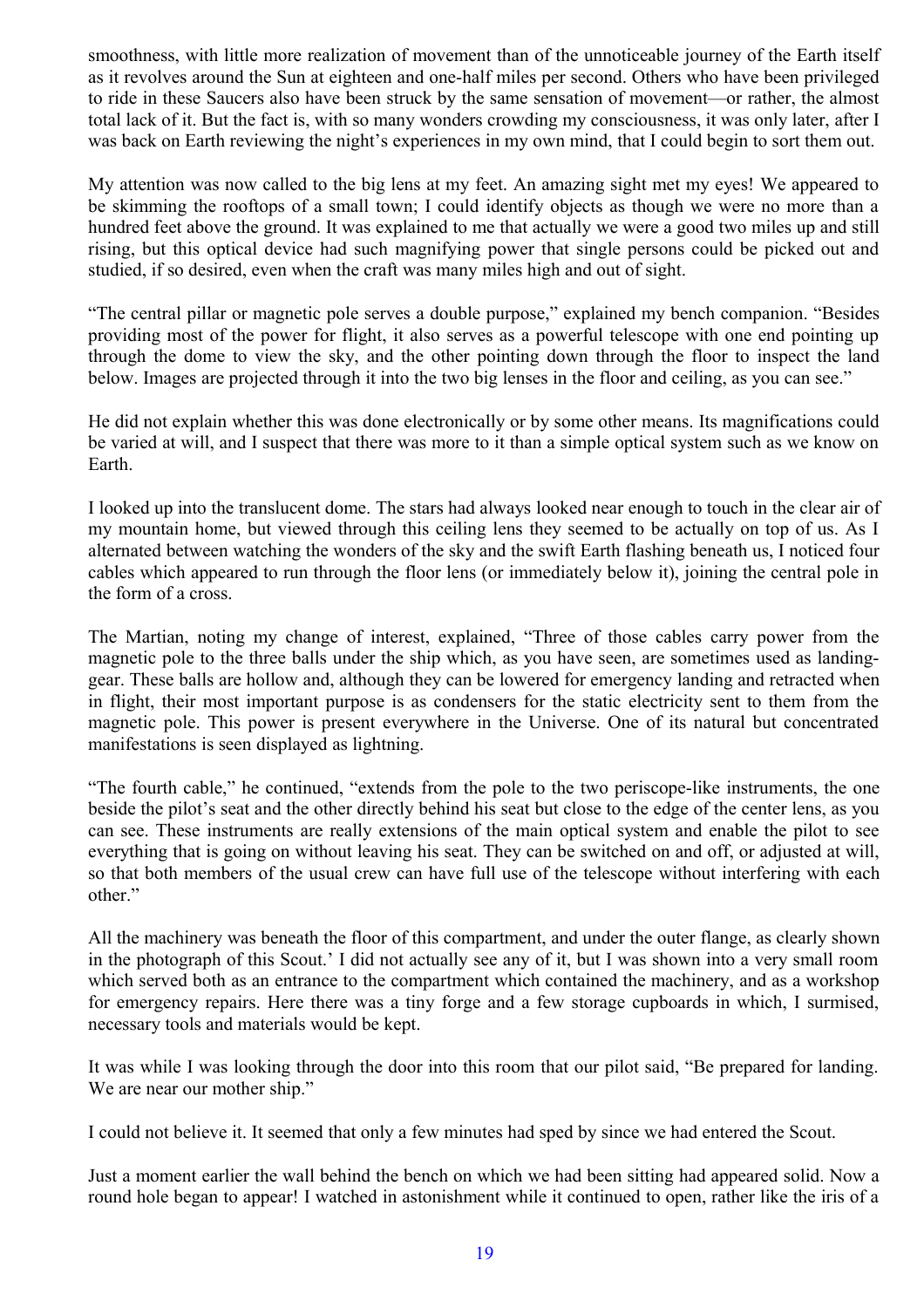camera. Shortly, a porthole about eighteen inches wide appeared. This, then, explained the portholes in my Saucer photographs, of which till now I had seen no sign. (The photograph referred to is numbered 1 in the list of illustrations in this book.—Editor.)<http://www.universe-people.com/>

Like the door by which we had entered, their coverings fitted so closely as to be undetectable when closed. Recalling what my photos had shown, I reasoned that there must be four portholes on each side, making a total of eight.

"That is correct," Orthon nodded in corroboration, "and the touch of a button can open them all or singly — and of course they are closed in the same manner.

As the pilot alerted us to our impending landing, the Martian said, "You will be interested to watch this!"

At the prospect of actually landing on a mother ship, my emotion rose to a point impossible to describe. Fighting for composure, my mind framed the question as to where the mother ship was waiting, and in what manner we would make the landing.

Instantly Orthon answered both unspoken questions. "This is the same large mother ship that alerted you and your party on the desert last year at our first meeting. She has been waiting for us up here and is at the moment about forty thousand feet above your Earth. Watch and you will see how these small ships land and enter into their carriers."

Fascinated, I peered out through the portholes. There, below, I was able to make out a gigantic black shadow motionless beneath us. As we came nearer, its huge bulk seemed to stretch away almost out of sight, and I could see its vast sides curving outward and downward. Slowly, very slowly, we drew nearer until we were almost on top of the great carrier. I was not astonished when my companion told me that she was about one hundred and fifty feet in diameter and close to two thousand feet in length.

The spectacle of that gigantic cigar-shaped carrier ship hanging there motionless in the stratosphere will never dim in my memory.

#### **3**

#### **THE VENUSIAN MOTHER SHIP**

Our little craft glided down toward the top of the mother ship, very much like an aircraft coming in to land on the deck of an aircraft carrier. As I watched, a curved hatch or opening appeared, reminding me of a great gaping whale. Those who have seen the photographs of this ship will recall that it has a blunt nose sloping slightly downward. This hatch was situated at the far end of the main cylindrical body just before the slope of the nose became perceptible. As we touched down, the Scout moved forward into the hatch, tilting downward as it began its journey into the interior of this mighty ship. Here for the first time I had a feeling of dropping in the pit of my stomach. I imagine this was due to the fact that the Saucer was no longer using its own power but was now subject to the gravity of the mother ship.

We traveled on down at not too steep an angle, the flange of the Scout running on two rails slowly and smoothly, its rate of descent controlled by friction and the magnetism in the flange. Orthon had complete control over this, I found, for once I nearly lost my balance and he stopped the craft momentarily while I regained it. Then the slow, smooth glide continued until we had reached what I judged to be the halfway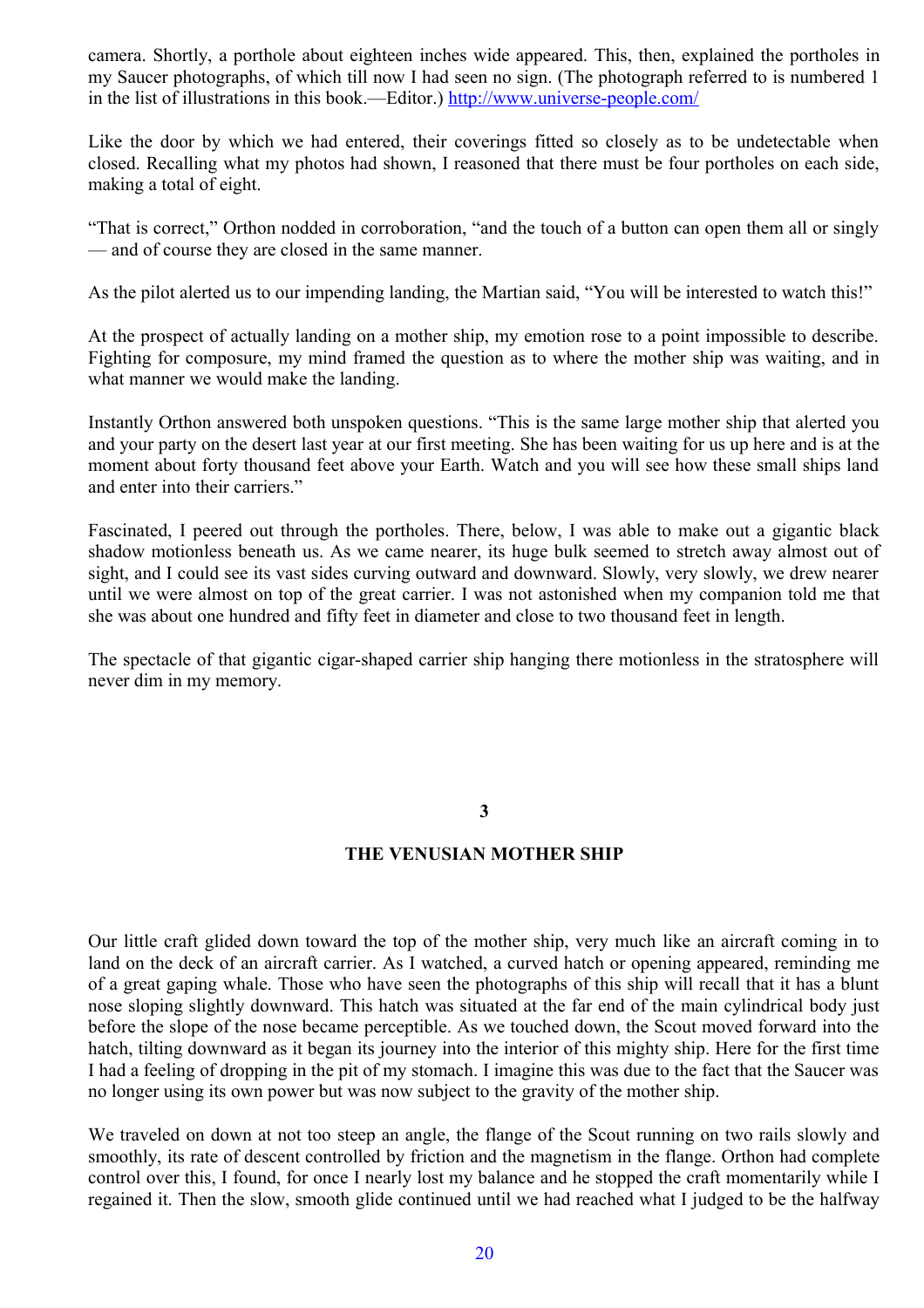position between the top and the bottom of the mother ship. Here the Scout stopped, and the door instantly slid open.

I saw a man standing outside on a platform about fifteen feet long and six feet wide. He was holding something that looked like a metal clamp attached to a cable. He was not very tall—I should guess about five feet, five inches—and I noticed that he was of a darker complexion than any of the space people I had seen. He was dressed in a brown flying suit similar in color and style to the one worn by Orthon at our first meeting. Black hair showed from under a dark, beret-type cap.

I followed Firkon out of the Scout and Ramu came after me. Orthon was the last to leave. The man in the beret smiled and nodded to each of us as we stepped off the platform, but no words were exchanged.

From this platform a flight of about a dozen steps led down to one of the decks of the huge craft. As I was guided down them, I had time to notice that our Scout had stopped just before reaching a junction in the rails down which we had come. One pair of rails continued through the ship, curving downward out of sight. Between them was a dark space which prevented any view of what lay below. The other pair of rails continued straight on from the junction before which the craft was halted, and ran astern to a huge hangar or storage deck in which I could see several identical Scout ships lined up on the rails.

"This is the storage hangar in which the small craft are carried during interplanetary flight," explained Firkon, stopping momentarily on the step beside me. "Had we been going on to another planet, our Scout would have stopped at the platform only long enough to let us out. Then it would have passed over the junction and been switched to its place in this large hangar. But because we shall be returning to Earth later, the Scout must be recharged at this platform."

I glanced back and saw that the man on the platform had already slipped the clamp attached to the cable over the flange of the Scout so that it contacted both the flange and the rail beneath.

I have no idea how this recharging operation was performed; to me the clamp looked much like a machinist's large clamp used on Earth. Nor could I see to what the other end of the cable was connected. Perhaps contact between clamp and rail was necessary to complete the circuit or for all I know, it may even have fitted into an unseen connection directly below the rim of the Scout. I did not wish to cause further delay by asking.

Although not answering the question in my mind, Firkon did volunteer, "These smaller craft are incapable of generating their own power to any great extent and make only relatively short trips from their carriers before returning for recharge. They are used for a kind of shuttle service between the large ships and any point of contact or observation, and are always dependent on full recharging from the power plant of the mother ship."

At the bottom of the steps we entered a large control room, rectangular in shape but with rounded corners. This room, I should say, was about thirty-five by forty-five feet, and something like forty feet in height. Except for two door openings, the walls were entirely covered with colored graphs and charts like those in the Scout, but on a larger scale and more numerous.<http://www.universe-people.com/>

Extending along all four sides of the room were three tiers of platforms from which the many instruments could be observed and studied. A master telescope stood on the top platform, and another on the bottom platform. From both of these were electronic extensions to many instruments in other parts of the ship, making <sub>it</sub> possible. I was told, for these two telescopes to be used from many locations on the ship.

Also in this room was a robot instrument which I was cautioned not to describe. I had noticed a miniature version of this robot in the Scout. There were also several pieces of machinery in this control room, none of which, so far as I could see, had any moving parts.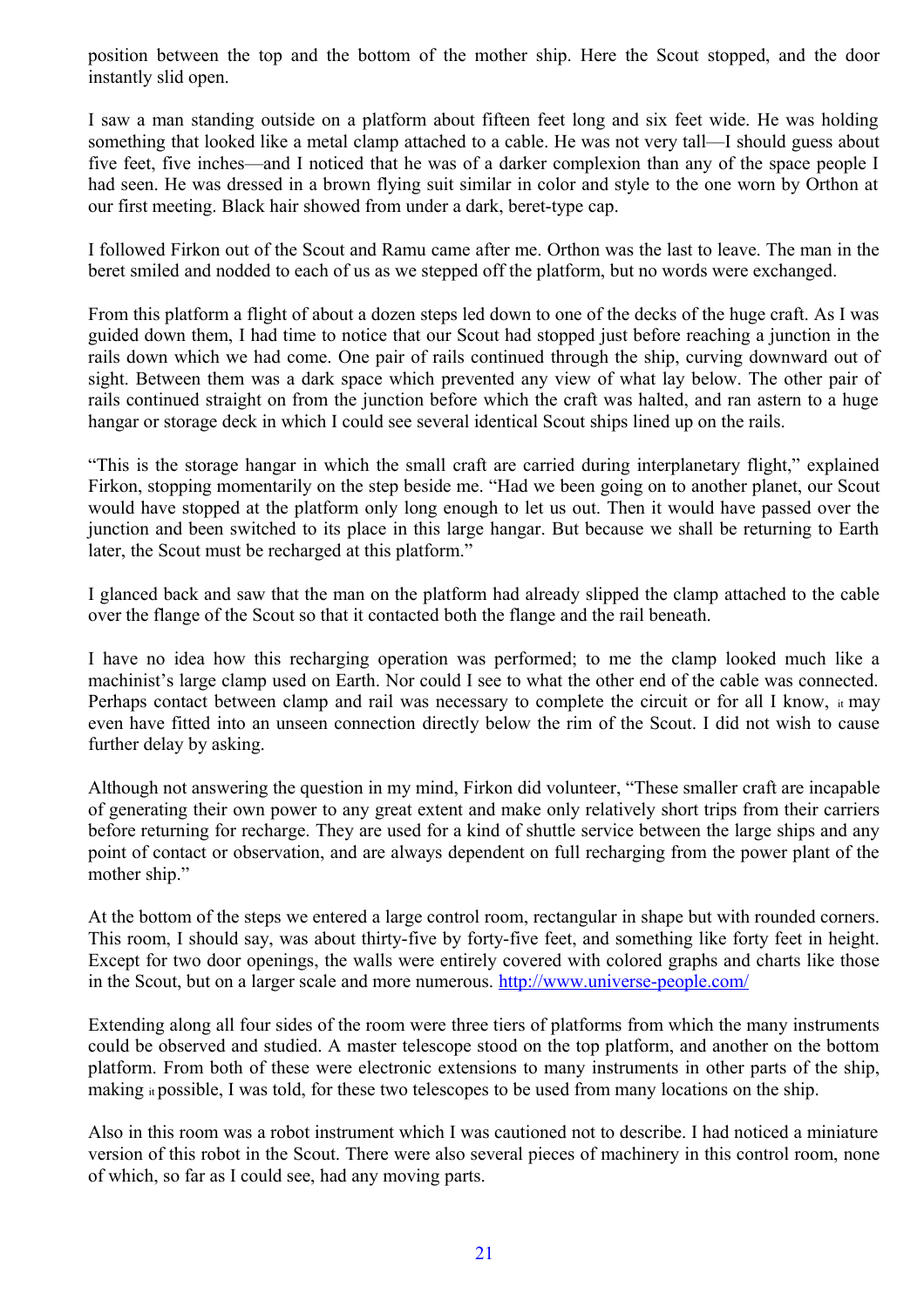I would have liked to stop in this room for closer observation of all these graphs, charts, colors, machinery and instruments, and to have been permitted to ask questions concerning their operation, but this privilege was not granted. Instead, we went directly through this control room and through a second door which led into the most beautiful living room or lounge that I have ever seen. Its simplicity and splendor took my breath and I gasped as I stood momentarily in the doorway, not only marveling at the richness of its furnishings, but held m the wonderful emanation of harmony that came from it.

I do not know how long it took me to recover from this unexpected experience but eventually I was able to look about me with more interest for detail.

The ceiling, I judged, was about fifteen feet high, and the room could not have been less than forty feet square. A soft, mysterious blue-white light filled it, and yet I saw no lighting fixtures, and nowhere any inequality in brightness.

Then, as I stepped through the doorway into this luxurious lounge, my attention instantly was absorbed by two incredibly lovely young women who arose from one of the divans and came toward us as we entered.

This was indeed a tremendous surprise as, for some reason, I had never visualized women as space travelers. Their very presence and extraordinary beauty, the friendliness that was so apparent as they approached to greet us, together with the luxurious background in the out-of-this-world craft, were overwhelming.

The shorter of the two women touched my hand in the recognized greeting, then immediately turned away to walk over to another part of the room. Then the taller and seemingly younger girl leaned forward and touched my cheek lightly with her lips. The first lovely lady returned holding a small glass of colorless liquid which she held out to me.

Stirred deeply by the warm friendliness of these people, I thanked her and took the glass. The water (for that is what it proved to be) tasted like our own pure spring water. It seemed, however, a little denser, with a consistency something like a very thin oil. As I sipped it, I strove to regain my composure and to impress the images of these gracious and beautiful young women indelibly on my mind.

The one who had brought me the water was about five feet, three inches in height. Her skin was very fair and her golden hair hung in waves to just below her shoulders in a beautiful symmetry. Her eyes, too, were more golden than any other color and held an expression that was both gentle and merry. I had the feeling that she was reading my every thought. Her almost transparent skin was without blemish of any kind, exquisitely delicate, though firm and possessed of a warm radiance. Her features were finely chiseled, the ears small, the white teeth beautifully even. She looked very young. I judged that she could not be much over twenty years of age. Her hands were slender, with long, tapering fingers. I noticed that neither she nor her companion wore make-up of any kind on their faces or fingernails. The lips of both were a natural deep red. They wore no jewelry of any description. Indeed, such adornment would have served only to detract from their own natural beauty.

Both women wore draped garments of a veil-like material which fell to their ankles, and both robes were bound at the waist by a striking girdle of contrasting color, into which jewels seemed actually to be woven.

The garment of the little blonde was of a pure light blue, and her tiny sandals were golden in color. Later, I learned that she was a citizen of the planet we know as Venus. Kalna is the name I shall give her.

Ilmuth, my name for the other woman, was taller and a rich brunette in coloring. She also wore her hair in a cascade that fell to just below her shoulders, and it was a beautiful wavy black with highlights of reddish brown. Her large eyes were black, luminous, with flashes of brown. They held the same merry expression as those of her companion, and I felt that she, too, could read my innermost thoughts. In fact,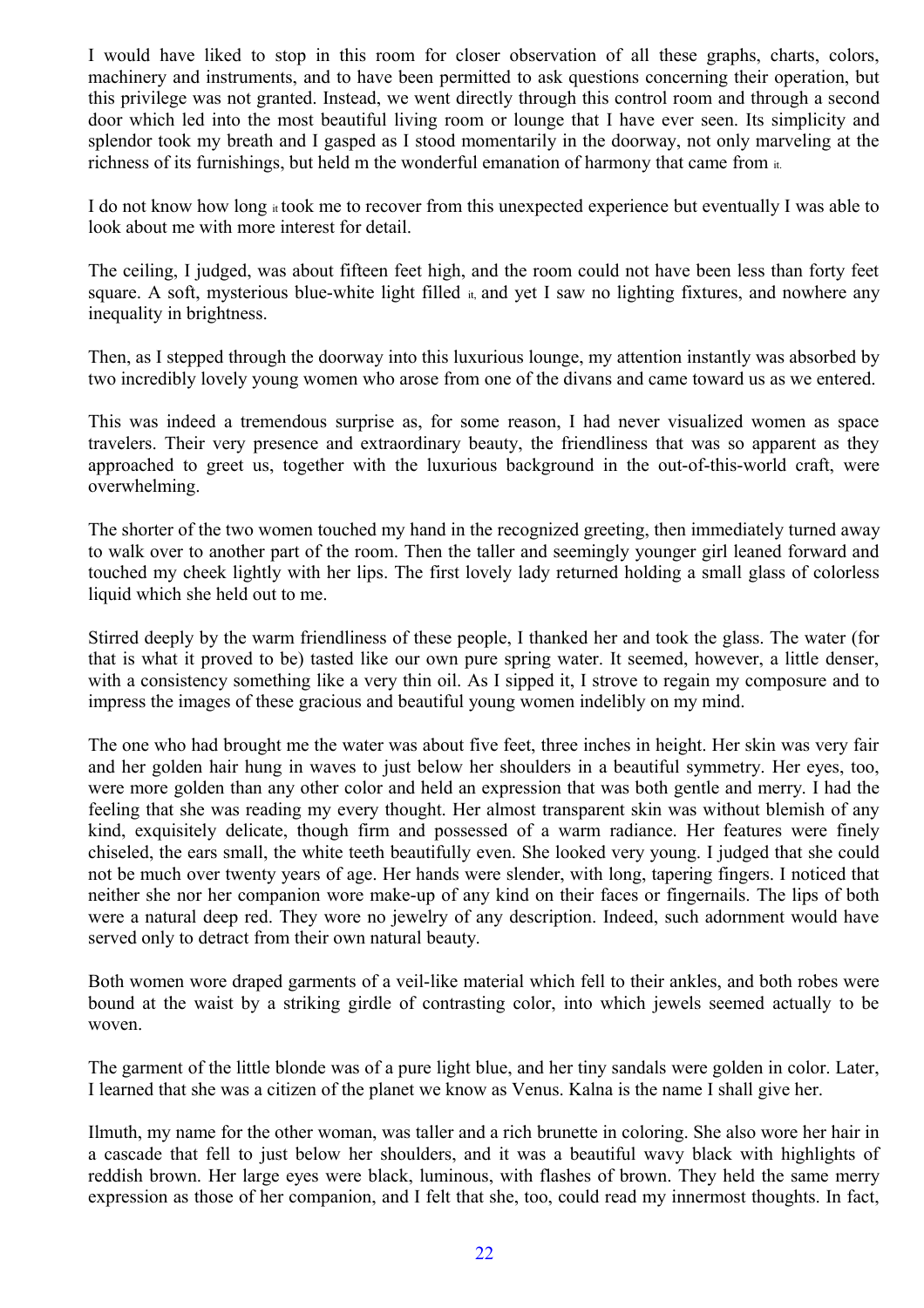this is an impression I have received from every person that I have met from worlds beyond our own. The color of this lovely brunette's robe was a pale, rich green, and her sandals of a copper hue. Ilmuth, like Firkon, was an inhabitant of the planet Mars.

I realize that in trying to describe these ladies from other worlds than ours I am attempting the impossible. Perhaps, using my inadequate description as a stepping stone, the reader will search his own imagination for an image of perfect beauty—and then know that it must certainly fall short of the reality.

As I finished drinking from the small goblet of water, I was asked to be seated, an invitation I gladly accepted.

On the wall exactly opposite the door through which we had entered hung a portrait which I was certain must represent Deity. The emotion which the beauty of the two young women had aroused in me was momentarily forgotten as the wonderful radiance emanating from the portrait enveloped me. It showed the head and shoulders of a Being who could have been eighteen to twenty-five years of age, in whose face was embodied the perfect blended balance of male and female, and whose eyes held a wisdom and compassion beyond description.

I do not know how long I was enrapt by this beauty. There was no interruption until I myself returned to an awareness of my surroundings.

I did not need to ask who this Being was. Kalna broke the silence by saying, "That is our symbol of Ageless Life.

You will find it in every one of our ships as well as in our homes. It is because we keep this symbol always before us that you will find no age amongst our people."

On one side of the room was a long table surrounded by many chairs. I had the impression that this table was used by the ship's company for meals, and perhaps also as a council table. I had an idea that the number of crew members ran into three figures, although I had seen only a few on this occasion. I received no verification of this latter impression, but my feeling about the table was substantiated by Firkon. I also learned that the greater part of the room was used as a lounge by the crew and their guests when crew members were not at their various posts during flight. The rest of the salon was casually strewn with divans, settees and chairs of different designs and sizes, very much in the manner of Earth. But in every case these were lower and more comfortable than ours, and more graceful in design and appearance. They were covered in a material of a deep soft nap with a brocade effect. The colors varied and were most attractive to look at—rich, warm and subdued.

Beside the chairs were low glass or crystal-topped tables with interesting decorative centerpieces. But I saw nothing the least like an ash tray. I suppose I knew instinctively that these people were not addicted to the nicotine habit and I left my cigarettes in my pocket. Once, however, through sheer force of habit, I reached for them. Observing this, the little lady from Venus smiled and said, "*You* may smoke if you like. I will get you a receptacle for your ashes. You see, only Earth people indulge in that odd habit!"

I thanked her and returned the package to my pocket without taking a cigarette.

To continue with my description—the whole floor was covered by a single luxurious rug which reached to the walls. Medium brown and perfectly plain, with a deep, soft nap, it was delightful to walk upon.

When we were asked to sit down, I found myself on one of the longer divans between Firkon and Ramu. Directly opposite, at a comfortable conversational distance, was another divan of the same shape and size. Here the two ladies seated themselves with Orthon between them. I still held the empty water glass in my hand, and now set it down on the low table in front of us.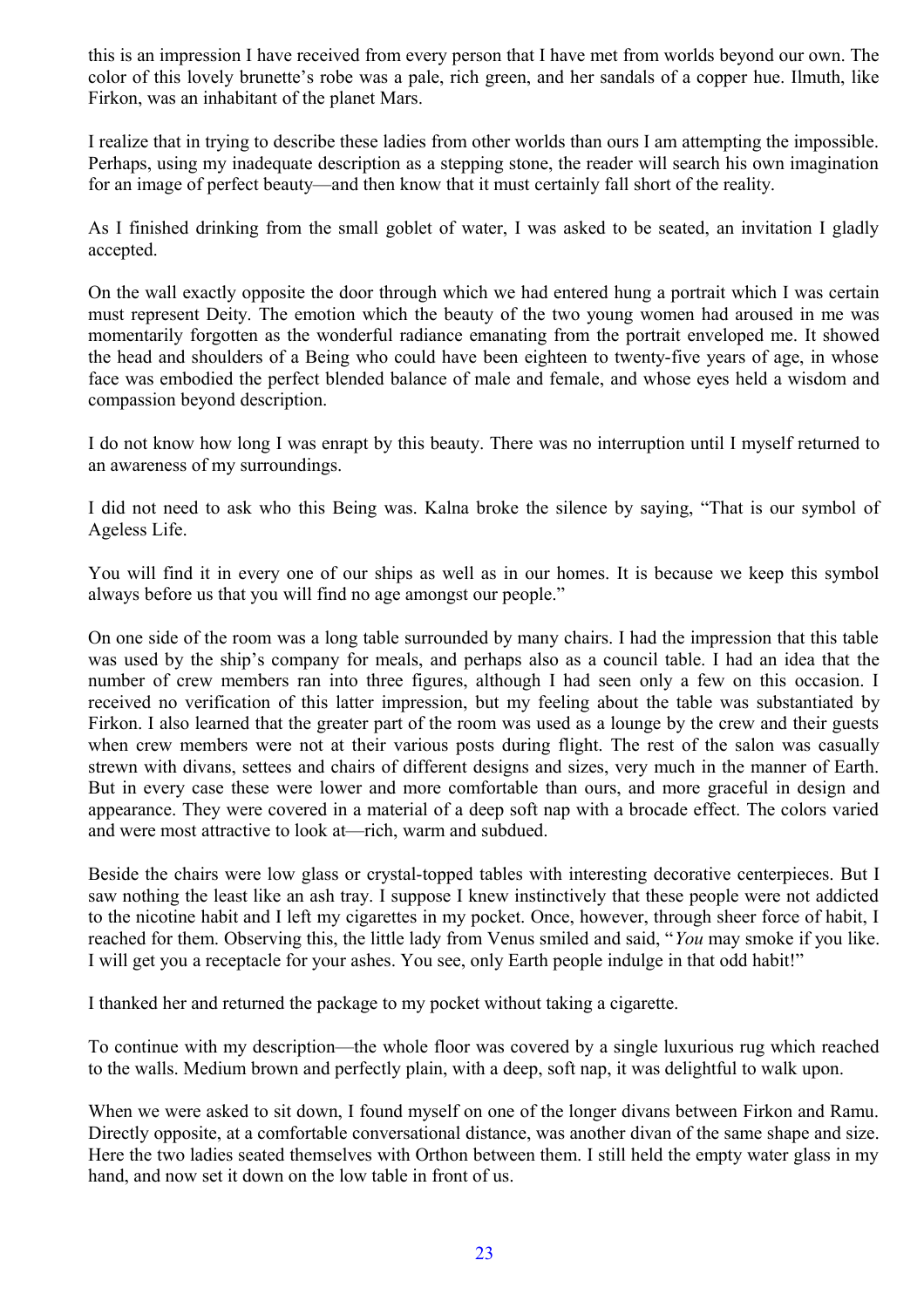The material of this goblet interested me. It was crystal-clear, without etching of any kind. It did not feel like our glass, nor like plastic. I had no idea of what material it was made, but I received the definite impression that it was unbreakable.

After noting the most outstanding features of the furnishings, I let my eyes roam around the walls. To my right, I noticed a large and beautiful door, slightly ajar, with no knob or lock that I could see. Kalna told me that this led into a storage room, adding, "Our ship often is long absent from our home planet as we travel and study space. Nor do we always stop on other planets during such trips. Consequently, large storage facilities are needed for supplies and equipment.

"The door you see over there in the opposite wall, like the one serving the supply room, leads into a kitchen."

This door gave onto the portion of the room I supposed was used for dining purposes. I was not taken into either of these rooms.

I studied with interest a large picture near the door on the wall to my right. It showed a city which at first glance seemed little different from those on our Earth, except that it was laid out in circular form instead of the series of hard rectangles usual with us. But the architecture was very different. I hardly know how to describe it, for not one of our many architectural styles approximates it in any way. Here was perfection of the graceful lightness and delicacy for which many of our better modern architects are striving but have never quite achieved. It was the kind of city of which men dream, but never see on our Earth. I had guessed, before I was told, that the city depicted here was on Venus, this ship's home planet.

On the other side of the door was yet another painting, a pastoral scene of bills and mountains with a stream running through the farmland. This might have passed even more easily for an earthly scene except that the farmhouses were not scattered around the countryside, but also followed a circular plan. I was told that this arrangement had been found more practical in enabling these farm groups to become small, self-sufficient communities, containing everything necessary to supply all essential commodities for the country folk. On Venus there is true equality in all respects, including allocation of commodities. Trips to the cities, then, need be undertaken only for pleasure or for personal reasons.

On the opposite wall, behind the long table, I noticed a picture of a large mother ship, and I wondered whether it represented the one we were in. But as this thought passed through my mind, the little lady from Venus corrected it by saying, "No, our ship is really very small in comparison. That one is more like a traveling city than a ship, since its length is several miles, while ours is only two thousand feet."

I realize that my readers are likely to consider such dimensions incredible, and I readily admit that I myself was unprepared for anything so fantastic. However, it is necessary to remember that, once we have learned to harness the great natural energies instead of depending on mechanical force, it should be no more difficult to build cities within the walls of gigantic ships than on the ground. London and Los Angeles are cities nearly forty miles wide which were built largely by crude machines and manpower—a prodigious achievement in itself. Once gravity is mastered, cities in the air for us, too, can be4 come a reality.

"Many such ships have been built," Kalna explained, "not only on Venus but also on Mars and Saturn and many other planets. However, they are not intended for the exclusive use of any particular planet, but for the purpose of contributing to the education and pleasure of all citizens in the whole brotherhood of the Universe. People naturally are great explorers. Therefore, travel in our worlds is not the privilege of the few, but of all. Every three months a fourth of the inhabitants of our planets embark on these gigantic ships and set out for a cruise through space, stopping at other planets just as your cruise liners stop at foreign ports. In this way our people learn about the mighty Universe and are enabled to see, firsthand, a little more of the 'many mansions' in the Father's house to which your Bible refers.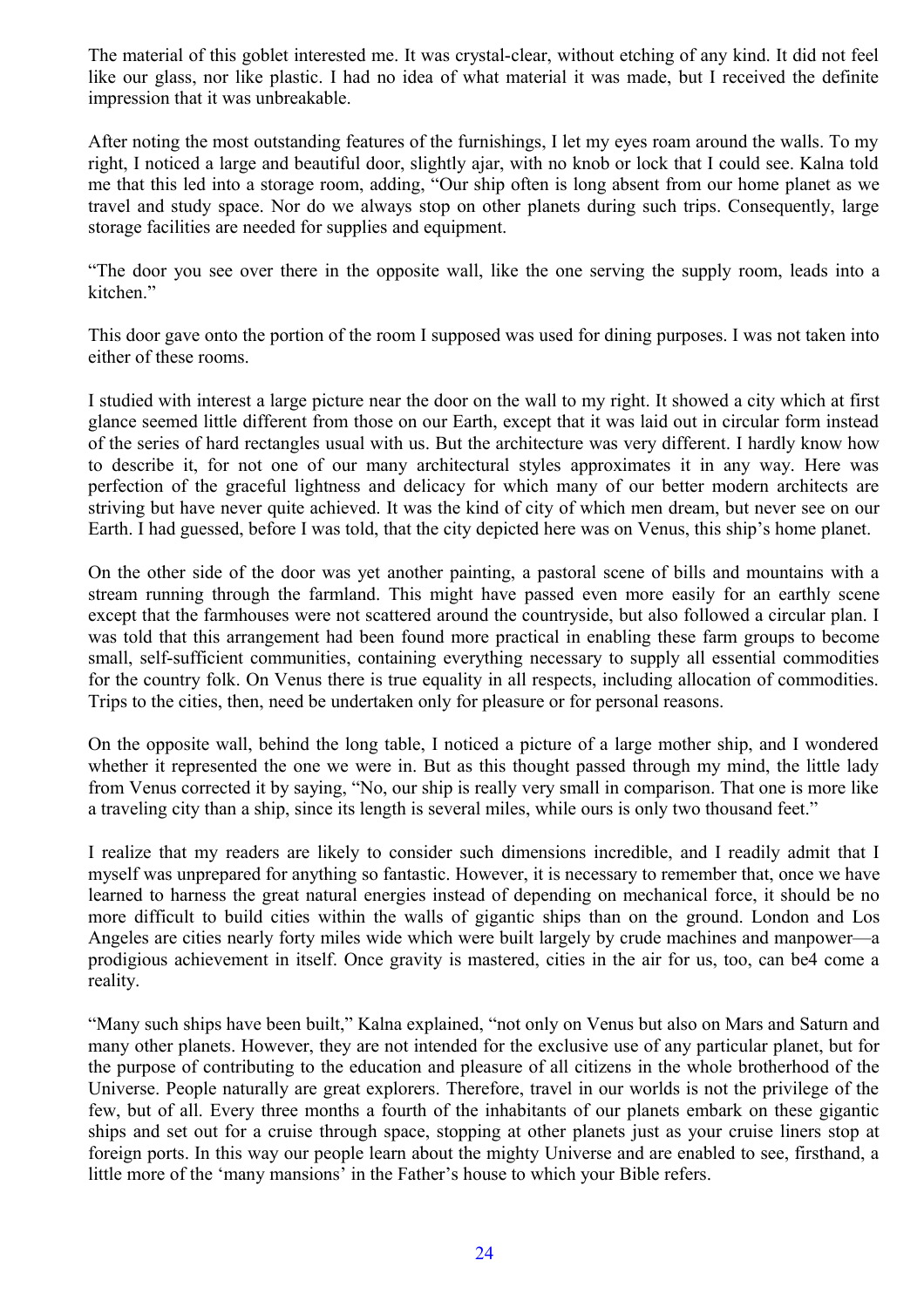"In the temples of wisdom on our planets we have many mechanical devices by means of which our citizens also can study conditions in other worlds and systems, and space itself. But with us as with you, nothing can quite take the place of actual experience. So we have built fleets of gigantic ships like the one you see pictured there, which might also be described literally as small artificial planets. They contain everything necessary for the welfare and pleasure of thousands of people over a three-month period. Apart from size, the main difference is that planets are spherical in shape, are divinely made, and move in elliptical orbits around a central Sun, while these little man-made planets are cylindrical and can move through space at will."

An ever-increasing concept of our star-studded heavens unfolded before my mind's eye as I contemplated the information just given me. I wondered to what "other planets" Kalna referred.

Replying to my mental question, Orthon volunteered, "Our ships have not only visited all other planets in our system, but those in systems close to ours. However, there still are planets without number in the infinite systems within the Universe which we have not yet reached."

Here again a wondering thought slipped in as I mentally questioned what they had found on the "other planets" they had visited.

The Venusian's eyes sparkled and a tiny smile flitted across his mouth as he caught my thought. He continued without interruption. "With the sole exception of inhabitants on Earth, we have found the peoples of other worlds to be very friendly. They, too, have gigantic space cruisers for the pleasure and education of their fellowmen. As we visit their planets and are welcomed, they also visit ours as friends. It is to the Earth alone that these passenger cruisers never approach. Nor will they be permitted to do so until your people have a greater understanding of fellowship as well as of the Universe beyond the limiting confines of your own little planet.

"During flights of this kind, those on the cruise have much leisure time, as well as definite hours devoted to learning. When they land on other planets mutually interesting social gatherings are held. In short," and he made this very clear, "peoples of other worlds are not strangers to one another, but all are friends and are welcomed wherever they go.

"We consider planets throughout the Universe as being in one vast sea of life. The far distant planets by the billions which we have not yet visited will be explored when we have further improved our space ships. There are some planets so far out from any in our system that it would take us two or three years to reach them. Whereas, within our system, the distance between planets can be covered within a few hours to a few days."

Reviewing our concept of distance, I exclaimed, "That is staggering to me! How fast do you travel that you can cover such vast distances in so short a time?"

"Speed to us," was the reply, "does not mean what it does to you. For once a ship is launched into outer space, the speed of the ship is equal to the activity in space! Instead of being artificially propelled, as are your planes, ours travel *on the currents of space."*

I derived some small hope for our eventual progress on Earth when they freely admitted that, in the earliest attempts to conquer space, the inhabitants of Venus and those of other worlds had been faced with exactly the same problems as those that are holding us back today. Once again they stressed that gravity must be overcome as a first principle on the way to space travel.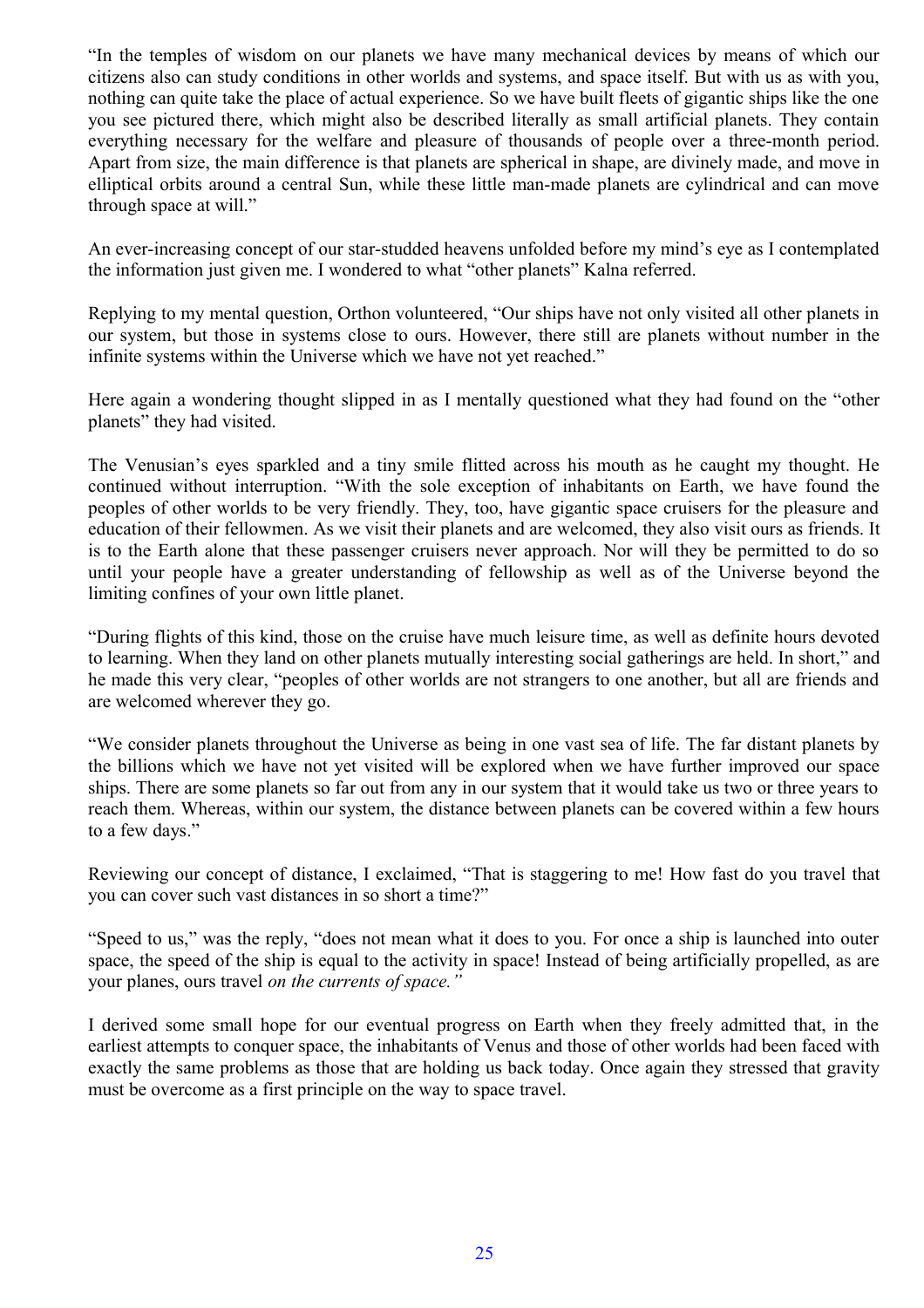#### **MY FIRST LOOK AT OUTER SPACE**

At this point, a man who appeared to be about my age entered from a door in the left corner of the room, smiling in a friendly way. Although I had noticed a ladder in that corner which I presumed must lead to an upper deck of the ship, I had seen no door until be entered through it.

Upon his appearance the two girls excused themselves and left through the doorway leading into the control room. Shortly, Ilmuth, the Martian, returned. She had changed from her lovely gown to a pilot's suit of the same style as that worn by the men. The color was light tan with bands of darker brown at top and bottom of the waist belt. I was delighted when she asked if I would like to accompany her to the pilot's compartment.

Firkon joined us and as we three climbed the ladder to the next deck, I noticed Orthon leave through the control room where we had first entered after landing on the mother ship. The elder man and Ramu, the Saturnian, remained in the lounge.

As we walked along the upper deck corridor, Firkon said, "Each of these large ships carries many pilots, who work in shifts of four, two men and two women. Kalna and Ilmuth are pilots on this Venusian ship."

The corridor, like all parts of the craft I had seen, was pleasantly lighted from some invisible source, and led upward and forward into a small room at the end of the large ship.

As we entered this room, a young man who was bent over a chart of some sort looked up, nodded and smiled, but no introductions were made. I presumed he must be Ilmuth's pilot companion.

"This seems a good moment," said Firkon, "to explain a little more about this ship. It is a carrier for twelve Scouts such as the one in which we arrived. Actually, the interior is not nearly as large as one would guess from its outward size. This is due to much of our mechanical devices being installed between walls"

"This particular ship," Ilmuth added, "has four walls or skins. Some have more and some less, depending on their size and the purpose for which they are built."

As I looked at the number of strange instruments within this room, I was curious to know what "mechanical devices" lay between the walls. Firkon said, "I will explain as fully as possible in the few moments available. The entire section of the ship through which we first entered is given over to storage space for the Scouts, except for a large machine shop in which any necessary repairs can be made. In spite of the great skill and care that go into the original construction, parts do break and materials do wear. Much is required of any craft that travels space.

"The pressurizing equipment which maintains a comfortable temperature throughout the ship is installed between the walls, and much else which would require more time to explain than we have just now. Entrance doors leading into the various walls in all parts of the ship make access easy. Each craft čarries several mechanics who, working in shifts, are on constant duty to inspect and check all parts.

Therefore, it is seldom that any defect remains undiscovered to the point of giving real trouble."

In this pilot room I could look up or out or down, in whatever direction I turned my head. As Firkon finished speaking, the young man reached out and touched a button. Immediately, further openings like portholes began to appear in what I had thought was solid wall. Then both pilots took their places in small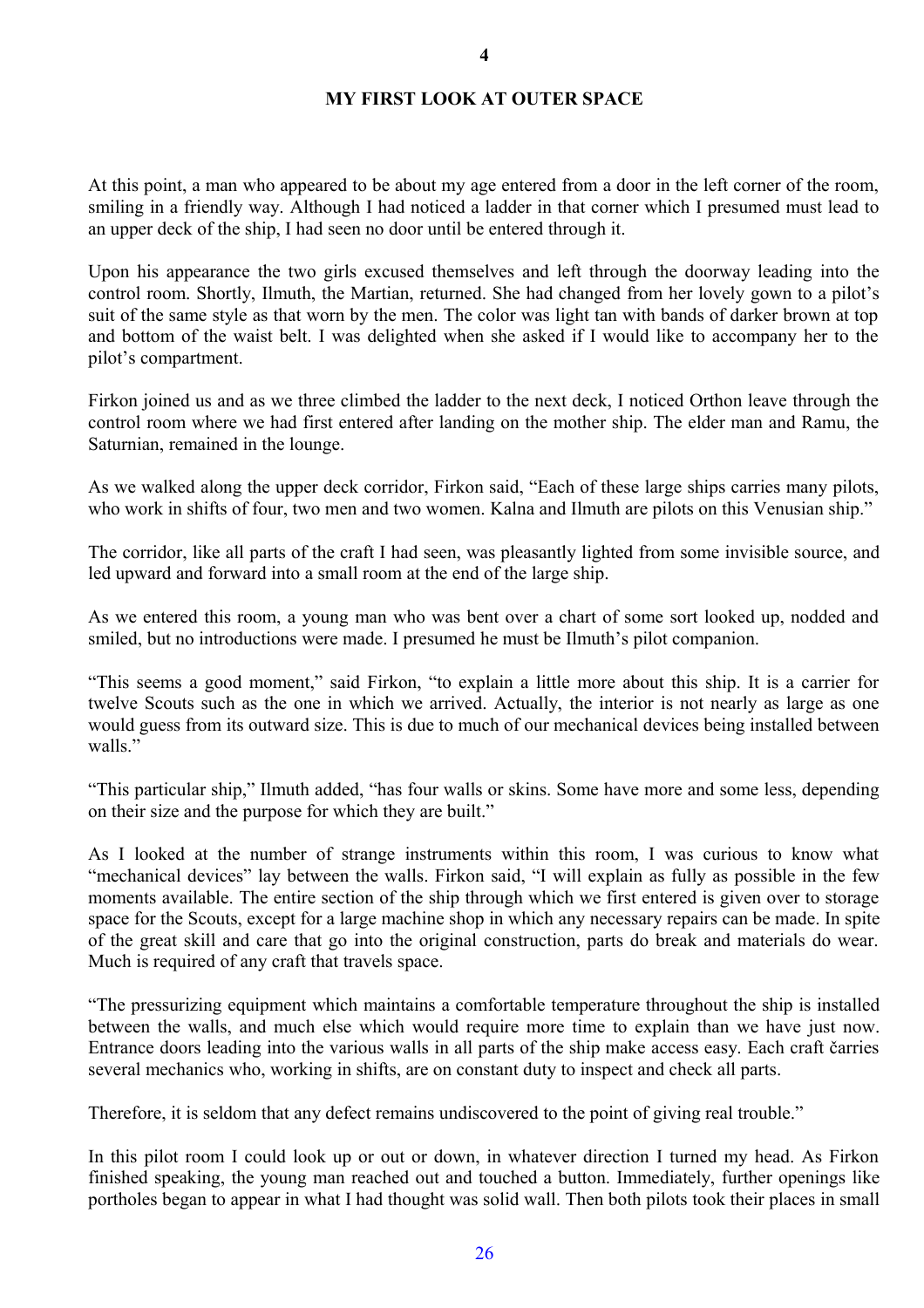seats on opposite sides of the room. I felt a slight movement and the ship seemed to nose upward.

My heart beat violently as I wondered if perhaps they planned to take me to their planet. The hope was short-lived. It seemed but a moment before the ship stopped and again hovered. Ilmuth smiled up at me and said, "We are now about fifty thousand miles from your Earth."

Firkon motioned me to come to one of the portholes as he said, "Perhaps you would like to see what space really looks like."

I soon forgot my disappointment as I looked out. I was amazed to see that the background of space is totally dark. Yet there were manifestations taking place all around us, as though billions upon billions of fireflies were flickering everywhere, moving in all directions, as fireflies do. However, these were of many colors, a gigantic celestial fireworks display that was beautiful to the point of being awesome.

As I exclaimed at this vast splendor, Firkon suggested that I now look back to Earth and see what our own little globe looks like from that distance out.

I did. And to my surprise, our planet was giving off a white light, very similar to that from the Moon, only not so pure as moonlight in a clear night on Earth. The white glow surrounding the Earth's body was hazy, and its size was comparable to the Sun as we watch this body rise above the horizon in the early morning. There were no identifying markings whatsoever to be seen on our planet. It looked merely like a large ball of light beneath us. From here, one could never have guessed that it was swarming with myriad forms of life.

At the fifty thousand mile altitude, the pilots had set their robot control and Ilmuth joined us, explaining to me, "Each pilot room has a robot. These, working singly or together, can fully govern the course of the ship, as well as warn us of any approaching danger."

The male pilot remained at his post and Ilmuth remarked, in explanation, "One pilot in each control room must always be on duty."

She then asked if I would like to have a closer look at the pilot's instruments.

At one side of each seat there was a small instrument which looked something like a tube set in the floor and standing high enough so that the pilot could easily look into it. "This," Ilmuth explained, "is connected with the telescope you probably noticed in the large control or chart room through which you first entered the ship."

At this moment, however, the telescope was not in operation, and I gathered that it was used only when the ship was in actual interplanetary flight, or perhaps also while hovering for observation and study purposes.

The entire floor in this section of the room was composed of magnifying glass like that in the floor of the Scout. But the angle of the ship at this particular moment was such that I would have had to kneel to look through it.

Space and its activity held me transfixed as I strained my eyes in an attempt to see everything that was going on out there. Apart from the firefly effects, I saw a good many large luminous objects passing through space. The larger bodies, so far as I could tell, were not burning, but merely glowing. One in particular seemed to give out three distinct colors—red, purple and blue. I asked if it could be another space ship.

"No," Ilmuth said with a smile, but did not explain further.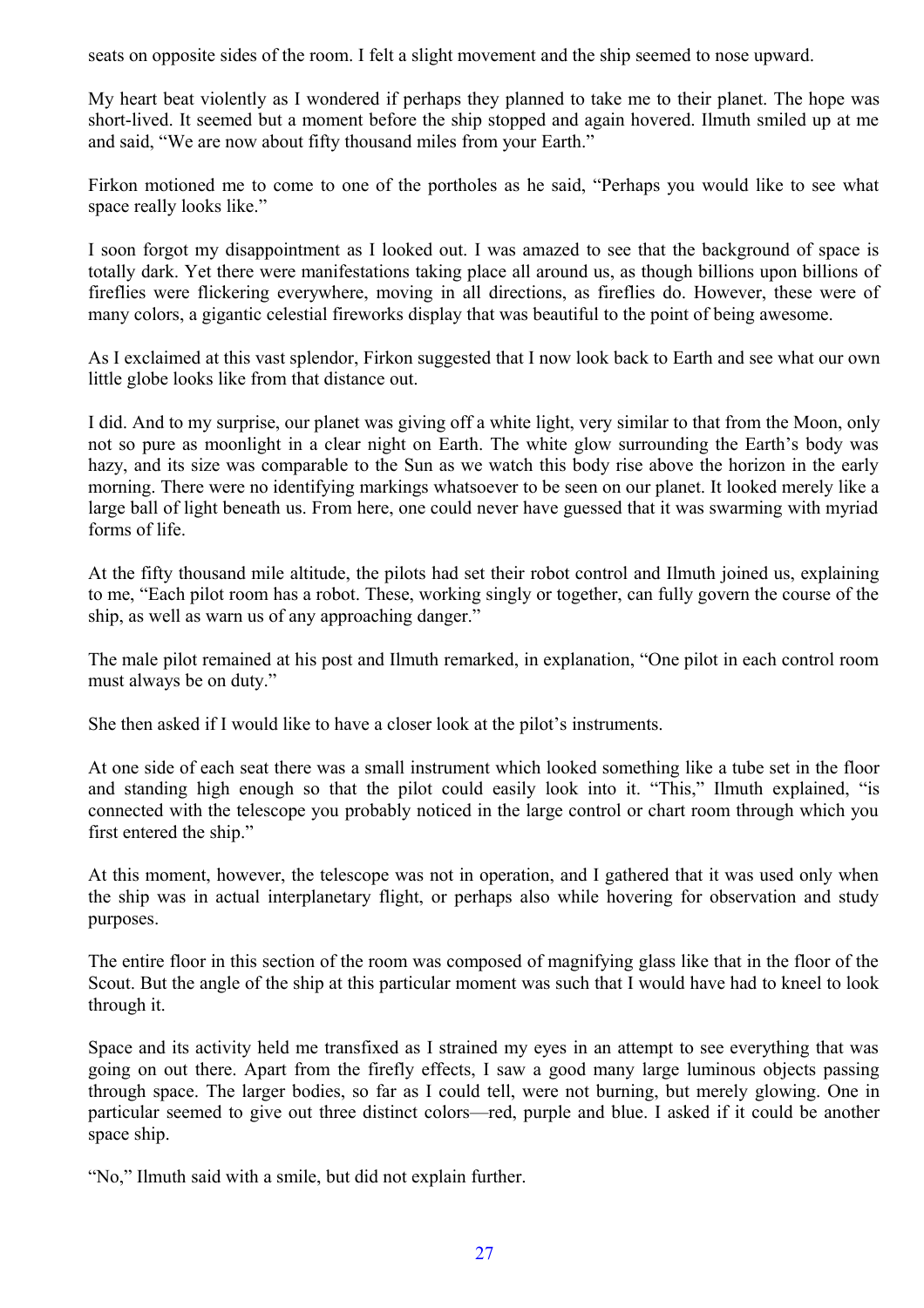Also I noticed that now and then dark objects of various sizes, darker than space itself, would pass. But none of these moving objects seemed to touch the ship. At times, even the dark objects would become partially luminous. These, I was told, were what we call meteorites, which become visible to us on Earth only as they create friction in passing through our atmosphere.

I asked what prevented them from striking the ship when seemingly they were headed straight for it.

"The ship itself," Firkon explained, "is utilizing the power of nature—'electromagnetic,' I think you call it— and has excess power at all times. Some of this excess is dissipated through its skin out into space for a certain distance, sometimes only a short way, although at times its influence can extend for several miles outward. This acts as a shield against any particles, or 'space debris,' as you on Earth term it, repelling such things by this constantly radiating force."

He went on to explain that all bodies in space are negative to space and are actually moving in a sea of electromagnetic force. Therefore, a negative radiation repels all negative bodies while at the same time it prevents the ship from heating through friction.

I could have stayed for hours enjoying this beautiful sight, but only a short time was allotted before the pilots resumed their seats and we returned to the forty thousand-foot altitude where the ship had been hovering when first we arrived.

There was no perceptible dip nor turn in the ship's motion. The craft's movement was so gentle as to be scarcely noticeable, and the only audible sound was something as slight as an electric fan in operation.

None of us had been provided with special headgear or any device for breathing or balance, but my mind was clearly alert in every way at all times.

I was struck by the fact that all the instruments I had so far seen throughout the ship appeared to be operated by push-buttons. And nowhere did I see anything that even faintly resembled a weapon of destruction. But, after watching the repelling force of nature in space as controlled by radiations from the ship, I had a strong feeling that this force could very effectively be used for self-protection, should such a need ever arise.

Firkon answered this thought by saying, "*Yes,* that is so. As yet, the need has not arisen. Moreover, if the issue Is merely our lives as against the lives of our brothers— even those belligerent ones of your Earth we would allow ourselves to be destroyed rather than to slay a fellow being."

The implications of this simple statement affected me deeply. I could not help but reflect sorrowfully on the so different viewpoint of my fellow men on Earth; of the divided peoples, the nations even now engaged in a race to produce more dreadful weapons of destruction which would bring death, affliction and sickness to ever-increasing millions of their fellow beings throughout the world. I thought of the credo of hatred for "the enemy instilled in the minds of young men as a necessary part of preparing them for killing. For **it** is not inherent in natural man who understands even a little of his place in Creation to want to kill. I thought of the indescribable blasphemy of prayers addressed to the loving Eternal Father of all, asking Him to bless them in thus betraying the very humanity of their heritage.

Both Ilmuth and Firkon were silent while these thoughts went through my mind. Although I had many times before reflected on just these things, they had never penetrated my consciousness with such poignancy, and I knew that **it** would remain with me always.

In a moment, Firkon called my attention to an instrument no larger than an ordinary cabinet radio, with a screen similar to a TV set. "With this," he explained, we can picture and register anything taking place on the Earth, or on any planet over which we either pass or hover. Not only do we hear the spoken words, but pictures are picked up and shown on the screen. An internal mechanism breaks these down into sound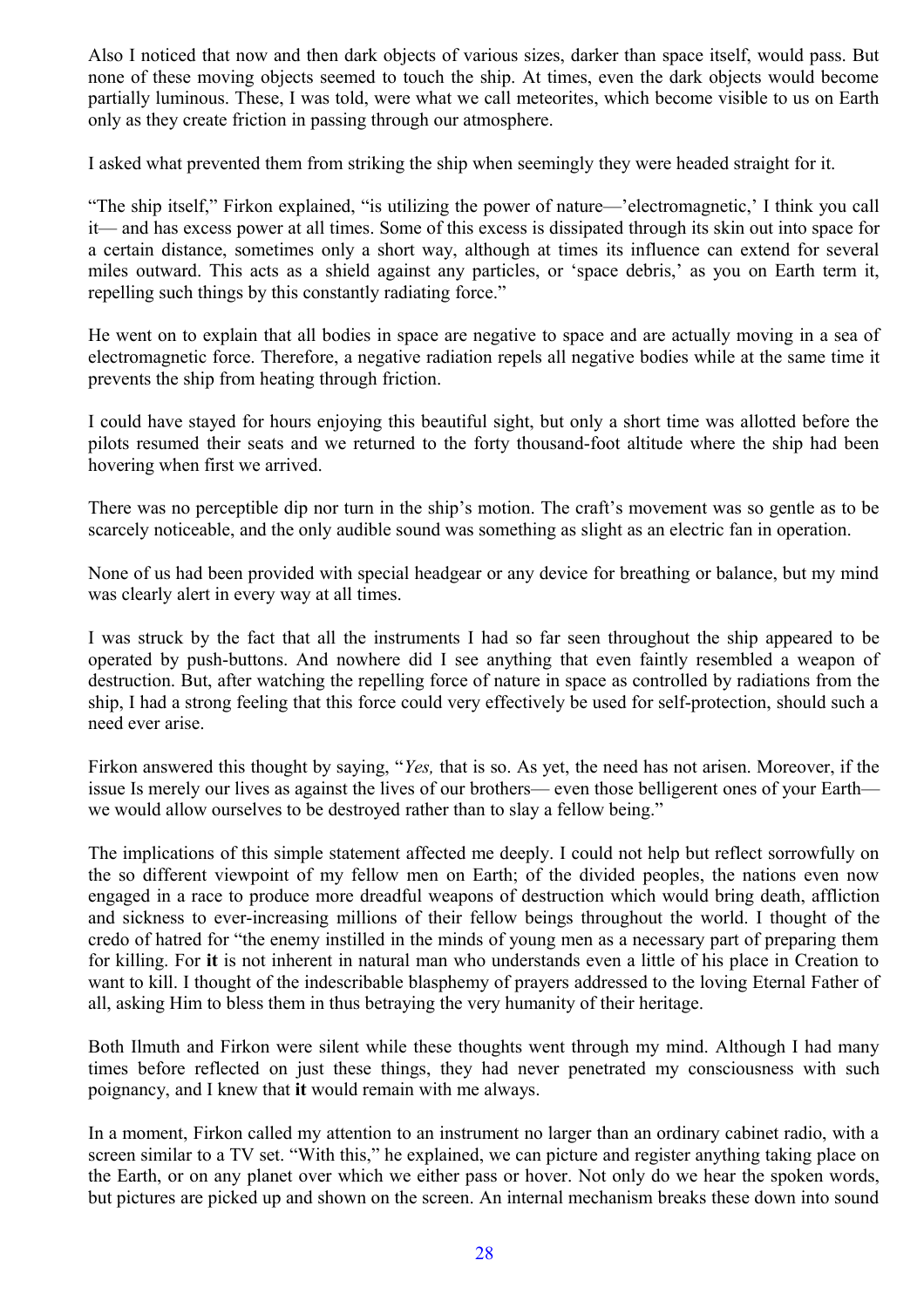vibrations, which are simultaneously translated into words of our own language, all of which are recorded in a manner similar to your own tape-recordings."

To further clear this for me, he explained that all words are made up of vibrations or scales similar to a musical octave, just as all melodies are composed of certain notes. By knowing this law one can learn a heretofore unknown language in a short time. When strange vibrations become apparent, these are transposed into picture form, showing exactly what the strange words or their vibrations mean. Needless to say, the tape he showed me was different from any I had ever seen on Earth.

It all sounded to me like a jigsaw puzzle, and my mystification no doubt showed plainly on my face. In any case, Ilmuth laughed merrily and asked, "Would you be surprised to learn that races of people who lived on your Earth many centuries ago thoroughly understood and used the universal laws of sound and vibration?"

I stated that I had long suspected the truth of this.

"Although this knowledge is utterly lost to your present-day civilizations," Ilmuth continued, "a few individuals here and there are awakening to a slight conception of its possibilities. On other planets, these laws are a fundamental teaching in the educational systems. With these as a basis, pupils are able to learn very rapidly in all fields of knowledge and expression."

At this point, Firkon said, "Now we must return to the lounge," and as I stepped back to let Ilmuth precede me, I asked why it was that practically no movement was felt inside this large craft when she had risen from the forty thousand-foot level to fifty thousand miles.

"Quite simply because the ship is built to take care of all that," Firkon answered, and added, "as is done with your own submarines."

Again I was amazed to find how much these people knew about us and our developments on Earth.

"Your submarines," he went on, "move under the surface of the water at great depths, yet the crew feel relatively little of the movement registered by their instruments. And the men are quite comfortable, too, for your ships have been carefully planned. Actually, there is not so much difference between a ship that goes under water and one that travels through outer space, except that our ships are propelled by *natural* power, while yours are dependent on artificial forms of power."<http://www.universe-people.com/>

It seemed to me that the difference he mentioned was quite a tremendous one, but I did not say so, and Firkon continued. "When you learn how to use the natural source of power that is everywhere in the Universe, you too will be able to build submarines which, like some of our craft, can rise to the ocean's surface and continue on up through the atmosphere out into space."

This reminded me of two incidents reported early in 1951. In the first, two "missiles" dropped out of a perfectly clear sky into the waters of Inchon Bay, off the western coast of Korea. The missiles fell close to an anchored seaplane tender, the *Gardiner's Bay,* and caused columns of water to rise to an estimated height of one hundred feet. Later, the report said, the "missiles" were seen to rise again from the water and soar on up until lost to sight. The second incident happened off the coast of Scotland and was almost identical with the first.

Firkon, obviously getting my thought, said, "You were quite correct in naming the photograph you were able to take of this kind of ship 'the submarine type."'

At this point we entered the large salon in which we had left Ramu sitting with the older man. They were still there and speaking in their own tongue. As we approached, they rose, walked toward a small table around which were a number of chairs and motioned us to join them.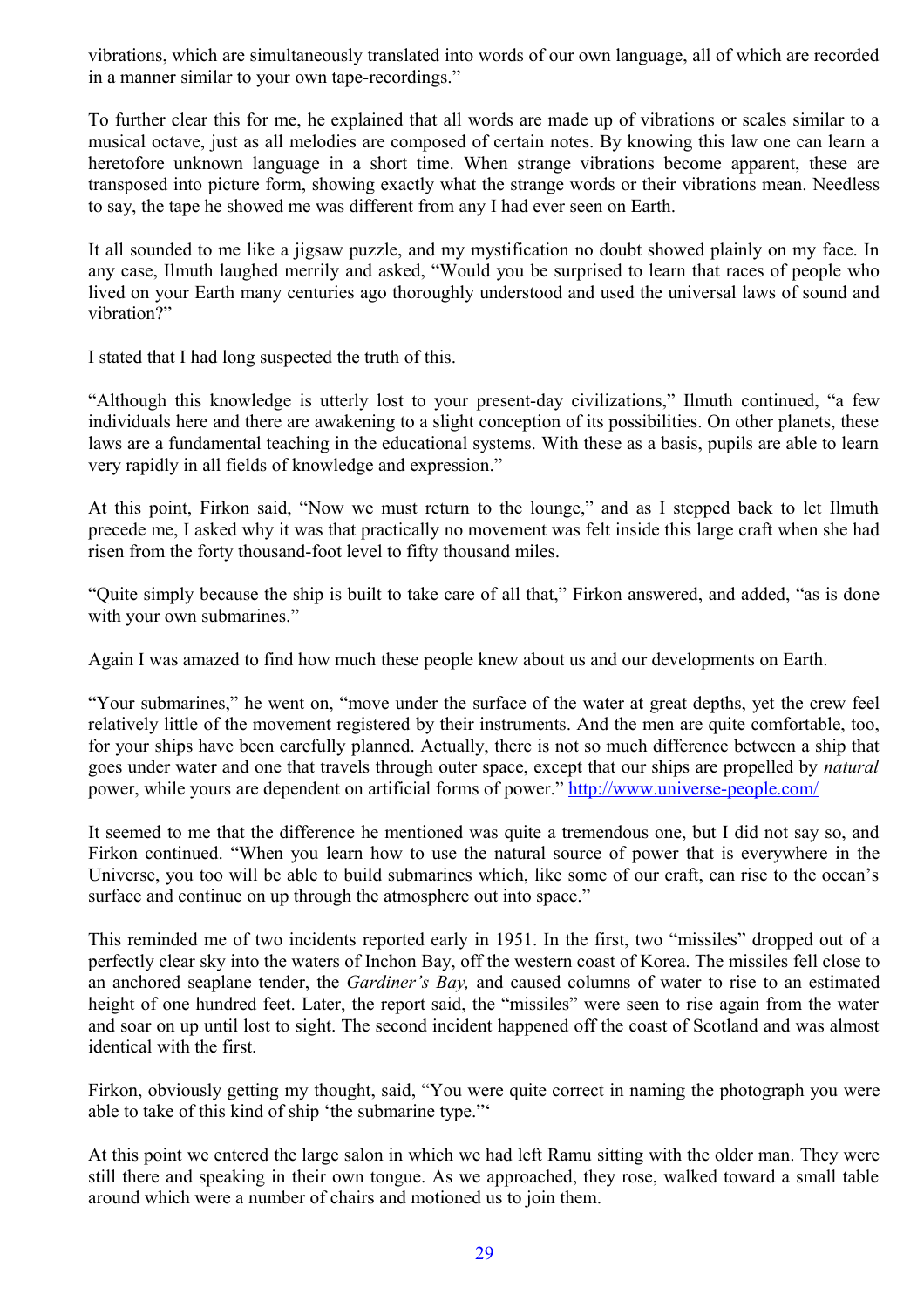These chairs were rather like dining room or office chairs, but proved far more comfortable. As we seated ourselves, Kalna and Orthon joined our group.

On the table were crystal goblets filled with a clear liquid which I found very refreshing. The flavor was delicately sweet with an elusiveness that was tantalizing. The consistency was slightly heavy, of a type to be sipped. I was told the name of the fruit from which this juice was extracted, but could think of no comparable earthly flavor.

The entire time that had elapsed since leaving the Earth to this moment probably was not much more than an hour. But in that little space of time my whole life and understanding had opened to a far greater concept of the Universe than I had gained during the sixty-one years of my total life on Earth.

Now, as we sat around the table, all eyes turned to the older space man as he began to speak. Although it was only later that his stature on all planets was explained to me, it was impossible not to realize that I was in the presence of a greatly evolved being, and the attitude of all present clearly indicated that they, as well as I, felt very humble before him. I learned that his age, in his present body, was close to one thousand years.

The following hour or so, during which he talked to us, seemed as a minute. All listened with complete attention and without interruption to this man of great wisdom.

# **5**

# **MEETING WITH A MASTER**

"My son," said the great teacher, "you have been brought here and shown what lies within our smaller craft and this large carrier. You have traveled in each for a short distance only, but far enough to give you much knowledge to pass on to your fellow men on planet Earth. You have seen what outer space is like and that it is indeed constantly active, filled with moving particles from out of which all forms are finally brought into being. There is neither a beginning nor an ending.

"In the vastness of space there are innumerable bodies which you on Earth call planets. These vary in size, as do all forms, but they are very much like your own world and ours, and most of them are peopled and governed by forms like yourselves and like us. While some are just reaching a point where they are capable of supporting such forms as ours, others have not yet reached that stage of development in their growth.

For you must understand that worlds are but *forms,* and they too go through the long period of growth which all forms experience, from the smallest to the largest.

"Each planet moves in co-ordination with a number of other planets around a central Sun, in perfect timing, forming a unit or what you would call a system. In each case, so far as we have learned from our travels, there are twelve planets in a system. Beyond that, twelve such systems are united around a central core comparable to our Sun. These make up what some of your scientists call an 'island universe.' We have reason to believe that twelve such island universes comprise a vast unit in the Father's house of many mansions ... and so on, without end.

"On our planet, and on other planets within our system, the form which you call 'man' has grown and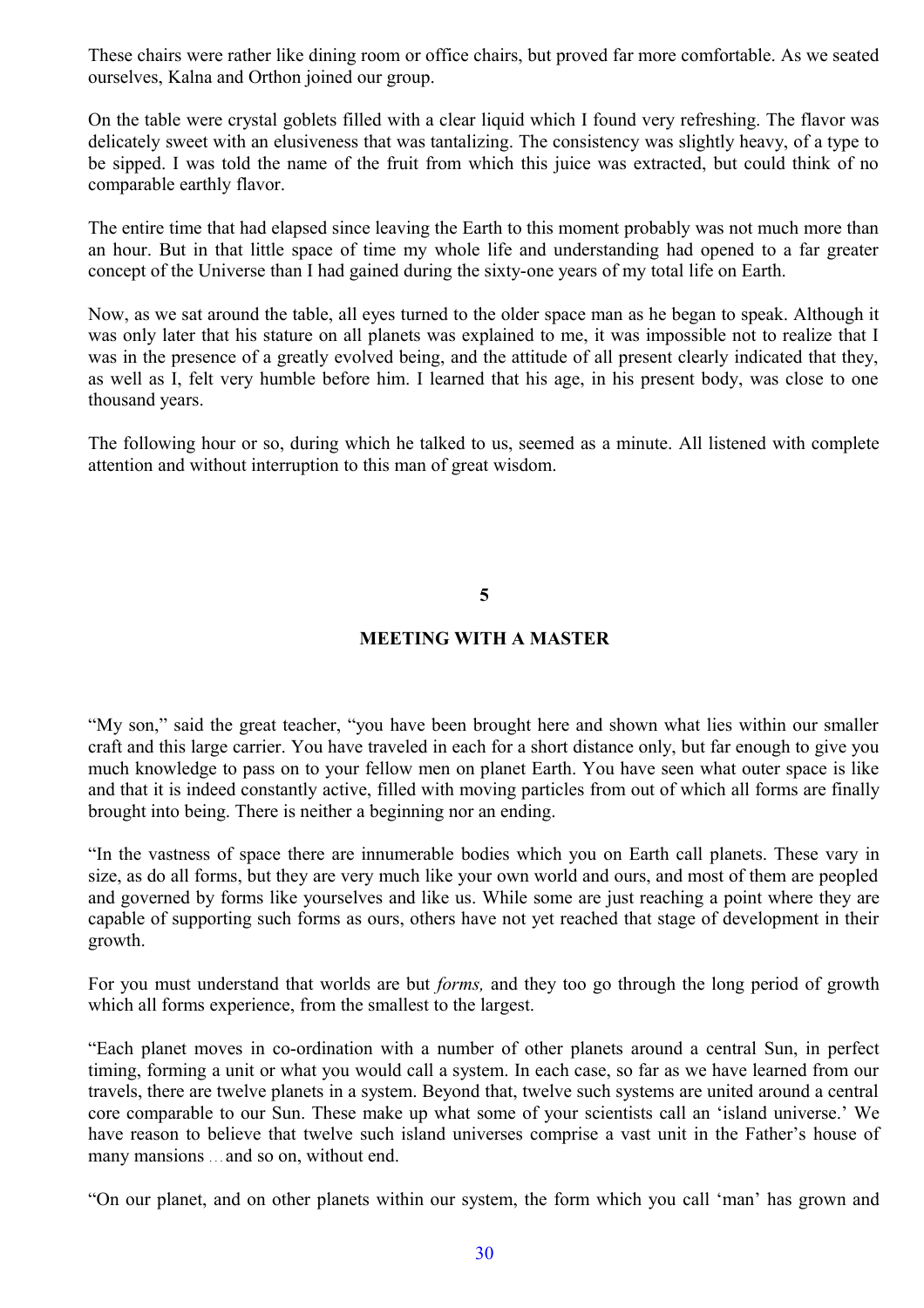advanced intellectually and socially through various stages of development to a point which is inconceivable to the people of your Earth. This development has been accomplished only by adhering to what you would term the laws of Nature. In our worlds it is known as growth through following the laws of the All Supreme Intelligence which governs all time and space.

"As you have seen, we travel space as easily as you cross a room. The traversing of space is not difficult to those who have mastered the laws within which all bodies live and move—planets and men alike. It is then understood that distance between two such bodies in space, or that between worlds, is no distance at all as you conceive of distance in your world.

"Remember, at one time the distance between the '~ bodies of land on your Earth, which you call continents, was considered great, and much time was required to travel from one to another. Now your aircraft have shortened this distance to a relative fraction of the time required in days past. Yet the distances are the same. And so it will be as you extend your knowledge and learn the laws operating in infinite space.

"Another aspect of which as yet you have no conception is that the body of any human being can be as comfortable on one planet as on another. While there are some differences in atmospheric conditions, depending y upon the size and age of the planet, these are little greater than those which you experience on your Earth 1 between sea level and on a mountain several thousand feet high. Certain people are affected by such changes, more than others, but all can become acclimated in time.

Recalling the popular conception of ponderous headgear plus tubes and gadgets, as depicted all the way from the "comics" to serious theories of supposed experts, I wondered if our world was the lowest in development throughout the Universe.

Reading my thought and continuing without interruption, this great teacher said, "No, my son, your world is not the lowest in development in the Universe. Yours is the least developed of those in our own system, but out beyond there are some worlds whose peoples have not yet grown to your standard, either socially or scientifically. Also, there are worlds where development has gone far in the field of science and remained low in the field of personal and social understanding, even though space has been conquered.

"In our system, the peoples of all planets except your Earth are traveling space freely; some for short distances only, while others achieve great distances that take them to systems beyond our own.

"Your understanding of life and the Universe is very limited. As a result, you have many false concepts about other worlds and the composition of the Universe; and so little knowledge of yourselves! But **it** also is true that there is a growing desire on the part of many on Earth who seek sincerely for greater understanding. We who have traveled the path you now are treading are willing to help and to give of our knowledge to all who will accept it.

"The first fact your people must realize is that the inhabitants of other worlds are not fundamentally different from Earth men. The purpose of life on other worlds is basically the same as yours. Inherent in all mankind, however deeply buried it may be, is the yearning to rise to something higher. Your school system on Earth is, in a sense, patterned after the universal progress of life. For in your schools you progress from grade to grade and from school to school, toward a higher and fuller education. In the same way, man progresses from planet to planet, and from system to system toward an ever higher understanding and evolvement in universal growth and service."

As he gave this illustration, I understood him to mean that individuals on Earth would, when ready, advance to a planet of higher development. I wondered if, one day while still living on this Earth, we would learn the laws that govern space and be able to visit these other worlds as they now could.

The master gave no specific answer to my mental question, but continued, "You on Earth are bound by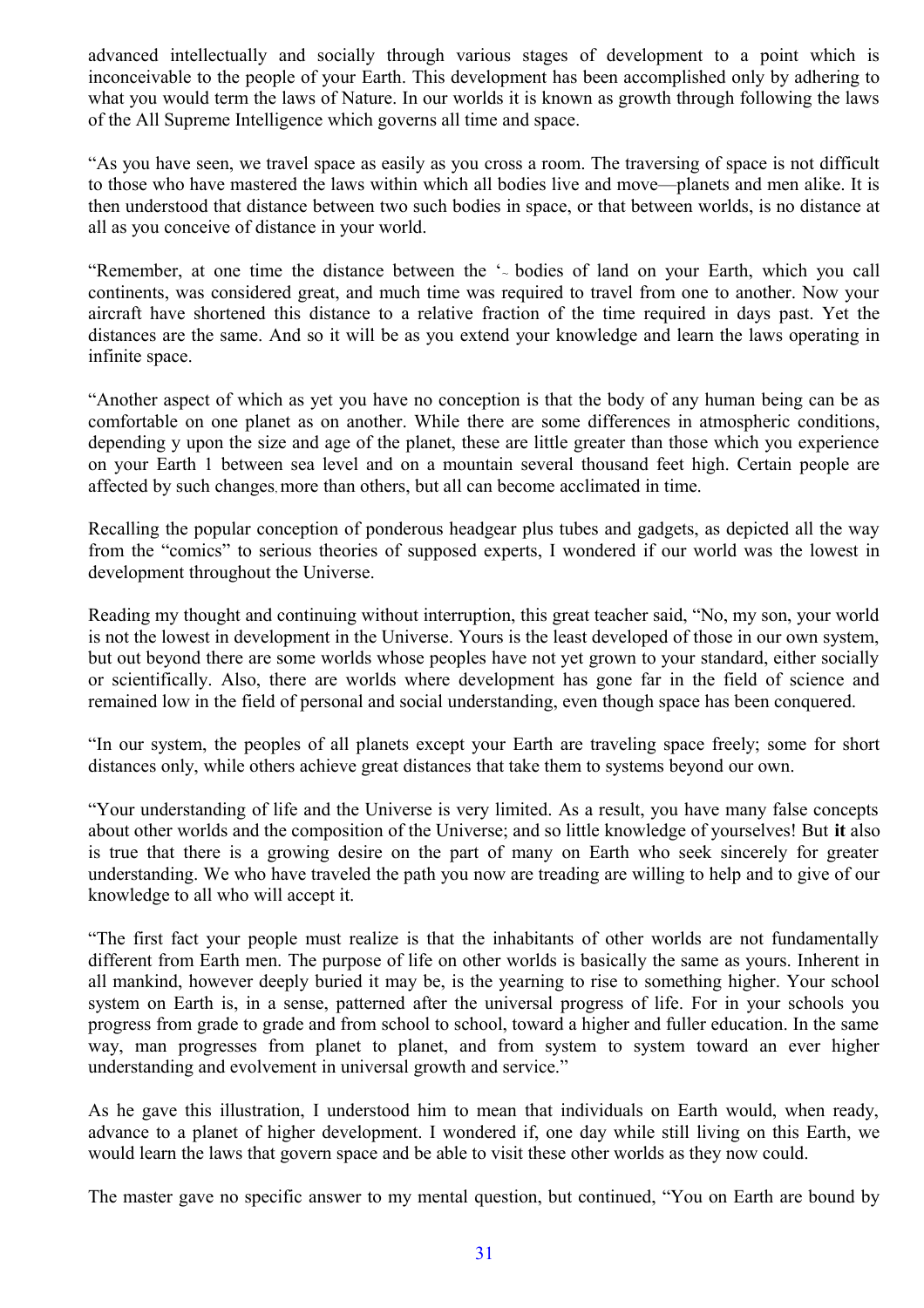what you call 'time.' But even according to your estimations of time, when you achieve space travel you will be astonished at the swiftness with which you can reach other planets.

"For this adventure you will have to find new words. You speak of our craft—you call them Saucers—as flying, a term which applies to the operation of your own planes. But we do not 'fly' as you mean it. We nullify the atmosphere by a mechanical procedure. You express it as 'suspending gravity.' In this way we are not hindered by atmospheric interference or resistance. This is why our craft are able to make the sharp changes in direction of travel and to move at the speeds that have so mystified your airmen and your scientists.

"We could tell you much about the control of gravity, knowledge that is necessary both for safe leaving or approaching any planet. We would gladly give you this knowledge which has served us so well, except that you have not yet learned to live with one another in peace and brotherhood, for the welfare of all men alike, as we have on other worlds. If we revealed this power to you or to any Earth man and it became public knowledge, some of your people would quickly build ships for space traveling, mount guns upon them and go on a shooting spree in an attempt to conquer and take possession of other worlds.

"You know that there are certain groups in your world who have already made claim for property rights and possession of your Moon for the purpose of using it as a military base. Many Earth scientists are hoping that, in the not too distant future, they will succeed in building space ships like ours for interplanetary travel. It is entirely possible that this will be done. But Earth men will not be allowed to come in numbers or to remain, until they have learned to embrace the all-inclusive life as lived by people of other worlds, rather than the selfish personal life as found on Earth today. And there will be much for you to learn about outer space, for it is on space itself that you will move.

I recalled a simile I had often used, comparing space to a vast ocean in constant motion. And I thought now that, as our ocean liners move on or through the waves of the ocean, so these interplanetary ships move on the waves of the activity in space.

"Yes," the master said, "it is very much like that, and as your scientists work on this principle, more understanding will come to them. For Nature herself will reveal her secrets to all who seek with an open mind.

"As you have been told, we travel space in order to learn. Within our ships are many instruments, some of which you have seen, and many others which you have not yet seen. Although on your Earth you have thrown all our craft into the category of Saucers, we have many kinds, many sizes, for many purposes. The largest have never come within the atmosphere of your world. In fact, they have never come within millions of miles of Earth. We cannot risk the lives of the thousands of people traveling in these gigantic ships, for if anything should happen to force a landing on Earth before your people have grown to greater understanding, ours would be in peril.

"My son, our main purpose in coming to you at this time is to warn you of the grave danger which threatens men of Earth today. Knowing more than any amongst you can yet realize, we feel **it** our duty to enlighten you if we can. Your people may accept the knowledge we hope to give them through you and through others, or they can turn deaf ears and destroy themselves. The choice is with the Earth's inhabitants. We cannot dictate.

"In your first meeting with our Brother here, he indicated to you that the exploding of bombs on Earth was of interest to us. This is why. Even though the power and radiation from the test explosions have not yet gone out beyond your Earth's sphere of influence, these radiations are endangering the life of men on Earth. A decomposition will set in that, in time, will fill your atmosphere with the deadly elements which your scientists and your military men have confined into what you term 'bombs.'

"The radiations released from those bombs are now going out only so far, since they are lighter than your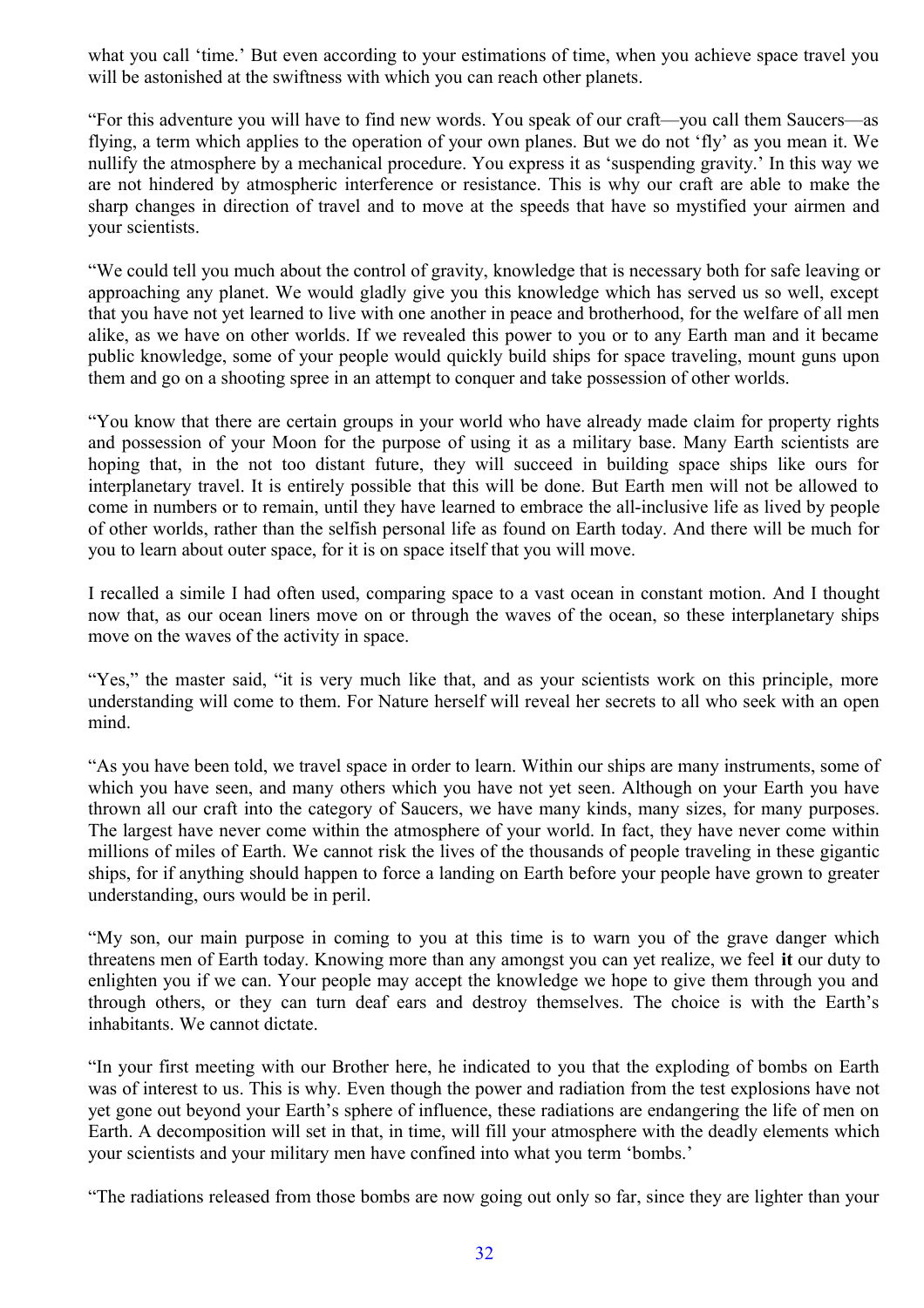own atmosphere and heavier than space itself. If, however, mankind on Earth should release such power against one another in full warfare, a large part of Earth's population could be annihilated, your soil rendered sterile, your waters poisoned and barren to life for many years to come. It is possible that the body of your planet itself could be mutilated to an extent that would destroy her balance in our galaxy.

"These would be the effects directly concerning your world. For us, traveling through space could be made difficult and dangerous for a long time to come, since the energies released in such multiple explosions would then penetrate through your atmosphere into outer space.

I wondered whether, and to what extent, if war should actually come to us, they would feel justified in stopping us.

The master answered my mental question by saying, "As you know, with our knowledge of the use and control over energies far more powerful than any our brothers on Earth have as yet learned to use, we could, if we wished, nullify your force with our greater force. But remember what you have been told. We do not kill our fellow man, even in sell-defense. We are trying, and shall continue to try, to prevent such a war by bringing to Earth men the knowledge of what they would be doing. For no man wages war except in ignorance."

A light came into his face and his eyes seemed to be looking at some inward vision of beauty as he continued softly, "And no man lives who has never once dreamed of what you call Utopia, or the nearly perfect world. There is nothing which man has ever imagined which is not, somewhere, a reality. And, therefore, nothing that is not possible of achievement. For you too, on Earth, this is possible. For us on the other planets of our galaxy, it is so now. There are those on your Earth who have exclaimed, 'But how monotonous perfection must be!' It is not so, my son, for there are degrees of perfection just as there are degrees of all things. In our worlds, we are happy, but we do not stagnate. Just as when one reaches the top of a hill seen from below, a further hill comes into view, so it is always with progress. The valley that lies between must be crossed before the next height can be scaled.

"Understanding of the universal laws both uplifts and restricts. As it is now with us, so it could be on your Earth. Lifted up by your knowledge, this same understanding would make it impossible for you to move in violence against your brothers. You would know that the same conviction, inherent in every individual being, which makes him feel that be has the divine privilege of directing his own life and shaping his own destiny, even though it be by the path of trial and error, applies equally to any group, nation or race of mankind.

"Just as there are many downward paths, leading away from progress, so there are many that lead upward. Though one man may choose one and a second man another, this need not divide them as brothers. Indeed, one may learn much from the other, if he will. For in the vastness of the infinite creation, there is no one way that is the only way.

"On your Earth we have heard many times the phrase 'the road to happiness.' It is a good phrase, for progress is happiness and lies all along the upward pathway from its beginning. And happiness makes men brothers in tolerance toward another man's efforts, even though of a different nature from their own.

"There is nothing wrong with your Earth, nor with its people, except that in their lack of understanding they are young children in the universal life of the One Supreme Being. You have been told that in our worlds we *live* the Creator's laws, while as yet on Earth you only talk of them. If you would *live* by the precepts of even what you now know, the peoples of Earth would not go out to slaughter one another. They would work within themselves, their own groups, their own nations, to achieve good and happiness in that section of your world wherein they were born and therefore call 'home.'

"I think the peoples of Earth would be amazed to find how swiftly a change could come throughout the planet. Now that you have the medium for world-wide broadcasting, messages urging love and tolerance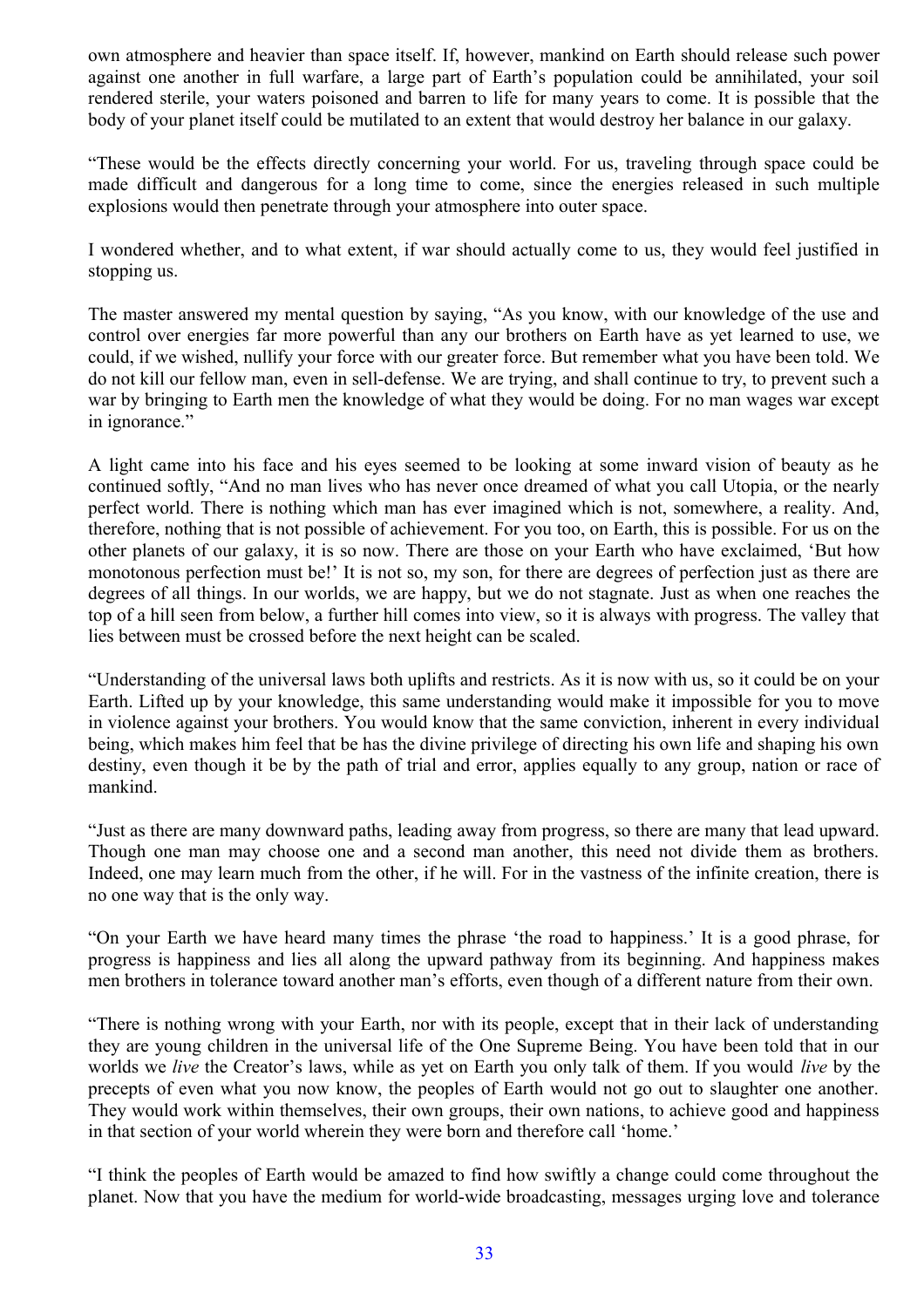for all, instead of suspicion and censure, would find receptive hearts. For the great part of the Earth's population is weary of strife and its aftermath of woe. We know that, as never before, they hunger for knowledge of a way of life that will deliver them. We know that there is fear and confusion in their minds because they have seen and felt the results of two great wars that have served only to foster the seeds of another.

"So, with receptive minds and hearts everywhere on your planet, **it** is not too late. But there is urgency, my son! So go forth with the blessing of the Infinite Father on your mission, and add your voice to those of others who also carry this message of hope."

**6**

# **QUESTIONS AND ANSWERS WITHIN THE SHIP**

After a moment of silence during which no one stirred, the master rose, and all present with him. He stood for an instant his hands resting on the back of his chair, and looked deeply into my eyes. I shall never forget the expression of great kindness and compassion in his gaze. It was like a benediction, and at the same time I felt a new Strength rise within me.

With a gesture of farewell which embraced all present, he turned then and left the room. The silence remained unbroken for several moments after his departure.

I still could find no words. It was Kalna who broke the stillness by saying softly, "For us, too, **it** is always a privilege to listen to this great being speak."

Ramu, the Saturnian, deliberately, I am sure, broke the tension. "Now, before we return you to Earth, an interval has been allowed for you to ask questions that may be in your mind. These need not be confined to the serious subject on which the master has just spoken," he added with a smile, "since nothing that interests you will seem trivial to us."<http://www.universe-people.com/>

I looked at him gratefully as we all resumed our seats. It seemed to me that Ramu had meant that I could put my questions orally now, in what was likely to be a general conversation, and not rely on mental telepathy. I voiced the one uppermost in my mind.

"Could the drastic changes in our atmospheric conditions, in many places since the bomb tests, have anything to do with the release of that energy?"

"They have, indeed!" Ramu replied, "and we are not guessing. Our instruments have registered those results. We KNOW!"

"I wonder," I said slowly, "if you would care to comment a little further on the reason why, even though war on our Earth would endanger the traveling through space of millions who live on other planets, you still feel *it* wrong to hurt the few in order to benefit the many.

"We will try to explain," Orthon answered. "To all of us who have from birth been instilled with a vision of the whole, *it* is unthinkable to disobey what we know to be the universal laws. These laws are made by no man. They were in the beginning, and will endure throughout eternity. Under these laws each individual, each group of mankind, all intelligent life on each world, must decide its own destiny without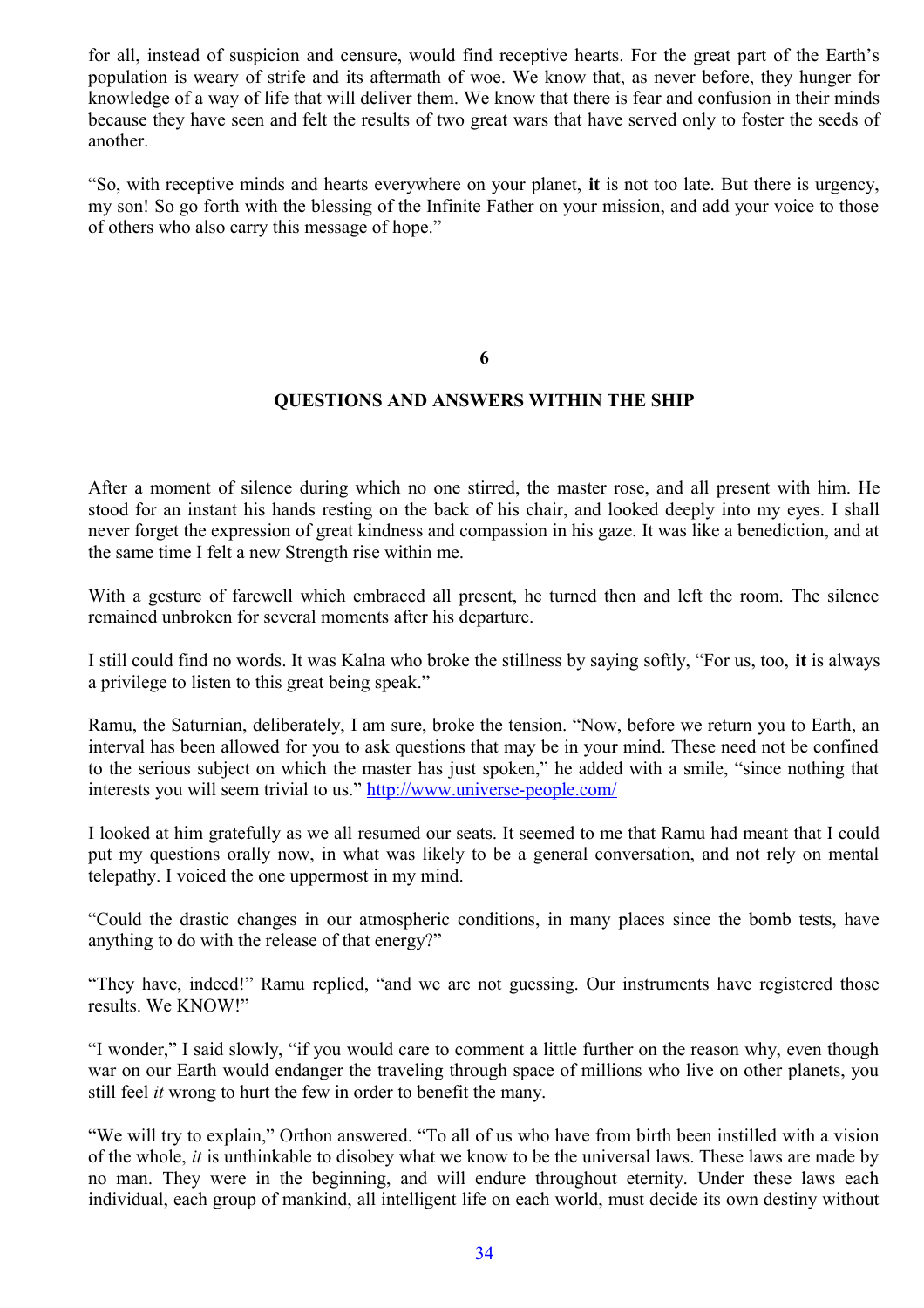interference from another. Counsel, yes. Instruction, yes. But interference to the point of destruction, never."

His questioning look seemed to ask if he had made the principle clearer.

Firkon, the Martian, spoke for the first time. "You understand the power of thought forms. Apart from our physical missions on Earth, all of us must hold firmly to the belief that the peoples of your Earth will themselves awaken to the disaster toward which they are moving."

"I see," I said slowly, as the issue did indeed clarify itself in my mind.

"We know that the power of this thought continually sent out to all our Earth brothers has changed the hearts of many," Ramu stated.

"We also are aware," Ilmuth pointed out, "as are you and many other people on your Earth, that your air forces and your governments *know* that our ships seen in your skies are coming from outer space, and that they can be made and piloted only by intelligent beings from other planets. Men high in the governments of your world have been contacted by us. Some are good men and do not want war. But even the good men on your Earth cannot entirely free themselves from the fear which has been fostered by man himself on your planet throughout the centuries."

"The same is true of your fliers everywhere on Earth," Kalna said quietly, "many have seen our ships again and again. But they have been muzzled and warned, and few dare speak out."

"It is the same with your scientists," Firkon added.

Again I marveled at their knowledge of our world and its peoples. "Then **it** would seem," I said, "that the answer lies largely with the ordinary man in the street, multiplied by his millions the world over."

"They would be your strength," Firkon quickly agreed, "and if they would speak against war in sufficient numbers everywhere, some leaders in different parts of your world would listen gladly."

I felt that this conversation had contributed much to my understanding and I was filled with hope. Almost without realizing that I was going to do so, I changed the subject by saying, "I wonder if you would explain a little further to me about the mechanism I saw in the pilot's room—the one that registers sounds that are translated into pictures on the screen.

"Of course," Orthon said. "One of its most important uses is to enable us to learn readily any language. Naturally, those of us who actually live and work on your Earth for a while speak with better accents. Although, with us, as with you, some have a greater aptitude for languages than others and learn to speak flawlessly without any direct contact with the people." Here he smiled and reminded me of the pantomimic conversation carried on at the time of our first meeting, adding, "It was of the utmost importance that I test your ability to send out and to receive telepathic messages. As an outcome of that, you are here now!

"We know well the skepticism of the Earth people in all directions outside of the narrow ruts of personal experience. It was for this reason that the messages I gave you were of a universal character. We knew that, although the understanding of such writings was buried with civilizations that were lost long ago, there are a few people scattered about your present world who would be able to translate them. With such translations, only the determinedly incredulous can still refuse to believe."

"It is fortunate," Kalna said, with her merry smile, "that at least mental telepathy has been accepted as an established fact by the scientists of your world!"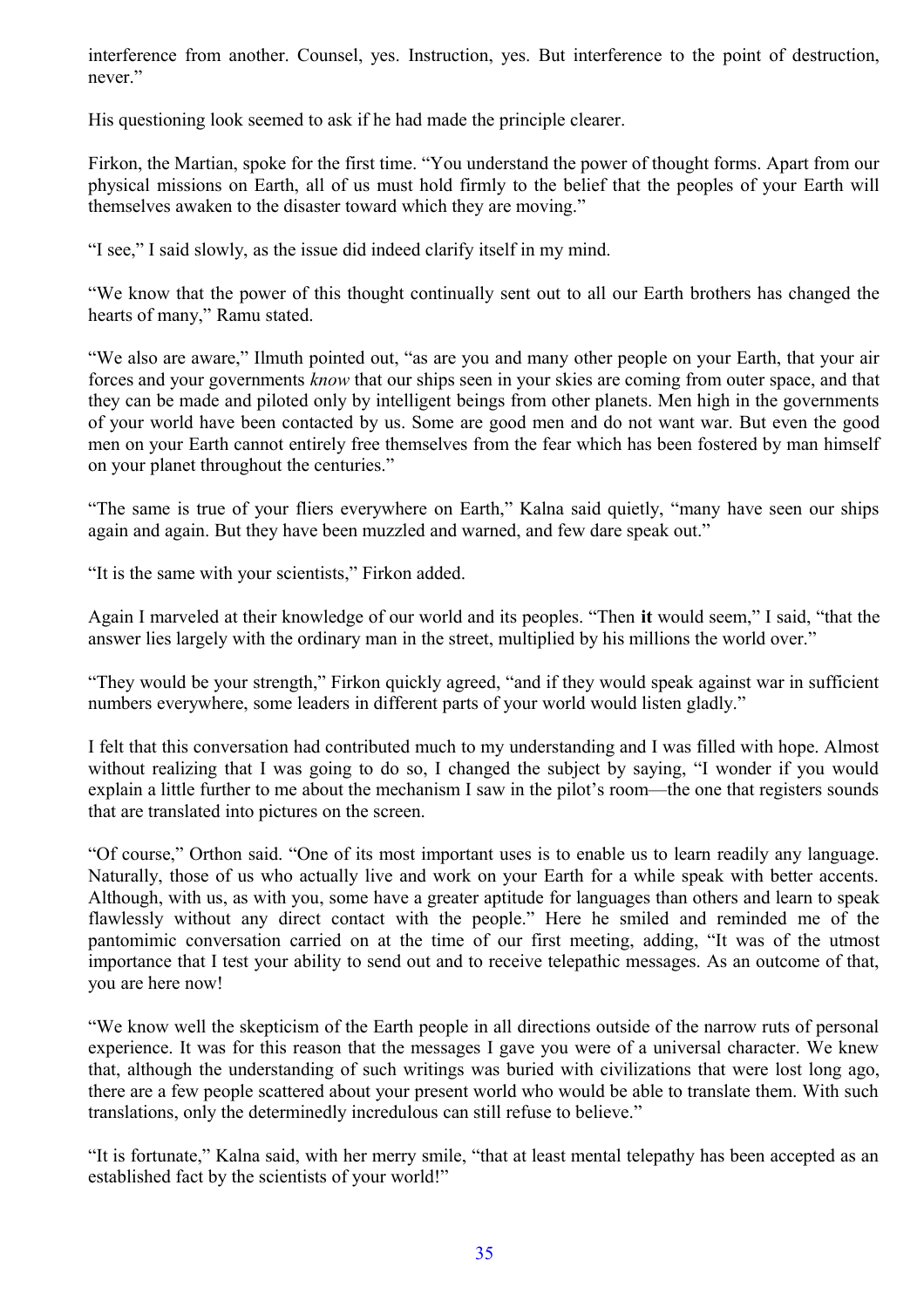"You know," Orthon said, "we had you under observation for some years before I finally contacted you, and we felt sure that your knowledge of telepathy would be adequate. This was proven in the final test at our first meeting."

"Did you test me in other ways as well?" I asked.

"Indeed we did! You see, inasmuch as you had been photographing our craft for several years, your thoughts were inevitably coming our way. We felt the sincerity of your interest. It remained to be seen if and how you would translate this interest into action, how well you could stand up under the ridicule and skepticism bound to come your way, and whether you would be tempted to use your contacts with us for self-aggrandizement or commercialism."

"You have passed all the tests with flying colors," Ilmuth said warmly. "In the face of all the derision, disbelief—even when the validity of your photographs was challenged—we saw how staunch you remained to that which, within yourself, you knew to be true."

This encouragement filled me with happiness and I knew that, with such friends, any faltering would be impossible.

"There was another thing, too, which we had to know," said Ramu, "in regard to your discretion and judgment. For example, there were certain things which the master revealed to you tonight which, as he made clear, must not yet be told to your people. In a world like yours, **it** is a great temptation for most men to make themselves important by indulging in attention-getting statements. Moreover, the whole of what is now permissible for you to tell cannot, with wisdom, be told to all. This is where your good judgment enters. After all, you have devoted the better part of your life to teaching universal law insofar as you knew **it.** In doing so, you learned well that **it** is not only useless, but often dangerous, to give more knowledge than can be absorbed or understood. We know that you will apply this principle to the information you receive from us."

"In regard to telepathy," I said, voicing a question which had been in my mind, "although I am able to use **it,** I cannot claim really to understand its operation. Could you explain **it** a little?"

They glanced from one to another, and then laughed. I realized that all present could answer my question and that they had been amused at the courtesy which had prompted each to give the other the opportunity. In fact, as I look back on the entire discussion, I realize how different **it** was throughout from what happens in our world when two or more people are gathered together. Where we jump in, talk at crosspurposes and constantly interrupt the speaker (who should at least be permitted to come to an occasional full stop), these men and women had, in all cases, spoken without interruption from the others. And none had held the floor by sheer force of verbosity.

As if by common consent **it** was Orthon who answered. "In your world you have what you call radio, and there are many amateur radio operators whom you call 'hams.' These have certain channels on which they are allowed to operate. These channels, which you refer to as 'ether waves,' enable a person in one location to send a message to a person at another instrument in some far distant place. The two can hear one another as clearly as if they were in the same room. At one time such communication would have been considered fantastic by people of the type of mind which now derides an interplanetary origin for our ships. To this kind of mentality, little that has not already been proven to the point of being sold over a counter is conceivable.

"Thoughts are received and transmitted in exactly the same way as by radio, along certain wave lengths, but minus any instrument. We work directly from brain to brain, and here again distance is no barrier.

However, an open and receptive mind is needed for success. Through all the years that you have been sending thoughts to us, we have answered. This has established a solid cable-like connection between us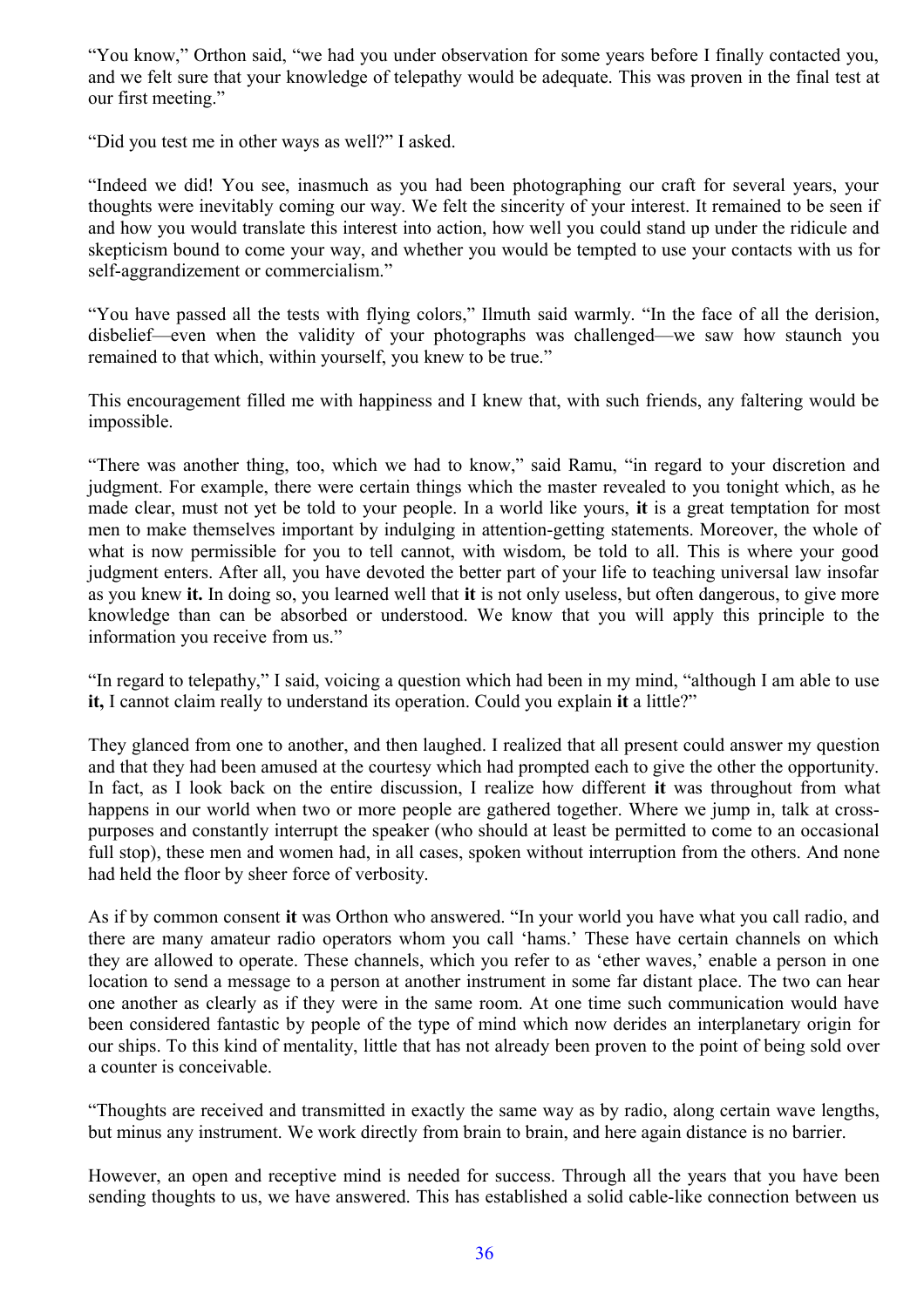by maintaining *the* thought waves in a single channel. Whenever your mind is open, we can send you the information you require, exactly as you could receive a message over a telephone.

"You were chosen to meet with me in the presence of witnesses to confirm your experience. We wanted the truth of this meeting to reach as far as possible. And we commend the staff of one of your nation's newspapers is that the mental contacts we have been discussing are which proved brave enough to publish the first account.

"But one thing which we want you to make clear to all is that mental contacts we have been discussing are definitely *not* what your people call 'psychic' or 'spiritualistic,' but direct messages from one mind to another. Explanation of what you call 'psychic' will be given you at another time.

"We call this mental telepathy a *unified state of consciousness* between two points, the sender and the receiver, and **it** is the method of communication most commonly used on our planets, especially on planet Venus.

Messages can be conveyed between individuals on our planet, from our planet to our space craft wherever they may be, and from planet to planet. As I said before—and let me make this firm in your memory space or 'distance,' as you call *it*, is no barrier whatsoever."

While Orthon was talking, Ilmuth had unobtrusively gone out of the room. Now she returned with a tray on which were goblets holding what proved to be the same refreshing drink I have described before. After she had v distributed the glasses, I said, "About these people from other planets who are living amongst us … has that been going on for long?"

**It** was Kalna who answered, "Since time immemorial!

Or at least," she corrected herself, "for the past two thousand years. After the crucifixion of Jesus, who was sent to be incarnated on your world to help your people, as had others before him, we decided to carry on our mission in a way less perilous to those concerned than actual birth on your planet. This was made possible by the great advance in our space traveling ships. We were able to bring volunteers in their physical bodies. These men are carefully trained for their mission and receive instructions in regard to their personal safety. Their identity is never revealed except, rarely, to one or another individual for a definite purpose, as with you.

"They mingle with their Earthly brothers to learn their languages and their ways. Then they return to their home planets where they pass on to us what knowledge they have gathered of your world. We have a history of Earth and the happenings thereon dating back seventy-eight million years. Similar histories which were made by men on Earth have been lost with the civilizations that destroyed themselves—the same pattern of destruction that threatens you today.

"The thing you call 'war' has not existed anywhere else in our system for millions of years. Of course, all planets and their people must pass through the orderly stages of evolvement from lower to higher. But yours has not been an orderly or natural progress; rather, an endless repetition of growth and destruction, growth and destruction.

"There have been Earth men who have left your planet with our help, in order that they might learn from us and, in time, return to their Earthly home and pass their knowledge on to you. But under the conditions existing on your planet today, it is no longer possible to do this, since none could be returned. They could not explain where they had been without being branded as lunatics and confined in a mental institution. Nor, in your present world of multiple identification papers, would the sudden return of someone who had mysteriously disappeared long before be unchallenged by the authorities.

We cannot subject fellow beings to a persecution beyond their endurance. This may give you an even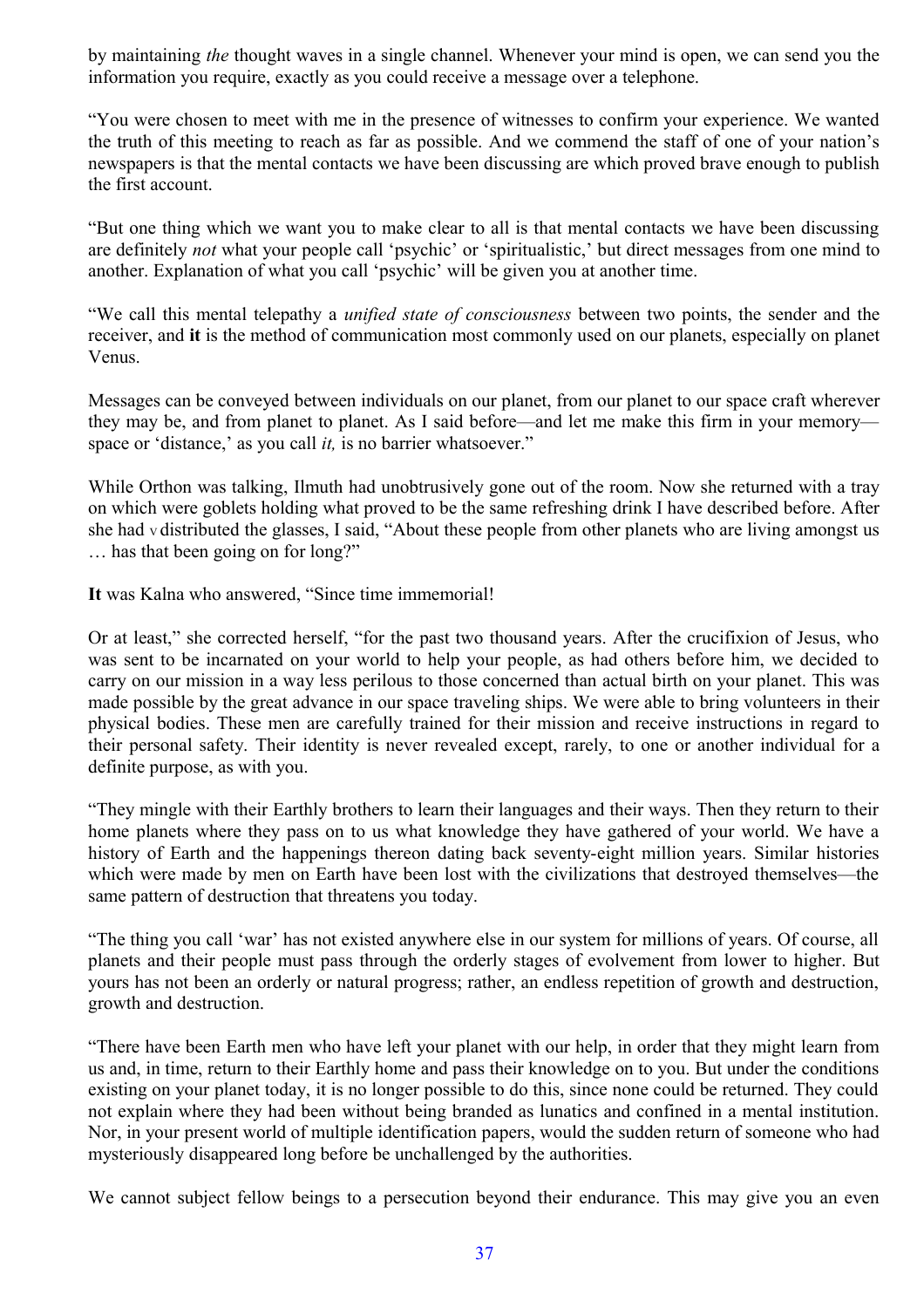clearer understanding of how, in so many ways, we find ourselves blocked by those we so long to help."

All the natural gaiety of Kalna's expression had been obliterated by one of sadness as she told me these things. Now, as she took her goblet from the low table and sipped from it, she smiled. As she set the glass back, she said, "It is a great pity that we must talk of such sorrowful things—and still sadder that such woe exists anywhere in the Universe. In ourselves, we of other planets are not sad people. We are very gay. We laugh a great deal."

I found myself deeply moved by this little apology. They were gay people on their planets. Yet they were willing to share the sadness of our Earth, and to strive ceaselessly through the centuries to bring us light.

"We still have one hope left," Ilmuth said, as though trying to cheer me. "We can still come amongst you, and now and again we can make the kind of contact as with you. While your airmen make our landings difficult at present, we are hoping that, when more and more of your people have seen our ships, become accustomed to them and accepted the truth of living beings on other planets, personal meetings with Earth people can be increased."

"I cannot see how it could be otherwise," I agreed.

We all drank from our glasses. As I looked at my friends, I saw that all signs of the concern they felt about conditions on planet Earth had been banished from their faces. I knew that this was wise and right and, trying to follow their example, I asked, "Do you dance and sing on other planets, and have parties as we do?"

"We dance a great deal—all of us," Kalna answered. "We consider training the body in a co-ordination of rhythmic movement an essential part of our education. Moreover, this expression is a part of what you would call our religious ritual. As the poem form in words can suggest deep feeling not possible to the prose form, so it is with the perfect rhythm expressed in the movement of a body dedicated in a dance of worship.

"We also dance sheerly for pleasure as do you, although not exactly in the *manner* of your present-day dancing," she added with a laugh. "We could derive no joy from the kick, wiggle and hop we have observed on your Earth, during which a man and a woman clutch each other ferociously one moment and fling each other off the next. Our social dancing is usually of a group pattern, although often one or more persons, inspired by the moment or the music, will dance for the rest of us. You have seen fine interpretive dancers on your Earth and therefore know the pleasure it is to watch beautiful movement of a body that is inspired by the spirit within."

"We also have parties," Ilmuth said, "although we do not think of them in such terms. With us it is quite simply a matter of inviting our friends to our homes that we may talk or relax together. Many of these are outdoor affairs—on our beaches or in our gardens. Like yours, many of our homes have grounds that are planned with swimming pools and large terraces."

I wished that I need never leave these wonderful people. But at just this point, Ramu rose and said, "It's bad news, but I fear that I must now return you to Earth."

I stood up and tried to bury my regret under the thought of a "next time."

Farewells were said amidst an atmosphere of gaiety and references to another meeting for us all.

No one reminded me to remember all I had been told, nor to apply it properly in my activities on Earth. I was left only with a last impression of beauty and warmth and friendliness, and with the knowledge that once ignorance was lifted from them, the people of my world, too, could grow into the natural heritage of all mankind.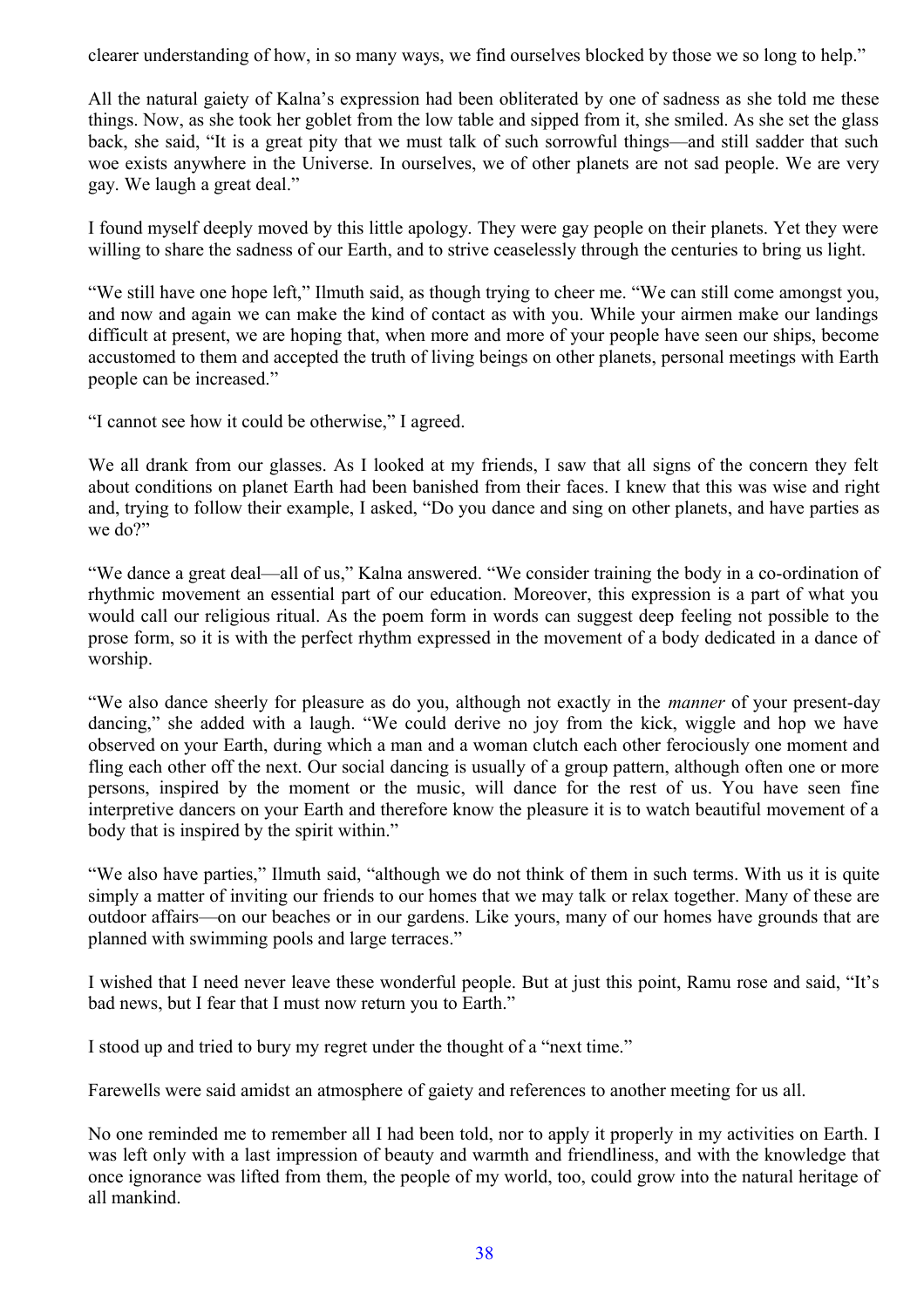As we reached the door leading out into the control room, I paused to look back that I might again imprint on my mind every detail of this lovely room, my friends and, above all, the radiant portrait of Ageless Life.

\* \* \*

The little Scout had been charged while we were visiting and was now in readiness for our return to Earth. The door was open and together we entered, Ramu, Firkon and I. Raniu went to the controls. The clamp and cable had been removed as we climbed the stairs and, as before, the door silently closed after the last man had entered.

Slowly, we slid down the sloping rail, through two air locks and out again into space through the bottom of the ship. As we descended on the rail, I felt again that sensation of dropping in the pit of my stomach, though it was less intense and of shorter duration than when we entered.

It seemed an impossibly short time before the door slid open and Firkon said, "Here we are again—back to Earth!"

This time the craft was not set down upon the ground, but remained hovering about six inches above it.

Ramu came forward and extended his hand in farewell, saying, "I shall not be driving in with you as I must remain with the Scout. I am glad of this evening with you and look forward to another soon.

I echoed his sentiments!

The drive back to the hotel was a silent one, full of feeling and deep thoughts on my part. Firkon undoubtedly knew this.

He stopped the car in front of my hotel but did not get out. We shook hands and he said, "We shall be meeting again before long"

I was wondering when and where and he answered the unspoken question by saying, "Do not doubt that you will be alerted at the right time, and find yourself in the right place."

I stepped out of the car. Raising his hand in farewell, Firkon drove away, leaving me standing there on the sidewalk alone.

Entering the hotel, I went to my room. For the first time since leaving with my friends, I looked at my watch. It was 5:10A.M.!

I was not in the least sleepy, nor was I aware of any fatigue. I sat on the edge of the bed for a full hour reviewing the experiences of the night. And even as they went through my mind I could not help but reflect on how fantastic the whole thing would seem to my fellow man.

Nevertheless, I must tell of it. . . .

Actually, I myself could scarcely believe in the reality of all that had happened in the past few hours. Yet I knew what my eyes had seen and my ears had heard, and that without doubt it had been a completely physical experience.

Finally slipping out of my clothes, I stretched out and must have fallen into a light sleep. It was close to eight o'clock when I awakened. I dressed hastily for there was little time left in which to eat breakfast and catch the bus on which I was to return home.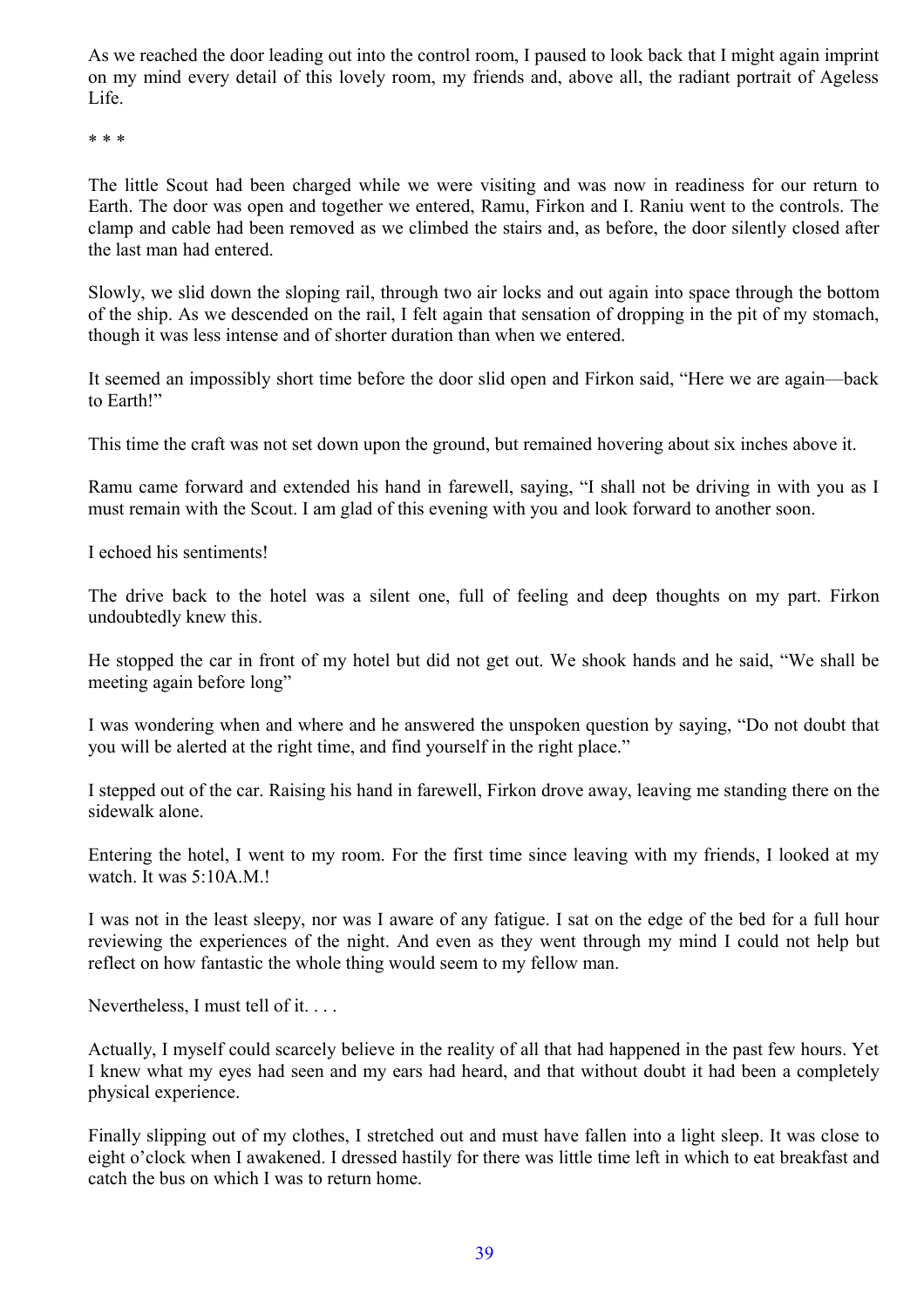Riding along in the bus, my physical eyes saw the Earthly scenery through which we were passing, and some of the people seated in my immediate vicinity. But my mind, absorbed in the experiences of the previous night, was still traveling space, or with my companions in the giant carrier ship.

The feeling of being in two places simultaneously persisted for several weeks. I found it very difficult to return to the bondage of Earthly ways. Although the time in which I had been privileged to view the vastness of space and the beauty of its constant action had been short, I carried the wonder of it with me. All that I had learned from these friends of other worlds was not given to me alone, but for the sharing with all on Earth willing to receive it.

**7**

# **THE SCOUT FROM SATURN**

Time slipped by with no more meetings with my friends from other worlds. Yet often I felt that they were near.

It was two months later, on April 21st, that I again felt a sudden urge to go to the city. Accordingly, the next day I arranged to be driven to Oceanside, where I caught an early afternoon bus for Los Angeles, which brought me into that city a little more than two hours later.

I registered in the same hotel as before and went to my room to freshen up after my trip. Then I returned downstairs and went into the cocktail lounge for a little chat with my friend, the bar attendant. Shortly after, I returned to the lobby, bought a weekly news magazine and settled down to wait.

This time, the feeling of uncertainty and inner restlessness which had plagued me on the first occasion was entirely absent. I knew the meaning of the urge which had brought me down from the mountains!

So I read with interest the reports on both home and foreign events as printed, plus a bit of what is called "reading between the lines" on my own. Except for the entrance of two men whom I knew slightly, and who came over to exchange a few words, there were no interruptions.

Suddenly I looked up, and there stood my Martian friend, Firkon!

I jumped to my feet with what probably could be described only as a broad grin. Firkon too wore a wide smile, and we exchanged the customary greeting. Then he said a certain word, stressing it in a way which clearly gave to it some particular significance.

As we left the hotel together, he said, "The handclasp has been described to a certain extent and we thought it best to add the word you have just heard as a further identification between you and those of our worlds who are contacting you here. This will be particularly useful in case you are approached by someone strange to you, as will sometimes be the case.

"An excellent precaution," I agreed. Then, glancing at my wrist watch and noting that it was already 7:15,

I said, "If your plans permit, and you would like something to eat, I know of a little café close by where we can sit in a booth and talk undisturbed."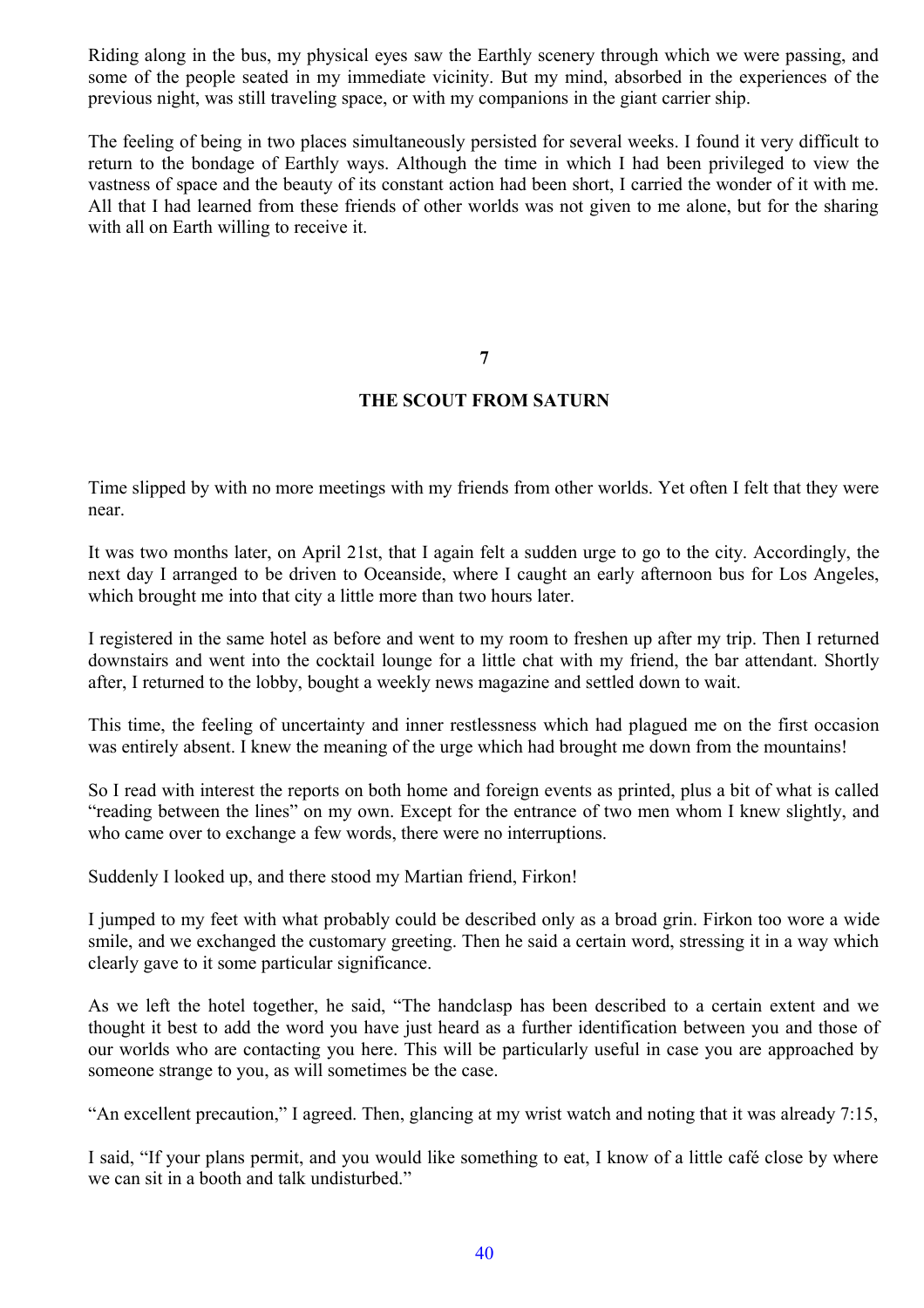"That will fit in perfectly," he said, adding with a smile, "after all, the body too has to be nourished!"

As we walked along I asked about Ramu. Firkon told me that he would not be with us tonight.

The café was full but we were fortunate in arriving just in time to sup into a booth as the former occupants were leaving. We exchanged greetings with the waitress who came to clear the table. Firkon glanced briefly at the menu she had given him, then laid it aside and ordered a peanut butter sandwich on whole wheat, black coffee and a piece of apple pie.

"I'll take the same," I said.

When we were left alone, he began speaking quietly. "I see that, reading along in that magazine, you were struck by the volume of suspicion, antagonism and hatred which groups of men on your Earth are continuously fostering against other groups.<http://www.universe-people.com/>

Since I had not been consciously thinking of this after Firkon's arrival, I was somewhat amazed that he was aware of my reaction.

"Quite simple," he explained, "it is still a very powerful thought picture in what you might call the 'back of your mind.' Few people," he went on, "recognize those destructive emotions within themselves for what they are—even those who pride themselves on possessing mild dispositions. Yet notice what a small incident is necessary to cause a man to lose his temper. While, with a little more aggravation, he enters the fighting stage and becomes aggressive in what he calls 'self-protection.'

"Actually, this is nothing but a state of emotional unbalance that carries with it a force of fury that sheds all reason. Once recognized, such habit patterns can be curbed, or even broken entirely."

At this point our food was brought. As we were left alone again he continued, "Responsibility for the state of affairs existing on Earth today cannot be blamed on only a few in any nation. In my business and social contacts with my Earth brothers I have encountered many saturated with these destructive emotions and encased in egotism. Naturally, fear and confusion are prevalent. A few have succeeded in developing a higher consideration for their fellow men by seeking to learn more of the universal laws.

Some have chosen the channels of what you call 'metaphysics,' 'occultism' and other similar names. But amongst these there is often a selfish motive toward self-promotion and personal gain rather than the universal motive of service and mutual welfare.

"As a result of such general self-seeking, it makes little difference whom the people may choose as leaders, even if selected from their own ranks. Leaders are subject to the habits of the majority where the majority is in power.

"We of other worlds who have been living unrecognized amongst you can see clearly how identity with Divine origin has been lost. People of Earth have become separate entities which are no longer truly human in expression as in the beginning they were. Now they are but slaves of habit. Nonetheless, imprisoned within these habits is still the original soul that yearns for expression according to its Divine inheritance. This smothered urge is bound to disturb deeply the man chained to his ruts by the mechanism of habit. And this is why, desiring finer and greater expression, more often than men realize, something stirring within the depths of their beings leaves the habit-bound self uneasy and restless. Yet the habit is so powerful in its accumulation that while man wants to listen to this kind, wise voice, he fears to yield, not knowing where it might lead him. However, until man can cast off the shackles of his personal selfpride and allow this voice to guide him, he will continue to live as a warrior against the laws of his own being.

"As you know, so long as men do not desire to change their way of living, none can help them. Those few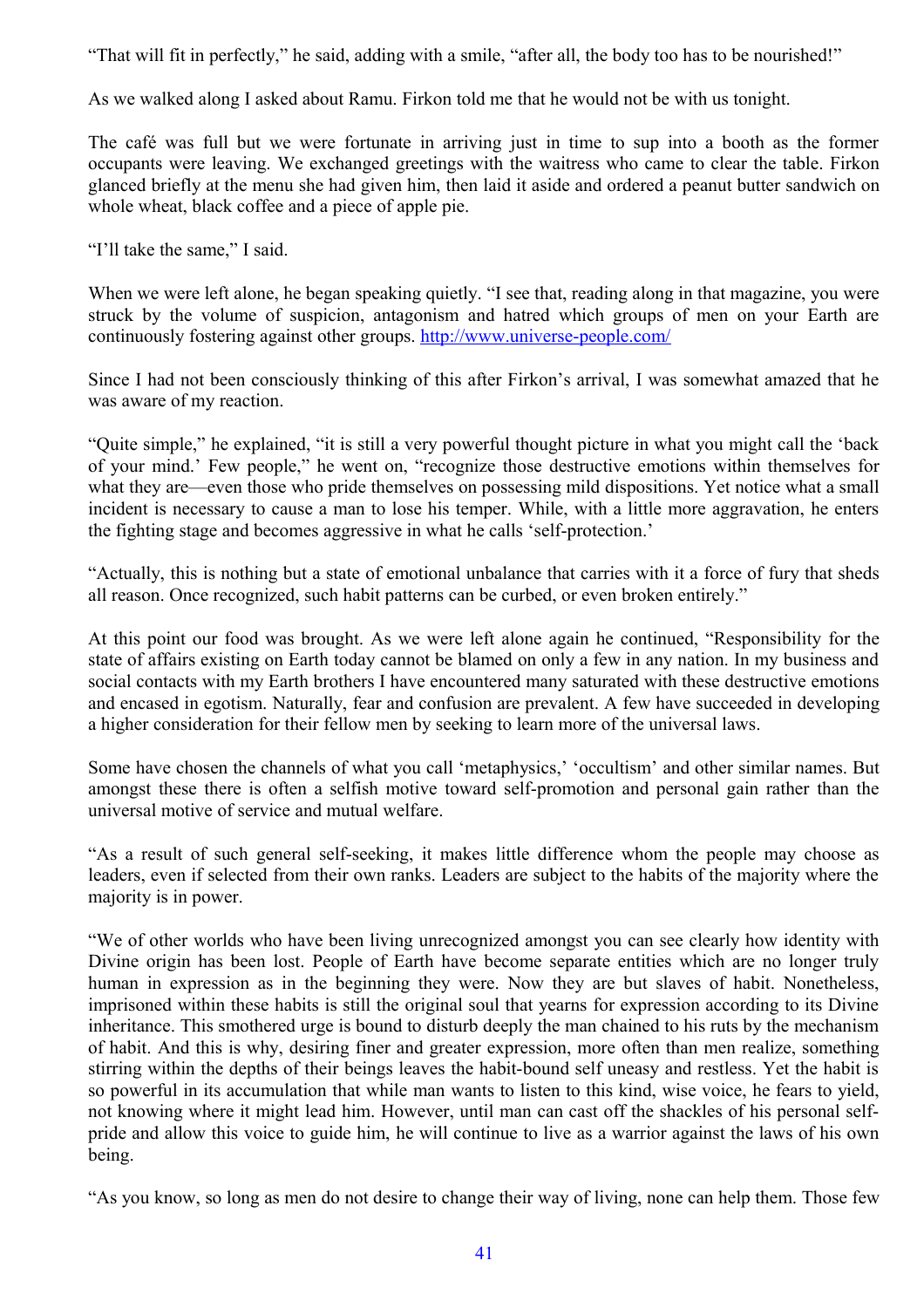on Earth who do sincerely desire to learn the laws of the Infinite One must try to lead the others. And we of other worlds will help them."

We had lingered over our meal while Firkon talked. Now he rose from the booth. Outside again, we walked about two blocks to where the same Pontiac was parked at the curb.

It was a blustery night, but I scarcely noticed the storm. During the first part of our journey, my mind was

revolving around what Firkon had been saying. Toward the end, I could think only of what new adventures might be mine tonight. The drive from the city seemed shorter this time to the point where, as before, we suddenly turned off the main highway. This time we drove only a short distance before the car stopped.

At first I could make out nothing except the outline of a few low hills to my right and, as far as I could see in the darkness, level terrain in all other directions. Although I felt certain that it was intended we should meet the Scout again, I could see no sign of it nor any light that might reveal its presence. However, my companion seemed sure of his direction and we walked along for quite some time before the low hills came to a sudden end. There, in the distance, I could make out a gentle glow. My anticipation increased as we set off toward this light and, after about a quarter of a mile or so, the familiar outline of the Scout became visible.

But something was different. This was much larger than the little craft I had in my memory. This one must have been over one hundred feet in diameter, with larger portholes and a much flatter dome. (*Compare illustration numbered 2 with that numbered 9.—Editor)*

A figure was standing silhouetted against the glow of the ship whom at first I took to be my Venusian friend, wearing the now familiar ski-type pilot's suit. But this pilot proved to be a stranger, a handsome man about six feet tall. He came forward a few steps and greeted us in a warm and friendly manner while giving the usual handclasp. I shall call him Zuhl.

I was wondering if this enormous Saucer was a Martian craft when the pilot corrected my thought by saying, "This Scout is from Saturn, and **it** too is carried in a large carrier or mother ship such as the one you have already been in."

He turned, led us to the waiting Saucer, whose door was already open, and entered. I followed, Firkon behind me.

This ship was at least four times the diameter of the

Venusian Scout and about twice as high—possibly a little more. The door closed in the same silent way behind Firkon. Instantly the light within increased and the low humming became audible as the machinery started. I felt a slight tug or jerk, not enough to unbalance me, and I guessed that we had left the Earth. As I gazed around, trying to take stock of my new surroundings, the Saturnian pilot explained that this ship was not only larger than the little Scout, but differed in other respects. It had not been hovering above the ground, but was set down firmly on its huge three-ball undercarriage. What I had felt was the jerk necessary to make the break with Earth. Zuhl gave, as an analogy, a piece of iron clinging to a magnet. A jerk takes place at the instant of separation.

As I looked around, I saw the familiar bluish-white diffused light and the same kind of glassy translucent metal walls. On either side was a curved passage about four feet wide, which appeared to encircle the ship. On the outer wall of this passage I noticed a group of portholes, considerably larger than those in the small ship and, from what I could see, I judged there must be four such groups in all, one group in each quadrant.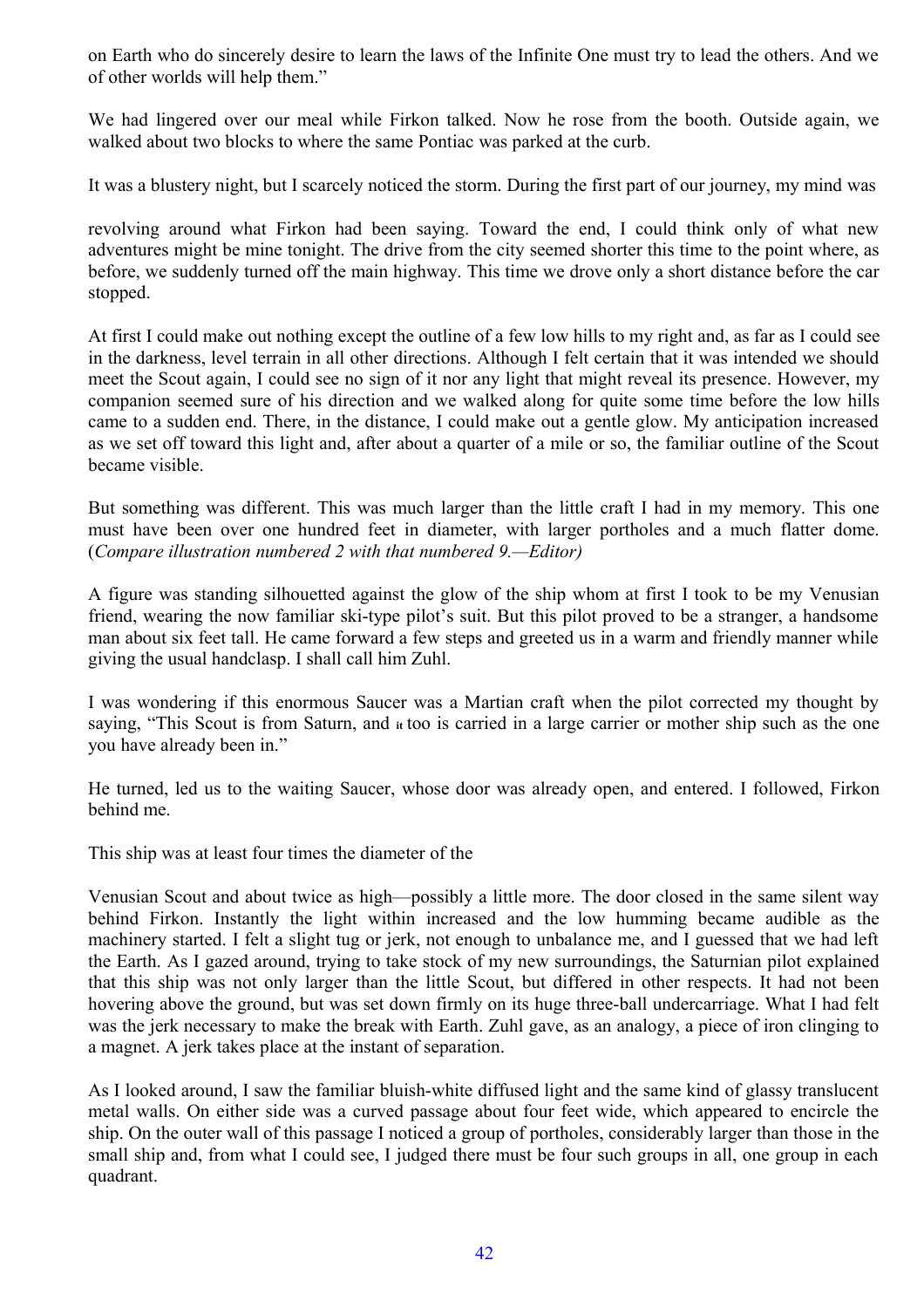Ahead, a corridor of the same apparent width, with high walls that reached up into the dome, ran straight forward for about one-third of the ship's diameter. Beyond this there seemed to be a central chamber in which I could see a large magnetic pole placed through the center of the ship.

The pilot then asked me if I would care to go on a tour of the Scout while it was in flight. Needless to say, I would! Leading the way, Zulu took me into the central chamber—an amazing sight! It is difficult to describe anything so unfamiliar and complicated after seeing it for the first time. However, I shall do my best.

In plan, the ship resembled a wheel. The four corridors were like four spokes leading to the hub or central chamber **in** which we now stood. The walls ranged twenty to thirty feet from floor to ceiling. They were covered almost entirely by illuminated graphs and charts, over which lines and geometric shapes wove the intricate patterns **in** continually changing colors that had fascinated me in the Venusian Scout. Beautiful to watch, these held me equally enthralled, although I could understand them no better.

About halfway up around the circular walls ran a delicate metal balcony, reached by a ladder. Above the walls was the translucent dome itself, surmounted by an enormous telescopic lens. Almost the entire floor space was taken up by an equally gigantic lens, at least twice the diameter of the one in the Venusian ship. Around this were four curved benches on which observers could sit and gaze down through space at the planet beneath. But the central magnetic pole, running from floor to dome, dominated the entire chamber. This huge silent rod of power, passing through the two great lenses, contained the secrets we yearn for—the secrets of interplanetary fight.

As I have indicated, the ship was divided into four quadrants by the four radial corridors. These corridors entered the central chamber by four openings. Turning to our left, we now walked along one of the corridors.

About halfway down its length we came upon two large archways opposite each other in the corridor walls. The pilot led me through the right-hand arch into a part of the ship which he described as the crew's sleeping quarters. This whole quadrant was divided in an interesting manner. In front of us were about a dozen small private rooms or cubicles where each member of the crew had his private sleeping place. I did not go into any of them, but as all the doors were open, I was able to see how perfectly and compactly they were equipped—in a manner our Pullman engineers might envy!

A kind of ship's ladder with handrails ran up to a section immediately over the sleeping quarters. This, I believe, was the only part of the ship to contain two complete decks within one quadrant. Up here was a kind of dormitory or restroom, equipped with couches and deep comfortable chairs where the crew could rest or converse. The ceiling of this apartment was formed entirely by the slope of the translucent dome, and it reminded me of a dream-like solarium. Certainly it must have been a lovely way of relaxing, under the huge curved glassy dome with stars and space out beyond.

While taking all this in, I wondered how many crew members there were. "Normally twelve men comprise a full crew," said Zulu, "but at the moment there are only two men on board beside myself, since no more are necessary for a short trip like this."

Then I wondered whether all the members of this particular crew were Saturnians, since it was a Saturnian ship. This thought was corrected when Zulu said, "Although this Scout was built on Saturn, no particular planet owns it. Instead, we share it. Consequently, its crew has members from all planets.

"As you can see, this is a large Scout and designed for long-range travel. It can remain away from its mother ship for a week or more without having to return for recharge, as **it** carries generating equipment on board which serves this purpose. In case of emergency, additional power for a recharge can also be beamed direct to any Saucer from the mother ship."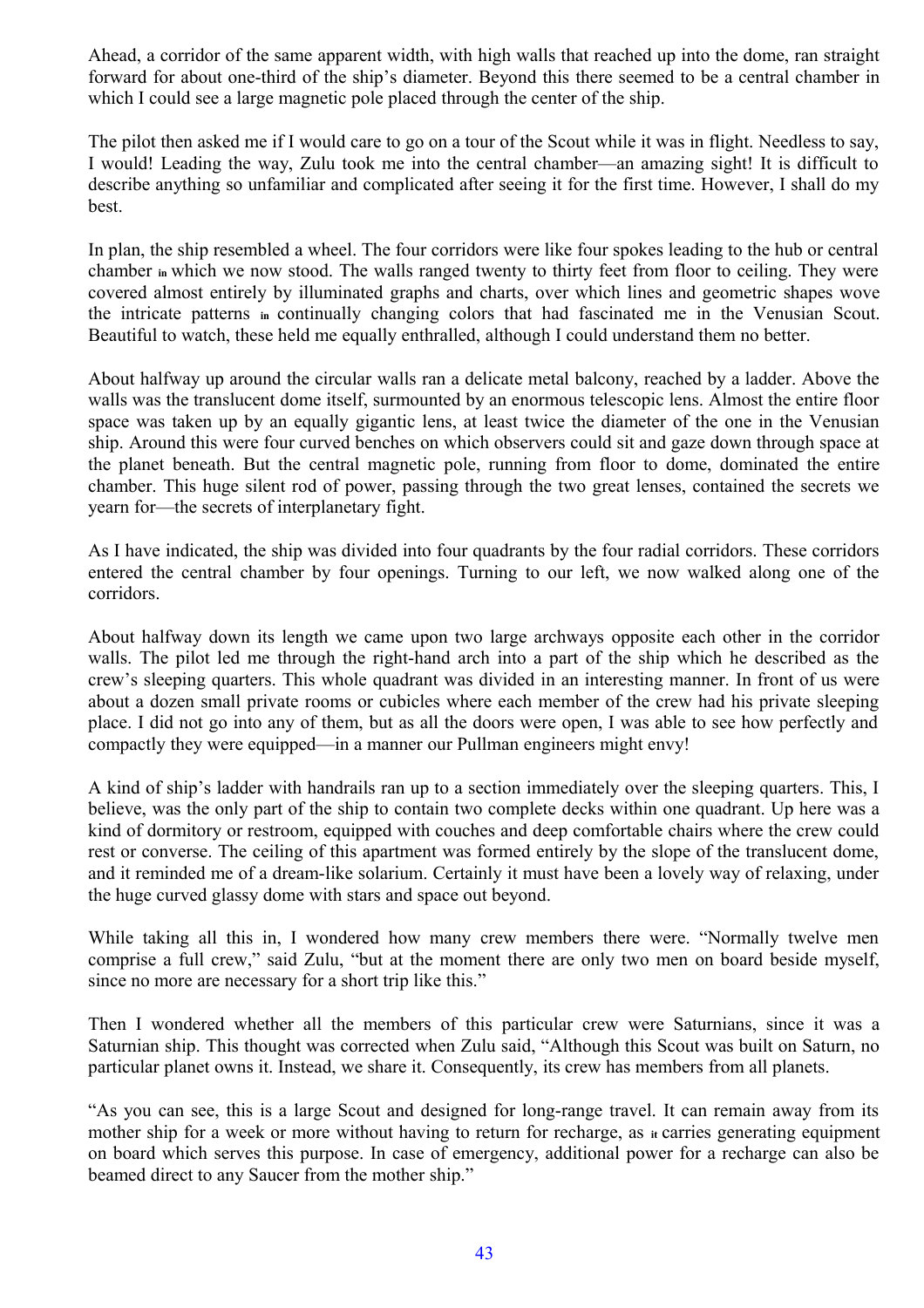When we stood in the hallway near the sleeping quarters. I fancied I noticed a faint vibration under my feet. I understood why when Zulu explained, "Most of the machinery is installed directly under the floor in this section. There is also a machine shop that can be entered directly from the sleeping quarters." I looked for a door but saw none, which did not surprise me.

As we again came out into the corridor, I glanced through the arch that led into the next quadrant. I saw a soft blaze of colored lights and strange instruments— the control room itself. There were two young men sitting at control panels. We continued along until we had reached the outer circular corridor.

We turned right and Zuhl said, "In this room is a compartment where we keep two small, remotely controlled, 'registering disks.' These are what we send out for close observation work. Highly sensitive instruments, they transmit their findings not only to the Scout, but also direct to the mother ship so that duplicate records can be made. One set goes into the permanent records on one of the planets for the use of anyone requiring that particular information. These little disks have contributed much to our knowledge of the conditions on Earth, throughout the whole solar system and even in systems beyond."

Walking along the outer corridor as our tour continued, we passed a group of four large portholes but did not stop to look out.

When we arrived at the next radial corridor, we again turned right and began making our way back to the ship's center between two solid-looking walls of the same translucent material. These walls were very thick and strong, and formed an integral structural feature, as do the spokes of a wheel. I could see that the wall on my right must be the rear wall of the sleeping quarters. And Zuhl explained that the opposite wall contained the entrance to a rather large storage compartment stocked with food and other supplies for an extended trip.

As the pilot mentioned the words "extended trip" I wondered if this ship could travel between planets without the aid of a carrier ship. This he disproved, stating that the Scouts are not built for traveling in outer space.

Once more we entered the central chamber with its flashing, mobile wall graphs. We skirted the central lens and left by the third radial corridor, the last still to be explored. As in its counterpart opposite, this corridor also had two large arches leading off from its midway point. First we turned and went through the left-hand arch into a room which I was told was their kitchen. But I would never have guessed this, for it bore very little resemblance to anything we know as a kitchen. It appeared as an almost bare room with plain walls. But the appearance proved deceptive. Zuhl told me that these walls were lined from top to bottom with cupboards and compartments which, like all doors in these amazingly constructed craft, were invisible until opened. In these cupboards food and everything necessary for its preparation were stored.

A small glass-like door was set into one of the walls leading into what he said was an oven. When I looked in and saw no burners of any description, Zulu explained, "We do not cook our food in the same way as you. Ours is done quickly by means of rays or high frequencies, a method with which you are now experimenting on Earth. However, we prefer most of our food in the state in which it is grown, and live chiefly on the delicious fruits and vegetables which abound on our planets. To all intents and purposes we are what you call 'vegetarians,' but in emergencies, if no other food is available, we do eat meat."

I realized later that I had seen no sinks, garbage or plumbing arrangements but, since I am no housewife, I did not register their absence at the time. But undoubtedly such facilities must have existed, probably as mysteriously superior to ours as was everything else. Nor did I see any chairs, tables or benches. No doubt, whatever was necessary was tucked away between the walls.

We left this kitchen and entered a lounge fully as luxurious as the beautiful one in the Venusian carrier, where couches and single seats in several styles were scattered about. In comfortable proximity were the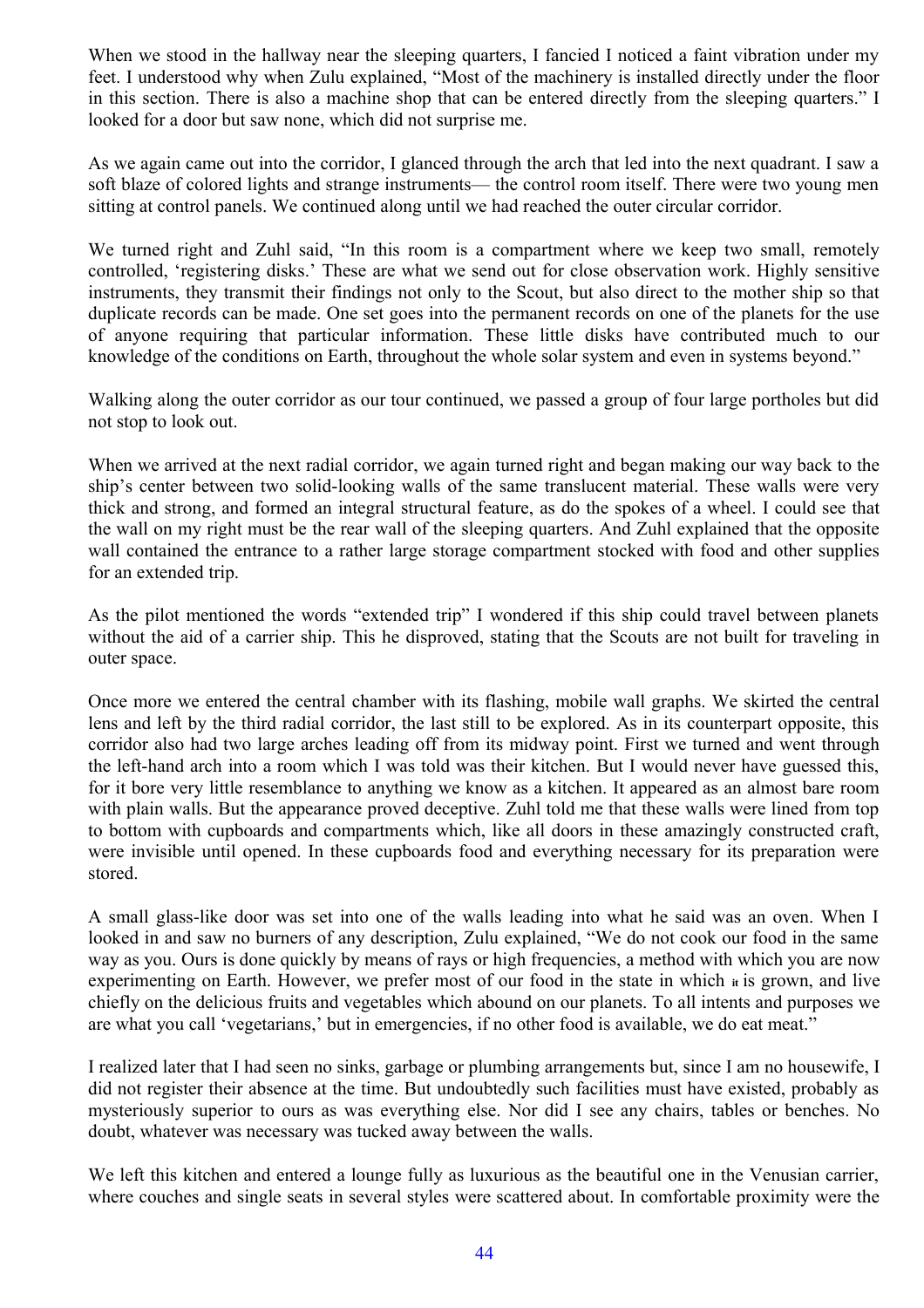same kind of occasional tables with transparent tops. On these were beautiful little ornaments. Zulu said that the crew members whiled away many hours in this room during observation trips through the atmosphere of whatever planet they might be studying. He also explained that, even as Earth men, they played many games, which they thoroughly enjoyed, and also entertained guests here.

I saw no books, papers or reading matter of any kind, nor did I see any shelves or cases in which something of this kind might be kept. But I do not question that such things were present.

The floor-covering in this room, as well as throughout the ship, was yellow-gray in color. There was no particu1ar design in **it** and although the surface appeared very firm, it felt similar to thick sponge rubber as I walked on it.

We stopped only a moment in this inviting lounge. Returning to the center corridor, we continued on to the first one by which we had entered the Scout.

Although so much had been shown and explained to me in this fascinating craft, I was not allowed more than a quick glance into the control room, and no explanation was given concerning the power that operated any of the mechanical equipment. While I knew that they traveled by utilizing the natural forces in space, transformed into motivating power, I did not understand the *how,* and admit I was hoping for information.

But with an almost apologetic smile, Zulu told me that they still could not fully trust any Earth man to the extent of revealing certain things. "For," he said, "you on Earth have not yet learned control of your emotions.. which often causes you to speak before you think. In so doing, you could be led into giving information unwisely to an unworthy mind who might pervert its use.

I could not deny the truth of this.

Our journey through the Scout had been a rapid one, and explanations were given en route. In spite of this, we had scarcely completed our tour when Zulu announced, "We have reached our carrier and are ready to enter."

Although they did not tell me how far out we were, I had a definite feeling that this carrier was much farther from Earth than the Venusian ship had been. Neither could I watch the entrance of our craft into the larger one, as we were close to the center of the Scout with no view out. Yet in many ways there was a feeling of likeness to the former experience, although at the same time a difference which I was unable to explain.

As we lowered into the interior of the waiting craft there was again the sensation of dropping in an elevator, but no feeling of losing balance.

When the Scout came to a standstill on its rails and the door was opened onto a platform as in the other carrier, no one was there to meet us and attach clamps over the flange and the rail as had been done on the Venusian ship for the smaller Scout.

Stepping out of this Scout and onto the platform within this carrier from Saturn, I immediately sensed that this ship was different in almost every respect from the Venusian carrier. I wondered what adventures awaited me here, but at no time had I the least sense of fear. *(See illustration numbered 10 and compare with that numbered 3. —Editor).* <http://www.universe-people.com/>

Indeed, each fresh meeting with these people of other worlds served but to make any part of fear an utter absurdity. At all times I have felt very humble for the privilege

which has been granted me to listen to their words of wisdom and to visit and travel in their beautiful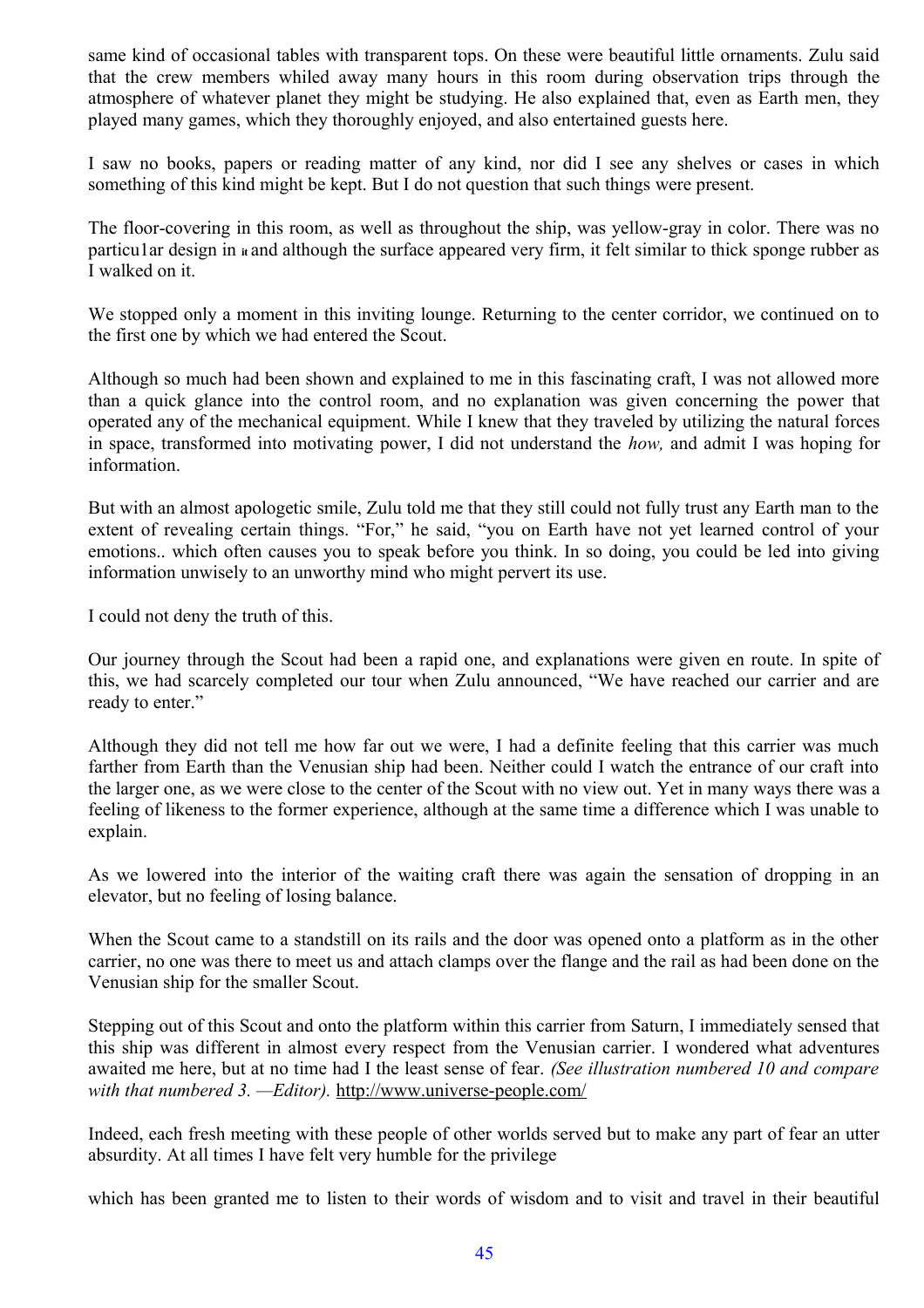ships. All that they have asked of me is that I pass their knowledge on to my fellow man, whoever and wherever he may be. This I shall do, leaving to each man the privilege of believing or disbelieving, of benefiting from a higher knowledge, or casting it aside in derision and skepticism.

**8**

### **THE SATURNIAN MOTHER SHIP**

What I shall attempt to describe is rather complex. Most of the mechanical arrangements I saw after boarding the Saturnian mother ship were entirely new to me. At first I could not fully comprehend their functions, but later I was helped to some understanding of them.

The platform beside which we had stopped (I say "platform," but actually it proved to be a magnetic elevator some fifty feet square) carried people and freight from the bottom to the top of this gigantic carrier ship through an enormous shaft two hundred feet or more in depth. A magnetic pole rose the full height of this shaft, passing through the center of the elevator and, I learned, provided the power and means by which it operated.

This was the first thing—this and the great shaft rising upward—that struck me on alighting from the Saucer. Ahead of us was a kind of bridge with side rails that connected the elevator platform to the deck where our Saucer had stopped, for the fifty-foot platform did not completely fill the width of the shaft. This puzzled me at first.

As Zuhl and I walked on, I turned and gazed around me, awed by the majesty and superb construction of this colossal ship. Looking back, I could see, high up above and beyond the dome of our Saucer, the ceiling of the immense chamber through which we had descended. A large set of rails sloped upward and through this ceiling, continuing somewhere in the heights above where the airlocks must have been. I could look straight on up to the opening in the mother ship through which we had just come.

As we reached the platform, Firkon suggested that I look into the elevator shaft. I did so and saw three more floors or deck levels above, and three below, making a total of seven. At each level a bridge or balcony-extension projected into the shaft to cover the gap between the edge of the platform and the deck proper. These extensions, I later learned, can be raised like drawbridges.

In length they are equal to the height of the deck from floor to ceiling, so that when raised they obscure the deck entrance, making a smooth side to the shaft and completely sealing it off from the rest of the ship. When the elevator platform arrives at its destination, this portion of the shaft wall hinges downward until it becomes the projecting balcony. When this takes place, the handrails on the elevator swing outward and form handrails for the balcony. When the elevator moves onward, these rails swing back from the balcony and form a guard rail on the elevator.

I saw how these rails operated just after leaving the Scout. As soon as we had crossed the balcony and stepped onto the elevator, the side rails closed in behind us, even though we were not going to ascend. While I was gazing around, trying to take in every detail, Zulu stopped by a small control panel which was raised about four inches from the floor of the elevator, probably to prevent anyone from stepping upon **it** accidentally. This panel was about thirty inches long and somewhere between six to eight inches wide. On it were six buttons staggered in two rows for easy operation by the feet. Each button was marked to indicate its purpose.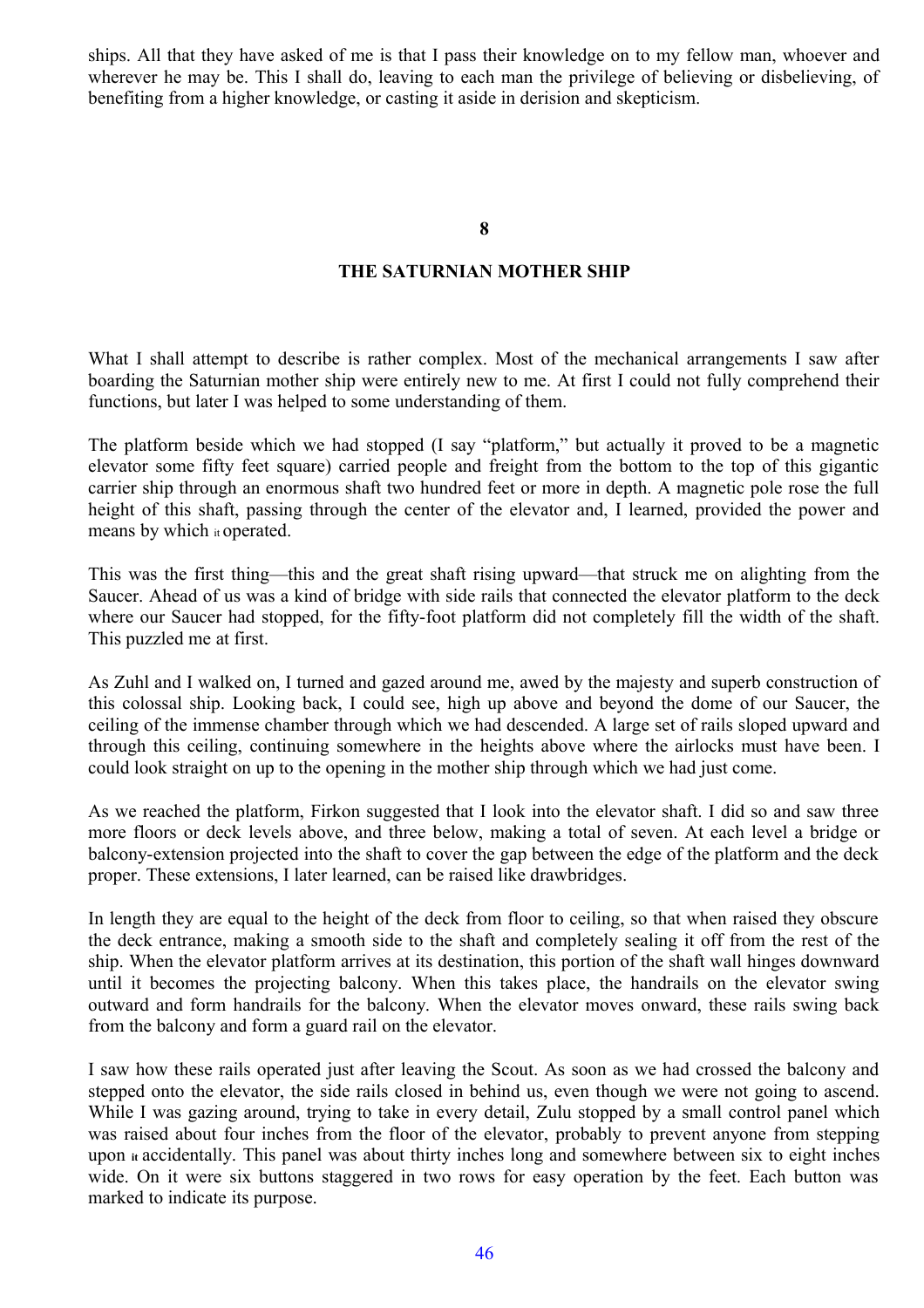But I could neither read nor understand these markings.

ZuhI stepped on one of the buttons, and immediately the railings on the other side of the platform swung outward and took up a new position as guard rails for the balcony extension on the far side of the shaft which we had now reached. Simultaneously, a beautifully proportioned and ornamented door in the wall before us slid open, revealing to me yet another wonderful sight.

We were now in an exquisite salon, very similar in furnishing and design to the one in the Venusian carrier, though somewhat larger. Once again it was beautifully illuminated by the same mysterious soft light without obvious source. However, my attention was almost immediately arrested by six women and six men who apparently were awaiting our arrival. They had been sitting in a close group, conversing amongst themselves. As we entered, they arose and smiled. A man and a woman came forward to greet us, including rue warmly although I had never met them before.

The women were dressed in beautiful, sheer gowns made of material that seemed to radiate an almost living quality. Each had a wide belt apparently part of the garment itself, decorated with gems that sparkled with a softness and vitality such as I had never seen in any gem on Earth.

These jeweled belts are the only ornament that I have ever seen worn by women of other worlds. And as I marveled at these gems, I found myself wondering if, rather than being superior in themselves to those of Earth, their extraordinary brilliance might not result from the radiance of their wearers—a thought later verified by Firkon.

The ladies' gowns had long, full sleeves, drawn together at the wrists. The necklines were cut round. Although differing in color according to each lady's choice, all were of soft pastel shades which lent to the entire group an aspect of harmonious charm.

In height, the women ranged from a little under five feet to about five feet, eight inches. All were slender and beautifully formed. Their features were delicate and their faces lovely in contour. In coloring, every type was represented, from complexions very fair with a faint rosy tinge to soft, smooth olive. The ears were small; the eyes large and very expressive under brows beautiful in line. The mouths of all seemed to be of average size with natural red lips, varying in deepness of color with skin tones.

All wore their hair shoulder length, loosely yet charmingly arranged. Both men and women wore sandals. None of the women looked to be more than in their early twenties. Later, Firkon told me that their ages ranged from thirty to two hundred years! While the loose, flowing gowns revealed merely a suggestion of the perfect symmetry of their bodies, when later they changed into close-fitting uniforms, the beauty and grace with which all were formed became clearly apparent.

The men wore gleaming white blouses, open wide at the throat, with long full sleeves drawn in tight at the wrists, somewhat similar to those worn by men of the eighteenth century on Earth. The trousers were also loose, very similar to our own styles. But the material had a softness and a texture unlike anything I had ever seen.

The men's height varied from about five to six feet, and all were splendidly formed, with weight in proportion. Like the women, they varied in coloring, but I noticed that the skin of one was definitely what we would call copper-colored. All had neatly trimmed hair, although it differed in length and cut to some degree, as here on Earth. None wore long hair as did Orthon, my Venusian friend of the first meeting. I have since learned that he had a particular reason for wearing his hair in this style.

The men's features, though uniformly handsome, were not greatly different from those of Earth men, and I am positive that any one of them could come amongst us and never be recognized as not belonging here. None looked older than somewhere in the early thirties, but this impression was also corrected later by Firkon, who told me that their ages ranged from forty to several hundred years according to our scale on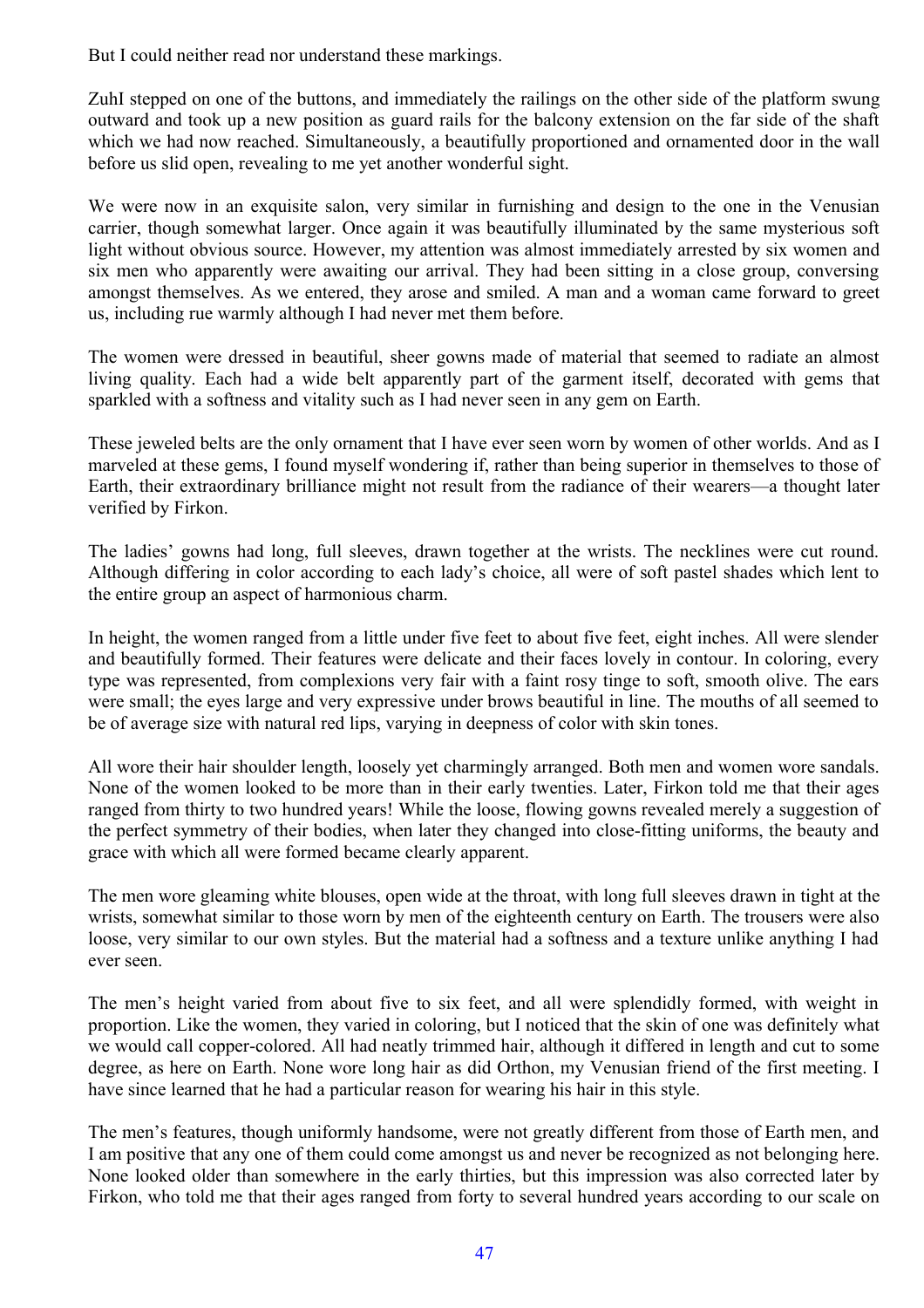Earth.

Immediately after the greetings, we were invited to be seated around a large oval table, on which were goblets filled with a clear liquid. Like all I had seen, this table had a transparent top, slightly different from either glass or any kind of plastic known on Earth. It had no covering, nor was it etched, carved or decorated in any way. There was an indescribable beauty about the material itself which needed no ornamentation.

The chairs drawn up to *it* were styled much like our dining-room chairs. There were fifteen of these, corresponding to the number of persons present.

As we seated ourselves—I between Zulu and Firkon— we were invited to drink the liquid in the goblets. Al-though as clear in appearance as our purest water, the flavor was similar to natural apricot juice; sweet and slightly heavy, entirely delicious.

Although the methods by which these space travelers were able to learn any language spoken on Earth had all been explained to me, this facility still held an element of surprise.

The lady who had first come forward to greet us as we entered started the conversational ball rolling as she said, "This ship is a scientific laboratory. We travel space solely for the purpose of studying the constant changes taking place within space itself. We observe the life and conditions on the many planets we encounter as we move through space. Naturally, learning the different languages is a necessity. It is through the research made by ships like ours that space travel has been developed to the present degree of safety. Something of this was explained to you on the ship from Venus, but there you were not shown how the instruments are operated. On this ship,' however, you will see our instruments in operation, and we shall explain some of their functions to you that you may gain a greater understanding of how we have learned to use the natural forces."

She then went on to explain that this ship too belonged to no one planet, but was a universal ship, manned by people from many planets and operated for the welfare and knowledge of all.

"On this particular trip," she explained, "three of the women are inhabitants of the planet you call Mars, and the other three from Venus. Usually, there are also three Saturnian women who, for certain reasons, could not join us on this trip. So Saturn is represented only by her men. Occasionally, men and women from solar systems even beyond our own join the crew of this and other ships of the same type. In every case, crew members are highly trained by our most advanced scientists."

Almost as though there had been no interruption in the discussion between Firkon and myself earlier in the evening, the subject of the problems facing inhabitants of our world was resumed here, around this beautiful table. As usual, the absence of condemnation or harsh judgment of any kind was remarkable. Instead, an understanding sympathy for the suffering of the people of Earth was apparent throughout.

One of the Martian ladies said, "You Earth people do not desire to show such cruelty toward one another. This, as you have been told before, is merely the result of your self-ignorance, which in turn blinds you to the laws of the Universe of which we are all a part.

"Within your families, you speak much of the love you feel for one another. Yet this very love you profess to hold often expresses itself as a possessive power of bondage over another. Nothing could be more contrary to love in its free state. Genuine love must embrace respect, mutual confidence and understanding. As known and expressed on other worlds, love contains nothing of the false possessiveness which perverts it upon the Earth.

"We understand love as a radiation from the heart of Deity through all creation, and especially through man toward all other forms, without division of any kind. In reality, it is not possible to find virtue in one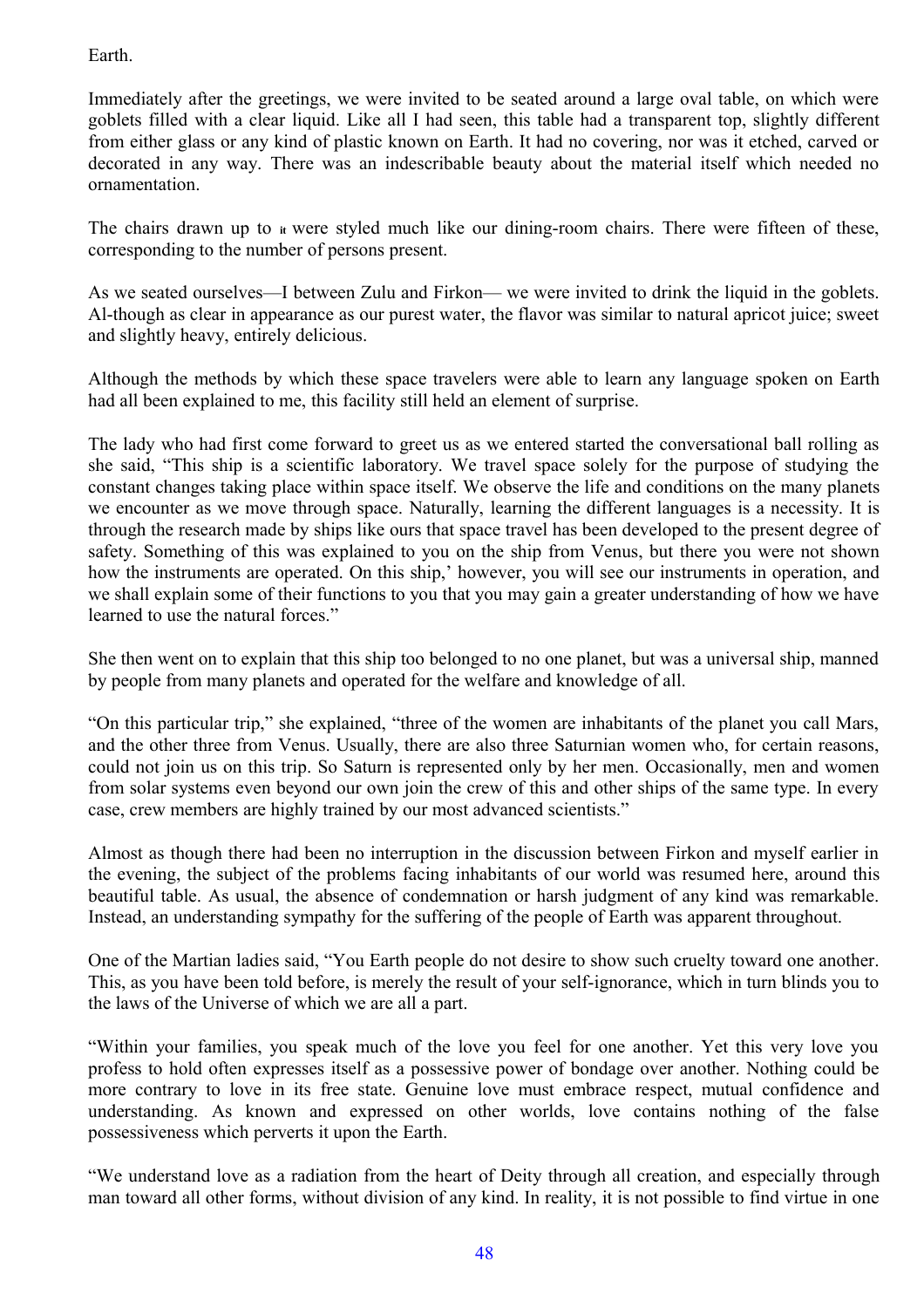form, and none in another.

"Yet, notice the distortion existing on Earth, solely because man there understands neither himself nor his Divine Father. Because of this ignorance, men go forth in what you call 'war' to slaughter ruthlessly those of another nation, another color, another religion, without understanding what they do. It is difficult for us of other worlds to grasp why men of Earth cannot see that not only is the mutual destruction of themselves by themselves no answer to any problem, but a cause for further woe on Earth. So it has always been and so it will always be. Now that your scientific knowledge has so far outstripped your social and human progress, the gap between *must* be filled with urgent haste. Men of your Earth *know* the terrible power sealed within the bombs they are piling up for use against one another. Yet they blunder on ever nearer to the brink of an unthinkable world-wide slaughter. This, to us, is strangely illogical."

"Yes," one of the men agreed, "your behavior does often seem illogical to us. Let me give you an example. You have physical fathers on Earth, do you not?"

# "Yes," I replied.

"If you had two sons, born of your own flesh and blood, as you say, and if for one reason or another one

of your Sons knelt before you and asked your blessing on his determination to slay his brother, who is

also your son, would-you grant his request because he professed himself right and his brother wrong?"

My reply was naturally, "Of course not!"

"Yet," he pointed out, "that is exactly what you Earthlings have been doing throughout the centuries. You all acknowledge a Supreme Being according to your understanding, and you speak of the brotherhood of mankind. Yet you ask the Eternal Father of all things to do that which you yourselves would not do. For when you people are warring against one another, you fall to your knees in unholy prayer. You ask your Divine Father to bless your efforts to gain a victory over your own lifebrother, even to the extent of destroying him.

"We, as your brothers living on other worlds than your own, view impartially the divided groups of people upon your planet. We, who have learned more regarding our Father's laws, operative throughout the Universe, cannot make the distinctions that keep you in such constant turmoil and we are saddened to see what is taking place on your Earth. We, as brothers of all mankind, are willing to help all those whom we can reach and who desire our help. But at no time may we force our way of life upon the people of your world.

"In reality, there are no inherently bad people on Earth, nor anywhere in the Universe. If, as many of you express it, your lives seem to consist of a 'hell on Earth,' you yourselves are to blame. Your planet, even as all others, was created by our One Divine Creator and is in itself a holy place, as are all His creations. Were all mankind suddenly to be swept from the face of Earth, and 'with them the strife and woe and grief they have brought upon it by not learning how to live together, Earth would be beautiful. But never so beautiful as a world on which men live as brothers with all in the Universe.

"Because one man is a stranger to another does not give him the right to ignore, insult, or to kill a fellow being.

"You have set aside a day each year for the observance of the Brotherhood of Man, and you speak of the FatherIhood of the Creator. Yet, in complete oblivion of the actions which such declarations should bring forth, you lavish money and effort toward swifter and more widespread ways of maiming and destroying your fellow men on Earth. Does it not seem curious to pray to the Divine Father to bless your efforts in this ruthless destruction?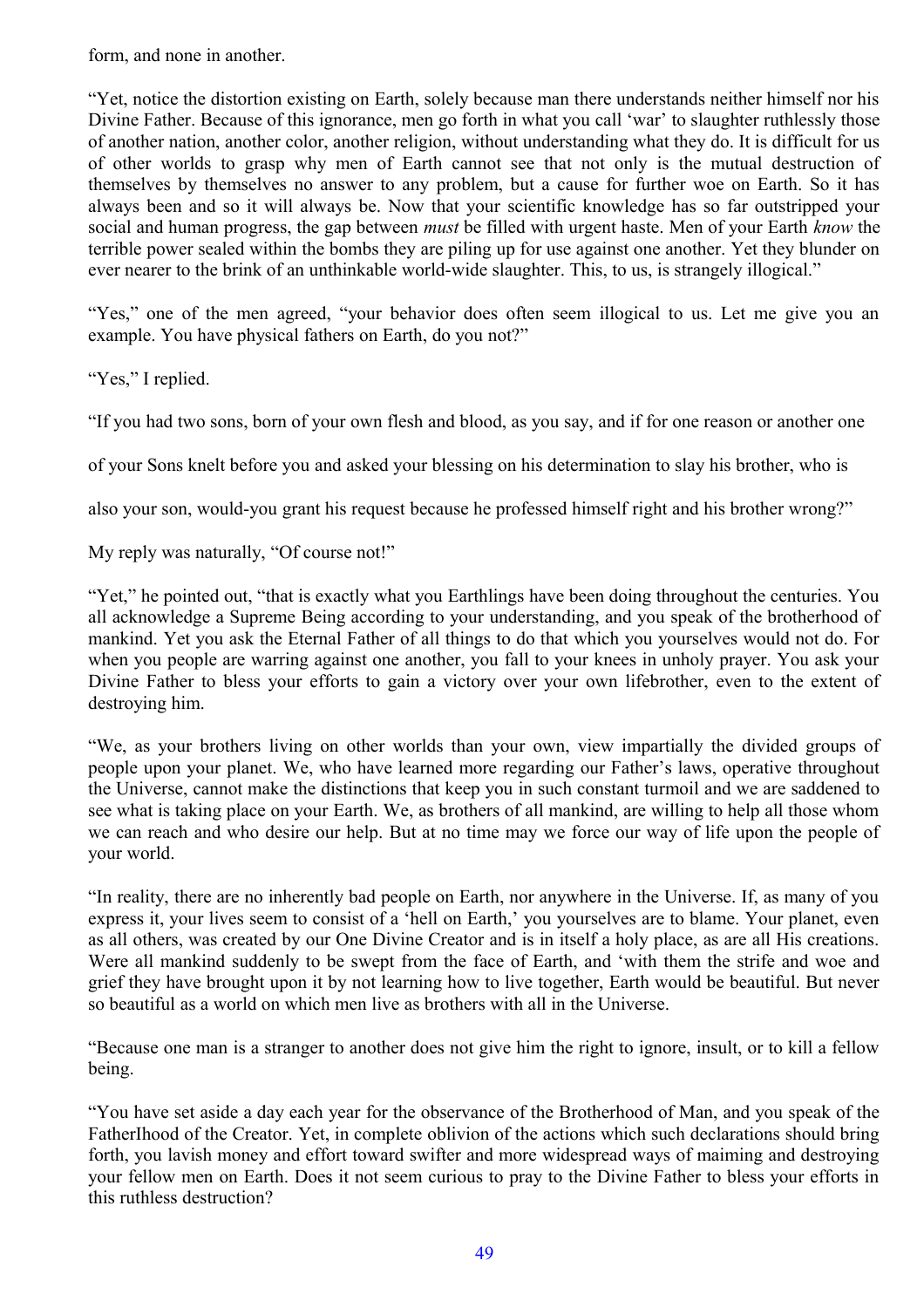"We hear these prayers coming from your temples, from your government leaders, from your homes and from the battlefields. Can you not see how far astray you have gone? For you are actually asking your Divine Father to do that which you yourself would not do for your own children. Can you not see how hypocritical you have become? And this is but one illustration of the many things which you do against your Divine Father.

"So long as you live this way, divided one against the other, your sorrows will be multiplied. For when you seek your brother's life, someone seeks yours. This is the meaning of the words once spoken by Jesus of Nazareth. Remember that he said: 'Put up again thy sword into its place: for all they who take the sword shall perish with the sword.' The truth of these words has been proven throughout the history of man on Earth"

As he ceased speaking, a picture of the Earth and the problems of the men thereon flashed before my eyes, and I was saddened for my fellow men and for myself as Earthlings. For with the picture came also the realization of how gigantic is the task to correct these conditions. So many throughout the world are unawakened to the causes behind them. Only when enough people realize what they are and, with their whole hearts, desire to change them by giving up their personal greeds and the desire for exaltation, one above the other, can it come to pass.

No one person, no one nation, no one part of the world could alone be blamed for the conditions that I saw pictured, nor could any one segment of civilization do much to alter it. Responsibility lies with each and every person—and who can forcibly change another? A bondage that is the result of centuries of accumulated misunderstandings, divisions and personal desire for power is difficult to break.

As this realization filled me, I was overcome with humble gratitude to our Divine Father for permitting His children from other worlds who understood our problems of Earth to come our way and extend helping hands of love and compassion to us. Although they could not force change upon us, nor actively interfere, they could help the receptive amongst us to strive *together* for a better world, instead of warring *against* one another and thus causing further divisions.

I realized that much time must pass before such change could come, for mankind has grown to accept pain and sorrow as inevitable, seldom seeking to deviate from the familiar path.

Emerging from my musings, I noticed that the ladies were rising from their chairs.

"We must now don our pilot suits," a lovely brunette explained, "after which we shall go to the instrument room where you will see many things about which you have wondered."

Their departure gave me an opportunity to observe details of this beautiful salon.

On the wall directly in front of us was a huge chart of the heavens. This showed twelve planets in our system with its central Sun. Surrounding ours were other systems with their suns and planets shown in a way that was new to me. Throughout space, between the planets, were details of the various atmospheric conditions existing in space, of which we on Earth are totally unaware. I was told that this knowledge is very important for safe space traveling. There were many markings on this chart, which I was unable to read, but I figured that the purpose was similar to that of our many road maps used by motorists on Earth for convenience in traveling. This was corroborated by one of the men.

Beyond this huge chart, on the same wall but farther toward the back of the lounge, was a detailed diagram of this ship, and it too was marked with symbols of characters which were entirely unfamiliar to me.

The other walls were covered with landscape scenes of some of the planets which this ship had visited. These were not framed paintings hung on the walls, but were more like murals. There was such a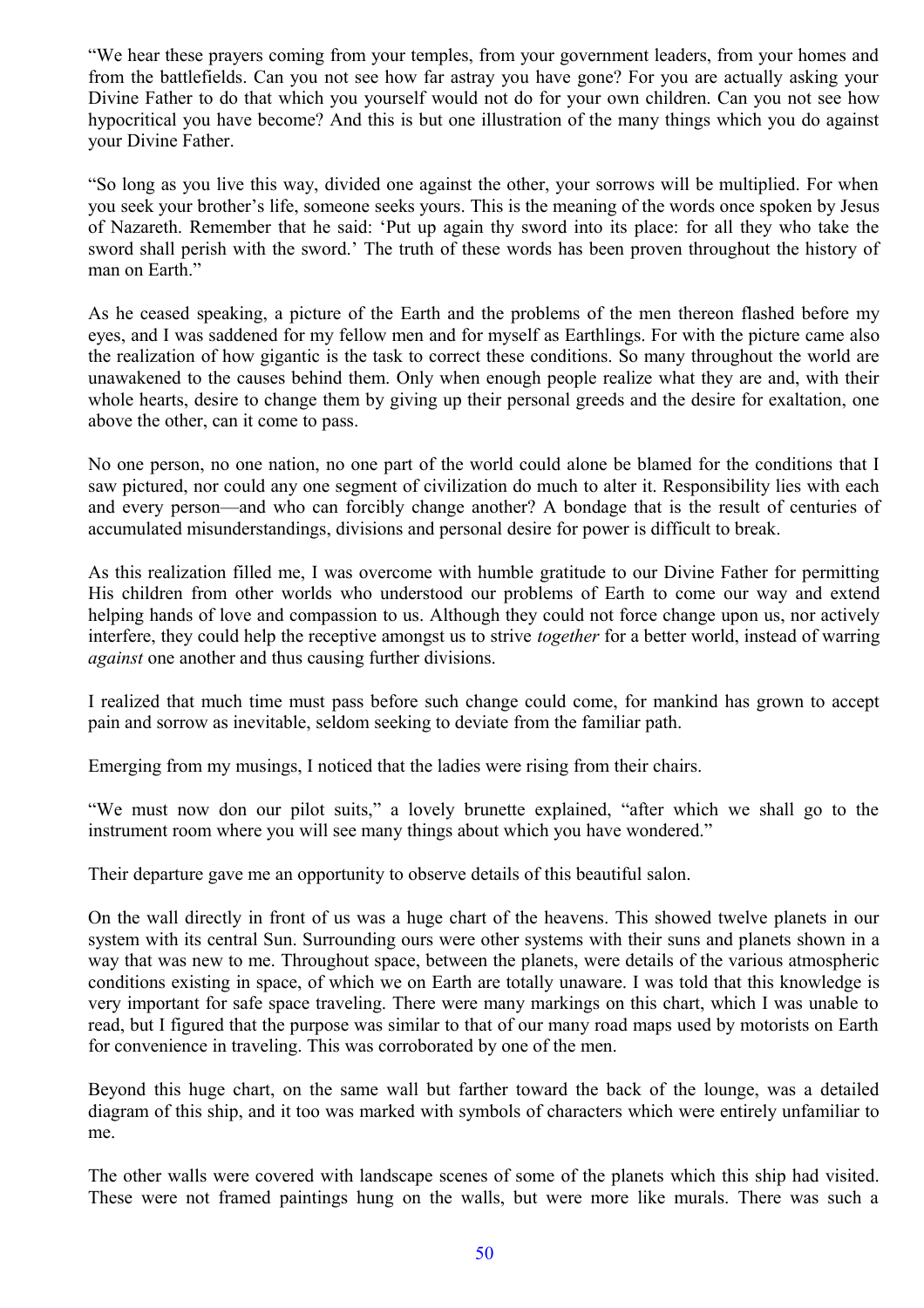liveliness about them that one felt physically present in every scene depicted. This particular quality was something that I had noticed about all their paintings and portraits. The explanation given me was that, whatever the people of space do, so much of themselves goes into their work that it actually does vibrate with their life-force and the radiance of their personalities.

The landscapes were very much like paintings and photographs of Earthly scenes. They showed mountains, valleys, small running streams and oceans.

I saw that the six women had returned dressed in their pilot suits. As they entered, the men rose from the table, and one of them said, "Now we will go to the laboratory."

We walked together to the elevator that had originally brought us. At our approach, the door slid silently open, although I saw no one touch a button. This could be similar in operation to our present-day photoelectric cell.

The fifteen of us stepped onto the elevator and Zuhl took over its operation. I saw him go to another control panel in the corner opposite the one which I first described. There he stepped on one of the buttons and slowly and silently we began to descend.

As we were lowered below the level of the Scout, which was still where we had left it, I noticed a vast chamber in back of it extending far toward that end of the ship. Through the center of this compartment and at right angles to the elevator shaft was a pair of rails. Resting on these were four other Scouts identical in size and design with the one which had brought us up from Earth. This was apparently the storage hangar where they rested while the huge carrier was in interplanetary flight. Along the outer edge, and slightly below each rail, was a catwalk about six feet in width, with a wall on the outside of the walk.

We passed two other balconies below the one over which we had entered the lounge, and I figured that each of these must lead to another deck in this gigantic carrier. At the third balcony below the one leading to the lounge, the elevator was stopped. Thus, looking up from the bottom of the great shaft I was able to count the seven decks on that side of the ship.

As the elevator came to a smooth stop, the railing swung open. On the way down, I had noticed a pair of rails continuing through the lower front part of the ship. These formed a V-junction with the rails by which our Scout had entered, and I realized that these were the rails down which it would travel when we left the carrier for our return to Earth. This indicated that this whole section of the ship was taken up by arrival and departure tunnels, the main shaft, and the huge hangar deck for the Scouts. Somewhere in the same section, either adjoining or beyond the hangar deck, there was probably a maintenance hangar and repair shop, while beyond that again, at the far end of the ship, I knew there must be a control room and pilot's compartment. I had been told that there was one at each end of these colossal craft. On this side of the ship we were taken into a very large room which proved to be the laboratory.

#### **9**

### **THE LABORATORY**

Never had I seen anything like this room, packed with the most amazing array of instruments imaginable. Here were rows upon rows of graphs and control panels. It seemed to me that every one of these strange instruments I was viewing for the first time was equipped with its own large control console. Six were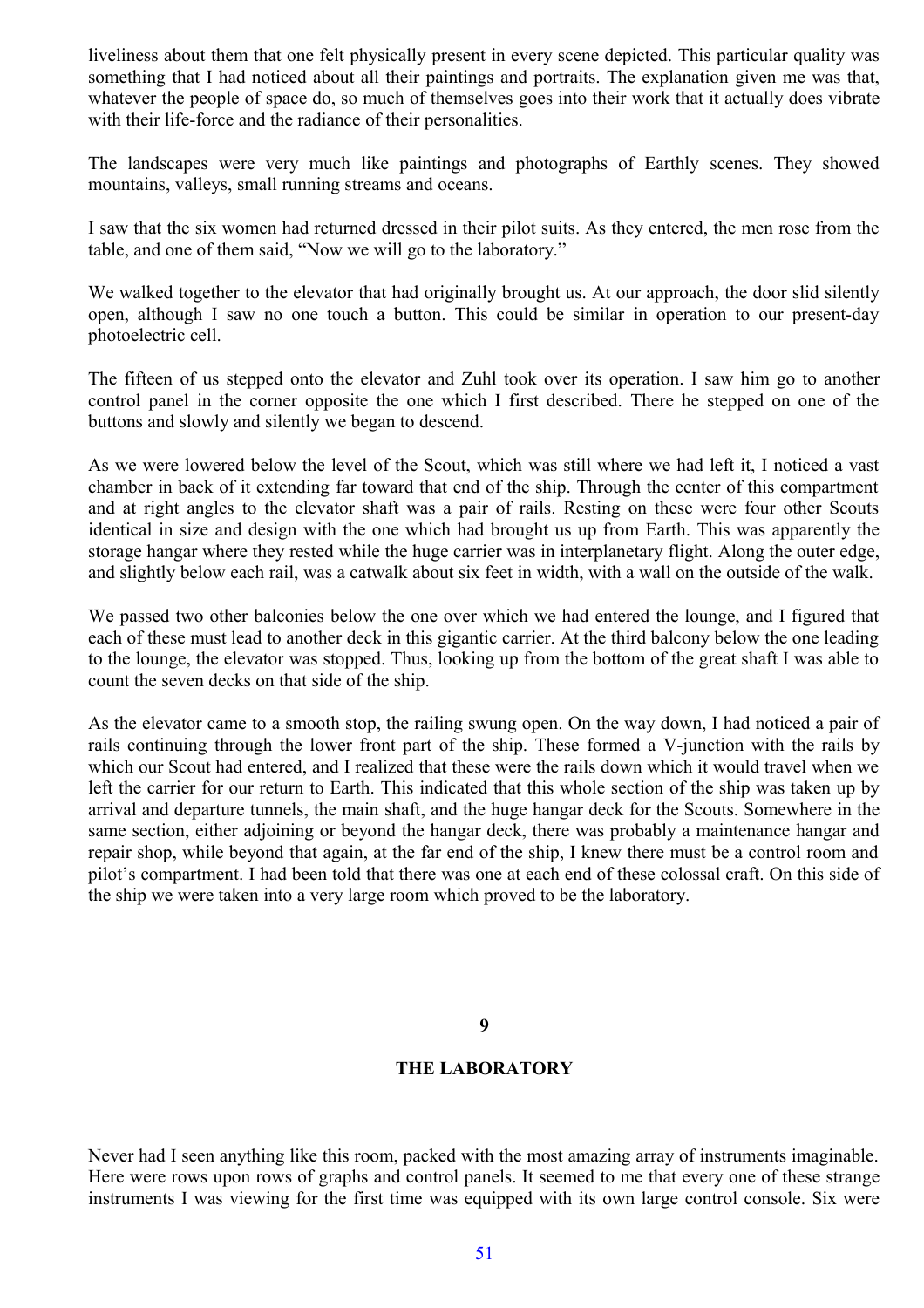already in action, and the six men who had accompanied us from the lounge immediately took their places at six more. There still remained a number untended. I noticed on the left shoulders of four of the men an insignia of some sort.<http://www.universe-people.com/>

The woman pilot who stood closest to me said, "All operators of these instruments are what you would call advanced scientists. The shoulder insignia of the four men indicates that they are Saturnians."

As had been the case in every other instance, the graphs here showed colored lights with many types of lines and figures, minus any of the dials or gauges so familiar on Earth. In spite of the number of graphs I had now seen, they were still mysteries to me.

"This is where we test the densities of the atmosphere around the Earth," the woman pilot continued, "or of any planet or body which we approach. We study carefully the combinations of the elements of the atmosphere surrounding each body, as well as the elemental combinations of outer space. Although these are in a constant state of change, there is a pattern of behavior according to universal laws. This causes certain combinations to remain for longer periods of time than others. In observing the activities of space, we are able, among other things, to detect the formation of any new body in outer space and determine its speed of growth."

This was amazing to me, and I would gladly have remained in this room watching and trying to fathom the workings of these instruments—some of which closely resembled our larger TV sets—which I hoped might give me some understanding of what the changing patterns were revealing.

But the pilot said, "Now we will go on to something else about which you have been wondering."

She led me across the large laboratory room, Firkon, Zuhl and the women following. Here we began to ascend a sloping ramp that extended the full width of the ship. We continued on up still another ramp which led into a large room.

It seemed that wonders would never cease. Each new step brought fresh marvels until I began to fear that I could not retain half of them in my memory. But my friends assured me that when the time came to write, they would help me to recall an accurate picture of the night's events in every detail. I doubt if many men have spent a night so full of surprises, beauty and vastly instructive sights, sounds and conversation.

Now, to my great excitement, I saw here twelve small disks lined up in two rows on opposite sides of the ship. I guessed immediately that these were the registering disks or small, remotely controlled devices sent out by the mother ships for close observation. They were about three feet in diameter, of shiny, smooth material, and shaped rather like two shallow plates, or hub-caps, turned upside down and joined at the rims so that the central part was a few inches thick. I learned, however, that such disks varied in size from about ten inches to twelve feet in diameter, depending on the amount of equipment carried. As I have stated elsewhere, they contained highly sensitive apparatus which not only guided each little Saucer perfectly in its desired path of flight, but also transmitted back to the mother ship full information on every kind of vibration taking place in the area under observation.

Vibrations cover a large field of waves pertaining to sound, radio, light—and even thought waves; all of these could be monitored back to the parent craft for recording and analysis. Technically, perhaps, these small disks were the finest feat of interplanetary engineering I had yet seen. For in addition to the functions I have listed, they could also be disintegrated if out of control and in danger of falling to Earth, either rapidly by a kind of explosion or, if life or property on the ground were in danger, by a gradual disintegration process. These little aerial wonders were lined up on a wide table on each side of the room, resting in a kind of groove. In the ship's wall directly behind each disk was an opening like a port or trap door large enough for them to pass through. However, at the time we entered, all were closed.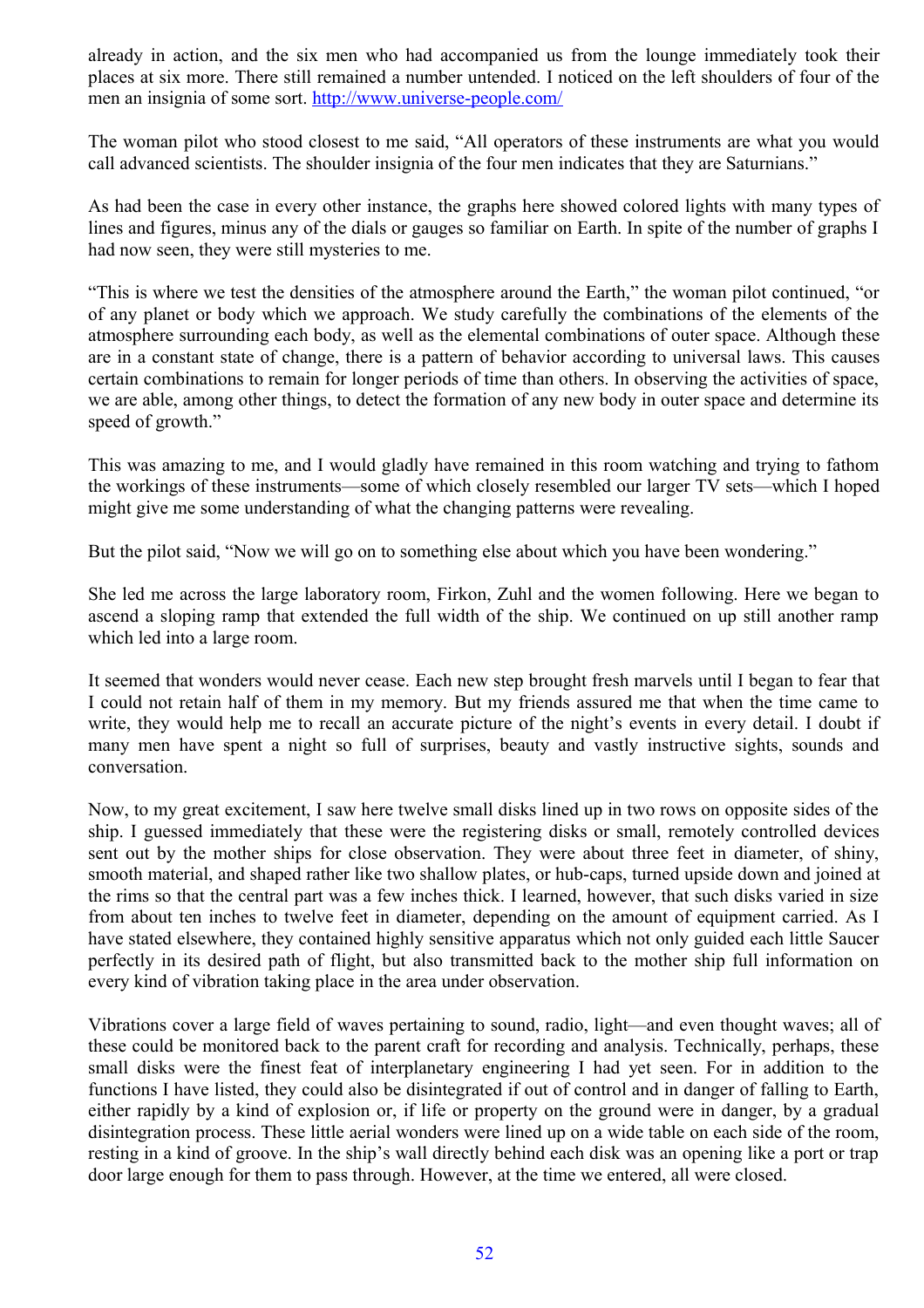Forcing my gaze away from them for a moment, I took time out to look around. I noticed that the rails and railbed of the Scout exit tunnel came down through the ceiling at the far end of this chamber, continuing downward through the floor. Turning back to the disks, I observed a long control panel built into the front part of the tables that held them.

When we came into the room, no seats had been visible, but as the six women took their places before the control panels small stool-like seats rose silently from the floor, possibly due to pressure on a foot pedal.

These control panels differed slightly from others I had seen, and I cannot be certain whether small buttons were recessed into the panels, or whether they were operated by means of keys like an organ. Once seated, the women worked very quickly, their nimble fingers darting above the instruments as they fed instructions and flight data to the waiting disks. I remember noting the resemblance to six women playing in pantomime, a silent concerto. It was fascinating to see how, when a disk had received full "instructions," one of the trap doors would open and the disk would slide smoothly into the orifice, passing through airlocks before hurtling away into outer space on its mission.

Zulu had remained with Firkon and me, and when I asked where the disks had gone, it was he who said, "Let us return to the laboratory where we can follow their flight on the instrument panels."

On our way back, he mentioned that the mother ship was now under way, but did not reveal our destination. I had been aware of no movement whatsoever, nor had I heard any additional sound.

Back in the laboratory, all the men were still operating the instruments in front of them. I noticed on one of the screens varying lines shaping, disappearing and reappearing in new formations. The lines would then be replaced by round dots and long dashes, which would quickly form into various geometrical figures. At the same time, other screens were showing different colors of changing intensities, some in flashes and others in waves. Figures would form on them from time to time. These, too, changed rapidly in size and shape. Everything was a vast mystery to me.

"The men are registering with their instruments what is taking place on the screens," the Saturnian pilot explained, "all of which will later be made into educational records."

Curiosity prompted me to ask what had become of the two disks which we had watched leave the ship.

The pilot explained, "The disks are now hovering above a certain inhabited spot on Earth and registering the sounds emanating from that spot. This is what you are seeing on the screen as shown by the lines, dots and dashes. The other machines are assembling this information and interpreting it by producing pictures of the meanings of the signals, together with the original sounds."

It must have been obvious that I understood none of it too well for Zuhl further explained, "Everything in the Universe has its own particular pattern. For example, if someone speaks the word 'house,' the mental image of a dwelling of one kind or another is in his mind. Many things, including human emotions, are registered in the same way.

"By the use of these machines, we know even what your people are thinking, and whether or not they are hostile toward us. For if there are harsh, frightening words, or even thoughts, these will picture themselves in that manner and our recorders will pick them up accurately. In the same way, we know who amongst you will prove friendly and receptive. Everything in the endre Universe moves by 'vibration,' as you have called it on Earth—or, more recently, 'frequencies.' It is by these frequencies or vibrations that we learn the languages of other worlds."

During his explanation, I watched the screens and the ever-changing patterns. I thought it all looked comparatively simple, and wondered why our scientists on Earth had not stumbled upon this same procedure long ago. As I fathered this thought, without expressing it in words, my companion answered,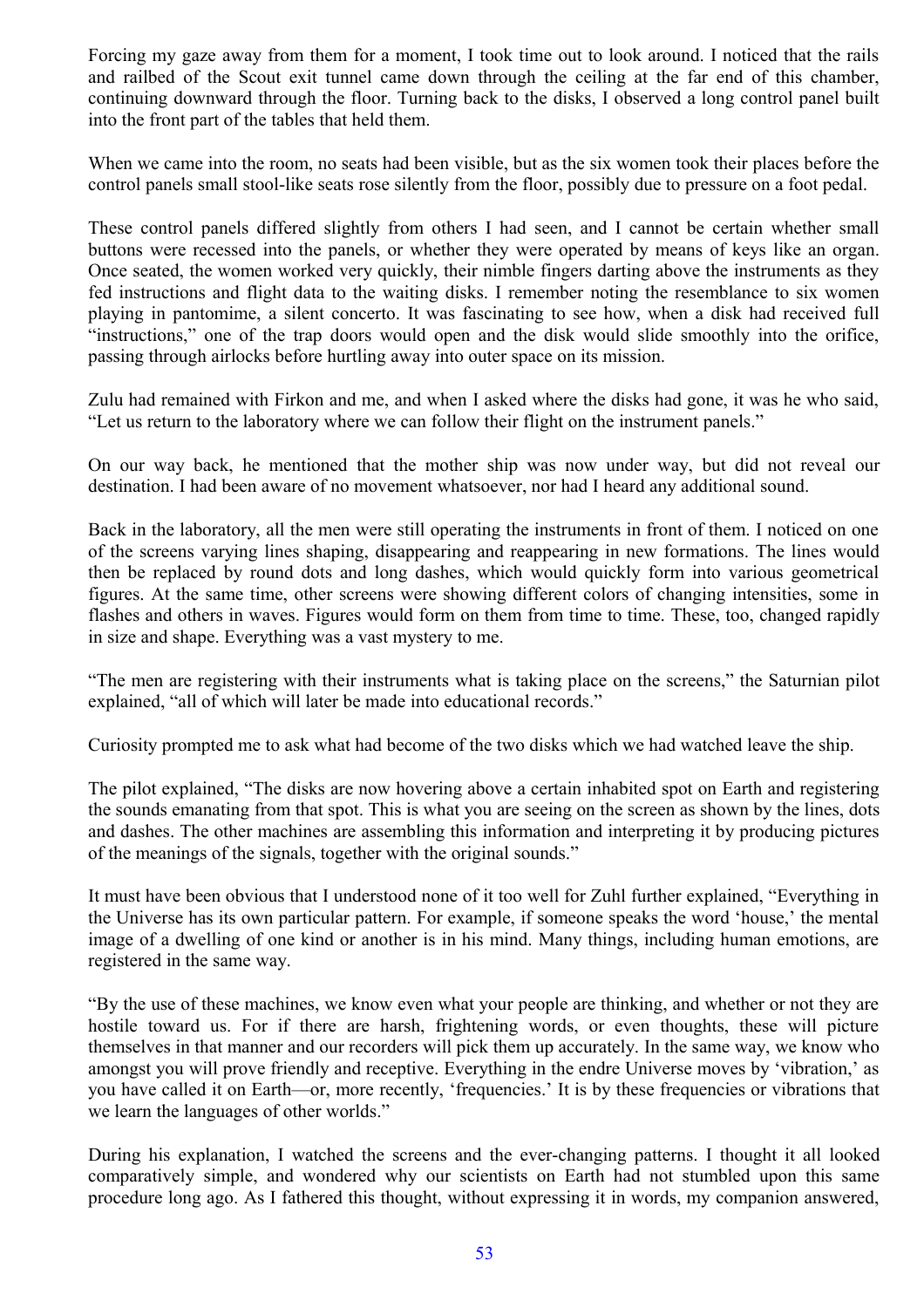"They have, to some extent. This is not very different from your tape and other kinds of recordings. The principle is the same, only we have carried it further. Instead of stopping with the gathering together of the many frequencies for sound reproduction alone, we are now able to translate them into picture form as well. You do this in a small way in the entertainment which you call TV. But in this, too, you are still bound by your limited knowledge."

During the time that he was explaining this to me, he had been intently watching the many screens. As he finished his explanations, he suggested that we go to the disk room to watch the return of these little messengers.

We had no more than reached the other room when the same two trap doors, looking much like large portholes in the wall of the ship, opened to receive each returning small disk. They settled into place as though quietly set down by some unseen hand.

I was given no time in which to react to the latest wonders now taking place, for Zuhl said quietly, "Keep watching! Another disk on each side is being sent out— this time for a different purpose. We arc still in your atmosphere and when these have left, we shall return to the laboratory, where you will he shown how they operate."

As I watched, the trap doors adjoining the first two disks quickly closed behind them. Farther down the line two other doors opened, one on each side of the room. 'All the while, the women continued playing a nimble, silent scherzo above the instrument panels.

As the second pair of disks left the ship, we three returned to the large laboratory room. For the first

time, I now noticed two other screens in operation. These were divided into sections. Zuhl explained, "These are showing the many atmospheric conditions." In one section I could watch the movement of air, while its speed and consistency were being registered by other instruments as the signals moved across the face of this screen. The electric charge or magnetic force of the atmosphere seemed to be moving in an opposite direction, and could be seen on another section of this screen, while its composition (a light or heavy load, as I understood) was measured and registered. On still a third section, many of the gases of which the atmosphere is composed were separated, and here I could see rapid changes of combinations constantly taking place. The different intensities of atmospheric pressure and many other conditions of which our scientists are totally unaware were remarkably interesting to watch. While this was being reproduced on the screens it was simultaneously registered by other instruments for permanent records and future study by the inhabitants of other worlds.

After what seemed only a few minutes the disks were attracted back into the carrier, and I was told that they contained within them samples of our atmosphere. These would be extracted and studied later.

"It was by means of disks like these," Zulu told me, "that we first became alerted to the abnormal condition building up on the fringe of your atmosphere—a condition constantly increasing with every atomic or hydrogen bomb that is exploded on Earth. And since these instruments are in operation at all times, they tell us what we can expect as we move through space."

As we stood talking in the laboratory, my attention was drawn to a particular screen by the pilot. "You see there," he said, "visual images of the dust which you call 'space debris.' These are now being flashed back by two of the disks."

It was fascinating to watch the behavior of these tiny particles of matter on the screen. There was a constant swirling activity. Sometimes the fine matter would seem to condense into the semblance of a solid body, only to disappear and revert to practical invisibility. Occasionally, these formations became so rarefied and fine that they seemed almost to have been transmuted into pure gases. In a way, it reminded me of little white clouds suddenly forming in a clear sky, perhaps to grow larger, then as quickly to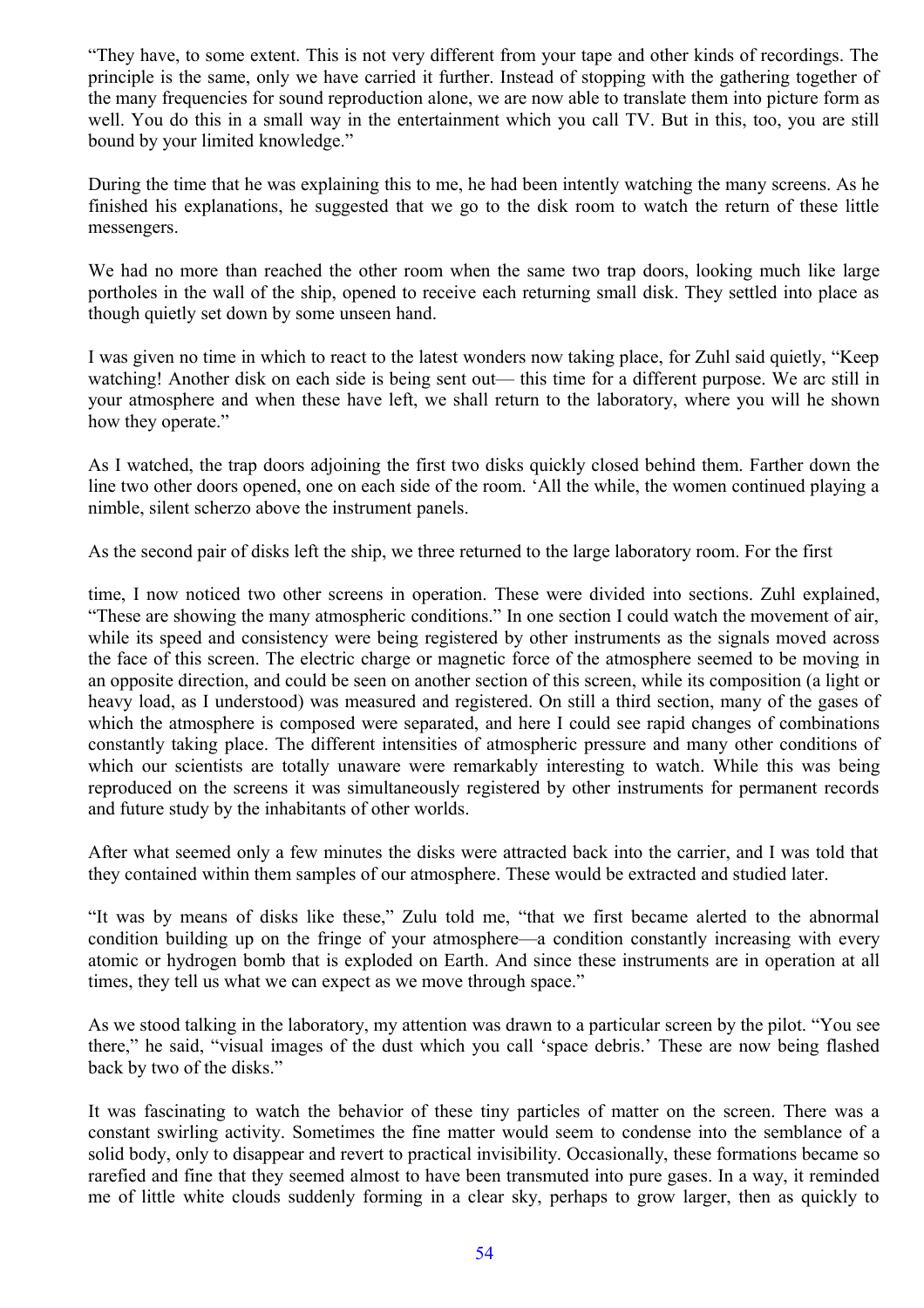disappear into nothingness. This, at least, is the best analogy I can draw in describing the activity I witnessed on these screens.

Yet, with each formation of particle bodies, certain quantities of energy seemed actually to take visible, solid form, then immediately again be dissipated by what seemed an explosion or sudden disintegration, plainly visible on the screens. Other instruments recorded intensity and composition. Sometimes these accretions formed with great intensity and the ensuing "explosion" was equally violent. At other times they were very mild and barely detectable. But the cycle was ceaseless; whirling energy, solidification, disintegration; a perpetual motion of energy and fine matter ever seeking to combine or react with other particles in space. I use the term "energy" because I can think of no other word for what I was observing. It seemed to contain great power, and I noticed that when gathering into a sheetlike formation or cloudlike body, it appeared to disturb everything near it in space.

I believe that I actually witnessed the very force that pervades all space, from which planets, suns and galaxies are formed; the same force that is the supporter and sustainer of all activity and life throughout the Universe.

As this realization began to dawn upon me, I seemed unable to do more than half accept the tremendous implications. Zuhl, sensing my inner bewilderment, smiled affirmatively and said, "Yes. And this is the same power that propels our ships through space."

For a little while longer I watched the screens, full of wonder at what I was beholding. Then my companion drew my attention back to the disks. "These small Saucers are often seen moving through space, and sometimes low over Earth. At night they are luminous. They fly over Earth registering the various waves that emanate from the body of the planet—waves which, like everything else, are in constant motion, with continual changes in wave length and intensity. Whenever possible these complex and highly sensitive little machines are returned to their parent craft, but sometimes, for one reason or another, the connection is broken and they go out of control or crash to the ground. In such cases emergency procedure is immediately brought into action. On each side of the mother ship, just below the disk-launching ports, is a magnetic ray projector. When a disk goes out of control, a ray is projected to disintegrate it. This accounts for some of the mysterious explosions that take place in your skies which cannot be accounted for by artillery, jet planes or electrical storms. On the other hand, if a disk goes out of control near the surface of the planet where an explosion might cause damage, it is allowed to descend to the ground where a milder charge is sent into it. Instead of an explosion, this causes the metal to disintegrate in slow stages. First it softens, then turns into a kind of jelly, then a liquid, and finally it enters a free state as gases, leaving not a wrack behind. This latter process is without danger to anyone or anything should the disk be touched while in process of disintegration. The only harm could come if, by chance, someone should see it fall and touch it at the moment the ray is applied."

When the Saturnian described the magnetic ray, I thought what a wonderful protective device it would be against anyone or anything attempting to attack their ships.

Receiving my thought, he replied, "Yes, it is entirely possible to use these machines against people, or any form whatever, including planets. But we have never done so, nor will we ever use them in that manner, for if we did, we would be no better than your people of Earth.

"Our protection, as has many times been demonstrated when pursued by your Earth planes, is our ability to escape faster than your eyes can perceive. Moreover, we can increase the frequency of the activated area of a ship to the point of producing invisibility. Except for our own precaution, your planes could fly blindly into our ship without seeing it. If we permitted you to come as close as that, when you hit, you would find our craft as solid as though functioning in a lower frequency. The impact would destroy you, yet do us no harm whatsoever.

"From what I have been told," I said, "I gather that occasionally something can go wrong with even your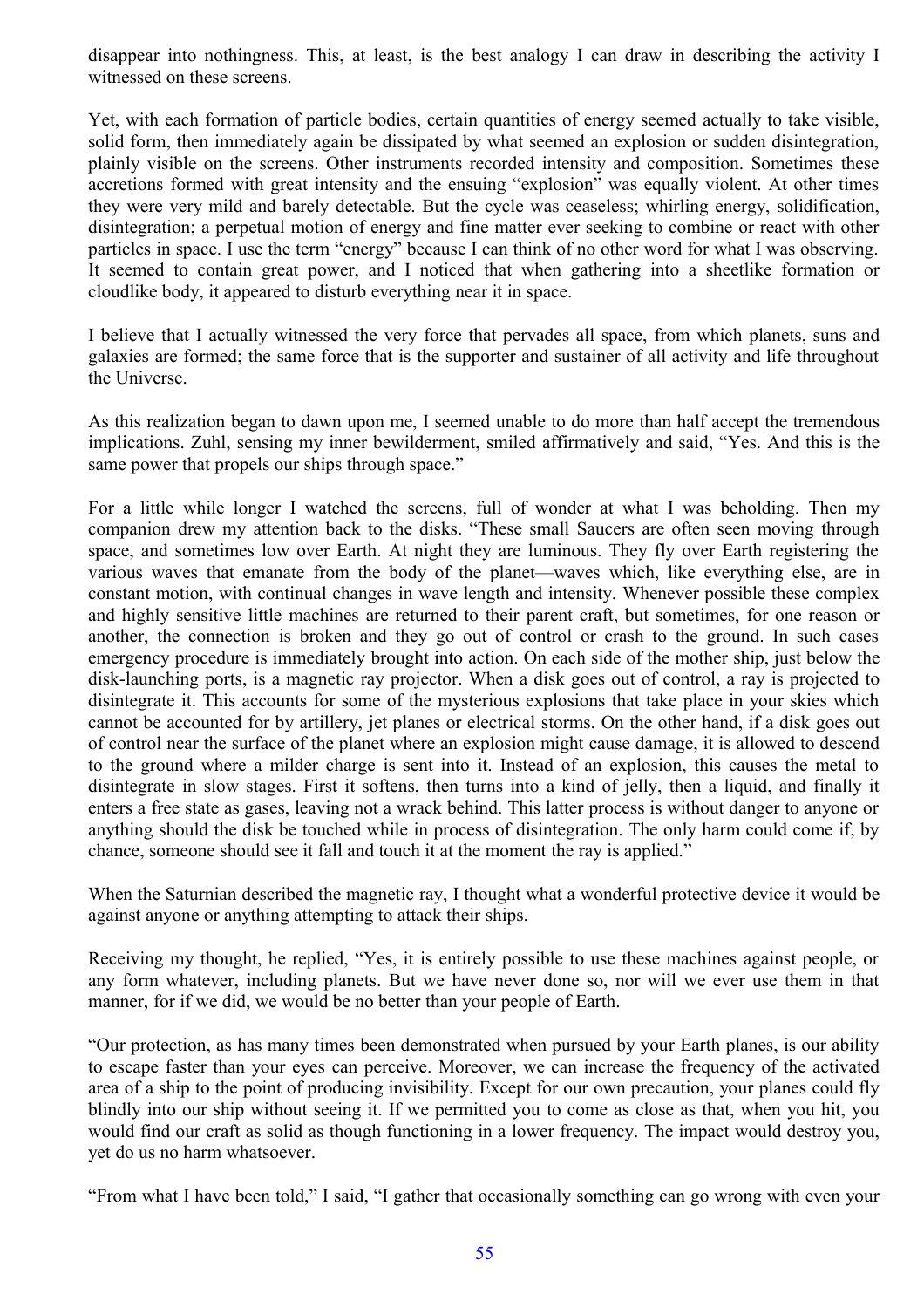wonderful craft."

"Yes," he replied. "In such cases, if in outer space, we can abandon the ship if it is not salvagable. When this is necessary, the ship is disintegrated and returns to the original elements of space. Every large carrier is equipped with small emergency craft stocked with sufficient supplies and all necessary instruments with which to communicate to other ships in space, or even with a planet. However, if such an accident should take place near some planet, then we would crash just as your own planes do."

Instantly I asked him, "Then everybody on board is killed?"

"Yes," he replied, "but because of our understanding, death in your sense does not appall us. Each of us recognizes himself as the intelligence and not the body. Thus, through rebirth, we receive a new body.

"Also, because of our understanding, we can never deliberately destroy another body through which intelligence is expressing. However, if we should cause death unintentionally, through an accident, then we are not held responsible, for it was not of our own desire."

The instruments continued working as we stood talking. While I watched the screens flashing, I wondered if there were still more and different machines or instruments which I had not yet seen.

Replying to this unspoken thought, Zull answered, "Yes, there are many more in another large room between the disk room and the pilot's compartment which are in operation only while we are flying interplanetary."

During this visit to the laboratory and disk room, I had been totally unaware of the passing of time. I did not know whether we were standing still in Earth's atmosphere or moving rapidly through space since, although I had been watching the screens, I was unable to read them as the others were doing. But now the Saturnian pilot said, "We are not too far from your Moon."

To which remark I thrilled in excitement and wondered if we were going to land there.

"No," he said, "not this time. But we want you to see for yourself what you have been surmising about your Moon. The Moon has air, as you can see by our instruments, now that we are close enough to register it. Air is not naturally an obstruction to the viewing of another body, as we have sometimes heard it said on your Earth. And while, from your planet, you do not see dense clouds moving above the Moon, your scientists have on occasion observed what they call 'mild movement of air,' especially in pockets of these valleys which you call 'craters.' In reality, what they see are shadows of clouds moving.

The side of the Moon that you see from Earth has not much chance to show you its actual clouds, which are rarely heavy. While just beyond the rim of the Moon, over that section which might be called a temperate zone, you will notice by our instruments that there are heavier clouds forming, moving and disappearing, very much as they do above the Earth.

"The side of the Moon which you can see from your planet is quite comparable to your desert areas on Earth. It is hot, as your scientists correctly claim, but its temperature is not so extreme as they think. And while the side which you do not see is colder, neither is it as cold as they believe, it is strange how people of Earth accept statements from those they look up to as men of learning without questioning the limitations of that knowledge.

"There is a beautiful strip or section around the center of the Moon in which vegetation, trees and animals thrive, and in which people live in comfort. Even you of Earth could live on that part of the Moon, for the human body is the most adaptable machine in the Universe.

"Many times you Earthlings have accomplished what has been termed the 'impossible.' Nothing in the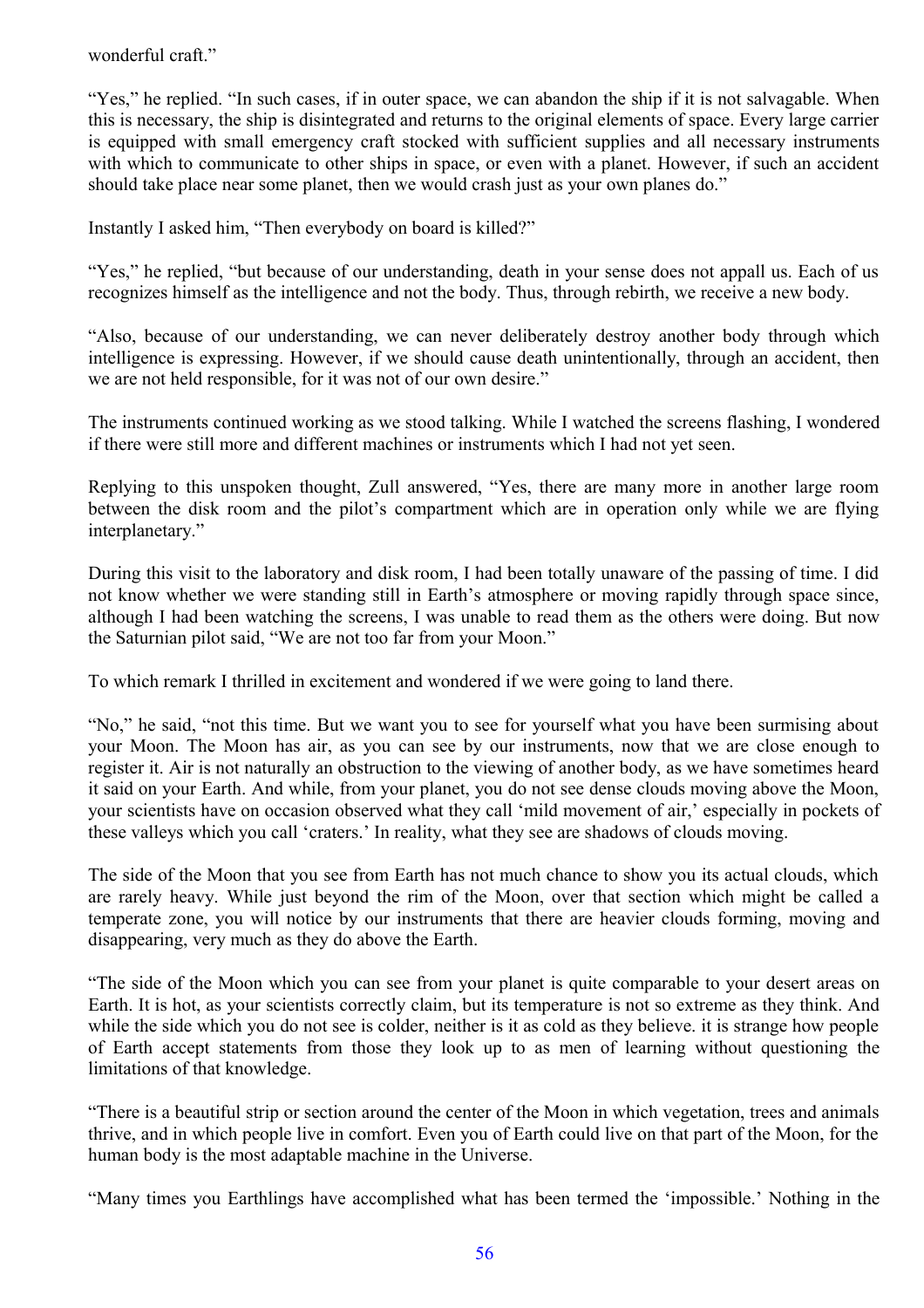imagination of man is actually impossible of achievement. But to return to the Moon, any body in space, whether hot or cold, *must* have a kind of atmosphere, as you have named it, or gases that will permit this action to take place. Yet your scientists, while maintaining the absence of air around the Moon, do admit that there are both heat and cold on that body! The Moon does not have as much atmosphere as your Earth has, nor as our planet, because it is a far smaller body than either. Nonetheless, an atmosphere is present.

"Perhaps I can illustrate my point a little more clearly," the Saturnian continued. "You have on Earth a small island out in an ocean. As far as the eye can see there is no other land, yet men can live on this island as well as they did on the larger bodies which you call 'continents.' Bodies in space are like islands. Some are large and some are small, but all are surrounded and supported by one and the same power that gives them life.

"Many of your scientists have expressed the idea that the Moon is a dead body. If this were true and the Moon were dead, according to your meaning of that word, it long ago would have vanished from space through disintegration. No! It is very much alive and supports a life which includes people. We ourselves have a large laboratory just beyond the rim of the Moon, out of sight of Earth, in the temperate and cooler section of that body."

I asked him if the ship would go close enough so that I could see the surface of our satellite with my own physical eyes.

He smiled and said, "That will not be necessary. Come and look—with this instrument we can bring the Moon up to within a short distance of where we are, so that you will be able to see it as clearly as if you were walking on it."

I asked him how far we now were from the Moon, and was told, "About forty thousand miles."

I hoped very much that we might circle the Moon, so that I could see for myself what was on the other side in that temperate zone he had mentioned. At the same time I realized that there might be things there which they did not care to have me see. And to this thought came a quick confirmation from the Saturnian pilot.

"We must test you with the information already given you before we reveal some things. We realize, perhaps better than you, the weaknesses of men, even of those who have a great desire to do right. We must be careful not to add to Earthly destruction."

As the instrument for viewing the Moon at close range was adjusted, I was amazed to see bow completely wrong we are in our ideas about this, our nearest neighbor. Many of the craters are actually large valleys, surrounded with rugged mountains, created by some past terrffic upheaval within the body of the Moon.

I could see definite indications that, on the side which we see from Earth, at one time there must have been plenty of water. Zulu said, "There is still plenty on the other side, as well as much hidden deep within the mountains on this side." He then pointed out to me, up on the flanks of the mountains surrounding the craters, definite traces of ancient water lines.

True, some of the craters had been formed by meteorites hitting the Moon's surface, but in every such case, these craters showed definite funnel bottoms. And as I studied the magnified surface of the Moon upon the screen before us, I noticed deep ruts through the ground and in some of the imbedded rock, which could have been made in no other way than by a heavy run-off of water m times past. In some of these places there was still a very small growth of vegetation perceptible. Part of the surface looked fine and powdery, while other portions appeared to consist of larger particles similar to coarse sand or fine gravel. As I watched, a small animal ran across the area I was observing. I could see that it was fourlegged and furry, but its speed prevented me from identifying it. Little of what I was seeing was strange to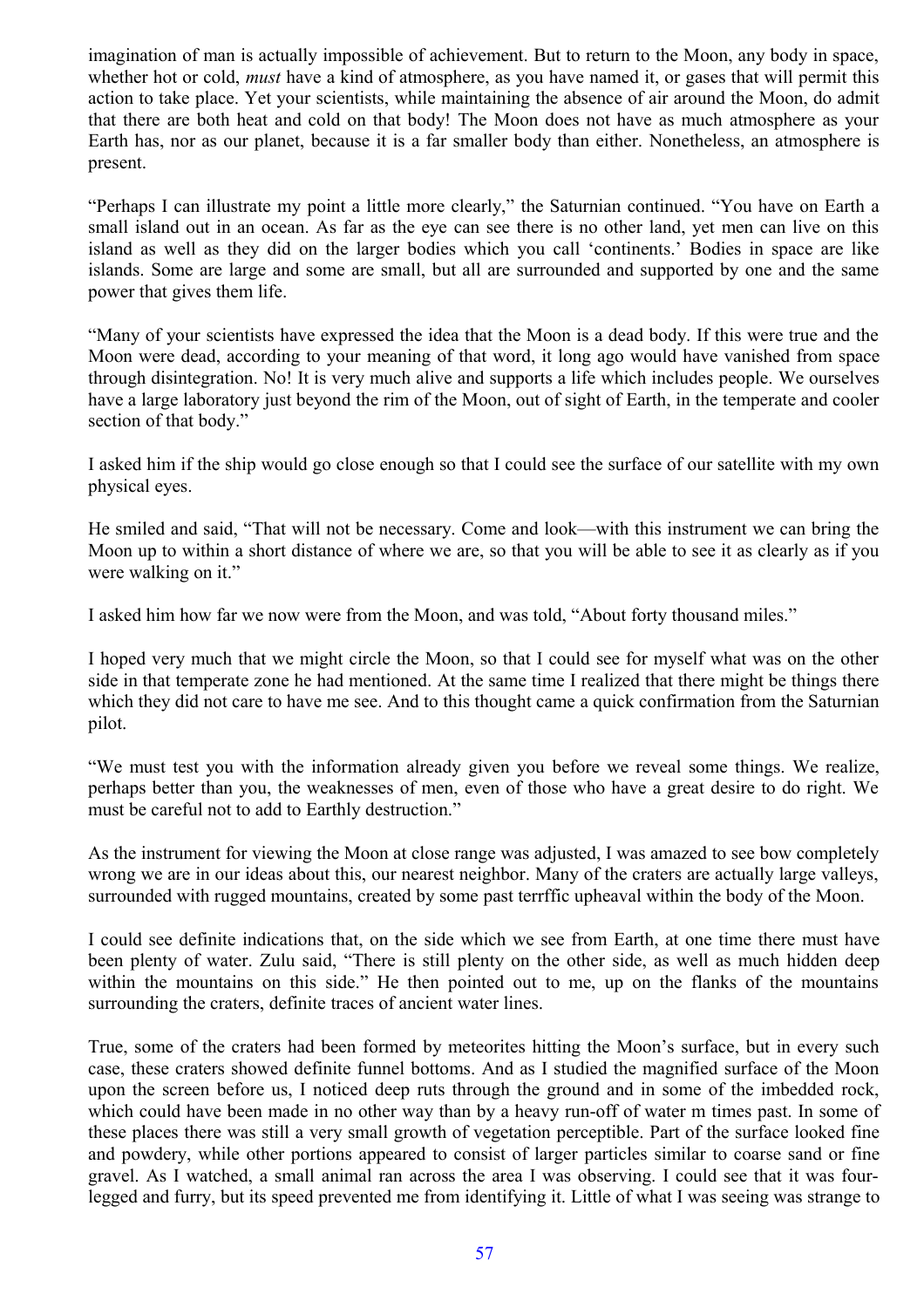me, because for years I had been thinking and talking about it in much this way.

The Saturnian appeared aware of this, for he stated that it was partly for this reason they had decided to give me this close view now. He promised that, at some later date, they would show me the other side of our Moon. "This, too," he added, "will not be too different from the way you have imagined it."

As the promise was made to me, the screen showing the Moon went blank, although the other screens continued to operate.

Zuhl led me again toward the disk room, but before we reached it the ladies came out to meet us. The six men who had come down in the elevator with us rose from their seats as the Saturnian pilot suggested that we return to the lounge.

### **10**

## **ANOTHER MASTER**

Once more in the beautiful and restful lounge, I noticed that the glasses on the large oval table had been refilled. A man whom I judged to be perhaps in his late thirties or early forties was awaiting our arrival. As we entered the room he rose from his chair. Without introductions of any kind, his greeting to me was as cordial as it was toward all the others, whom he must have known well. For my part, it seemed that here was one who was no stranger to me, and for whom I felt instantly the deepest affection and a kind of kinship. No doubt, at one time or another, my readers have had a similar experience. And his presence added immeasurably to the feeling of harmony and understanding among all of us gathered in the room.

With a slight gesture of his hand, he motioned us to seats around the table. A chair had been added, directly opposite mine, in which he took his seat. Again Firkon sat on one side of me and Zuhl on the other. At the invitation of the master, who now acted as host, each lifted his glass and sipped from it in silence. All were obviously waiting for him to speak. His dark brown eyes sparkled as with a deep joy of living, but I knew that they were capable of looking at my every thought. I knew, too, that whatever he might find, he would understand and not condemn.

He was a well-built man, firm of flesh. There were no gray strands in his black, well-trimmed hair, which was very thick and lay combed back in soft natural waves from a high forehead. The bony structure of his face was strikingly beautiful, giving the impression of having been endlessly refined by the spirit that dwelt therein.

His glance, full of a great kindness, traveled quickly from face to face. Then, in a voice that was soft and vibrant, he addressed me directly.

"We have been happy to show you a very small portion of our Father's Universe. We know of your interest in this subject, one that has absorbed most of the years of your life on Earth. Now, with your physical eyes you have seen registered on our instruments many things of which you have long been aware in consciousness. These experiences should give you confidence and greatly aid you in explaining the universal laws to those in your world.

"Never cease to point out to them, my son, that all are brothers and sisters regardless of where they have been born, or have chosen to live. Nationality or the color of one's skin are but incidental since the body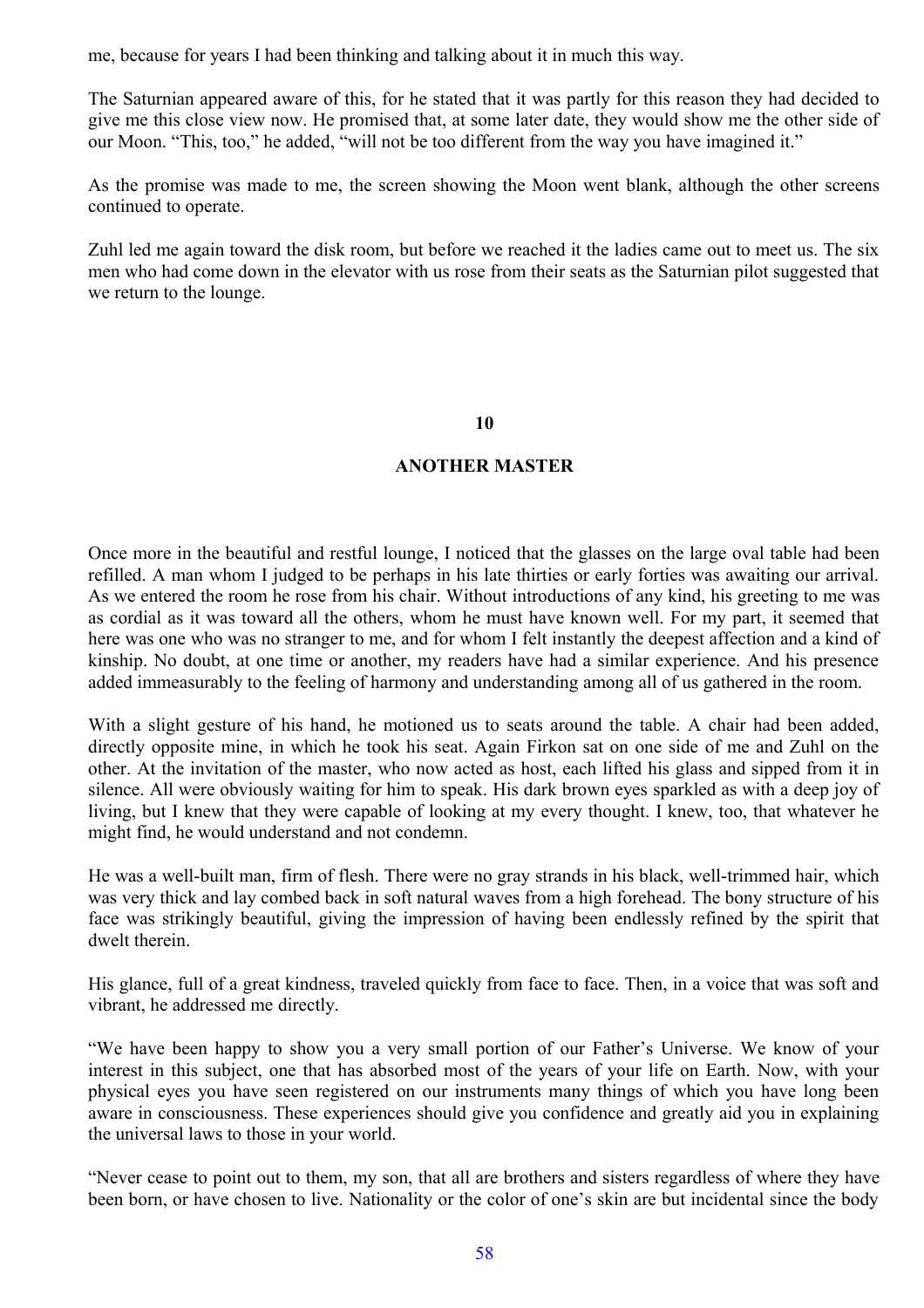is no more than a temporary dwelling. These change in the eternity of time. In the infinite progress of all life, each eventually will know all states.

"In the endless vastness of the Infinite are many forms. This you have seen on the two visits within our ships, out beyond the limits of your own atmosphere. These vary in size, from infinitely small dust particles, invisible to the human eye, to the largest planets and suns without number. All are bathed in the sea of One Power, supported by the One Life.

"On your world you have named the many forms which you have seen—man, animal, plant, and so on. Names are but man's perceptions, while in the infinite sea names as you use them are meaningless. The Infinite Intelligence cannot name Itself, for It is all-complete. And all forms have been, and always shall be, dwelling within the Complete.

"Among the many forms, the one which you call 'man' professes to possess the only true intelligence upon your Earth. Yet this is not so. There is no manifestation upon your world or anywhere within the limitless Universe that does not express intelligence in some degree. For the Divine Creator of all forms is the expresser through Creation; it is His manifestation, a thought-expression of His intelligence.

"As a man, you are no more and no less than this. For the very life by which every form is supported, and the intelligence that expresses itself through it, is a Divine expression.

"Earth man, for the most part, not knowing this, finds much fault with many things outside his personal self, not realizing that each form expresses its purpose and renders the service for which it was made.

"There is no form that is capable of judging another, since all forms are but *servants* unto the One Supreme. None knows all that is to be known, since none knows all that is. This is known only to the All-Knower. But all forms, by serving willingly, grow in understanding of the source from which they receive their wisdom: the same life-force by which they exist.

"In the full conception, all manifestations of all forms are like beautiful flowers in a vast garden where many colors and many kinds bloom harmoniously together. Each blossom feels itself through the manifestation of another. The low looks up to the tall. The tall looks down to the low. The various colors are a delight to all. The manner of growth fills their interest and intensifies a desire for fulfillment. In observing the beauty unfold that lies dormant within, whether in a day or a century, design gradually becomes manifest—in color, in a fragrance sweet to all others. Each glorifies itself by service rendered unto others; and in turn, receives from all others. All in that great field of beauty are the givers and the receivers, vessels through which flows a melody from the Highest.

"Thus some serve at the foot of the throne, while others serve above the throne and all around it. Each blends with every other, expressing only joy because privileged to serve. "It is likewise that the human expression which you know as man should have learned to live in the beginning of his dwelling upon your world. But in this lesson he failed. Had he not, your Earth would have been a garden of joy—the garden of an everlasting desire to serve. But man, in his lack of understanding, has destroyed the harmony of his being on your Earth. He dwells in enmity with his neighbor, his mind divided in confusion. Peace he has never known; true beauty he has not seen. No matter how he prides himself on his material achievements, he lives still as a lost soul. "And who is this man that dwells in such darkness? He is the mortal] one who has failed to serve the Immortal One! It is he who speaks of 'The Path,' but seeks not the way to go. It is he who fears all things beyond the understanding of his fettered mind. lit is he who has denied the hunger of his spirit.

"And the fear which man has literally become stands firm in its guard against all life, against all things. For if this fear should move out of its own shadow, it would cease to be. This it is which holds man a prisoner until the end of his mortal side.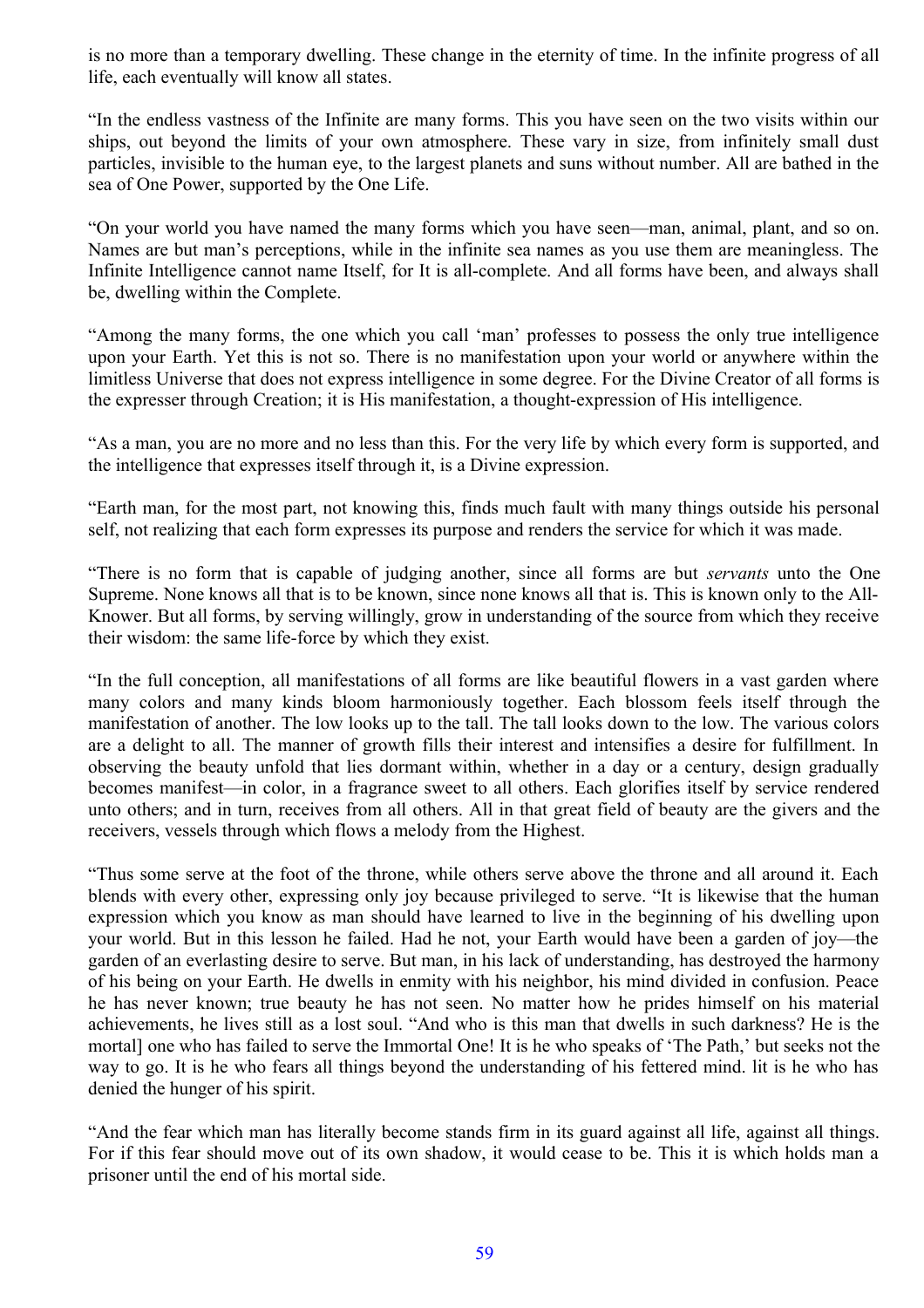"Indeed, man dwells on Earth today desolate under the fear and dread of what he calls death—the end of his mortal life—alone in the wilderness of his personal darkness. Yet man himself has brought about the desolation which he so bitterly deplores, all because of service not rendered as it is naturally rendered by the humbler forms that surround him. Instead, man continues to destroy other life manifestations that he may survive. He has failed to realize the richness that these others could bestow upon him, would he allow them to serve as they were meant to serve.

"Alas, man's plot upon Earth is barren indeed. The seeds he sows with his small understanding yield bitter fruit. Still he remains fettered to his ignorance, repeating his errors through the centuries, still hoping to find that for which his heart longs, and for which his soul cries out.

"He is fearful of turning away lest that upon which he stands—the Earthly foundation he has built for himself—may be taken from him by another, and he will have nothing. So he keeps guard over that which is not eternal but, by the moment, is in process of change and decay, his eyes blind to what is happening. He has imprisoned within himself the light that could have guided him over the road of Eternal Oneness; a joy that all others who have gone that way have actually become. These are the servants, sons and daughters of the One Father, in all worlds. The Father, Creator of that beautiful field of the many forms, the many colors, the many shades, the many heights and the many depths—the many delights that play and express, by day and by night, the one song of celestial harmony in which all may join."

As he spoke, pictures of his words passed vividly before me and again my understanding of man's plight upon Earth was quickened. As he ceased speaking, no one stirred. Nor did I wish to break the silence.

As the pictures ceased flowing through my mind, the master rose from his seat opposite and walked around the table toward me. All rose then and remained quietly standing.

The great teacher touched my hand lightly, and my whole being sang in humble gratitude for that which he had given to me. I gladly would have stayed in his presence forever, but I knew from previous experience that this was not to be.

"My son, do not be discouraged if you meet with ridicule and disbelief on your Earth. With the understanding we have given, you will know why it cannot be otherwise. Tell your brothers and sisters what you have learned. There are many with open hearts and minds, and these will grow in numbers.

"The Scout is waiting and our brothers will accompany you back to Earth. Now that we have been together in this way, you can the more easily at all times make contact from your mind to ours. Remember always that space is no barrier."

His words filled me with a contentment that allowed of no emptiness. Bidding me farewell, he turned and left the room. In a moment, Firkon and Zuhl motioned to me. I said good-by to my new friends, and when the lounge door slid silently open for us, we made our way across the elevator platform and into the waiting craft.

Slowly we descended, silently gliding down the rails, away from this gigantic laboratory carrier. As we glided Earthward, I glanced back at the large ship waiting there in space for the return of this little one. I wondered just how large it really was. … .

Although my thought remained unspoken, Zuhl replied, "You might estimate it to be, in your figures, about three hundred feet in diameter and something like thirty-five hundred feet in length. These are not exact figures, but close enough."

It seemed but a matter of seconds before the door of the Scout opened and we were back on Earth. Farewells were said within the Scout, for the pilot did not come out with us.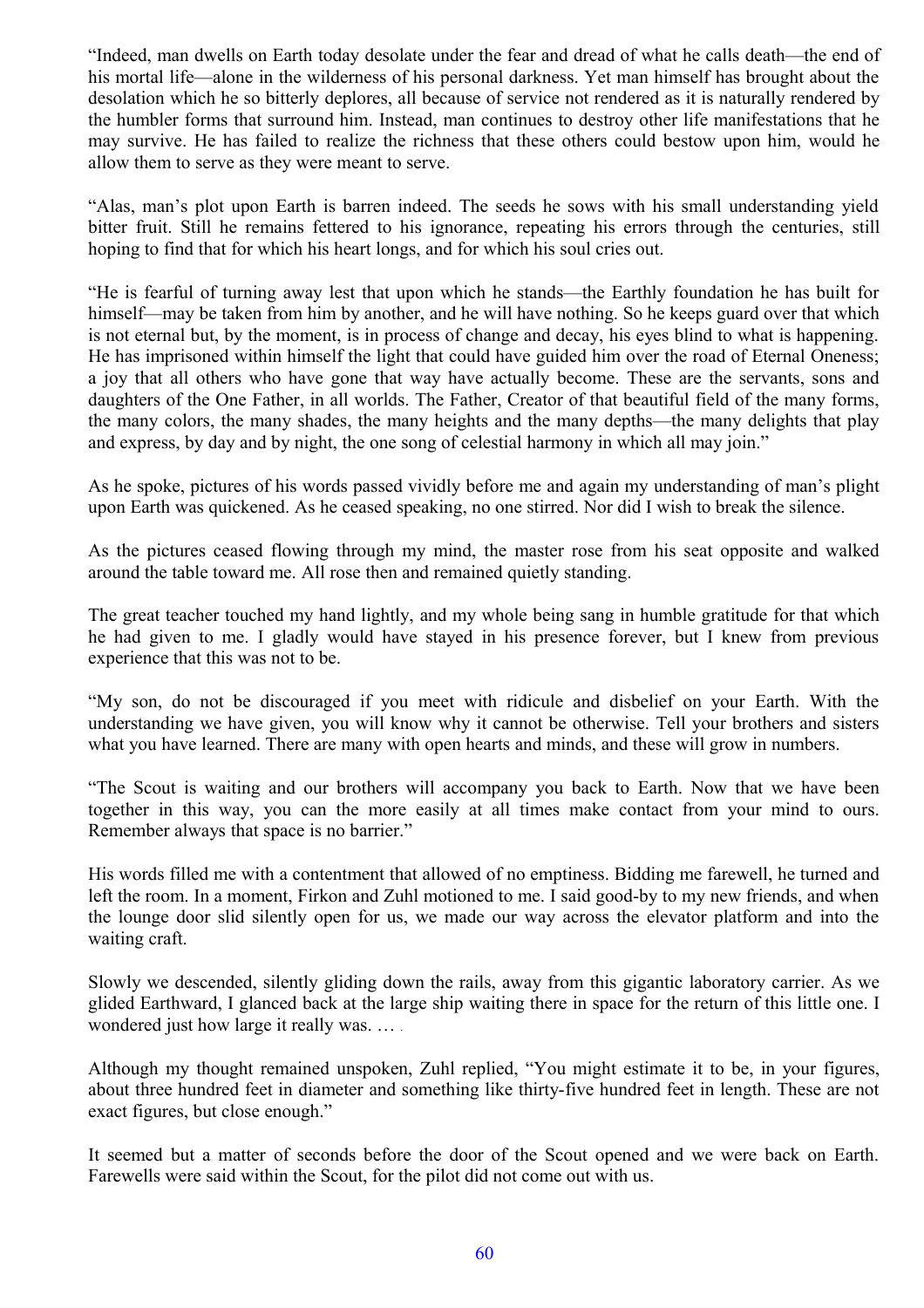The Martian and I walked to where we had left the car several hours earlier and set off on the journey to the hotel. I glanced back toward the Scout and saw it fast disappearing from sight, far up in our atmosphere.

As on the previous occasion, we were silent during the drive back to the hotel. I had much to think about and had no inclination to talk. I recall that the air held an early morning freshness and the first rays of the sun were just breaking through. So absorbed was I in remembering the master's words that I paid no attention to the scenery through which we passed.

When the car drew up in front of the hotel, Firkon touched my hand in the usual manner as he said, "We shall meet again."

I knew that we would and, although back on Earth in body, in consciousness I was both on Earth and with my friends of other worlds as they journeyed on through space. It was wonderful to know that we were not separated, that we never again could be separated! This night, a realization which had lain dormant within me throughout this present life's journey had suddenly blossomed into an awakening, even as the flowers in the garden which had been described to me by the wise one. The joy within my heart from this realization was as the melody of inanity, blended without separation or division. And I hoped and prayed that a way might be revealed whereby I could share Ibis realization with others upon the Earth.

I returned to my room in the hotel, but not to sleep. My experiences of the night had so strengthened and invigorated me that I felt like a new man, my mind awake and alert with thoughts more vivid and swift than ever before! My heart sang with joy, and my body was freshened as though from a long rest. There was much to be done this day, and tomorrow I must return to my home on the mountain; but from now on I would, to the best of my ability, live each moment as it came, complete in its fullness, serving the One Intelligence as man is in-tended to do, and for which purpose he was created.

### **11**

### **CONVERSATION IN A CAFÉ**

About the first of September I began to get the feeling that soon I would again be seeing our friends from space. Often during the summer Iliad watched their ships moving through our atmosphere, but apparently the need for personal meetings had not arisen.

With each day that passed I felt a greater urgency to return again to the city. On September 8th, a friend who had been spending some time with us at Palomar Gardens invited me to drive to Los Angeles with her. I accepted, and at about four o'clock in the afternoon we arrived **in** the city. I registered at the usual hotel, accompanied the bellboy to my room, freshened up a bit and returned again to the lobby.

To my great surprise and pleasure, there-waiting for me, and smiling broadly, were Firkon and Ramu!

After greetings were exchanged, I asked if they were in a hurry. As if knowing my thoughts, Ramu replied, "Not in the least. We are here to answer any questions which you have in mind—to the best of our ability," he added, smiling.

I suggested that we go to the little restaurant where we could eat arid talk without being disturbed. As we walked along, I said, "I suppose you are quite aware of the chief thing that is bothering me.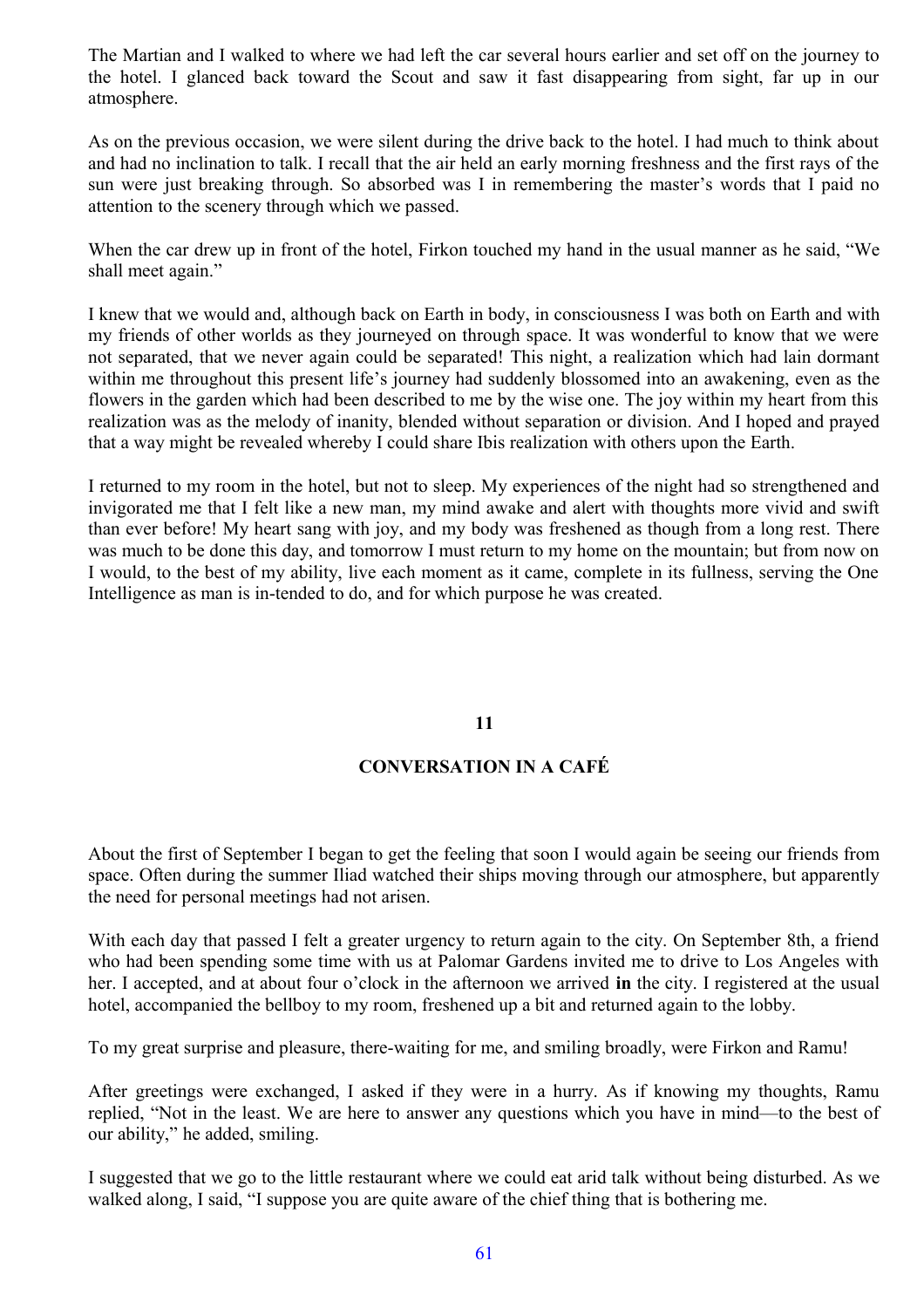Firkon smiled and said, "Perhaps you are wondering whether the answers to those mental questions you shot into space this summer really got back to you without the wires crossed?"

"Exactly!" I exclaimed with a sigh of relief.

Due to the early hour, the restaurant was nearly empty. We sat down in a booth at the far end and ordered sandwiches and coffee. I explained to the waitress that we had dropped in more for the purpose of discussing a little business in a comfortable spot than to eat. She urged us cordially to make ourselves at home, served us quickly and left to resume her conversation with the cashier.

"What about that scoutmaster in Florida," I asked, "and the reports that some kind of flame had been directed at him from the Saucer?"

"Never!" Firkon replied emphatically. "We don't do things like that. What actually happened was that the man was frightened. Not wanting to reveal this by running away, he began hacking at the ship with his machete, hardly knowing what he was doing. Anyway, he came too close to the power that operates the Scout and got burned.

"To make it a little clearer," he went on, "you know that a rope has no fire in it, yet will cause a burn when pulled too quickly through the hands. In much the same way, the power emanating from the Scout passed over this man's body very rapidly, causing the body, acting with resistance, to be burned."

"You had a similar experience," Ramu reminded me, "on your first meeting with Orthon when your arm was caught by the power pulsating below the Scout. You were not actually burned, but you would have been had you lost your balance and fallen under the flange. Orthon saved you by pulling you back."

I then asked how much truth there was in the Brush Creek reportings.

"Those sightings were actual," Firkon replied, "although the craft and people are not part of our group. There have been many similar sightings and personal meetings with one or more individuals apart from yours; some before and some since your first contact. These have occurred in almost every nation in the world. Your experience, however, was the first reported in a way to reach great numbers of people.

Although such contacts have been taking place for years and records of them made which were never released, few men dare relate their experiences because of the incredulity of their fellow men."

He added very simply, "We do not enjoy the secrecy with which we have to make such meetings. We would far rather be welcome to come and go, and to visit with your people as we do with those of other worlds. But so long as our visits are not understood and are therefore made dangerous for us and for our ships, we will have to continue with the present caution."

I asked for information as to what had really taken place when Captain Mantell met his death.

Ramu explained, the sincerity of his feeling showing clearly. "That was an accident which we regretted deeply. The ship he was pursuing was a large one. Members of the crew had noticed Captain Mantell coming toward them and knew that his interest was sincere, not belligerent. They slowed down their craft and attempted to contact him through his instruments. They were fully aware of the power radiating from their ship and thought it would halt his approach without injury to him. But as he came closer, the wing of his plane cut through this power, allowing a suction to take place which pulled the entire plane into it, causing an immediate disintegration of both the plane and his body.

"This disintegration," Ramu further explained, "takes place through a magnetic radiation that separates the molecules which hold material together, completely changing their position. If his plane had bee-n round, or cigar-shaped, the accident would not have happened. His plane was not uniform in shape.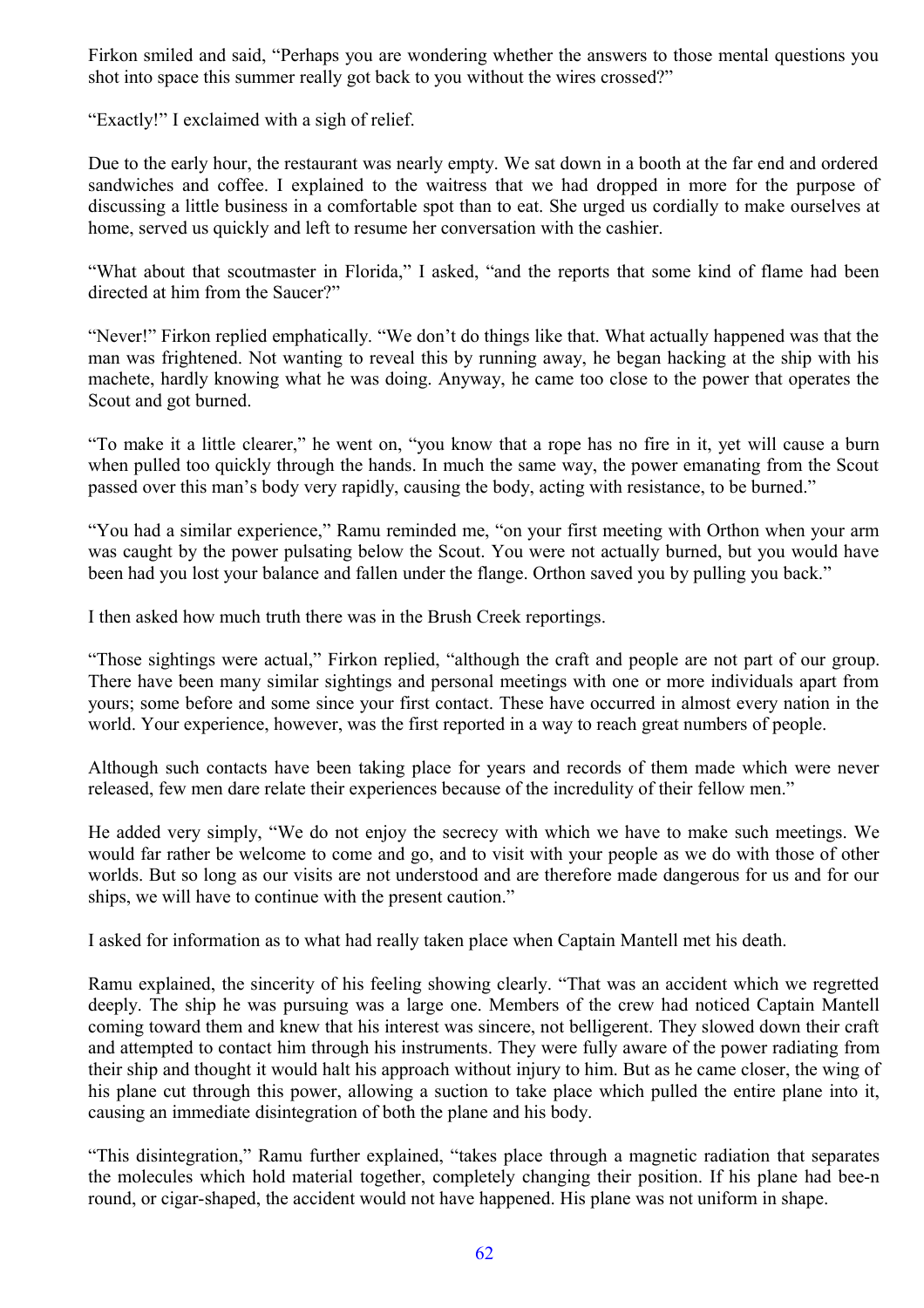The wings protruded beyond the body of the ship, and it was a wing that was the cause of the accident. The fuselage would not have caused sufficient suction to pull the plane in, but once the wing was caught in the power, the remainder of the plane was sucked in so fast that it was reduced to small pieces of debris falling to the Earth, with some portions totally converted into dust particles.

"On the other hand," he continued, "we can come alongside our own ships and nothing of this kind would take place because we design our ships in a way which permits them to equalize any impact.

"The space craft's intent was merely to reduce speed and make an attempt to communicate with him. We had not realized that his plane could not touch our power and stand up under it. You will lose many, many men flying this kind of ship, and especially your jet planes, for they are in danger not only from the radius of our power, but they can enter natural magnetic currents that would twist and destroy them. There are too many points sticking out from the bodies of your planes, for once the power hits any one of them, the ship is doomed."

This completed my list of questions concerning the outstanding contacts that had been brought to my attention during the summer. "You have verffied my impressions in each case," I told my companions.

"Then perhaps we can try to cover in advance some of the many questions that will be asked of you in the future," Firkon suggested. "As you have been told before, planets and systems are constantly in the process of being formed, or going through the process of disintegration. A system of planets is much like any other form—a certain period of time is required to reach a peak of expression; then begins the process of decline and disintegration. Long before our system was even in the making, there were systems of planets without number on which were human beings such as you call mankind.

"Then, as today, there was interplanetary travel within systems and between systems. The main purpose for such travel was the same as ours is now—to study the activities of space in all of its phases. So, when a new planet within a system of planets was found to be in the making, these were observed and studied closely by travelers from many worlds.

"When a new planet is found to have developed to the point where it is ready for human habitation—and all planets reach that stage, sooner or later—the travelers let this fact be known to the inhabitants of other worlds and of worlds in other systems. Volunteers are sought who desire to go forth and develop the new world. Then large ships take these volunteers, with all essential equipment on board, and move them to the new planet. Frequent additional trips are made to bring equipment and supplies to these pioneers, as needed. People are also carried back to their native planets for visits. In this way new channels of expression are opened and, simultaneously, a new world inhabited by mankind.

"The Earth was the slowest planet in our system to reach the stage where it was capable of maintaining human life. The first inhabitants of Earth were brought to it from the other planets. But it was not long before something unexpected took place in the atmosphere surrounding the Earth, and the transplanted people realized that within a few centuries living conditions on this globe would not be favorable. As a result, the first inhabitants of Earth, with a few exceptions, packed all of their belongings into space ships and left for other worlds. The few who chose to remain had permitted themselves to deteriorate amidst the lush beauty and abundance of this new world and sought nothing different. Gradually, they became content to live in natural caves and were eventually lost in the annals of time.

"On your Earth there is no record of these earliest inhabitants other than the mythology of one of your races in which the memory of this first civilization is preserved in what they call the god Triton, named after the original race of Triteria.

"Shortly after the departure of the space pioneers, many natural changes took place on the Earth's surface. Some lands were swallowed in the depths of the waters, while others rose. Then, once again, the world was ready for human habitation. But this time, because of the conditions still prevailing in the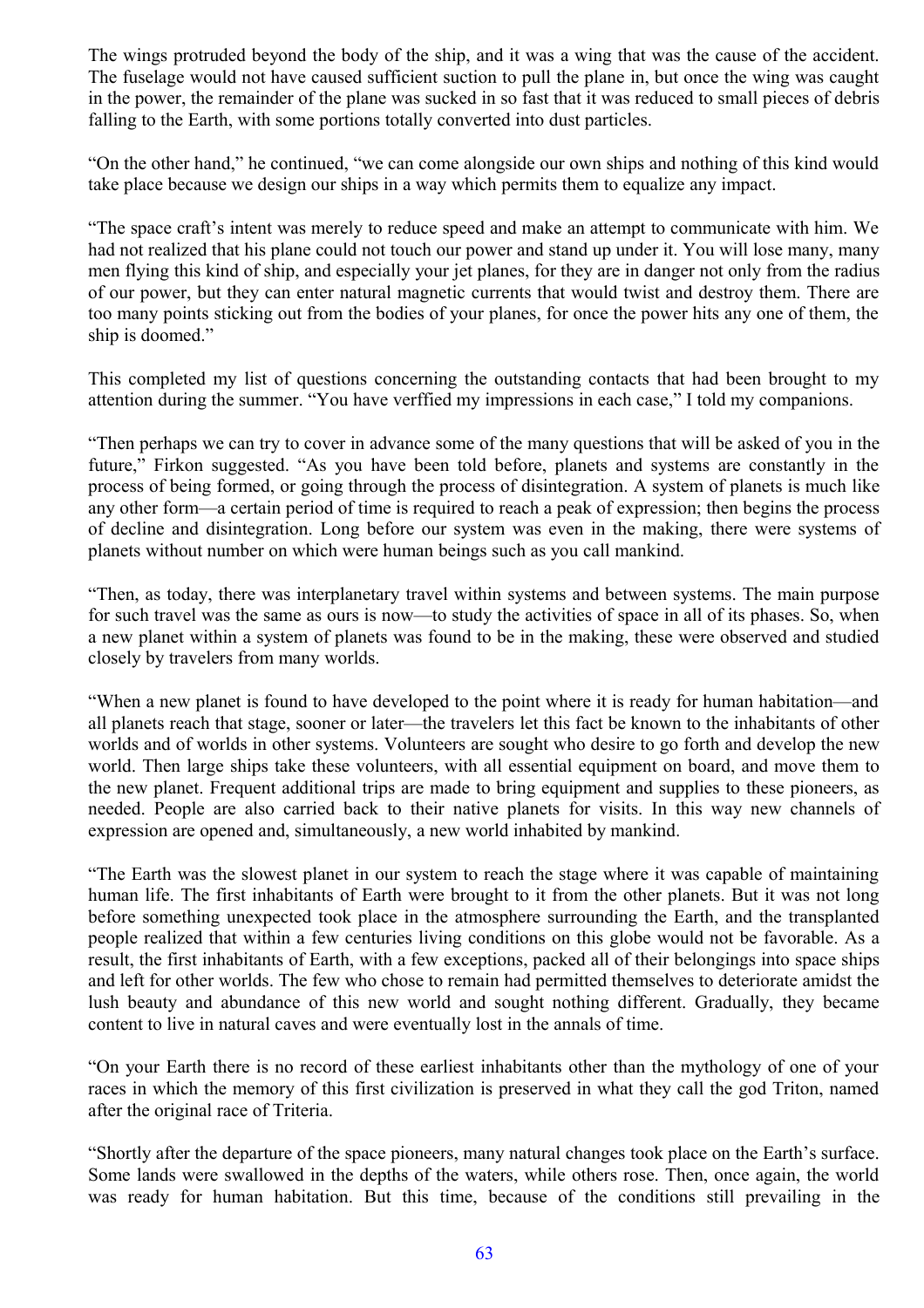surrounding atmosphere, volunteers were not sought. Another condition that we had watched with interest in observing the formation and development of the Earth planet was the forming of only one moon as its companion. Under the natural law of conditions, this would result in an unbalanced state unless at some future time another moon was formed to complement the small companion of a growing world."

At this point Ramu was interrupted as the waitress came over to fill our cups with hot coffee. When she had left, Firkon said, "Man is a strange creature! *And* this is true wherever you find him throughout the vast Universe. Although the race of man as a whole prefers to live in peace and harmony with all creation, here and there a few will grow in personal ego and aggressiveness, and through greed will desire to assume power over other men. This can happen even on our worlds, despite the teaching which bids man live in accordance with the Divine laws."

"Yes," Ramu said, "and even though we know the evil toward which such attitudes lead, in conformity with the universal laws, we are not free to bind these brothers in any way. So, centuries ago, in a meeting among the teachers of wisdom on many planets, it was decided to ship such selfish ones to new planets capable of maintaining human life. In such cases, the planet of slowest development in many systems was selected for the exile of such culprits.

"So, for the reasons that I have just mentioned, the Earth in our system was chosen for the new home of these unruly ones from many planets inside and outside of our system. These exiles were what you on Earth call 'trouble-makers.' We could neither destroy nor confine them, since that is contrary to the universal laws. But as these people were all of the same arrogant nature, it was felt that, since none would yield to the other, they would eventually be forced to work out their own harmony. These are the true source of your original 'twelve tribes' on Earth.

"And so they were gathered in ships from the many planets and transported to Earth, without equipment or implements of any kind, such as volunteers are given. All had been well educated on their own worlds to know the soil, the minerals, the atmosphere and the many other things necessary for physical maintenance. Here on this new world they must use their knowledge and start with nothing more than nature herself provided. This was for the purpose of forcing them to work and draw upon their own talents, in the hope of bringing them back into the fold of all who do the will of the Creator.

"These are your Biblical 'fallen angels'—the human ones who fell from a higher state of life and sowed the original seeds for the conditions whic2i you now find existing in your world.

"For a long time after bringing these people to Earth, our people of many worlds visited them often, helping and guiding them as much as they would permit. But they were a haughty and defiant lot, and did not welcome the help we offered. Nevertheless, after the early clashes, for a long time they managed to live well enough with one another. At that time Earth was indeed a 'Garden of Eden,' since everything was plentiful and nature was lavish with her gifts of food and the necessities of life.

"In the joy of the new world, these newcomers began to dwell in peace and happiness with one another, and there was rejoicing on other planets. Then, as your Bible relates it, man ate of the fruit of the tree of 'knowledge of good and evil,' and divisions entered where before there had been none. Greed and possessiveness again became rampant amongst men and they turned one against the other.

"As time went on and the population increased, out of the original tribes arose self-exalted men who began to differentiate between the several races. Each demanded the rulership of the whole people, professing to have come from a planet further advanced than all the others, and by that right entitled to the ruling power. "We continued to visit these erring brothers, always with the hope of helping them to return to a brotherly relationship. As time went on, however, the self -appointed rulers became more and more powerful, and our efforts of less and less avail. The divisions continued and increased, finally resulting in the establishment of what you today call 'nations."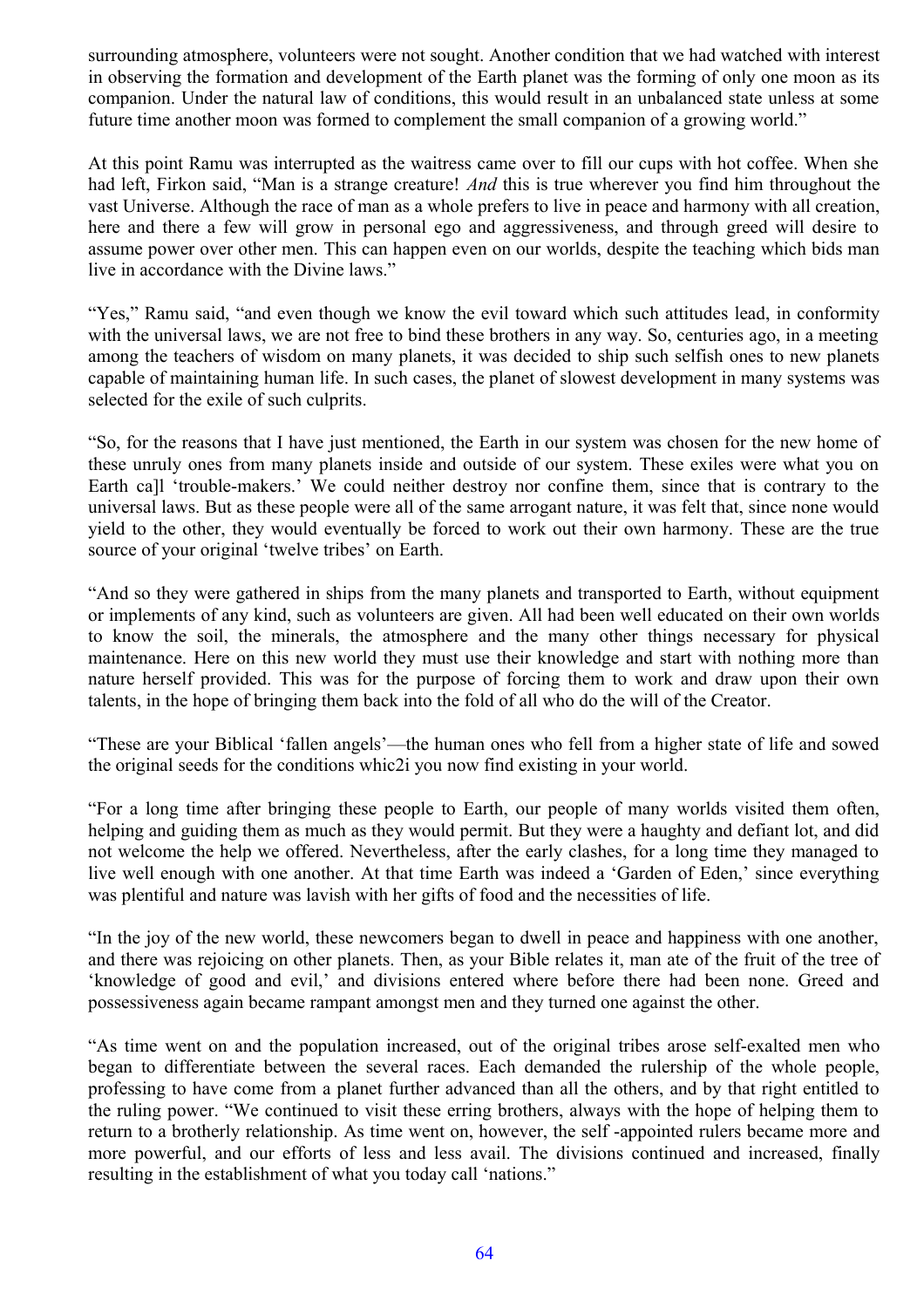"The establishment of nations further separated brother from brother, and the whole of mankind lived no longer by the Divine law. "As a result of these divisions; many different ways of worship arose. But even then we continued to send others out in the hope of aiding our brothers on Earth. These men were those known as 'messiahs,' and their mission was to help their Earthly brothers to return to their original understanding. In each instance, a few followers would gather around these wise ones, but always they were destroyed by those whom they had come to serve. "*You* have wondered why Earth is the lowest planet in our system within a Universe of which we are all inhabitants. I have now told you.

"The people on all worlds which have been developed by men and women who volunteered for such service have gone steadily ahead. They have lived as the Infinite Creator intended that His children should live. They have grown and expanded in fulfilling the will of the Father. And each time that a group of volunteers leaves their own world to venture forth into a new one, after the Divine Hand has prepared it for human habitation, they are actually entering a new school of experience whereby they gain still greater understanding of a total Universe. Thus they fit themselves for continuous advancement into higher and higher states of expression and service.

"Labor such as you know on Earth has no part in their life, for as soon as the inhabitants of any planet work under the will of their Creator, the elements in turn begin to serve them.

"On Earth you have just the reverse. For, through self-exaltation and the perversion of natural law, man turns the elements against himself. Man warring against man is one of the most obvious examples of this, as he directs destructively the energies intended by his Creator for his welfare.

"And that is the primary difference between Earth's inhabitants and the peoples of other planets. Earth man has repeatedly attained certain peaks, only to enter into another stage of destruction which, through misuse of the elements, has destroyed all that he has accomplished.

"Here and there, an individual lifts himself above the majority on your world, since it is left to each man to speed up or slow down his own evolvement. Only when Earth men learn, by their own mistakes, that what they look upon as their strength is really weakness when pitted against the All-Divine Intelligence, and that their 'wisdom' but confusion against the All-Knowledge, will they be ready to return to the fold.

"Meanwhile, we keep ourselves ever alerted to receive the call for whatever help men of Earth may truly desire, for they are still our brothers."

 $\overline{\mathbf{G}}$ 

Do you never become discouraged," I asked, "in the face of such overwhelming odds?"

It was Firkon who said, "We know nothing of what you call discouragement. That is a negative word. Long ago we learned the power of faith and hope, and of never giving up. The goal lost yesterday can be won tomorrow. This does not mean that we believe ourselves developed to the fullest extent. Far from it. We have eternity yet to travel. But on our worlds, we no longer have sickness or poverty, as you know it; nor crime, as you know it. We recognize man as the highest representation of Deity, the consummation of all lesser forms. Should we with hurtful intent harm any form, we know that we would be forcing that form to turn from its natural purpose and do us harm. "You can see why the Creator has left us all to work out our own problems. When His laws are disobeyed, they witness against us. "You speak of satan as though he were a separate en-my. But only by opposing the Divine principle can one create the inharmonious conditions which you have credited to satan, and which you yourselves must correct. Then you will find that satan becomes an angel of light, as your Scripture tells you. For all distortion must be corrected by the one who distorts."

As Firkon paused, Ramu's mouth curved in the slight, grave smile so characteristic, as he said, "The Sun rules not the Earth; nor does the Earth rule the Sun; nor do the stars rule each other. All are ruled by the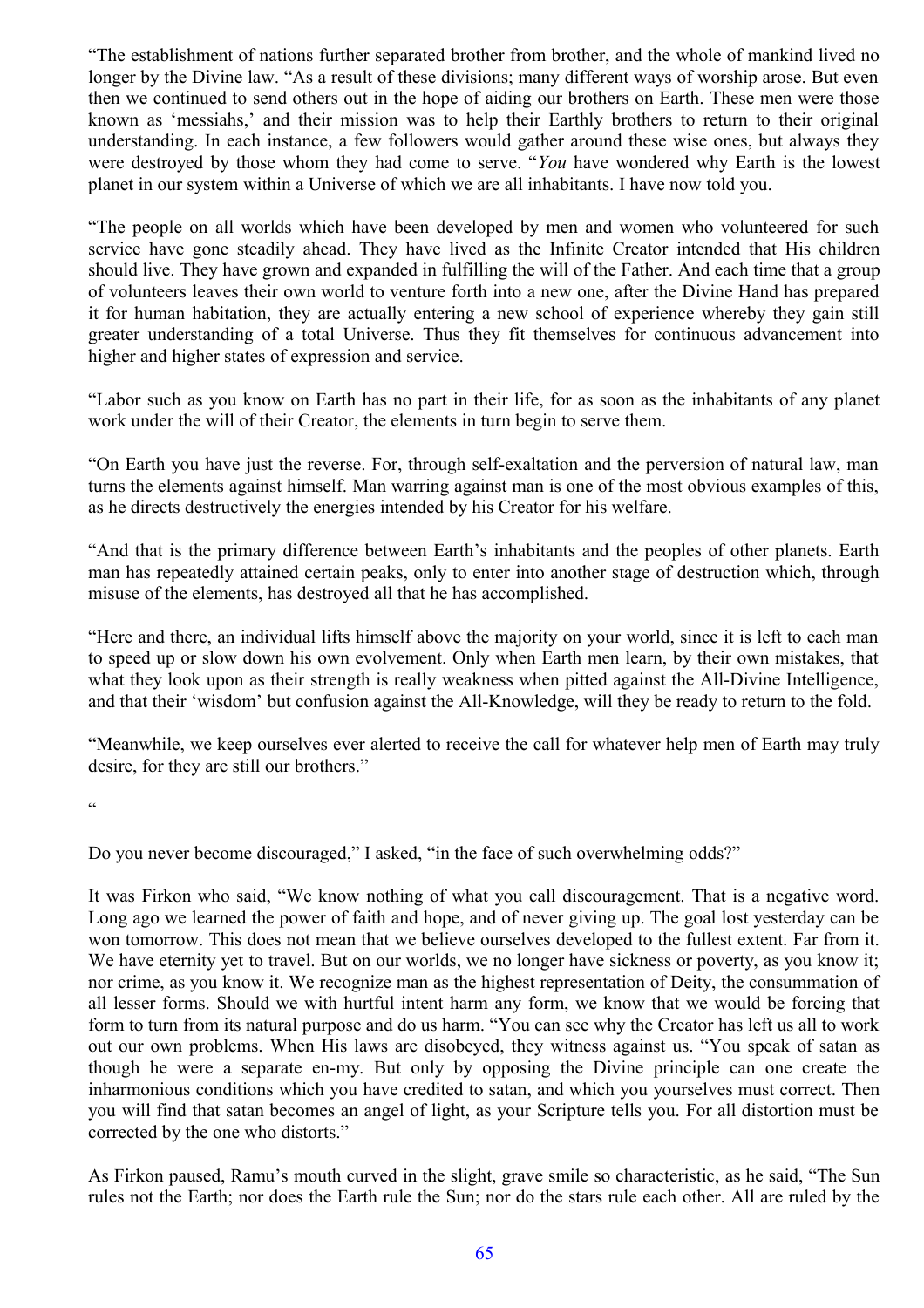Father. Here, from nature herself, does man begin to learn." For some reason, this called to mind a subject on which I had long pondered. "In regard to what we call death and rebirth," I asked, "should we be able to carry memories of the one life over into the next?" Ramu answered, "That is possible in varying conscious degrees. Eternal man forgets nothing. But the memory of things learned in a former body seldom manifests as more than an instinctive knowledge of, or gravitation toward, certain familiar things. In his conscious mind, Earth man has little understanding of why this is so. When such aptitudes manifest in lesser degree, you label them talents or gifts. When present to a very marked degree, and especially when present in childhood, you call such people prodigies.

"Your planet is functioning under what you might call a low frequency. As a result, the growth and development of form life—and especially that of man—is slow, requiring much time between birth and maturity. When men are born on Earth, they remain in a helpless infantile stage for a far longer period than on other planets. By the time they have reached manhood or womanhood, whatever memory may have come over them with them at birth is well buried under the welter of misconceptions with which, during all those early years, they have been filled. "Independent of natural law, man's reasoning powers are very limited. The newcomer is crammed with the traditions and conventions of past centuries, and the positive memory of previous experience is crowded out. Such genuine memory sometimes flashes up from what you call the subconscious into the conscious mind, through some channel suddenly opened. This can be caused by meeting for the first time a person whom you feel you have known, or by the sight of a place never before visited in this life, but with which you appear to have authentic associations and memories. "All such experiences are mystifying to most Earth people. Yet such memories are usually true memories and the explanation very simple.

"On other planets, we do not impose such blocks on the newborn child. On the contrary, everything is done to leave him free. We realize that each human expression is slightly different from every other, and that the individual background of experience serves as a foundation for the fulfilling of that particular destiny. "The frequency under which a planet functions can be established only by the inhabitants who dwell thereon. Due to the higher frequency of our planets, those born amongst us are not subject to the slow periods of development from infancy to maturity as on yours. With us, an average period of development from birth through adolescence is two years as compared with your eighteen or more.

"You on Earth use the term 'The Law of Transmigration' in a mistaken sense. What it really means is that when an individual on your Earth has risen above the ignorance of his brothers into a higher understanding of life, rebirth on another planet is permitted. He will come through with a vivid memory of his experience on Earth. Predominant will be his conception of the fundamental laws that govern all life.

Memories of his daily habits, his relationship with his family and associates, while still clear, will be secondary. He will realize that there are no missing links between the two stages of life, but a continuity of development uncluttered by the many names and divisions which confused him on Earth.

"Although the climb up from infancy to maturity requires so long a period on your Earth, age and deterioration come quickly. This is due to the old traditions and conventions which continue to be expressed in the individual. True knowledge, no matter how long ago it was acquired, is easily carried. But the burdens and woes of mankind repeated over and over again, remembered through centuries, weigh insupportably on the spirit of man. "As you have seen, we do not grow old in appearance or feeling. This is because we carry with us into each fresh day the bounty of lessons well learned, discarding all that has proven sterile. As we let the ever new and fresh express through us, we become that youthfulness.

"Just as the dream a sculptor has when he takes the clay into his hands will, when he has finished, decide the form the clay will express, so it is with the human body. Man is the sculptor of himself, working with materials supplied by his Creator. It is man's conception of himself within the Universe which will mold his body and imbue his features with beauty or with ugliness.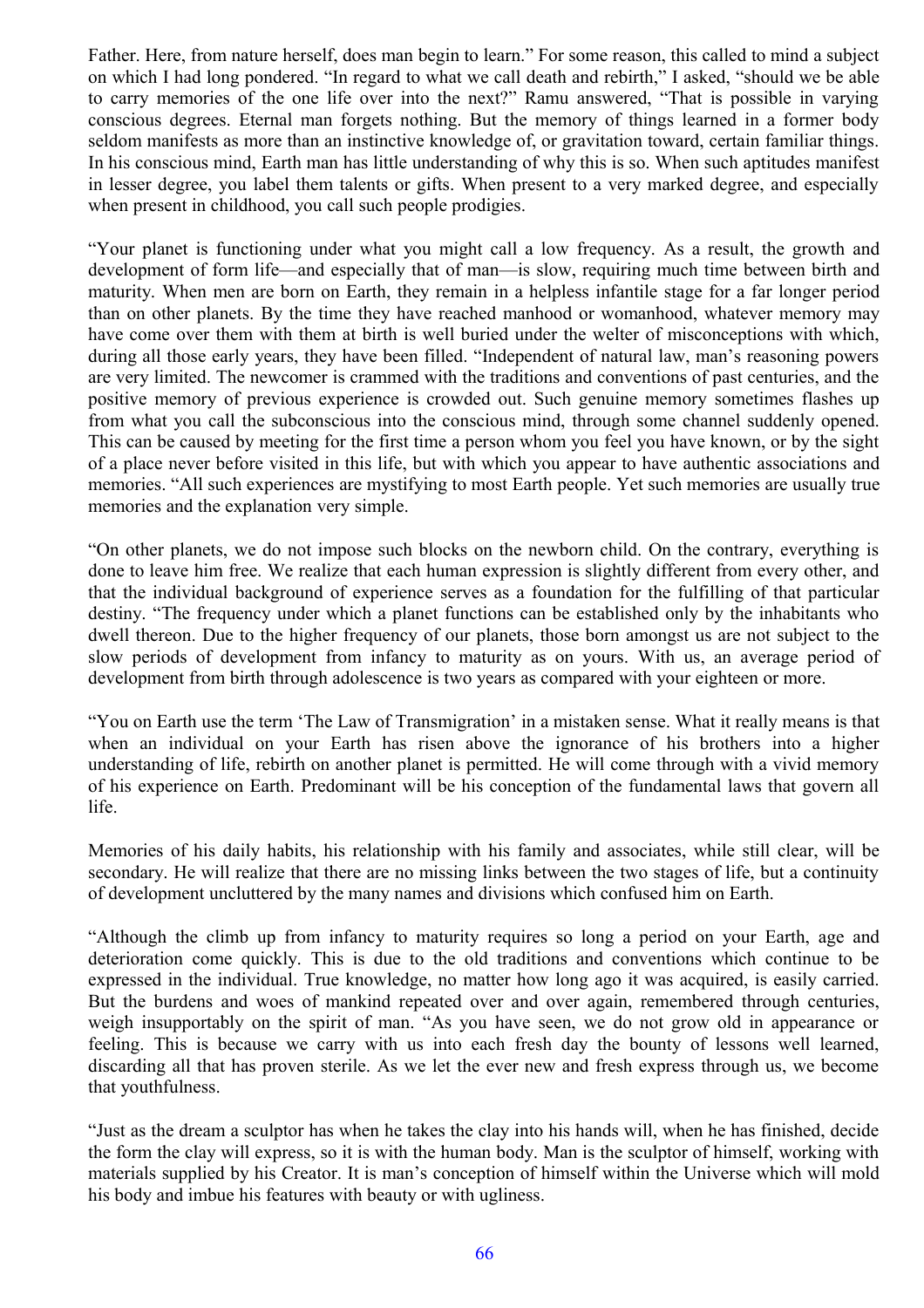"In your world you picture the Deity as aged and yet eternal. This is a great contradiction, for eternity knows no age.

"Because of the endless activity going on within the depths and on the surface of your oceans, they survive through time. But a pond, wherein activity ceases, begins to show age by a mass of foreign matter that slowly dims its once clear waters. What you call stagnation has occurred.

"Bodily illness and disintegration derive from much the same process. Because you have not learned to live by natural law, personal stagnation sets in. Occasionally, even in your world, an individual can attain great age by your standards and still give the impression of youth. This is due to an ability to preserve the qualities of mental activity, interest and enthusiasm beyond the average.

I recalled a few such people I had known and nodded agreement. "You have indeed progressed far beyond us," I said. "Is it even to the point where your progress f or-ward is never broken?"

This caused Firkon to smile. "Far from it! But when we make mistakes they serve as lessons for our future behavior rather than something to hide or try to justify. Moreover, when any new territory is being explored, whether physical or of the mind, we accept some error as inevitable. To you, what you call failure is shameful and often exposes individuals or groups to the ridicule and censure of others. This is a primary factor in binding Earth people to old ruts when, had they the courage, or their fellow men enough tolerance, they would try new ways. On our worlds, no man who sincerely tries is ever considered a failure, no matter what the results. That man has learned something. Through his very failure, he can make a great contribution to his fellow man. Courage and enterprise have led him to try a new path which, if proven wrong, need not again be trod by others. He alone has suffered willingly, and we, his brothers, commend him."<http://www.universe-people.com/>

As Firkon stopped speaking and glanced at Ramu, I knew that this fruitful talk was at an end. Nothing needed to be said as we rose from the booth. We settled the bill and were again out on the street.

This time Firkon and Ramu did not accompany me back to the hotel. "I am very grateful," I said as we took leave of one another, the words sounding inadequate to my own ears.

I stood for a moment, watching them walk away, then turned in the opposite direction toward my hotel.

# **12**

### **AGAIN, THE GREAT MASTER**

Not long after our conversation in the café, again following an impression, I found myself en route to Los Angeles. All during the drive to that city, I was filled with a kind of joyous anticipation that was like the remembered excitement I used to experience as a child just before Christmas.

The mental communications from my friends of other planets were becoming more and more definite as time went on. I knew now, for example, that this encounter would not be confined to a restaurant on the ground, but that they would again carry me up in one of their ships.

In this happy mood, the familiar beauty of the mountains through which we rode during the first part of the journey seemed enhanced to even greater majesty. And the valleys, surfaced with golden yellow in the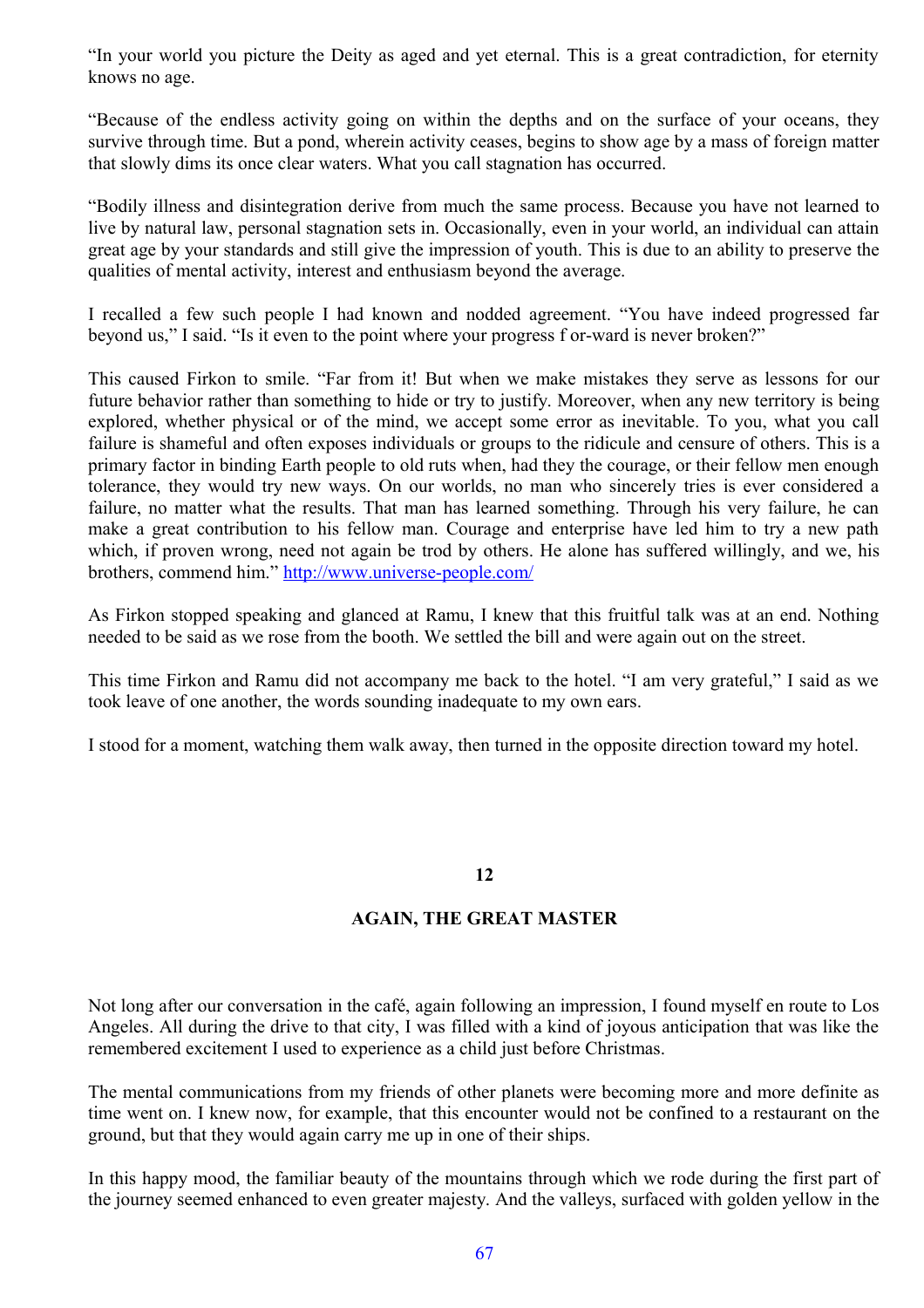natural state, or a shining green where cultivated, filled me with love for this Earth of ours. Surely, if mankind could learn only to look upon it with new eyes, there could be no room left for bitterness and strife.

The time passed more quickly on this drive. I registered at the hotel, went briefly to my room, then returned to the lobby.

Although the clock above the desk showed the time to be only a little after 5 P.M., and I certainly was not hungry, I felt strongly impelled to go now for something to eat at the little restaurant, then return to wait for my friends. This I did and when, close to six o'clock I was again about to enter the hotel, Ramu stepped up to me.

I greeted him with delight and asked if I had kept him waiting.

"Not at all," he said, "I knew when to expect you!"

The Pontiac was parked by the curb around the corner. As we got in, I asked about Firkon.

"He is unable to come with us this time," Ramu said, "and asked me to tell you that he is sorry to miss seeing you.

The mood of sustained happiness and anticipation remained with me all during the long drive out of Los Angeles and beyond. Occasionally, we exchanged a few words but for the most part there was little conversation.

Eventually we turned off the main highway and bumped along over a narrow road for perhaps half an hour. Searching the darkness for a first glimpse of the Scout, at last I saw a faint glow in the distance. As the outline became clearer, I knew from its size that it must be the Saturnian Scout, or a similar ship.

It was the same, and Zuhl was there to greet us. The journey to the hovering mother ship was quickly over. "Is this … ?" I began, and Zuhl smiled and nodded, "The Saturnian ship you were on before? — Yes." The landing procedure was accomplished exactly as on the previous visit. As Zulu led me in the direction of the large lounge, he paused a moment and said, "It was the master himself who asked that we bring you tonight. This visit is entirely that he may talk to you. If it was possible for my joy to mount higher, it did so on hearing this.

On entering, I was struck anew with the beauty of this room, and the harmony that filled it. All whom I had met before were present, and no strangers except for two beautiful women who resembled one another closely enough to be twins. I guessed, before introductions were made, that these were Satumian women. On the right sleeves of their blouses, near the shoulder, were the same insignia I had seen on the shirts of the Saturnian men on the last visit. After my friends had welcomed me, I exchanged greetings with the two lovely strangers. There were differences both in their persons and garments from those of the other women. Since they remained standing close to me, I had an opportunity to check these in detail. Both women had very dark brown hair and eyes, and thick curling lashes. The complexions were of an almost startling whiteness with a rose cast in the cheeks; the lips were full and red. Both appeared to have a greater vivacity of manner than the other women. I believe, however, that this had nothing to do with the fact that they were Saturnians, but was rather a characteristic of their own personalities.

They wore light-blue blouses with long, full sleeves drawn in tightly at the wrists. These blouses were more like short jackets and were finished at the neck with a narrow rolled collar. The skirts were of the same color and material. The latter appeared very light in texture and of a quite different weave from any I had seen. The full skirts had wide waistbands and were ankle length, like those of the other women. They wore fawn-colored sandals on their small feet.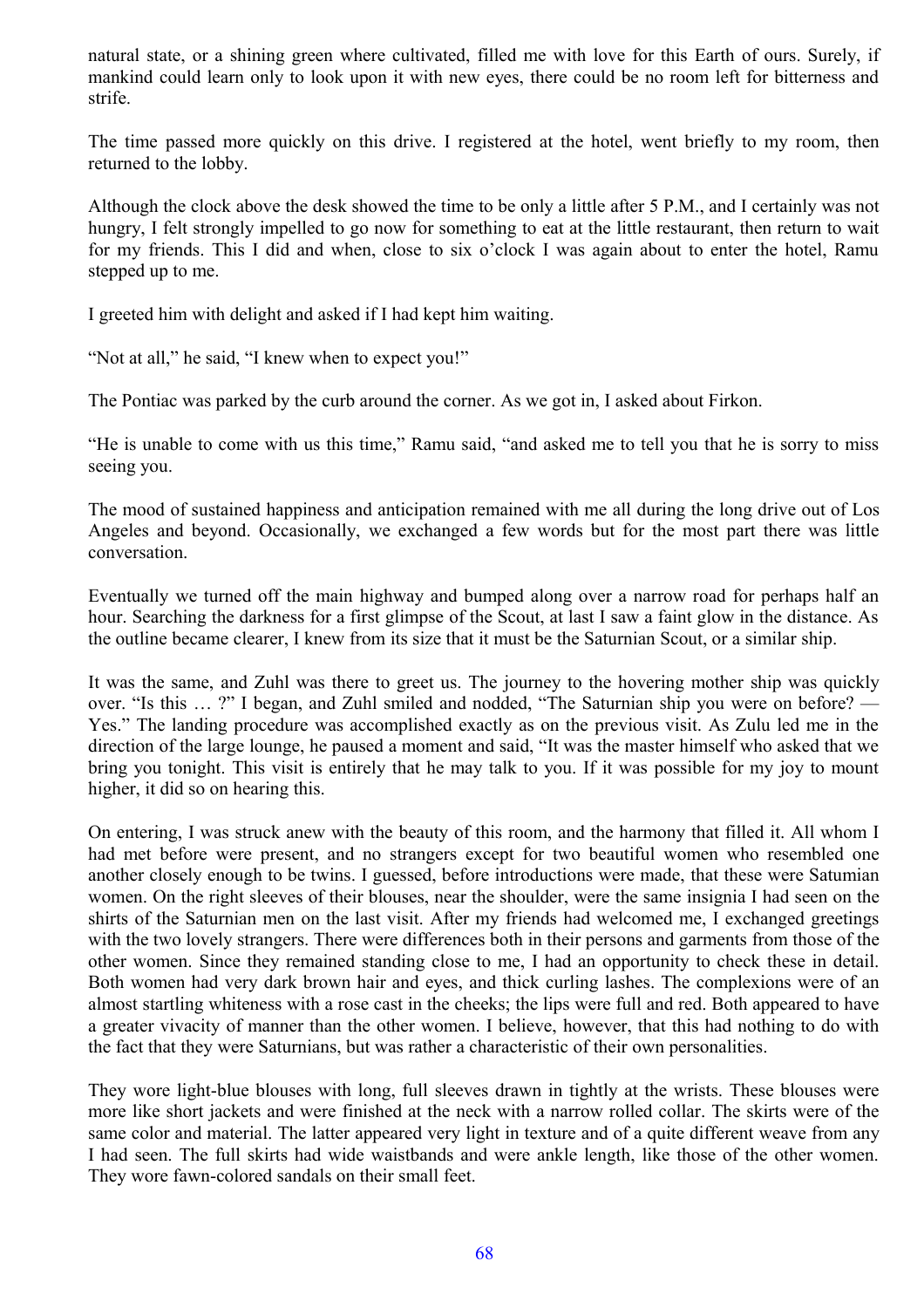I did not see the master and presumed that the reason all remained standing was in expectation of his entrance.

"There is quite a bit of activity on the part of your air force tonight," Ramu told me, "and the ship is now rising. We shall probably remain hovering at about ninety thousand feet from your Earth."

Needless to say, I did not feel, nor had I felt, any movement whatsoever.

At this point the master entered and all turned toward him.

As his eyes met mine, he smiled and walked on to where a table was surrounded by low chairs with arms, 2overed with attractively upholstered material of an appearance something like dull silk.

Ramu led me over and the master indicated that I take the place on his right. One of the Saturnian ladies sat on my other side and while the people were settling into their seats, I seized the opportunity to ask if she could explain the meaning of the insignia. She obligingly twisted around so that I could examine the one on her right shoulder and said, "It denotes that Saturn is the Tribunal of this system." Although I did not know exactly what she meant by "tribunal," she did not explain further. The design consisted of a sphere encircled by a ring (much as the ringed planet appears through our telescopes), and inside the sphere was a balanced pair of scales.

Thanking her, I settled back into my chair and found it difficult to believe that anything could be so comfortable. Not even our air cushions yield to and yet support the body as did that chair. The master began to speak. "My son, if some of what you will hear tonight seems repetitious, it is because the things of which I shall speak are important to your understanding, and perhaps a fuller explanation will help you to retain them."

I was glad to hear him say this, since, even with the telepathic help which had been promised me, I still worried for fear I might not remember it all.<http://www.universe-people.com/>

"A great fallacy which has grown on the people of Earth," the master said, "is the custom of dividing into many parts that which should never be divided. You have multiple divisions in forms and teachings, many firm likes and dislikes, all of which serve only to add to the state of confusion on your planet.

"We of other worlds have no such divisions but realize the relationship and the interdependence of all things. I know that you have felt deeply the power and radiance of our conception of Deity there on the wall before you. By keeping always this image visual before our eyes, and remembered in our hearts, we never forget that within Him all forms have their being.

"He is the giver of what you call life' unto men. He is also the giver of life through us to our creations in which He is the instructor of what is to be created. He it is who knows how the minerals and the elements are to be combined—not only to serve us, but the Universe as well, ever better as they are brought up through the experiences of one form, to be fitted for a higher form. We on Venus, and on other planets in varying degrees of evolvement, recognize the minerals and elements as the essence of ever-active Divine expression, with a steady newness. And therefore monotony, as you know it on Earth, can never be.

"So, as the creation of a Divine Creator of the total Universe is respected by us, so also is the creation of man who guides the elements in different channels of service likewise respected and honored. In turn, the elements become desirous to serve better each day that they, too, may rise to a higher standard of service . . . a service which shall never cease, for it is eternal.

"As an example, that you may understand this more clearly, the bit of iron which you find among the minerals of your Earth serves you in one particular channel. Yet by impregnating this iron with a force which you call 'electricity' the iron changes from a previous service to another type of service called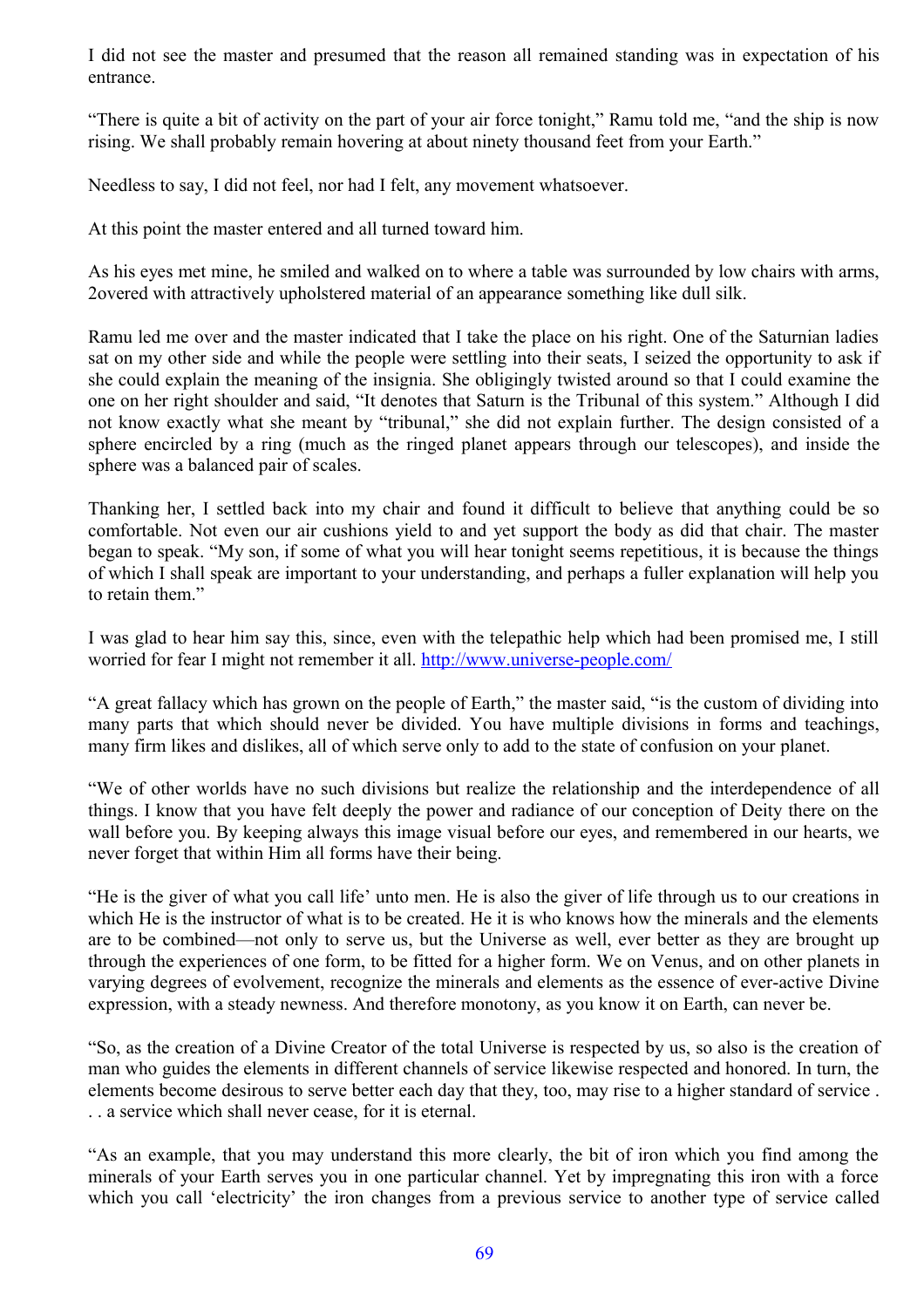'magnetic.' Therefore it has been endowed with a power of attraction which it did not have before. This is what we mean by elements or minerals evolving for a better service. For first it was merely the mineral iron; then it reached a higher state of service where it was able to attract, which in the original state it could not do. And so, on and on, this iron can evolve toward higher and higher service rendered unto its Creator.

"So you see what is meant when I speak of the minerals and the other elements serving man. By doing this, they themselves are endowed with certain powers of comprehension through serving the Allinclusive Intelligence. This law, I believe, is known to you on Earth as the Law of Transmutation, or the Law of Evolution.

"A human body like yours and mine is composed of elements as well as minerals. And you can prove that these elements and minerals which compose your body do obey the impressions placed upon them. For if the impressions are of a joyous nature, the being called 'man' is joyful. But if of an angry state, then the body expresses that, proving that the minerals and the elements within it are constantly serving the Intelligence. Without it they cannot rise to a higher state of expression.

"You men of Earth continually invite disaster by creating combinations which are opposing each other rather than working together. You have made of yourselves something other than your Divine origin. You have added many false concepts to your being instead of remaining natural; like a beautiful woman who is exalted in beauty, yet adds many trinkets that finally exalt themselves above her beauty. "You have done the same by adding that which had no true life or intelligence. Let me point out to you something inherent in the being of man by which we live on the planet Venus, while you do not, though these principles apply to yours as well as other worlds.

"You claim that you are a being made up of five senses, and list others to be added—the sixth, seventh, and so on. You seek to develop these arbitrarily conceived senses instead of understanding and developing those which do exist. In professing that there are powers of clairvoyance, clairaudience, mental telepathy, or extra-sensory perceptions, you thereby divide one total phase of expression into at least four separate classifications. And, as a result, your true identities have become muddled and lost.

"Let me elucidate this a little. In the first place, you are a product by mineral and elements of what you call nature. In the second place, as an intelligent expression of that form, you are a product of your Divine Creator. The mineral and elemental part of your being has been endowed with *four* avenues, or senses, through which it expresses in what you call a physical manifestation. Intelligence or divinity expresses through every cell of the entire form which you have labeled physical.

"The four senses to which I have just referred are sight, hearing, taste and smell. Observe that I did not

mention the sense you on Earth speak of as 'touch.' Because touch is the *intelligence* that precedes all others.

"Let me explain it this way. No one in any world can build a form like yours, or cause it to live as do you. This can be done only by the Creator of the Universe. Therefore, you must admit that when conception of a form takes place within a form, that mother-to-be knows not what is to be done for the perfect construction of another body. Yet the conception grows toward a complete manifestation, until finally it is born into what you call the physical world.

"When it is born, this form complete has eyes, ears, mouth and nose. The eyes see, and the ears hear sounds for the first time; the nose smells and the palate tastes for the first time. These were all created as parts of the body. As the body witnesses the physical world for the first time, so do these four avenues of expression, for they are of the body. Yet the mother of this form knew not how it was built.

"But the sense of *touch,* which I omitted from the group of senses, did know. For remember, while the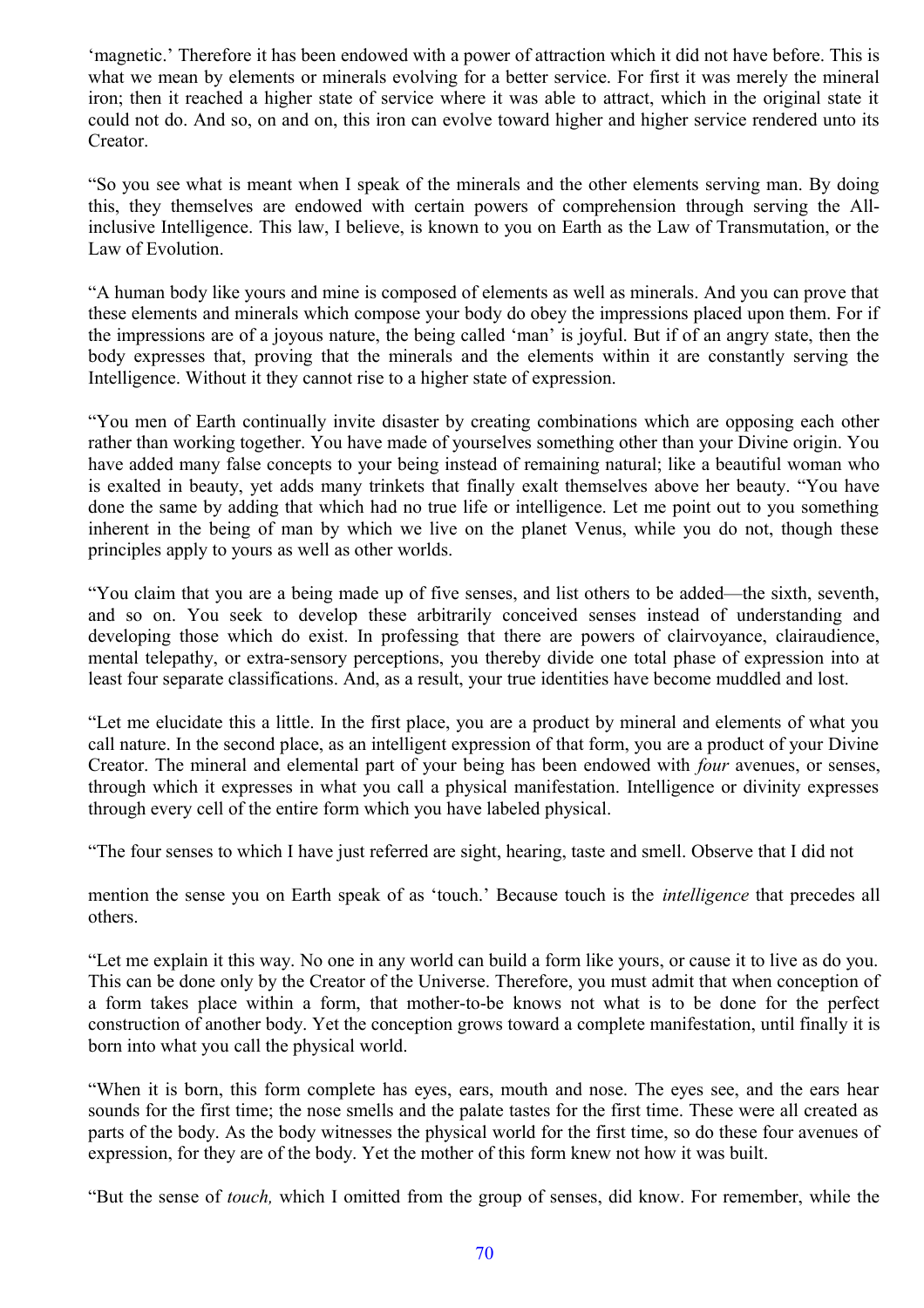little one was still in the building process within the mother's body, if a pressure was put onto the mother's body, the body within was also alerted to that pressure. And notice the separation between the two, for when the body to be born was ready to make a change within the mother, the mother neither controlled nor instructed this action, which does separate, in this case, the sensation into two distinct reactions—the mother's and the child's. This proves that each operates in the field of sensation or feeling independent of the other. Yet they arc a body within a body. Also proving that this thing called 'touch' or 'feeling' is acting in the field of intelligence, knowing what to do and when to do it. It seems to be the 'knower.'

"When we take this into consideration for the purpose of analyzing, the sense of touch is recognized as a cardinal one, or in reality the soul of the body—part of the all-inclusive intelligence. For it is a feeling and feeling, as you know it, is a state of alertness, or conscious consciousness as we know it.

"Now, when this consciousness leaves the body of minerals and earth known as *man,* the eyes, the ears, the taste and the smell no longer function. For when the body becomes unconscious it does not recognize anything like a touch. In other words, you could beat that body and it would not have the sensation which is called feeling or of being touched.

"On the other hand, if one loses the eyes, loses the hearing, the taste and the smell, but retains the sense of touch, which is consciousness, one is more or less alive and intelligently operating. And when the body is then struck with something, it feels that touch or hurt, where it did not in the previous state.

"Thus it is easy to see that the real intelligence of the body called 'man' is that which has been so misused and mislabeled, the sense known to you as touch, which is the soul or the life of that body. The human *body—and* the same is true of all other forms—is actually constructed for services that its minerals and elements will render through the *four* major physical avenues of expression. While the fifth, *touch,* is a universal one which gives sensation to the other four. Once this touch sense leaves the other four have no power of sensation or operation.

"When man realizes this fact, he then finds himself as the real behind the mask. And when this is done, the limited prison in which he has lived for so long dissolves, and he becomes a dweller of the Universe. As such, he sees the law in operation in every form, regardless of what that form may be, and including the planet itself upon which he is living. Then does man *know* himself! And by so doing, he knows all things. Also he knows his. Creator as he has never known Him before, which is the Universal or Divine Intelligence.

"It is through this recognition or understanding that mineral man rises to a condition of unity with the Father, wherein the Father and the Son become one. Once the man of Earth learns this and realizes it, not knowing it with his mind alone, but by living it as we have done, he shall have the same joy in life as we have on other planets.

"As your Bible says, the prodigal son has thus returned home by giving up his physical mineral vanities and making these serve him for the service of his Father, rather than he serving them.

"Of course, my son, you know this law and have been trying to live as well as teach it for years. It is neither new to you nor is it any original teaching of yours. It is a universal law which all men must know and live if they hope to enjoy their Divine birthright as sons of the Father. "You must impress, as best you can, understanding in the minds of your brothers on Earth that knowledge of themselves is the first requisite. And the first questions:

"Who am I? Through what avenues can I express in order to return to the oneness from which I have fallen?"

"Remind them that Man has nothing to add. He has only to express that which already is his. But he must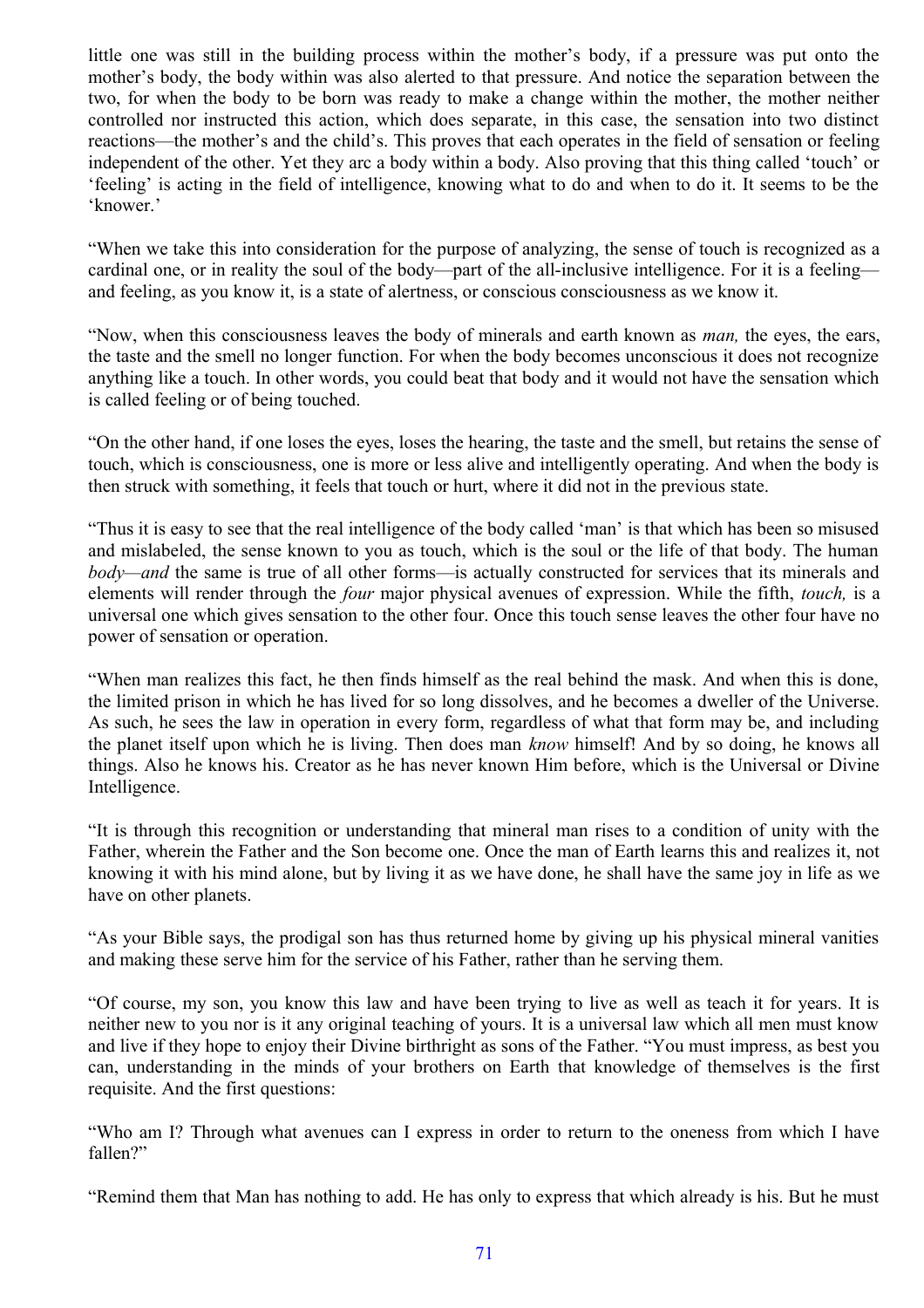learn to understand what it is he has, and *live* this understanding. For it is the living that is important. Once this is accomplished, the Earthly man's woes will soon vanish. For then these elements which are used in making up the four senses of sight, hearing, taste and smell will begin to evolve to where they will become more .sensitive instruments, not only to serve in what you call the physical world, but also in service of the universal.

"Another fact which Earth men must realize is that 'universal' includes the physical within itself, not outside it. For everything which takes place within the Universe is also within the Divine or Supreme Intelligence— not outside it.

That is why we are as much concerned with your world and your life as we are with our own, for we are all in the same kingdom of the Supreme Intelligence. "We have learned and lived this for all these hundreds and thousands of years. Because of this understanding, we cannot injure with a motive of injuring as you do on Earth. For we know that we would have to live with whatever we distorted, since all is within the household.

"Once the mind of physical man rises to this degree of understanding, it does not see anything as ugly or unpleasant, but sees all in the process of going toward the holiness of beauty and exaltation. "As Earth men consider this law, they will see and understand how all is working from the low to the high, which is the universal purpose; and not from the high to the low. Yet the power expresses from the high even unto the low that the low may have the strength to rise unto the high. There is eternal blending, but never division. Knowing this law, the inhabitants of our planets have used it for their development and through its use have grown to a recognition of everlasting life and the role of all therein."

The thought of overpopulation flashed through my mind as this is so often a topic of concern for nations on Earth. Without the slightest interruption, this man of great wisdom answered my thought.

"No, my son. We are not overpopulated and such a condition never threatens us, as it does your people of Earth. For we do not replenish without thought or planning as do you. There is a natural law of balance by which we abide. Besides, those who have attained much knowledge on one planet may, if they choose, seek rebirth on another. Toward this end they have two choices. They may make this change through the channel of birth, or be taken direct by a ship, still in the same body. This has happened many times, even on Earth. The vast majority have advanced from the Earth toward another planet through rebirth. Others, though few, have been taken direct as your Bible tells you.

"Death takes place upon other planets the same as on Earth. But we do not call it death, and we do not mourn for those who have left, as you on Earth do. We know this leaving means only a change from one condition or place to another. We realize that it is no more than a moving out of one house and into another.

"We cannot take our houses with us when we go from one place to another. Neither can we take a body, which is the house, from one world to another in death. The material of your Earthly bodies belongs to Earth, and must remain there to maintain your world. But when you move from Earth to another planet, that world will lend you of its materials to build a house according to the needs and conditions that exist there.

"Earth man's concept of the Universe is very small. He cannot conceive of a Universe without limits. Yet he uses the word eternity. Eternity, according to man's own definition, denotes no beginning and no ending. Then how vast is the Universe? As vast as eternity.

"So man is not a temporary manifestation. He is an *eternal* manifestation. And those of us who have learned this truth are living in a constant present, for it is always the present.

"We of Venus dress much as you do, and we do many things in a similar way. There is no great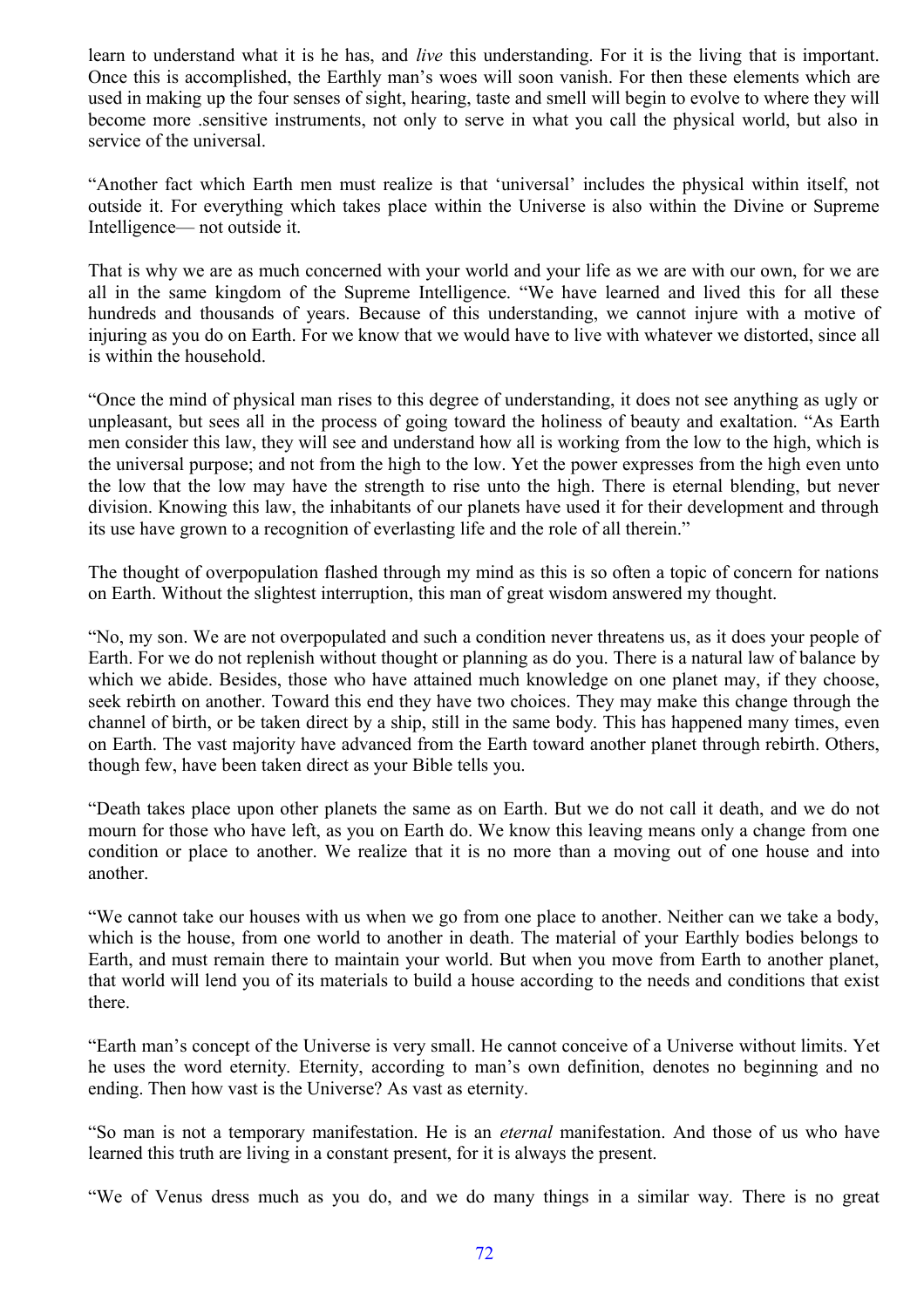difference between our form and yours, or in the garments for that form. The great difference lies in our understanding of who we are.

"Since we have learned that life is all-inclusive and that we *are* that life, we know that we can hurt nothing without hurting ourselves. And life, to be life eternally, must remain in a prime state of its being, and to express this, must be ever new.

"Therefore, as I have said, monotony is never experienced by us. Each moment that passes is a joyous one.

And it matters not what work we have to do. If what you call labor needs to be done, we do it with full joy and love in our being. And on our planet, each day brings its quota of things to be done, exactly as on yours. Every man and every form is respected alike for the services they render. None are judged as to shortcomings. It makes no difference as to the kind of service undertaken, be it what you call menial or not. All services are equally acknowledged. "People on Earth have been given this law, for it was brought there by those who knew of it and who at one time practiced it on other planets. It was expressed in the building of Solomon's temple. The hiring of labor in the vineyard where all alike were paid a penny at the end of the day, as recounted by Jesus, your Messiah, was an acknowledgment of the equal honor in serving." As the great master paused and passed his hand lightly over his brow, I realized that I had been listening with such intentness that I had not stirred. Moving my body to a different position, I waited for him to resume speaking.

"Although the air on all planets differs slightly, contrary to the present beliefs of your scientists, Earth man could go anywhere in the Universe without discomfort. Indeed, this will be his natural heritage once he attains an understanding of himself and realizes the great adaptability of his form."

Again he paused and bowed his head slightly as though in meditation before he continued. "We have developed to a degree of conscious perception which does not permit us to sit amongst any group of people without the thought of blessing. For their very presence before us *is* a blessing because we do not see them merely as people, but as the Divine Intelligence in a living state through a form known as human. Our awareness is the same toward every form outside the human.

"We see the Divine Consciousness expressing Itself through the growth of any and all forms, from the smallest to the largest. We have learned that nothing, no form whatever, can be what it is without life passing through it, or supporting it. And the life we recognize is the Divine Supreme Intelligence.

"Never a moment passes, even in sleep, that we are not aware of this Divine Presence.

"This is the true purpose of the form 'man' … that for which he was created. For, while all other forms give expression in their particular field of service, his is the evolved form of mineral and elements capable of expressing the highest state of Divine Intelligence.

"We are not on guard against one another, nor do we covet anything belonging to others. For we are all equal participants of the goods of our planets."

I understood clearly all that this great teacher of other worlds was saying, but a question entered my mind. I wondered how they viewed killing for food, if they did kill, or even consuming fruit and vegetables, since these too were living in their own form of expression. And as always, the answer came without my speaking.

"There is nothing illogical in this, my son. When you eat a lettuce leaf, it becomes a part of you, does it not? As a result, from then on it begins to experience things with you. So what you have actually done is to transmute one form into your own form. Had this not been the case, the lettuce leaf would have matured, then gone to seed in order to replenish its own kind again, and that would have been its total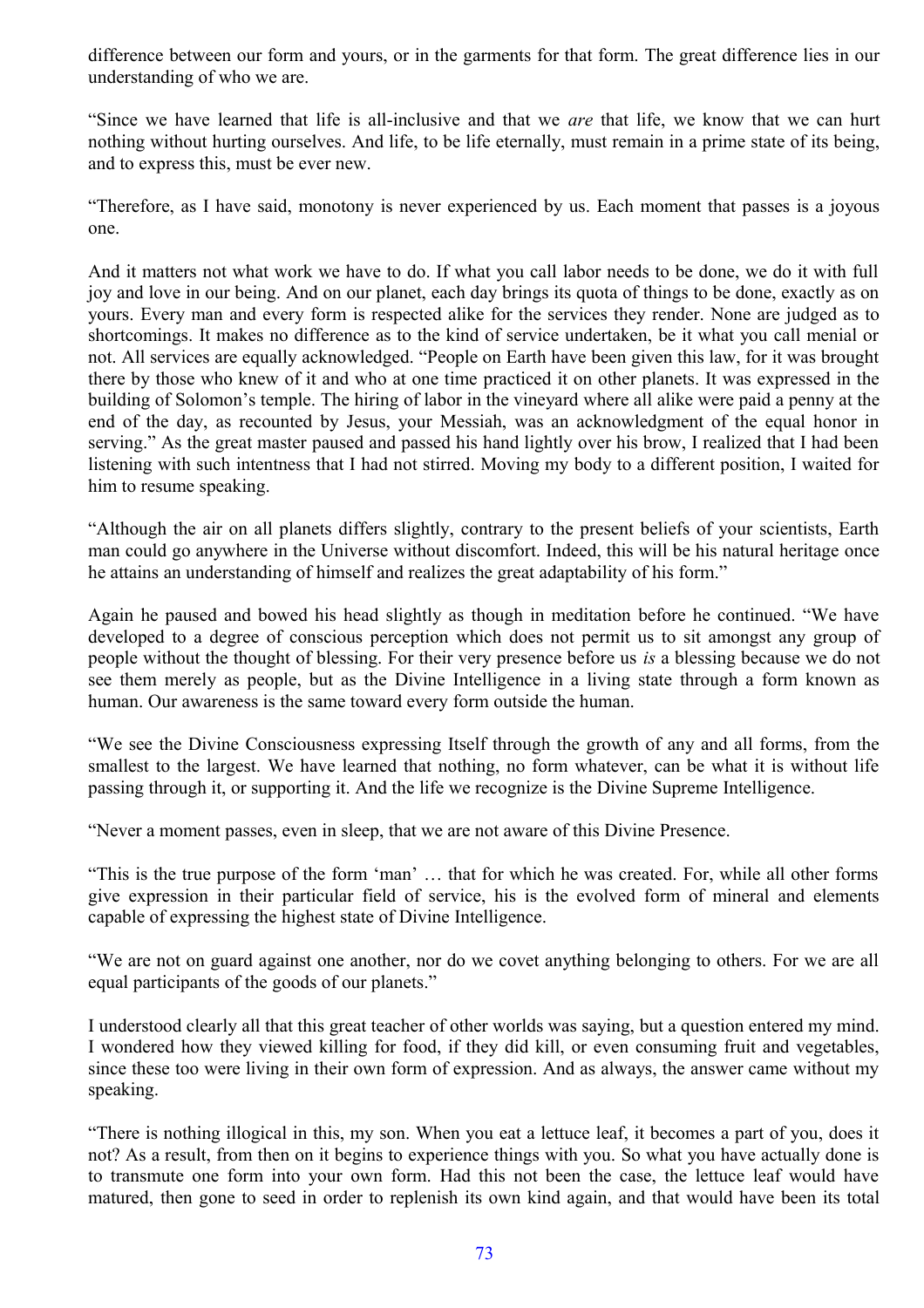experience. But by serving you, it has been elevated to a higher service through you.

"Motive also enters into this principle. If your motive is to destroy or injure or exploit, then it is wrong. But if your motive embraces the service you can render another form by bringing it up to your standard, through you, then it is right. For you are really transmuting a mineral from one state to another that it may be of still greater service. In doing this, you are acting according to the law of growth or development, ofttimes called 'evolution' in your world. This is the law of your Creator.

"The people of your world make much of form—disintegration—not realizing the law of elevation, because they have begun to think that the form is all there is. But the form is only a channel through which life, or intelligence, expresses. All-Inclusive Intelligence cannot express through a lettuce leaf. So the lettuce leaf must be transmuted by gradual stages into a higher form through which to express greater service. That is the way it is rewarded.

"When this law is fully accepted and *lived* by your Earth men as it has been accepted and lived by inhabitants of other planets and systems, the atmospheric conditions of Earth will be sweetened. For every form will then give off joyous radiations from itself that will permeate the air within which mankind lives.

"You have wanted to know by what method we have evolved to the state in which we are now living. These are the fundamental laws by which we live, and by which Earth men can also evolve, if they choose to accept and live them.

"When men of Earth have learned that they are not the body or the house, but merely the *occupant* of the body or the house, they can build homes anywhere they will, for they too will become masters of elements in-stead of being mastered by them.

"While you of Earth have come into a knowledge of governing certain elements to certain points, misuse of your knowledge is widespread, and the elements are turning to destroy you, as many other civilizations on your Earth have been destroyed in the past.

"This is the stage in which we find Earth men today. We can but continue trying to help wherever opportunity presents itself, but it is difficult to reach in sufficient numbers minds so little developed as those of Earthly men.

The master was silent for a moment. Then he said, "This is not the first time you have been brought into our ships, nor will it be the last. You may rest assured that we of other worlds from time to time will bring you truth that you may pass it on to your fellow men of Earth. We will tell you of the physical life of other worlds, as well as what you call spiritual or religious truths, although we do not make that kind of division. There is but *one* life. That life is all-inclusive, and until men of Earth realize that they cannot serve or live two lives, but only one, they will be constantly opposing one another. That is one major truth that *must* be learned by all Earth men before life on your world can match life on other planets

"And now, my son, it is time for your return to Earth. What you have learned can be of great value to the people of your planet. Speak to them by word of mouth and by written word. Do not fear lest you forget any of what you have been told. For as you speak or write, with the first thought a continuous flow of memory will come to you.

In this beautiful ship of another world there was peace. The lesson of the night had been deep in understanding and meaning. Somehow, I knew that all had heard this same lesson, perhaps many times throughout their lives. But it seemed to be one that they loved, as if in the telling a new something opened within each listener and he grew larger in his own understanding.

Again I wished I need not return to Earth, but that I might remain with these gracious friends and journey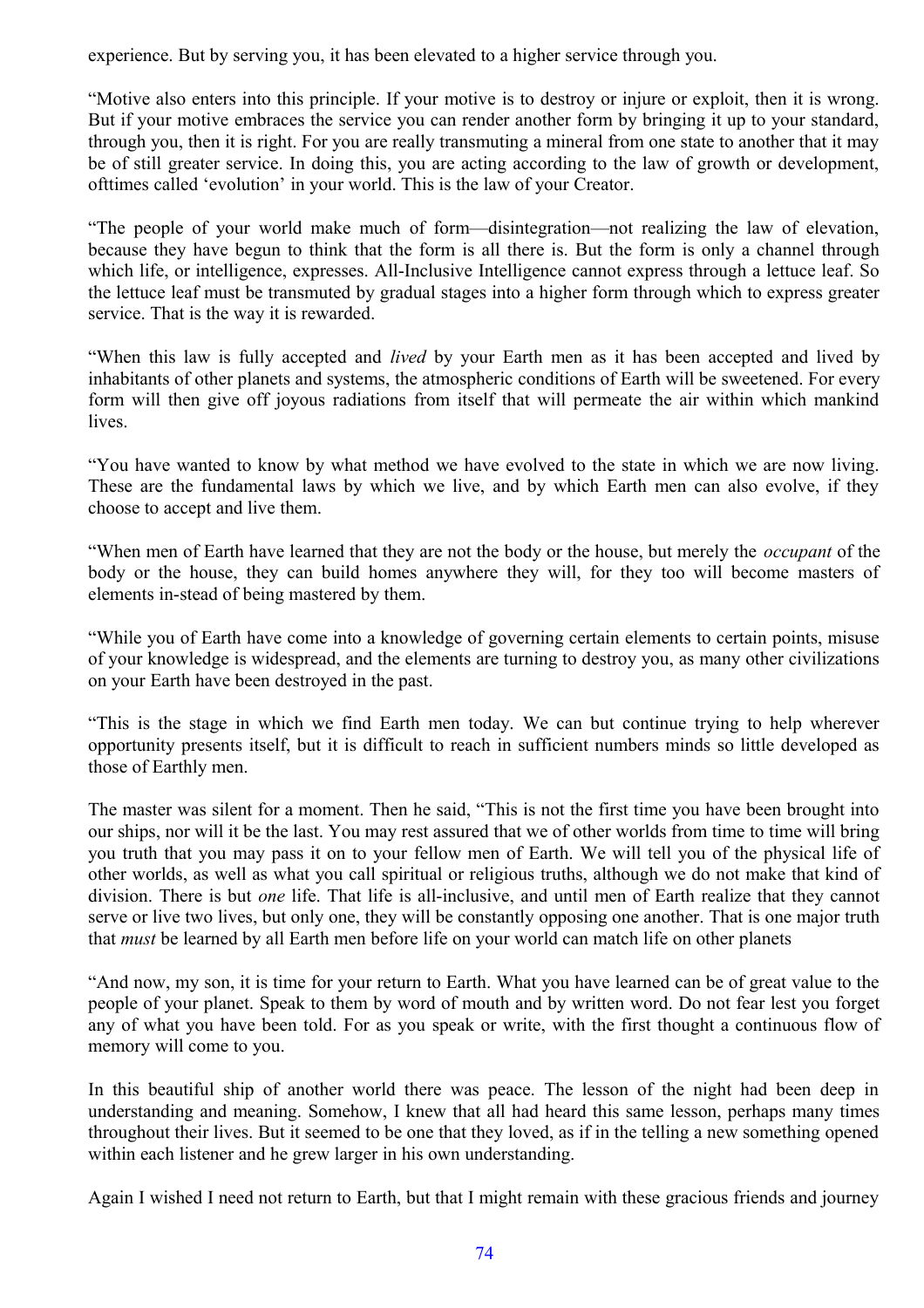with them to other worlds. But the wise one said, "Son, there is much yet to be done on your Earth. The people are hungry and must be fed. You will return and share with them this food of the spirit that they may not perish in the darkness of ignorance that has prevailed upon your Earth throughout so many generations."

\* \* \*

On the journey back I seemed still to hear the master's words falling with gentle insistence against my consciousness in the silence that remained unbroken by either Ramu, Zulu or myself.

It was the same during the drive back to the city. I vaguely remembered taking leave of the pilot of the

Scout, but I do not think any words were exchanged.

When Ramu stopped at the entrance of the hotel, I slowly stepped out onto the sidewalk. Then I turned, dimly aware of something I wanted to say. Although Ramu probably knew what it was before I myself, he waited quietly, understanding in his eyes and the grave smile on his lips.

Then, suddenly, it came to me. "The mental message I received this time," I said, "it seemed so much clearer … I seemed to know more certainly when I left for Los Angeles what was going to happen. Did the master himself contact me mentally this time?"

"Yes," Ramu said, "he did. And that is largely responsible for the difference, although your own ability to receive is growing."

"But the—the exaltation of spirit I felt," I went on, stumbling in an effort to express it. "I am sure that that must have come to me through the master."

"Yes," Ramu said again, "he is one of the most evolved beings still functioning within our system. Just to be in his presence is to grow in love and understanding. We are all fortunate."

We said our farewells and I went into the hotel.

As always after such meetings, I had no desire to sleep. This time I did not even look to see what time it was. I know that I stood a long while at the window, looking up, not down. I had the strange feeling of separation within myself that I had experienced before, only this time there was no sadness in it. I believe I may have spoken my thoughts aloud. "It is one. it is all one. There and here and everywhere. There is no separation. …

## **13**

#### **DAYS AT PALOMAR TERRACES**

During the next few months, I had several more contacts, both in the ships and with people from other planets who are working anonymously amongst us.

Palomar Gardens had been sold and we moved a few hundred feet up our mountain. *Flying Saucers Have Landed* was released in England in September, 1953, and the American edition followed in October.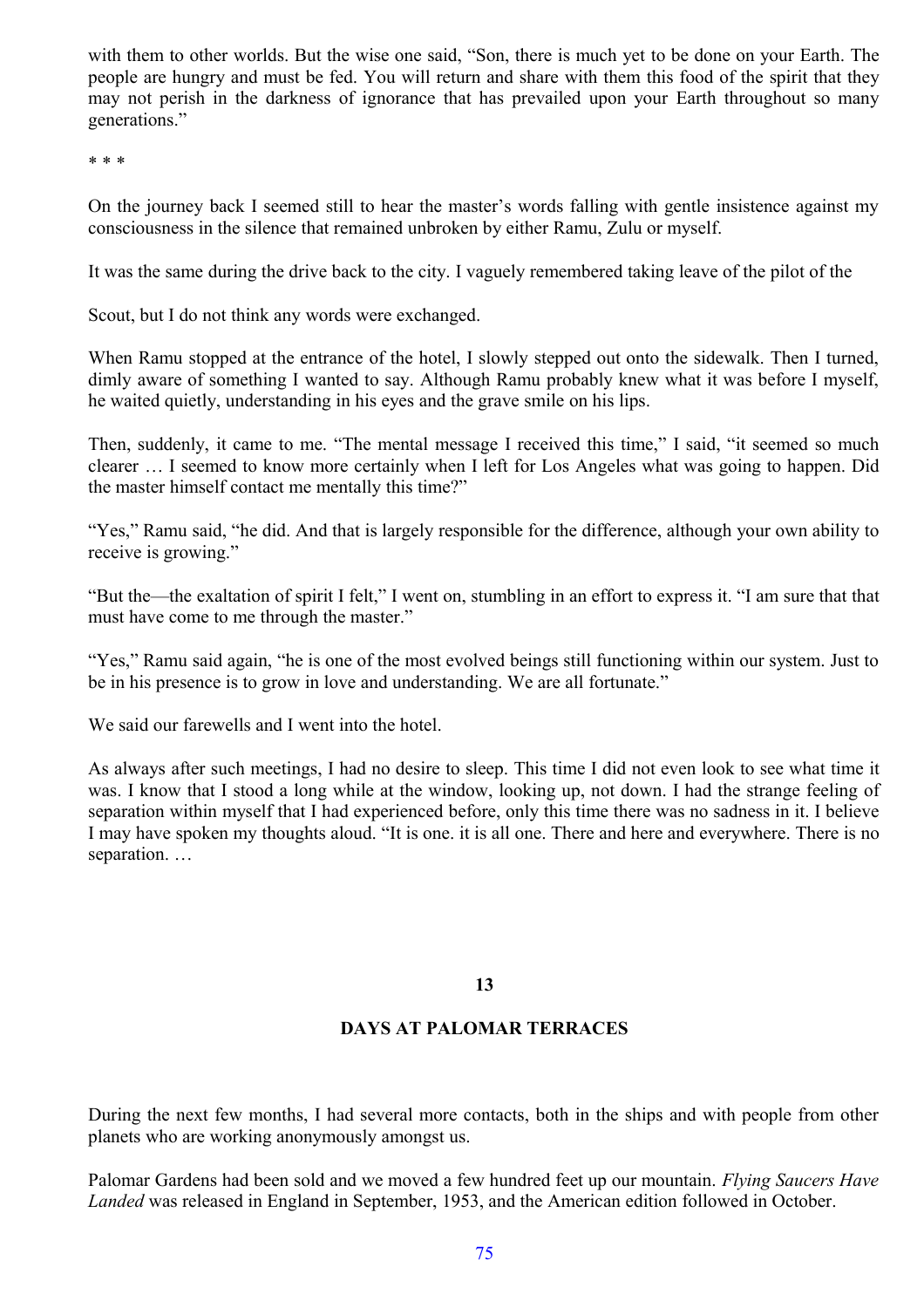There was much to be done in opening up this new territory. Not only was it grown thick with live oak trees, but the land was filled with boulders. We often spoke wistfully of the knowledge known on Earth ages ago which enabled men to lift and move great slabs of stone as though they were feathers. The Egyptians who built the pyramids knew the secret, as did those who moved into place the great ancient statues found on Easter Island. But we were obliged to depend on snorting bulldozers to break a road up through our land and nose out the rocks.

Our little group passed many stimulating evening hours planning the simple buildings we would have liked to put up here, not just to take care of ourselves but also to accommodate the ever-increasing number of people who were coming up to see me. We had expected that the purchasers of Palomar Gardens would continue to operate it as a restaurant and modest guest house since there were no such accommodations within many miles from here. But, for some reason, they decided to close it. So, although we have no servants, we felt that we must give our visitors meals as a courtesy in view of the effort many of them made in planning time to come up for a visit.

We managed to build a kitchen unit convenient to level terrace we cut in the flank of our mountain. The terrace turned out to be a colossal job, but with the help of several muscular young men who gave their time, it was finally accomplished. Our efforts were well rewarded. A portion of the terrace is shaded by magnificent live oaks and we can look out to the tops of mountains, lifting one behind the other in soft pastels until the last all but blends into the sky. We equipped this spot with outdoor chairs, benches and picnic style tables and bought a small charcoal grill.

At first we all lived as best we could in two old cabins belonging to friends on a strip of land just next to ours. We used the kitchen unit, also serving as an office and a bedroom for one of us, as a meeting place when weather drove us indoors. As yet, we had neither running water nor electricity. A pure stream flowed underground down the side of our mountain. We piped this to the surface and made a little pool with an outlet so that the water was always fresh. This we carried up in buckets.

We knew that, in spite of our dreams and the need for such things, we could not just go ahead and have these buildings constructed until we had the money to pay for them. So, although our living would no doubt appear uncomfortably primitive to most people, and the 1a~ior hard, we were happy with what we did have, and every small contributing comfort to ease the daily chores that we could add from time to time meant more than if it had come easily.

It was a wonderful day when we knew that we could now put up a small building which would contain one fair-sized room where I could talk with my visitors in inclement weather, and a smaller room for a proper office.

We knew of a contractor in a small city about twenty-five miles distant who was honest and dependable, and we got in touch with him. The kitchen unit had been built entirely by ourselves and our good friends, some of whom had been my pupils in the instruction of universal law for many years. That first small unit will always mean a great deal to me because of the friendship and loyalty that made its achievement possible.

Now we could have a real contractor! He proved to be a very fine man and became interested in my work. The little cottage was quickly completed. We had enough money left to furnish it in attractive comfort. And here were two small lavatories with a shower between! Although we had no electricity until just a few weeks since the time of this writing, the water ran through the pipes, and what matter if it were cold —and a mere trickle! The long wait for the electricity which now gives us heat and has made our candles and kerosene lamps obsolete was just one more delight, and worth waiting for.

While we were working our way toward our present comfort, we managed to support quite a bit of animal life in the style to which it was accustomed. These included two dogs and six cats, not to mention frequent well-conducted visits from their fellow creature, the skunk. These much maligned animals are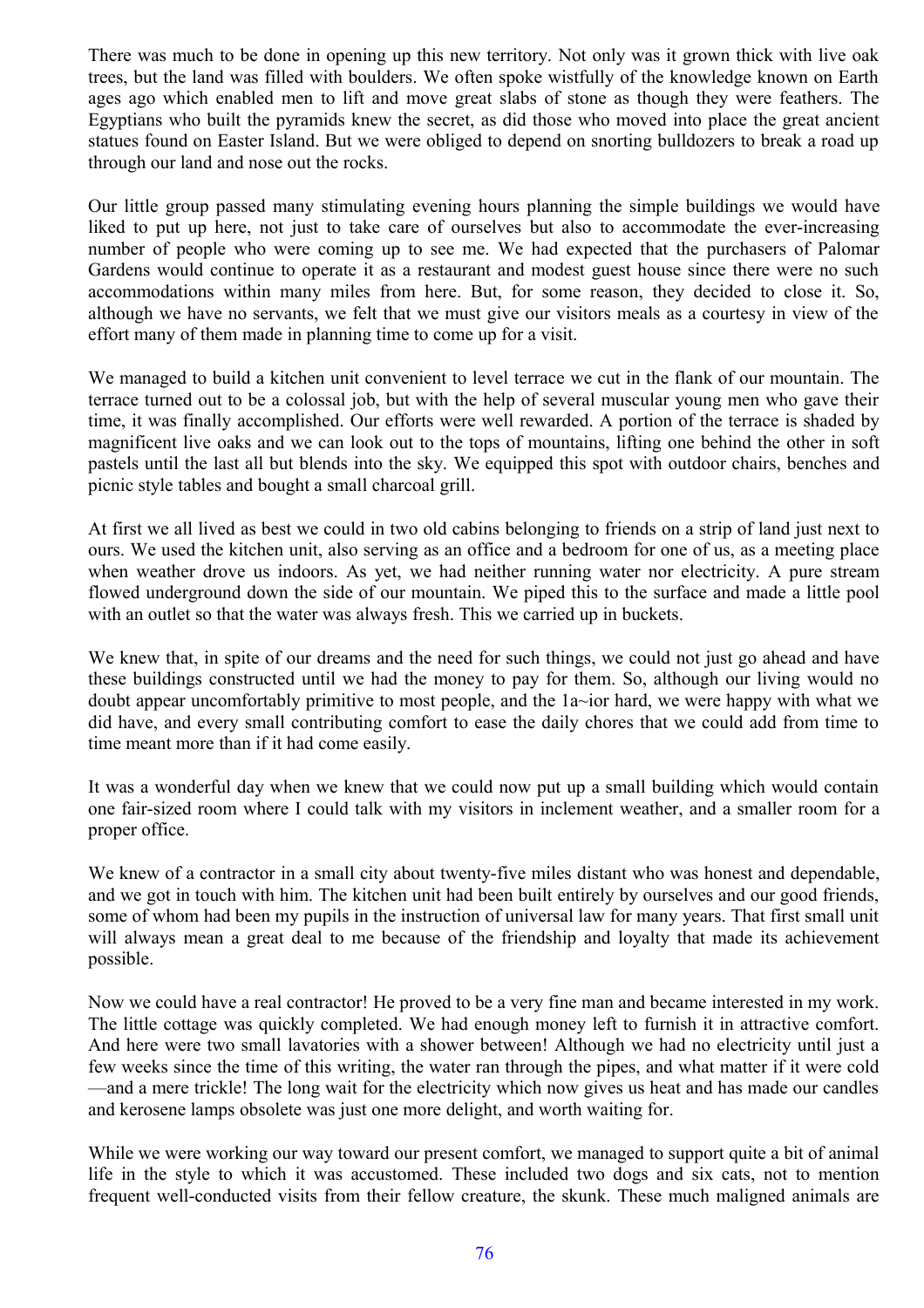disposed to be social and amiable when not antagonized, and they know friends when they see them. They drink milk from the cats' bowls and share meat with the dogs, seldom under protest from any animal. Occasionally, when one of the dogs decides to make an issue of it and rushes the interloper, yapping loudly, Mr. Skunk merely retires up the mountain side with grace and some speed, the upraised tail proving nothing at all.

Between lecture engagements which took me into the Middle West, New York and Canada, I worked on the premises in every capacity for which I was fitted, stopping only to talk to my friends and the many strangers who came to see me. Although I had lecture engagements scheduled for the East Coast, and in England, while in Canada I became very fatigued and lost my voice. The lectures were very close together and I seem unable to learn how I can save my strength when discussing the subjects closest to my heart. In addition to the formal lectures, many of my listeners naturally wanted to ask questions later. Somehow, I could not heed what I knew to be good advice in respect to leaving the lecture hail before these good people could get at me! As a result, I *couldn't* talk any more, and my doctor ordered cancellation of both the Eastern and the English lecture engagements, and a complete rest for at least six months.

This edict was a great disappointment to me for obvious reasons, but one to which I was forced to bow. Soon after my return to the mountains I love, I regained my voice and at least insisted on using it when visitors arrived.

I fear I must be a very troublesome proposition to those who try to make me behave with what they call some sense." Probably I simply have none. In any case, whatever I may spend of myself in giving as I can to those who have sought me out, I know that I receive far more in many ways.

In June of 1954, Desmond Leslie, whom I would have met for the first time in New York had I been able to carry out my program, came to Palomar instead. This was a great joy. Endowed with a very interesting mind and a delightful sense of humor, he added much to our little group here, not only in that he shared our common interests but also entered into the nonsense which often overtook us when relaxation from serious subjects was indicated.<http://www.universe-people.com/>

Although he had expected to stay only a month or so, Desmond remained with us until late in August. I look forward to seeing him again in his country sometime in 1955 when I go over to fulfill the postponed lecture tour.

Altogether, what with the further meetings with my friends from other worlds, the increasing list of good friends on this world of many types and kinds, the good healthy outdoor work and putting together the material for this book, my days were very full and happy. Occasionally, I even rested when my friends began to look at me in a certain unpleasant manner!

We soon discovered that the purpose of the new cottage was going to have to be extended. So, just before Desmond's arrival, in order to provide a bedroom, we put a partition up in the center of the large room which we had planned as a forum and informal lecture hail. As it was, one of us was still sleeping in the old cabin—and another still had a bed in the kitchen unit. So now, the new arrangements provided us with half a lecture room, in which I sleep, one proper bedroom and an office complete with a cot. We felt really set up when, shortly after, we transformed a pup tent into a comfortable sleeping place by raising it off the ground on a plywood base and running screen around the upper half. Thus, we got the bed Out of the kitchen!

I am still engaged in piping water in and out of tanks and round about the grounds (with some able *women* assistants!) and feel very proud of the results. The former trickle in wash bowls and shower is now a veritable torrent, and we have made a real little pool under a live oak tree and planted flowers around its rock border. Just this morning we took a cement cupid and a crane out from under the house and placed them in the pool. They look very pleased.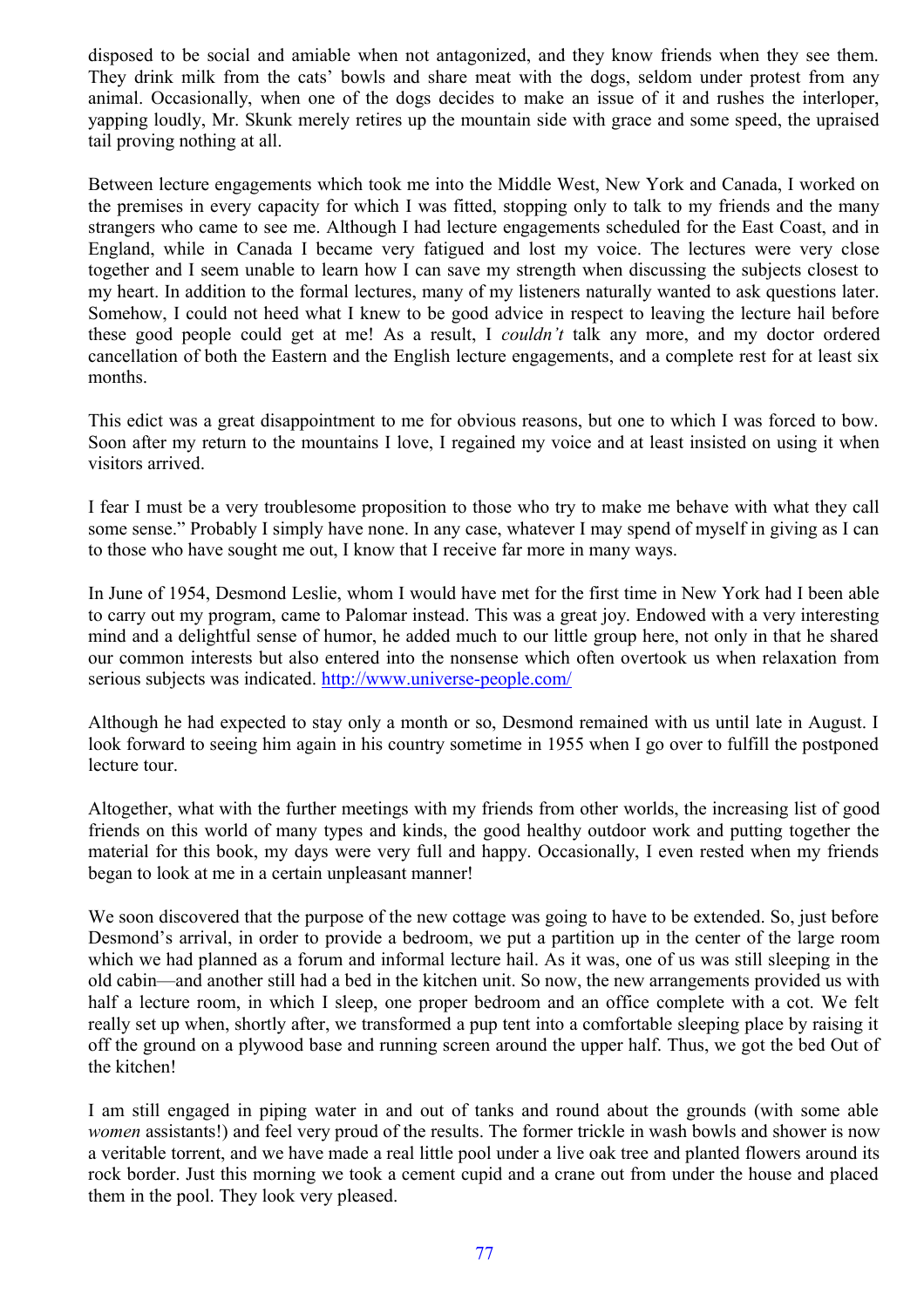We work hard, but we are happy. The mountains are always there before our eyes, never monotonous in the beauty that changes with dawn, the full sunlight and the setting sun. They are lovely at dusk, whether touched with moonlight or dark against a sky full of stars.

And often we see the Saucers flashing overhead. In fact, in recent weeks the space ships have been seen by many in neighboring towns and cities. We are content to know that they are there above us, and in the skies of all our Earth. We hope that in the not too far distant future all peoples in our world may see and know them for what they are; and we hope that many of those whose words would convince, who do know now and have kept silence, will speak out in the interest of all mankind.

#### **14**

#### **THE BANQUET AND A FAREWELL**

The latest contact occurred on August 23, 1954. Desmond Leslie was in Los Angeles at the time for the purpose of fulfilling a lecture engagement. He knew that I was about to have this contact and was most anxious to be taken with me. While I too hoped for this, the Brothers, for reasons which they did not give, were not able to grant the request. As I look back, I think it was because the nature of some of the things which were shown and explained to me this time were not designed for one without previous contacts. My friends Firkon and Ramu met me as usual. En route to the Scout, Firkon said, "I must tell you that tonight's meeting will be a farewell for you and for us. After we bring you back to your hotel tonight, we return to the Scout, and then on out to the carrier which will take us back to our home planets. Our mission on Earth is fulfilled."

A great sadness surged up in me.

Ramu said quickly, "But you are losing us only in bodily form. Don't forget that we can still communicate mentally, wherever we are. I took what comfort I could from this thought, but at the moment it seemed little enough. Then Firkon said, his voice full of comprehension, "You are our friend, and all the space that may stretch between us can never change that." I felt ashamed of my emotion. Although I could not entirely banish it, I did manage to rise above it to some extent. I found myself wondering if some other "contact" man, or men, living temporarily on our Earth, might possibly be assigned to meeting me in future. But to this unspoken question, neither vouchsafed an answer. I was left with the feeling that this might indeed be farewell, at least for some time to come, not only to the two friends between whom I now sat as we rode along, but to any further excursions into space.

This emotion, as I think can be imagined, lent to all the new and wonderful things I was to see this night a poignancy which quickened my deep appreciation. This, added to the gratitude for what had already been granted, produced a fullness in my heart that I could never put into words.

Inasmuch as I have already described in detail a journey in this same Scout, I shall state only that I found Orthon awaiting us with the little ship hovering slightly above the ground, ready for an immediate takeoff. On this trip we did not even sit down. I divided my attention between watching the changing graphs and Orthon at the control panels. As we entered the Venusian carrier, this time I was entirely free of any dropping sensation in the pit of my stomach. We reached the platform and stopped again, as on our first trip. The same man was there to attach the clamp over the Scout for its recharge, but this time he followed us down the steps and into the lounge.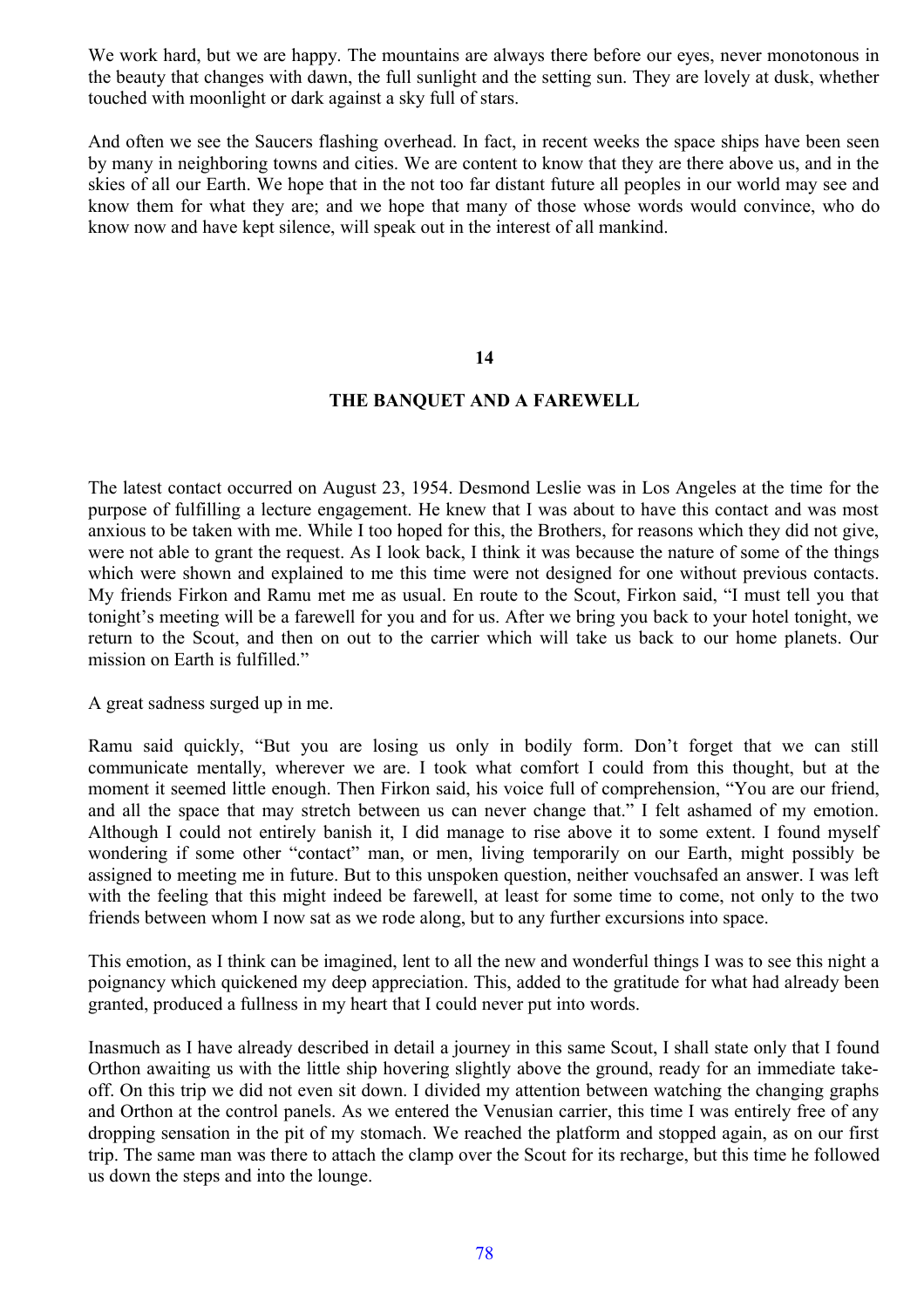Immediately on entering, I was struck by a general air of festivity. There were a great many people present whom I had never seen before. I was delighted when I saw Ilmuth and Kalna coming forward to greet me warmly. "Did anyone tell you about the surprise we have for you tonight?" Kalna asked, and without waiting for a reply continued enthusiastically, "A certain promise made to you will be fulfilled!"

While Kalna was speaking, Ilmuth had given me a goblet of the delicious fruit juice. I noticed that both

girls were dressed in pilot uniforms and I felt sure this meant a trip into space.

There were many men present and eight women, in-eluding Kalna and Ilmuth. The other women were dressed in the same kind of lovely gowns the latter two had worn when first I met them. The men were in comfortable shirts and trousers. Again everyone wore sandals.

Although no introductions were made, I did not miss them, for all greeted me as friends, and a few even called me by name. When the salutations were over, I became aware of soft music in the background, a little reminiscent of what we call Oriental.

Although Ramu had been given a goblet of the juice, I noticed that my other friends did not join us. This was explained when Ilmuth said, "We must go to our posts now to carry out the surprise Ka]na mentioned. This time, Ramu will stay with you."

As Orthon and Kalna left in one direction, Firkon and Ilmuth started toward the opposite end of the ship. Ramu and I sipped our drinks in silence for a few moments. I was happy to be a part of the warmth and joyousness that pervaded this room. It helped to keep in the background the feeling of sadness over the parting that would take place tonight.

Several groups were playing games that were strange to me and Ramu, noticing my interest, suggested that we stroll around for a closer view.

Four of the men were seated at a small table playing a game with cards. These were quite different from ours, though much the same size. There were no numbers on them, but all had markings representing something. I looked to see if any two were alike, but, so far as I could see, none were.

Another group of men were rolling little colored balls along a smooth board. I guessed that these must have been charged with some kind of magnetism, since there were no grooves in the board and yet the balls did not move freely. Certain ones seemed to do the attracting, drawing the others toward them.

Another game somewhat resembled our table tennis, except that two balls were kept in play simultaneously, for which great skill was obviously required. The women seemed very good at this.

I was struck by the absence of loud talking, laughing or other distractions. Everyone was obviously enjoying himself, and able to do so without becoming raucous over it as so often happens on Earth. Nor did anyone seem to take the games seriously, as so many of us do.

The atmosphere was one of gaiety and relaxation. Often the players glanced up at us with friendly smiles. Some spoke to us and I found myself still amazed to hear these people speaking so fluently in my tongue. After awhile, Ramu suggested, "Shall we go to the control room? There are some things to show you in there which I am certain you will find interesting."

With our drinks still in hand, I gladly followed him into the large room with the many charts, graphs and instruments which I had seen on my first visit to this ship.

As we entered, Ramu must have touched a button for I saw two very small seats rise as if by magic out of the floor. And at the same time, directly in front of them, I saw our Moon appear in the center of a large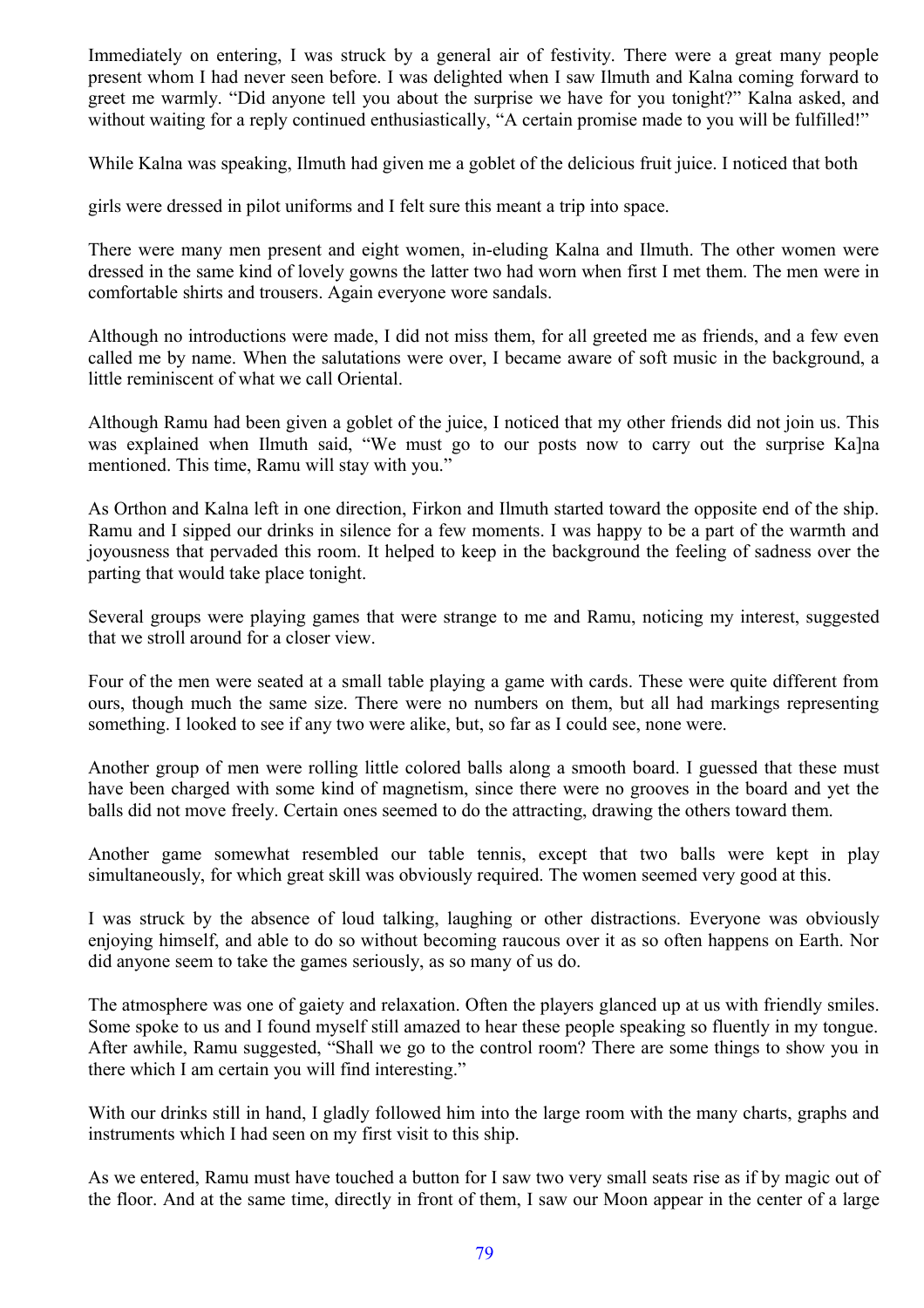screen. I was amazed at how close it looked, and not at all as if pictured on a screen, but with depth of space all around it. So this was the surprise! For a moment I thought we might be actually coming in for a landing.

Ramu said, "You are now looking at the familiar side of your Moon, but we are not landing on it. The image is being reflected on the screen from one of the telescopes which was not in operation the first time you were with us. Look closely as we approach the surface and you will note considerable activity. In the numerous large craters which you see from Earth you will notice very large hangars—which you do not see! Notice, too, that the terrain here is very similar to your deserts.

"We have built these hangars on such a scale in order that much larger ships than this one can enter easily. Also within these hangars are living quarters for a number of workers and their families, provided with every comfort. Water in abundance is piped in from the mountains, just as you have done on your Earth for the purpose of bringing fertility to your desert areas.

"When a ship enters these hangars, a process of depressurizing the passengers takes place. This requires about twenty-four hours. Were this not done, the people would experience the greatest discomfort in stepping out on the Moon. Such a depressurization process is not yet conceivable to Earthlings. They understand too little about the bodily functions and their control. Actually, human lungs are able to adjust themselves to very low as well as high pressure, if deflation or inflation is not done too quickly. If hurried, death would result."

I would gladly have undergone the necessary deflation for the privilege of actually landing on the Moon. There was nothing demanding my immediate return to Earth.

But with a sympathetic smile, Ramu said, "We have many things in store for you besides showing you the other side of your satellite before we return you to Earth. Watch closely now, for we are approaching the Moon's rim. Notice those clouds forming. They are light and appear to be coming from nowhere, as clouds often do. Most of them gain no density whatsoever but dissipate almost immediately. Yet, under favorable conditions, some occasionally do gain density. It is the shadows of these which have been seen through telescopes from Earth.

"Now we are approaching the side never seen from Earth. Look at the surface directly below us. See, there are mountains in this section. You can even see snow on the peaks of the higher ones, and a growth of heavy timber on the lower slopes. On this side of the Moon are a number of mountain lakes and rivers. You can see one of the lakes below. The rivers empty into a very large body of water.

"Now you can see a number of communities of varying sizes, both in the valleys and on the mountain slopes. Preferences of people here, as anywhere else, vary in regard to living at one or another altitude. And here, as elsewhere, the natural activities to support life are very similar to those wherever mankind is found.

"Had we time to land and be depressurized," Ramu went on, "and then travel about, you would personally meet some of the people. But as far as studying the surface of the Moon is concerned, the way you are viewing it now is far more practical."

I realized the truth of this as a fair-sized city assembled on the screen in front of us. Actually, we seemed to be drifting over the rooftops, and I could see people walking along clean, narrow streets. There was a more thickly built-up central section which I assumed to be the business district, although it was not crowded with people. I noticed no cars of any kind parked along the streets, although I did see several vehicles, moving just *above* the streets, since they appeared to have no wheels. In size they were comparable to our busses, varying from one another in about the same degree.

Ramu explained, "A few of the people here do have their own conveyances, but for the most part they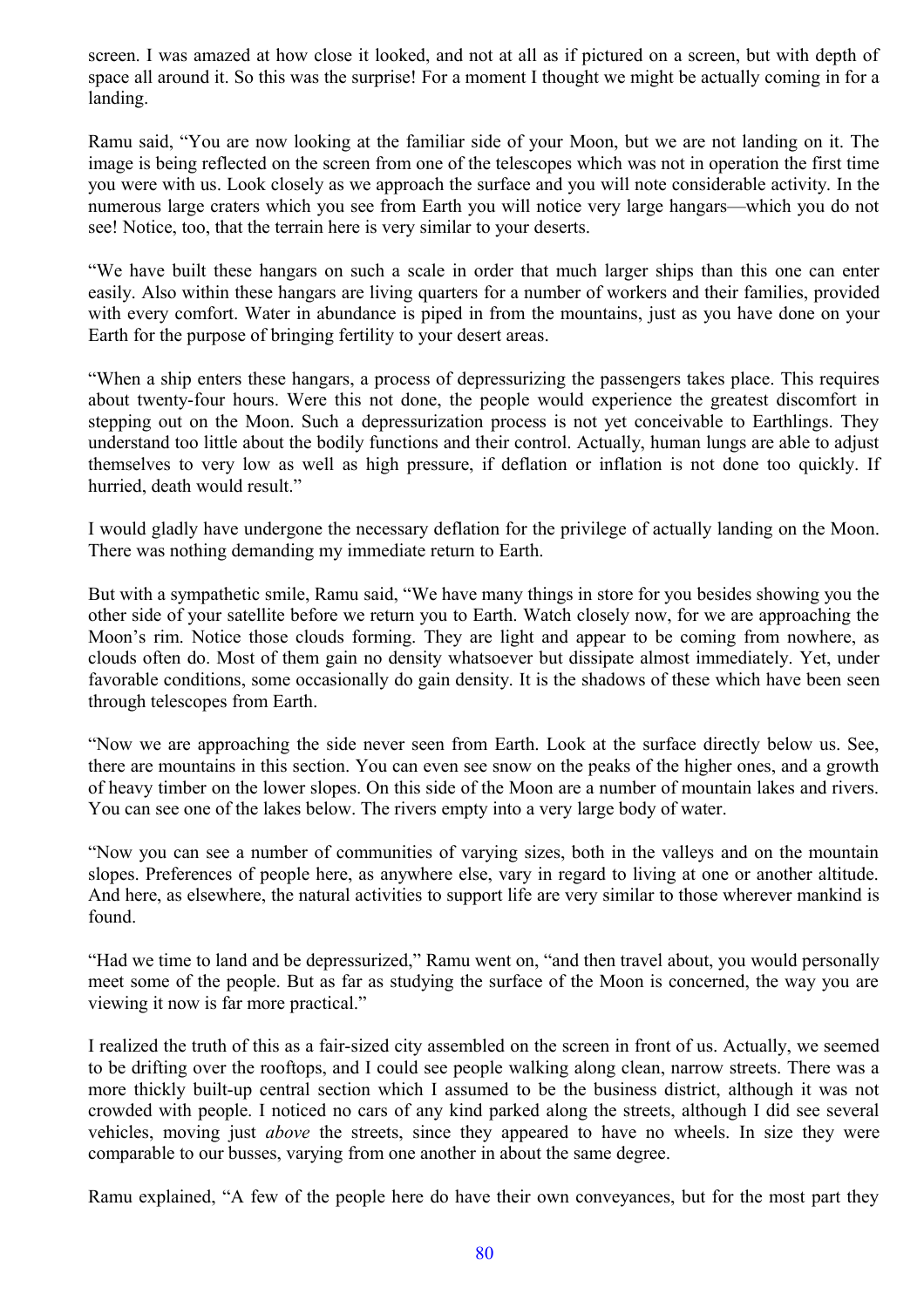depend on the public utilities at which you are looking."

Just outside the city proper was a comparatively large cleared section with an immense building along one side. It looked like a hangar and Ramu confirmed this by saying, "We have to construct a few hangars near the cities for convenience in landing with the supplies we bring to the population here—everything not available locally for their needs. In exchange, they furnish us with certain minerals found on the Moon." As I watched, the city seemed suddenly to retreat and Ramu told me that we were now traveling back into space between the Moon and the Earth. "Have you any questions before we return to the lounge?" he asked. I could think of none and shook my head. "In that case," he said, his eyes sparkling, "we had better move on to the lounge. A banquet is in preparation to celebrate the return home of Firkon and myself."

Again I felt ashamed of the emotion that rose at this reminder of the imminent parting, and overcame it by mentally putting myself in their places. Wouldn't I be happy in their circumstance? I would, indeed!

"Any tears I may shed will be for myself alone," I said, striving for the light touch. "For you I am happy."

Orthon and Kalna met us at the door and we entered the lounge together. I saw that the large table on one side of the room had been set for service. Some of the women who had before been playing games were now putting on the finishing touches.

When Firkon and Ilmuth came in by the far door, Kalna joined her friend and the two girls left the room together. In a few minutes they returned, having changed from their pilot suits to lovely flowing robes.

A beautiful cloth of gold and yellow fiber covered the table, woven in colored designs with no definite pattern. Places had been laid the full length and on both sides. The table "silver" was somewhat different in design from ours, and rather improved, I thought. It seemed to be made of various metallic combinations, beautifully inlaid. There was one chair at the head of the table and I counted fourteen on either side. As Kalna and Ilmuth rejoined us, we were asked to be seated. There were still only the eight women present, which left the men twenty-one in number, including myself.

Ramu sat on the master's right and Firkon on his left. Ilmuth was placed between Ramu and myself, and Kalna opposite, between Firkon and Orthon. After all were seated, the master rose and for several moments the room was filled with a reverent stillness. Then, speaking in soft, distinct tones, the great teacher spoke these words:

"We thank the Infinite for present substance. May each and every one within Thy vast kingdom be equally provided. Let this food strengthen our bodies that they may serve the Divine Spirit which dwells within them in ways pleasing to Thee, Creator of all life."

After he had delivered this beautiful prayer, all joined again in a moment of silence.

Then, before resuming his seat, the master said, "We are gathered here tonight to celebrate with great rejoicing the successful fulfillment of the mission on Earth performed by two of our brothers present. Firkon and Ramu have done well. We share their happiness in the reward for their efforts which permits them to return to their home planets.

Crystal clear goblets containing pale golden liquid were on the table before each guest. As the master finished speaking, he raised his glass, saying, "Let us drink in blessing to one another and to our fellow men everywhere."

As I raised the goblet to my lips, I was aware of a most delicate fragrance and sipped the contents very slowly *in* order to lose none of the bouquet. It did not appear to be of an intoxicating nature but perhaps like many wines could have bad that effect if taken in excess.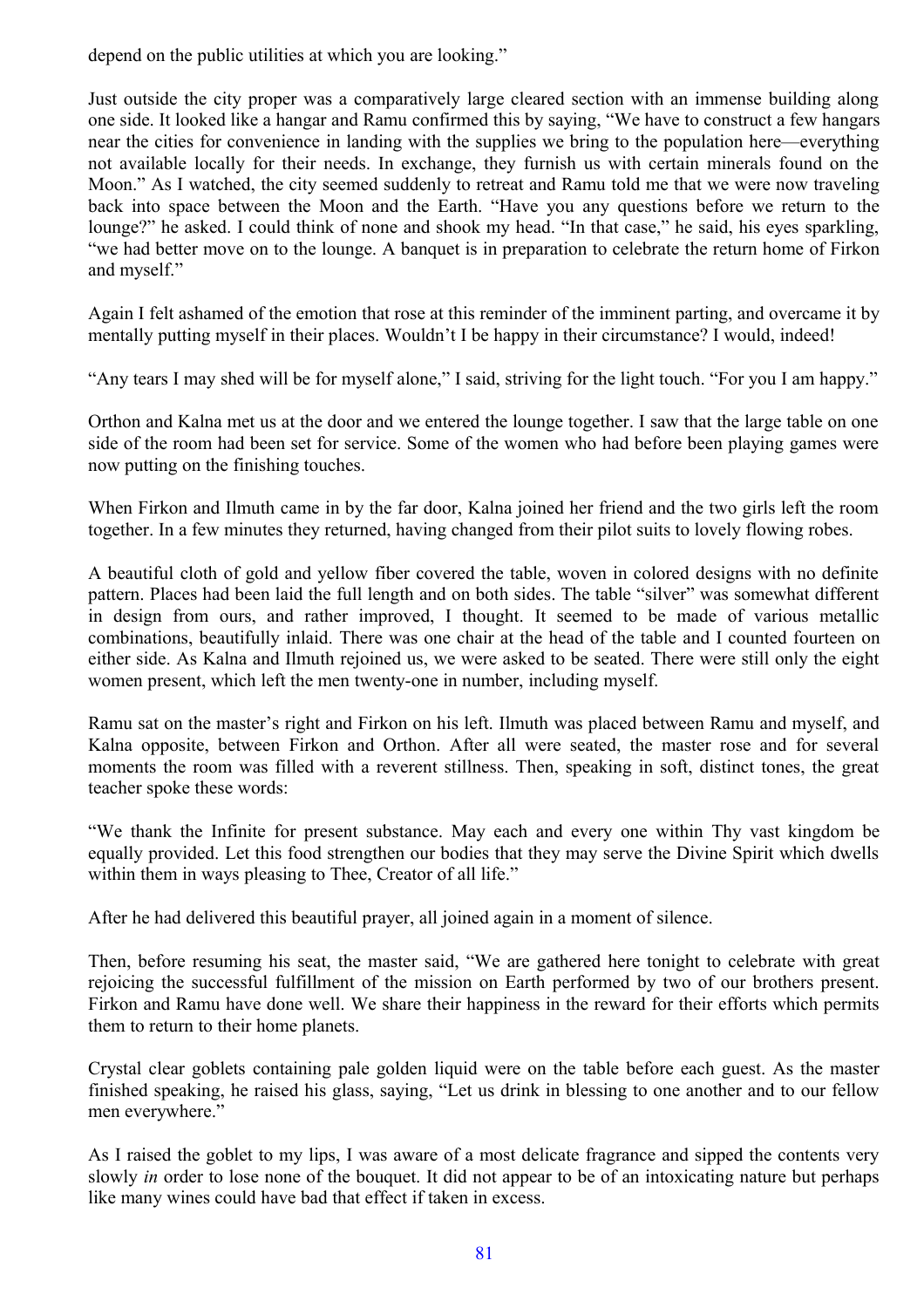As we lifted our glasses in honor of Ramu and Firkon, soft music that came from some invisible source filled the room. It was like no music I had ever before heard, seeming to vibrate through all my being; a melody strange and beautiful, with only occasional strains that were similar to Earthly music.

Since this was the first time I had been privileged to dine with those of other worlds, I was naturally curious to learn to what extent their food might resemble ours.

At each end of the table, and in the center, were beautiful bowls filled with fruit. One variety looked exactly like large rosy apples, each with stem intact. I anticipated the crisp juiciness as I accepted one offered to me. Yet when I bit into it, I found the flesh of this fruit had the consistency of a firm, ripe peach, and the flavor was rather like a cross between a cherry and an apple. The core contained one large seed that looked like an immense apple seed.

Another fruit resembled gigantic raspberries, both in appearance and flavor. The smallest of these berries was at least four times the size of our largest.

Placed at intervals along the table were large pitcher-like containers holding a variety of fruit juices and other drinks. This explained the several goblets of different sizes in front of each place. The second drink I tried tasted like pure raspberry juice.

Food was served to us by the two women who bad seated themselves on either side at the end of the long table. First they brought steaming dishes of vegetables from the service table which stood against the wall close by. One contained what looked like ordinary carrots, but I found the consistency not so firm, and the flavor a kind of sweet-sour. A second vegetable looked like the familiar potato. These, though peeled, were served in their natural shape. They had a slight yellow tinge and, although none of the coarse fiber of a parsnip, tasted like that vegetable. Another vegetable which I tried had the leaves and coloring of parsley and a mild lemon flavor.

There were many other vegetables which I did not try. A light eater by nature, tonight my emotions were so divided that I found myself with almost no appetite at all. I tried in vain to banish from my thoughts the purpose of this celebration. Firkon and Ramu, my good friends, would be leaving for their far distant homes....

I did, however, accept a small piece of very coarse and quite dark bread, and a strip of what at first I took to be meat. The bread had a crust of golden color and tasted as though made chiefly of nuts, although I thought I detected a grain flavor as well. As I chewed the brownish strip of "meat" and mentally compared its flavor to that of well-cooked beef, Kalna called to me from across the table.

"That is the dried root of a Venusian plant," she explained. "On Venus we cook the fresh plant, and then it tastes even better, but on our trips we carry it in dried form. It is especially nourishing as it contains all proteins found in meat and is easier for the human body to absorb. One strip of this root as served here is equivalent to one pound of your steak. It also makes excellent seasoning for other foods."

To finish the meal, a huge cake was served. Although this had the appearance of what we call angel food, as it was cut I saw that it did not have the somewhat spongy-elastic consistency of that cake. Moreover, though chiefly white, there were yellow streaks throughout. The texture was very fine and literally seemed to melt in the mouth. It tasted faintly sweet, although when the yellow was separated from the white, the flavor altered in a way difficult to describe. On the whole, I found it delicious.

As I observed the others around the table and listened to their merry conversation, I realized that no one was eating heavily of the abundance of food, as so often happens at banquets on Earth. Yet all seemed to be enjoying it.

At the end of the repast, the women and a number of men arose from their seats and cleared away the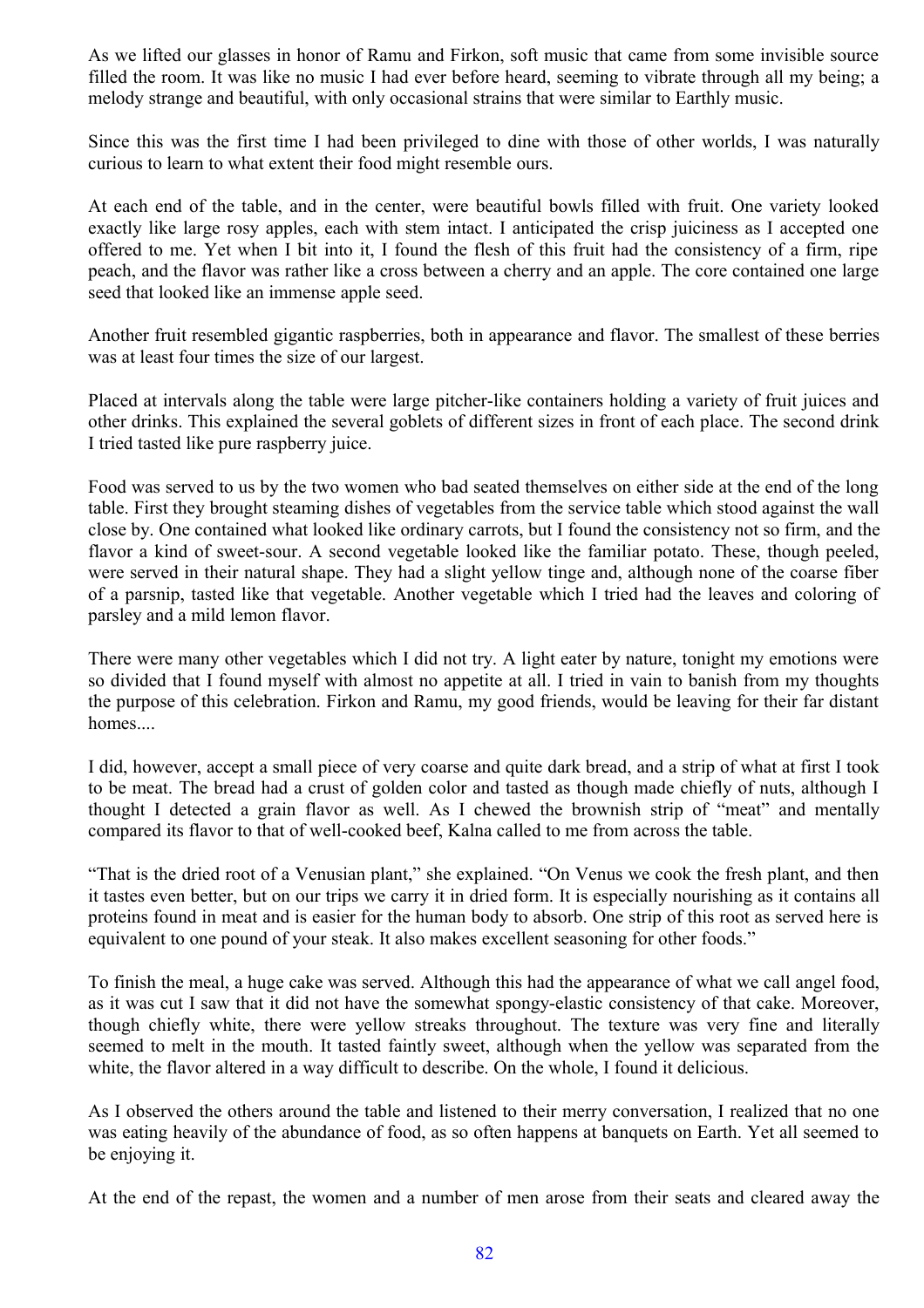dishes. In the miraculous way with which I had become familiar, large doors suddenly opened out into a kitchen from the wall behind the table, which had appeared entirely solid. Into this room everything was carried. In a moment the guests returned to their chairs and the doors closed behind them.

Now the background of music ceased as one of the men rose from his seat. Without accompaniment of any kind, he sang a song in his native tongue. While I could not understand the words, I listened enthralled to the beauty of his voice.

When he had finished, Ilmuth said, "That was a song of farewell and blessing on the Brothers who are returning home." The music rose again from its invisible source, louder than before and with a livelier lilt.

This was explained when two of the women rose and, going to a cleared space beyond the table, began moving to the music in beautiful unison. Later, I was told that the dance represented the power of the Universe.

As I watched, I realized that one would need double joints and the suppleness of an infant to reproduce it. It was truly wonderful to behold, for every motion and posture of their bodies portrayed one after the other, the many moods of nature, from calm waters at rest though the most terrific storms of space.

To describe such rhythm is impossible but it was both fascinating and deeply stirring to behold. The young dancers themselves were exquisitely lovely, and their costumes seemed to change colors while in motion, yet I saw no lights playing upon them. The word "grace" its superlative meaning could not do justice to this beautiful performance.

When the dance was over and a little time had passed, the master spoke to Orthon, who came over to where I was sitting. "Now," he said, "we want to show you scenes from our planet Venus. Scenes that will be beamed directly from the spot to this ship."

I was delighted at the prospect of such a travelogue and wondered on which screen it would appear. But there was no screen. Before my astonished gaze, as the lights dimmed, the first scene hung suspended upon the space of this room!

Orthon seemed to enjoy my amazement and explained, "We have a certain type of projector that can send out and stop beams at any distance desired. The stopping point serves as an invisible screen where the pictures are concentrated with color and dimensional qualities intact."

The scene at which I was looking seemed, in fact, so definitely "there" that it was with the greatest difficulty I could believe myself still on this ship. I saw magnificent mountains, some white-topped with snow; some quite barren and rocky, not very different from those of Earth. Some were thickly timbered and I saw water running in streams and cascades down the mountainsides.

Orthon leaned close to me to whisper, "We have many lakes and seven oceans, all of which are connected by waterways, both natural and artificial."

They showed me several Venusian cities, some large and some small. All gave me the feeling of having been transported to some wonderful fairyland. The structures were beautiful, with no monotonous lines. Many had domes radiating in prismatic colors that gave the impression of a revitalizing force.

"In the dark of the night," Orthon said softly, "the colors cease and the domes become luminous with a soft, yellowish light."

All cities followed a circular or oval pattern, and none appeared in any way congested. Between these concentrated communities there was much still uninhabited territory.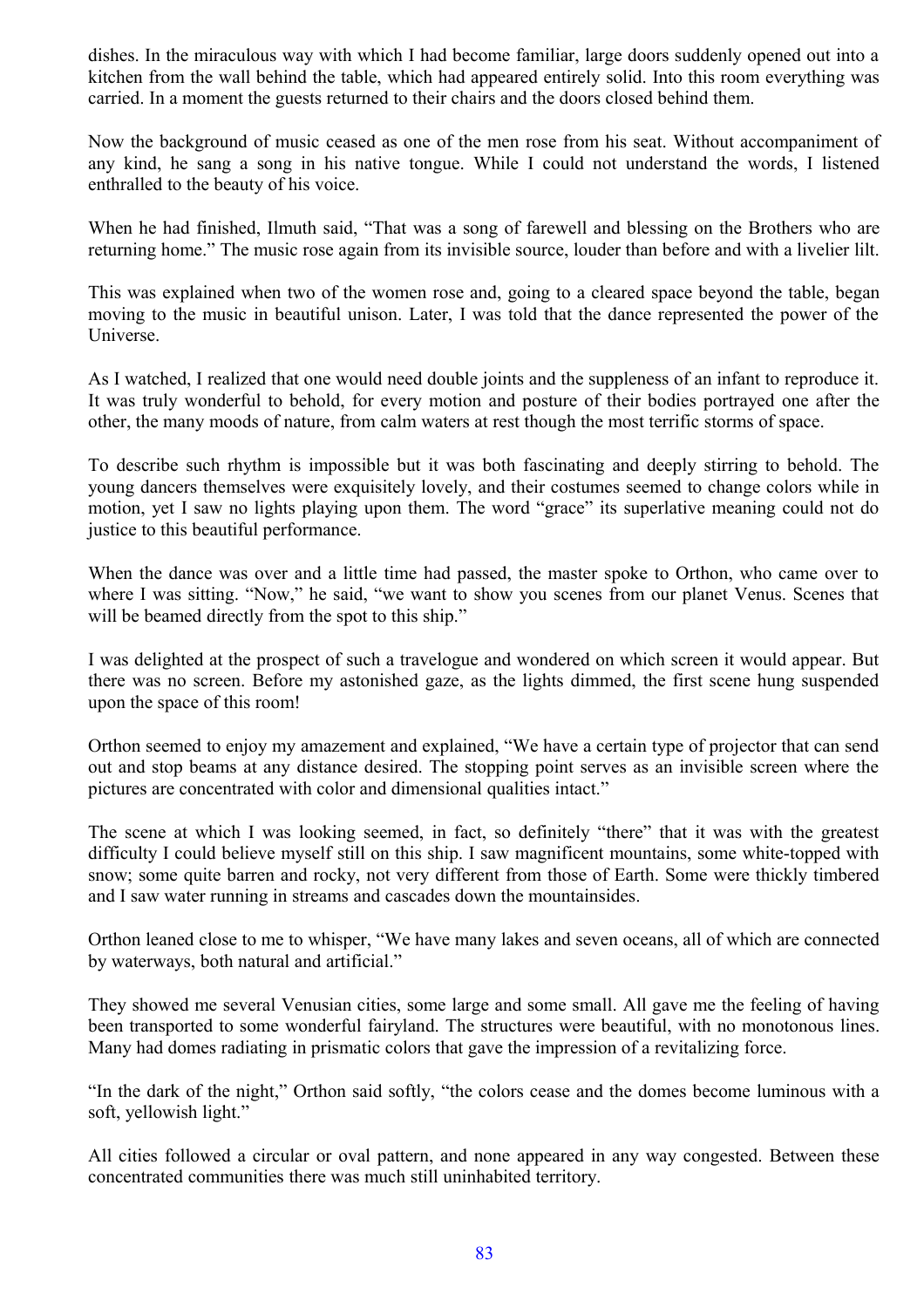The people I saw on the streets of these cities seemed to be going about their business in much the same manner as Earth folk, except for the absence of rush and worry so noticeable with us. Clothing, too, was similar, each person apparently choosing garments to his own particular liking while following a general style. I would estimate the tallest person I saw to be about six foot six, the average adult about five foot six, and the smallest not over thee foot six. However, this latter could have been a child. I could not be sure, since none show age as we do. I know that I definitely did see some children, much smaller than this particular form. Corresponding to our automobiles for convenience in traveling from one place to another, I saw conveyances patterned somewhat after the mother ship in miniature. They appeared to glide along just above the ground, as had those "busses" I saw on the Moon. These transports varied in size as do our cars, and some had open tops.

I was wondering how they were propelled, which brought Orthon again close to my ear as he explained, "By means of exactly the same energy as operates our space ships."

The streets were well laid out and beautifully bordered with flowers of many colors.

Next, I was shown a beach on the shore of a lake. The sand was very white and fine. Long, low waves rolled in with an almost hypnotic quality. There were many people on the beach and in the water. I wondered what kind of material could be used for their bathing suits as they looked no wetter after a dip in the lake than before.

Kalna, who had come to sit beside me, cleared this up. "The material is not only entirely waterproof but also has properties which repel certain injurious rays from the Sun. Even as on Earth," she went on to explain, "these rays are more powerful when reflected off water than inland."

We were now shown a tropical section of Venus. I was amazed to notice that, in a general sense, many of the trees somewhat resembled our weeping willow since the foliage tended to fall in a kind of cascade effect. The color, however, and details of the leaf were quite different.

As you may imagine, I was very interested in the animal life that entered the various scenes. On the beach I had noticed a small, short-haired dog. Elsewhere, birds of various colors and sizes, little different from ours on Earth. One looked identical to our wild canary. I saw horses and cows in the country, both slightly smaller than those of Earth but otherwise very similar. This seemed to hold true of all animal life on Venus.

The flowers, too, resembled those that grow on our Earth. I would say that the main difference between both animal and plant life on Venus as compared with ours lies in coloring and flesh texture. This, Kalna told me, is due to the ever-present moisture on their planet.

"As you have learned by now," she said, "our people rarely see the stars as you do on Earth. We know the beauties of the heavens beyond our firmament only from our travels and studies."

Last, they showed the picture of a very beautiful woman and her husband with their eighteen children, all but one of whom were fully grown. Yet the parents gave the impression of a young couple in their early thirties.

This ended the showing and I was invited to ask questions. First, I asked what effect, if any, the constant cloudy condition over Venus has on its peoples.

Orthon replied, "In addition to living according to universal laws, our atmosphere is a contributing factor toward an average life span of one thousand years. When the Earth, too, had such an atmosphere, man's years on your planet were correspondingly far greater than now.

"The cloudy formation surrounding our planet acts as a filter system to weaken the destructive rays which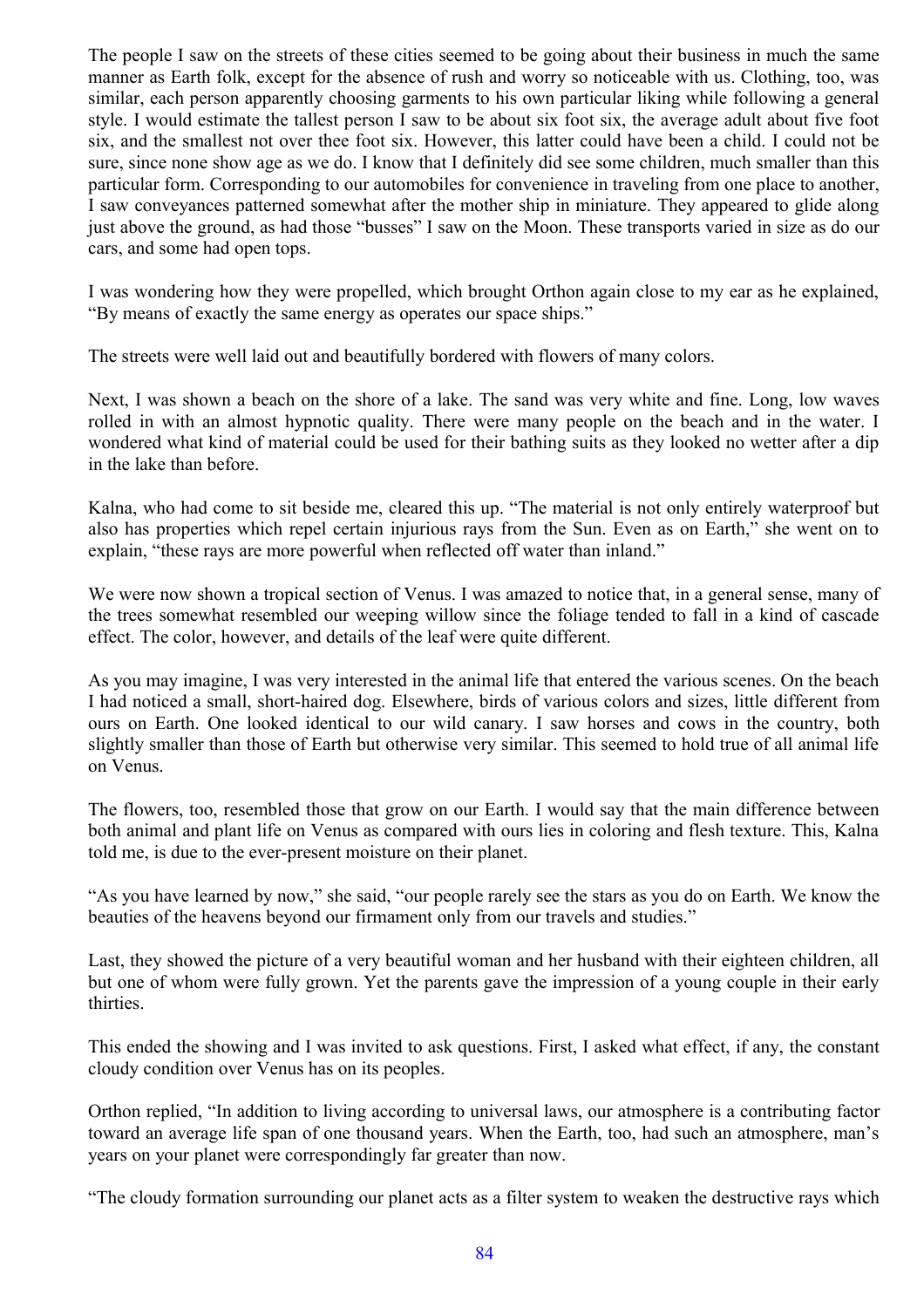otherwise would enter its atmosphere. I call your attention to a record contained within your own Holy Writ. If you study it carefully, you will notice that the span of life on Earth began to decrease when the cloudy formation lessened and men there for the first time saw the stars out in space.

"It may interest you to learn that a gradual tilting of your Earth is even now taking place. If, as could happen at any moment, it should make a complete tilt in order to fulfill its cycle, much of the land now lying under water will rise. For years to come, this water-soaked soil will be in a process of evaporation which will once more cause a constant cloudy formation, or 'firmament' around your Earth. In which case, the life span will again be increased, and if the peoples on your planet learn to live according to the Creator's laws, you too can attain a thousand years in the one body.

"This tilting of your Earth is one reason for the constant observation we are giving it, for its relation to the other planets in our galaxy is very important. A drastic tilt of one planet would, to some degree, affect all, and definitely alter the lanes in which we travel space.

"Surely, any violent tilt would cause a great catastrophe to our Earth, would it not?" I asked.

"That is bound to happen," he replied, "and although the laws which govern the relationship of man to the world on which he lives would not at this present time be understood by men of Earth, I want to stress that the erring path which they have followed so consistently is actually the reason for their ignorance of your planet's present instability. Though the ages, there have been many signs and omens which your people have ignored. Many of these have been recorded in your Holy Writ as prophecies. But your people heeded them not. And although many have already been fulfilled, the lesson has not been learned. It is not wise to become independent of the Creator of all. Mankind must be guided by the hand that has given him life.

"If man is to live without catastrophe, he must look upon his fellow being as himself, the one a reflection of the other. It is not the Creator's wish that mankind turn against itself in cruelty and wanton slaughter."

"I know," I said, "that we are coming into a new cycle of some sort. Some of my brothers on Earth call it the Golden Age, others the Aquarian. Can you throw any light on this?"

"On our planet we do not name the changes in that way, for all we know is progress. But to answer the question for your understanding, we would say that you are approaching the Cosmic Age, however little you may understand this. You have had your Golden Age, worshiping gold more than God. And an Aquarian Age, as you call it, can be only one in which Earth afflicts you with great waters, or not enough. You have passed through both of these conditions. The very naming of the periods of change in this way is a part of the block to your understanding. The Earth people must learn to progress in rhythm with these natural changes and not be subject unto them."

"How," I asked, "would you define the Cosmic Age?"

"Actually, we would rather call it a Cosmic understanding. This is the first time in your civilization that you have, in a broad sense, become aware of the probability of inhabited worlds other than your own. Appearing in our space craft, as we now are doing in such numbers in all the skies of your world, even those who would not believe have little choice. For the first time in the memory of mankind on your planet, there is overwhelming evidence that your planet has not borne life as a kind of freak accident, as even some of your greatest astronomers have stated. Mankind is manifesting on your world because that planet is but one in a vast, orderly creation of the Infinite One, all subject to his Divine laws.

"Our ships perform feats in your skies which no Earthly planes of any nation can do. Your scientists know this. Your governments know this. The pilots of your planes everywhere in your world have seen us and marveled. Thousands of your people have looked up and been amazed. Thousands more everywhere are now watching and hoping for a glimpse of us.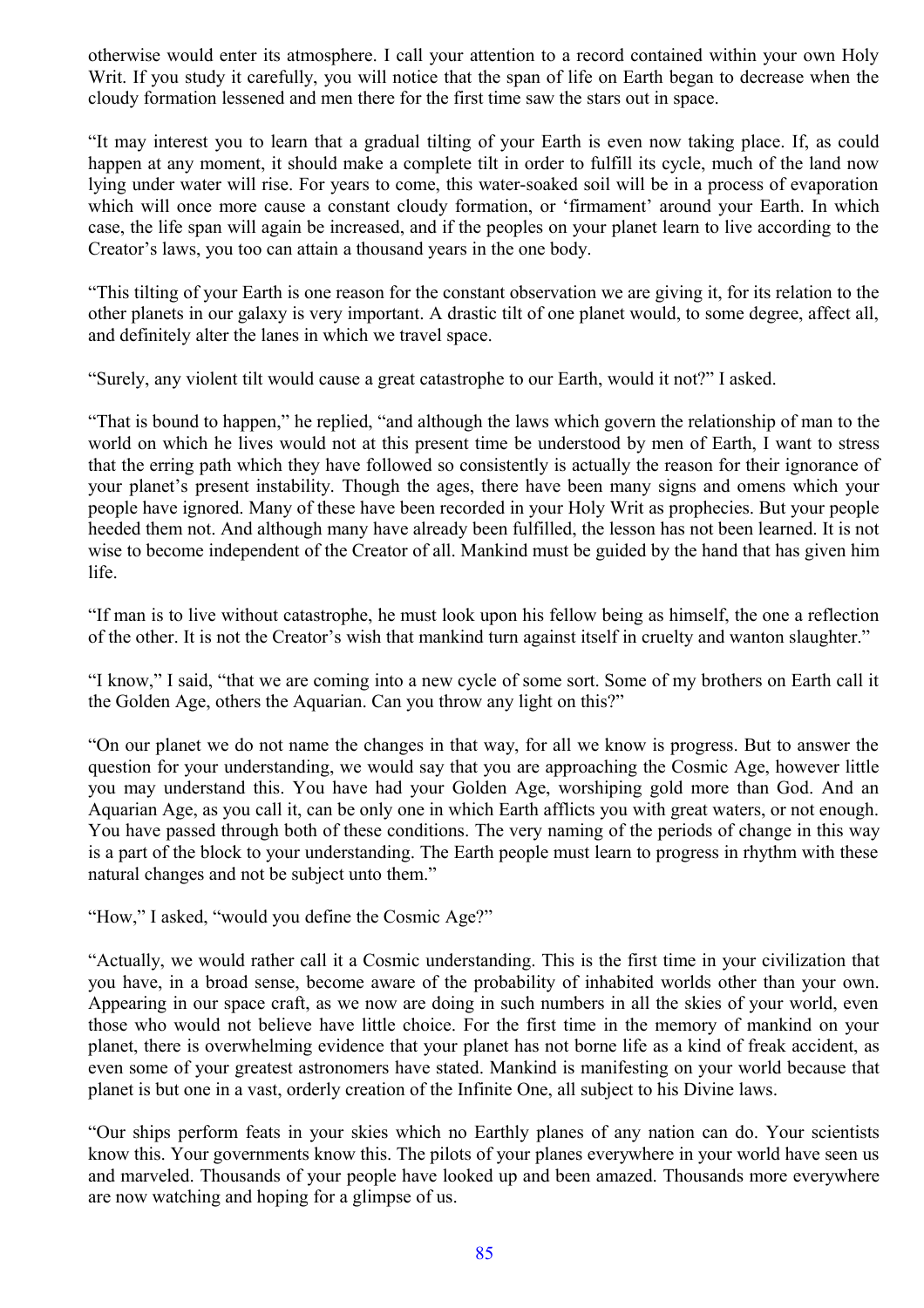"All this has been foretold by men of old. They have said in your written prophecies that the whole world will be disturbed, and that the signs will be these: Sons of God will be coming from Heaven to

Earth to deliver the peoples. The conditions in your world today have placed you, as you put it, under the shadow of death. Your entire world is disturbed. And since the name you have for outer space is 'Heaven,' and since we too are Sons and daughters of God, could it not be that even now the ancient prophecy is being fulfilled?

"It has also been foretold that, when the time cometh, the dark races of the world will rise up and demand the right to equal respect and the lot of free men so long denied them by you of lighter skins. Is not this prophecy, too, being fulfilled in these very days on Earth?<http://www.universe-people.com/>

"You see, we know the history of your world well. The conception of 'We are our brother's keeper' applies to all mankind everywhere. It is in this role that we come to you and say, 'Let the Supreme Being of the Universe be the guiding word for your world that your troubles may vanish as darkness before light.' "What would man be without the breath of life? And who giveth unto him? Is it not to be found everywhere for the benefit of all? Then let Earthly man know that his God is not in some far distant place, but ever near in all manifestations, and within Man himself."

Orthon ceased speaking and for a moment I sat with bowed head thinking of his words. Slowly, I became aware of a warmth that seemed to be entering into my spirit. Looking up, I saw from the faces of those around me that what I felt was a benediction that flowed from all of them toward me.

Then the master rose and approached me. As I stood, so did the others.

"My son," he said, looking deeply into my eyes, "much of what our brother has been saying to you is in conflict with many things your people have been taught to believe as truth. This, in itself, is of no importance, since that which was learned yesterday serves only as a stepping stone toward the greater truth we can learn tomorrow. That is the law of progress. Once on the right path, it cannot be otherwise. it is essential always that men work and strive together with open minds, ever aware that all is never known. There is an infallible guide in determining whether the path is a right one. That is very simple. If the results of your thoughts and actions are evil, then the path you are following leads away from the light of His countenance. If good things follow along the way you go, then your lives, and the lives of your children and of their children, will be joyous. Blessings, unbroken by sickness and strife, will be your eternal heritage."

He touched my hand in farewell and left the room in a silence vibrant with the words he had spoken.

I looked long into the faces of my many friends, imprinting each on my memory. There were no spoken f are-wells, but each raised a hand, and I raised mine. Then, i allowed Orthon to lead me along the ways of the carrier back to the little Scout.

Both Firkon and Ramu accompanied me on the drive back to the city. We did not talk.

When we were back at the hotel and the time had come for me to take leave of these dear friends, a feeling of tremendous poignancy engulfed me. We exchanged handclasps and Ramu said softly, "The blessing of the Infinite One go with you.

I left them then, and went on up to my lonely room.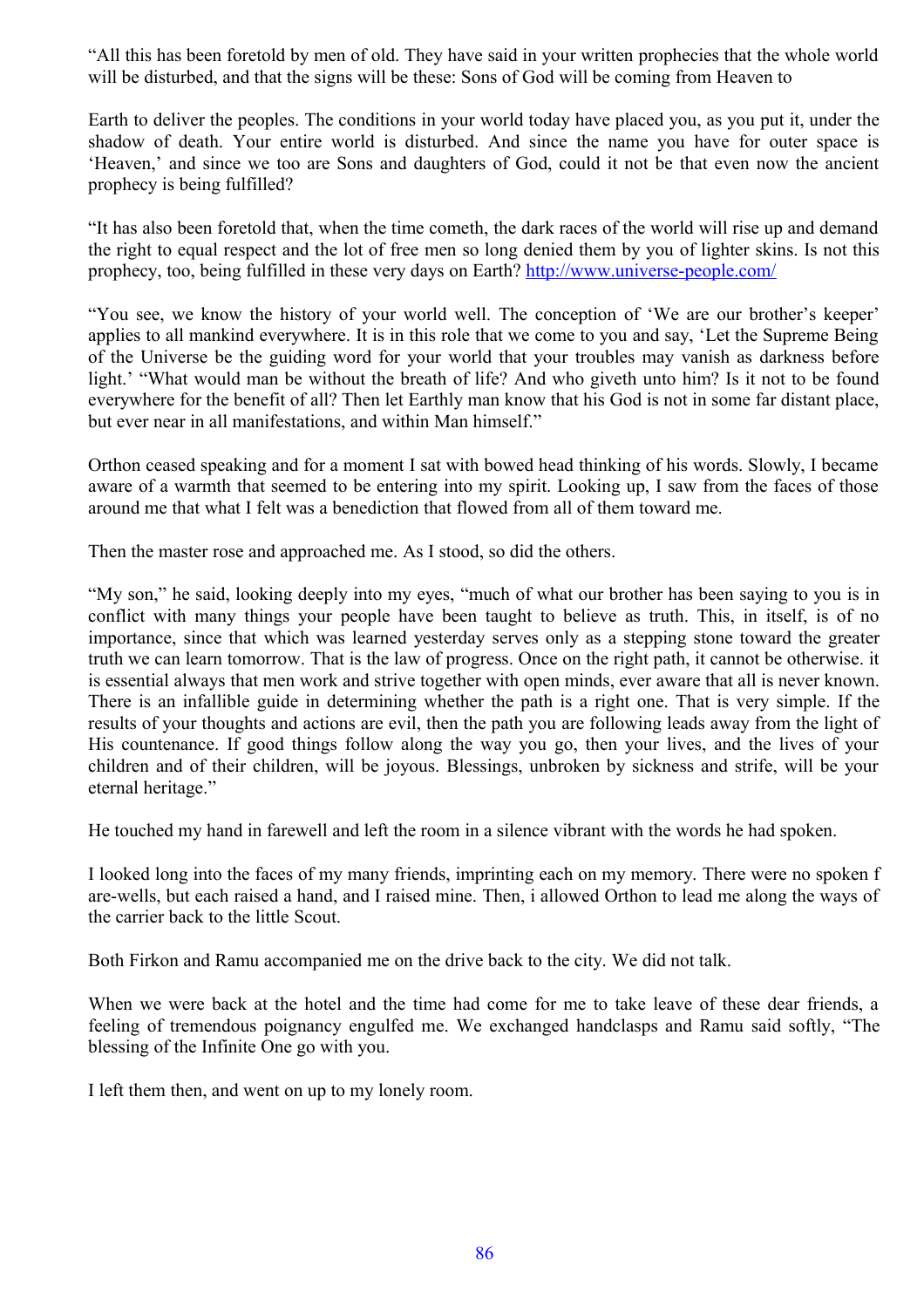### **AN UNEXPECTED POSTSCRIPT**

#### *April 25th, 1955*

Even as the presses are rolling on the pages of this book, an event of such importance has just occurred that I am recording it here and now to rush to my publishers for inclusion.

All day yesterday, on April the 24th, the usual number of Sunday visitors to my home at Palomar Terraces filled the hours from early until late. As I met and talked with them, I was increasingly aware of being mentally alerted to an approaching visit with the Brothers. It was late when the last couple left and I went to my room and tried unsuccessfully to sleep. Within the hour an urge to get up and go into town became so intense that I knew I must leave without delay.

During the long ride into the city I wondered if a request I had made at our last meeting was going to be answered. I had asked if they would permit me to take photographs *inside* a space ship in order to furnish further evidence to both doubters and believers. Apart from giving me the impression that this might not be so easy of achievement as I seemed to think, one of the Brothers had made a comment which I knew to be true. "Even should we succeed," he pointed out, "I doubt if it would convince the confirmed skeptics for the reason that Earth men still have so false a concept of other planets and the conditions existing thereon<sup>"</sup>

Nevertheless, I allowed my hope to grow. …

I went to the usual place and was met by a man to whom I had been introduced at a previous meeting, come to replace a Brother who had returned to his home planet. Without delay we drove to a desert spot where a Scout, identical to the one of my first meeting, waited for us. As we entered the little craft I glanced at my watch and saw that it was exactly 2.30 a.m. After greeting me, the pilot asked if I had brought my camera along. I had indeed! It was a small Polaroid I had recently bought. He had never seen one and asked me to explain the operation.

"This meeting has been arranged specifically to fulfill your hope for the kind of photograph you spoke of when last we met," he said. "We can guarantee nothing for reasons which will be clear to you later, but we shall try to get a picture of our ship with you in it. This would be simple enough if we could use our own method of photography, but that would not serve your purpose. Our cameras and film are entirely magnetic and you have no equipment on Earth that could reproduce such pictures. So we must use yours and see what we can get."

I became so absorbed in explaining the working of the camera to him that I was totally unaware of any movement whatever until the man who had met me called out, "Here we are!"

Looking up, I saw that the Scout's door was opening. Then, to my surprise, I saw that we had landed on top of a small mother ship. "Small" because it was not nearly so large as any I had previously been in. The hatch through which the smaller craft usually entered a carrier was plainly visible but my friend stepped out of the Scout and beckoned me to follow. We walked across the lop of the carrier and past the large hatch to a smaller one which opened as we approached. This was another surprise since I had no idea there were any such openings in these carriers. This turned out to contain an elevator and I was delighted to see Orthon standing on the platform. At his invitation I stepped in beside him. The man who had led me across the carrier returned to the Scout and his companion with whom I had left my camera.

This elevator was similar to the one on the large Saturnian ship, described in Chapter Eight. We lowered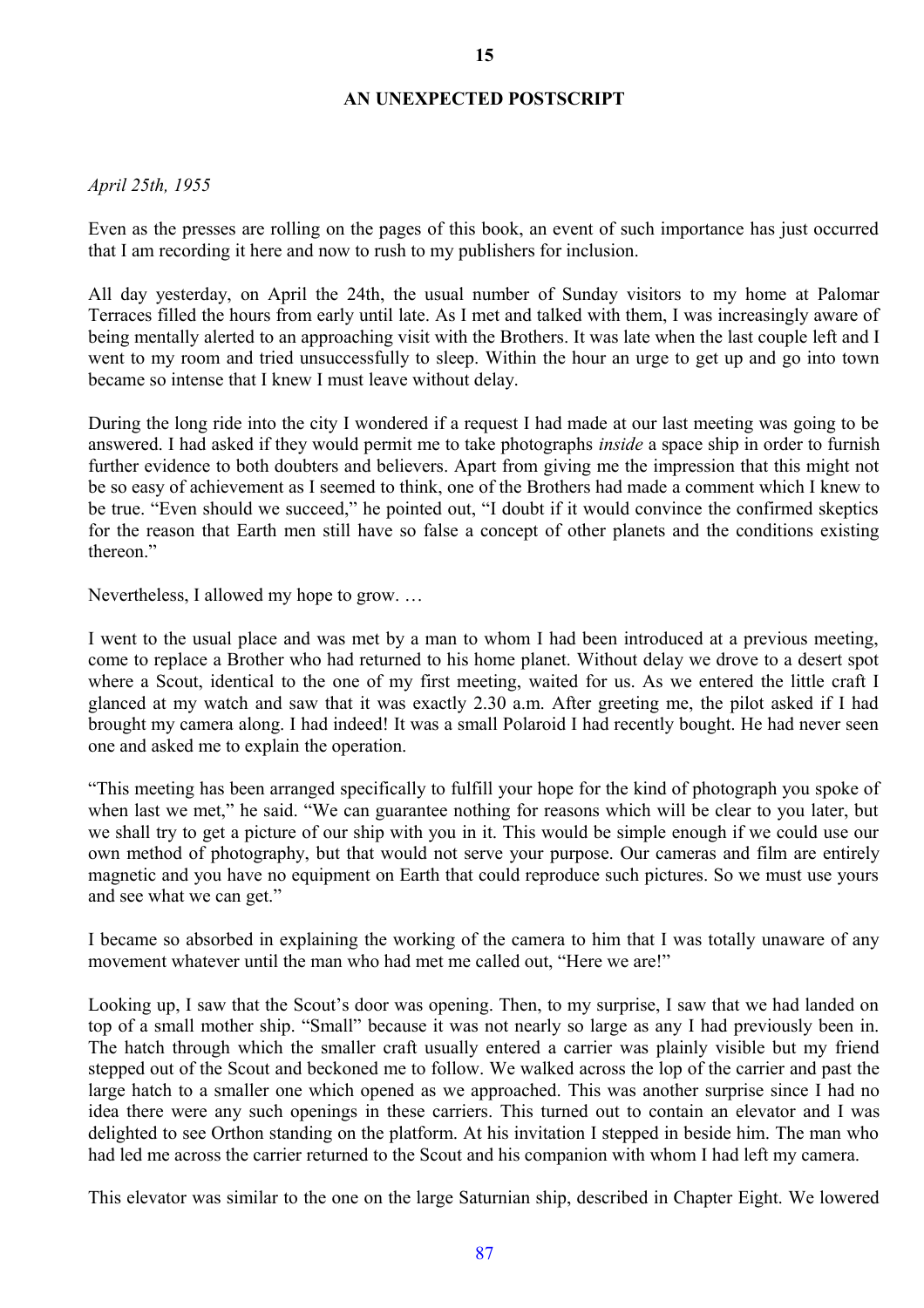to about the middle of the ship where a row of portholes was plainly visible the entire length of both sides of the ship. Here the elevator stopped and we stepped off. Orthon explained that he would stand in front of one porthole and I in front of the one next to it while the men would try to take our pictures from the Scout. The Scout had now moved a little distance away.

I noticed that the portholes of this carrier were double, with about six feet between the outer and the inner glass. We were standing behind the inner windows and I could not help wondering how they could get good pictures with my little camera through all that glass!

It is very difficult to estimate sizes and distances out in space, having nothing with which to compare, but it seemed to me that the Scout was hovering about one hundred feet from the mother ship. From her ball top (see photograph no. 1) she was throwing a beam of bright light upon the larger craft. Sometimes this beam was very intense, and again not so intense. As the photographs show, they were experimenting with the amount of light necessary to show the mother ship and at the same time penetrate though the portholes to catch Orthon and myself behind them.

While this was going on, radiation from both the mother ship and the Scout had been cut to a minimum. I learned later that the men had been obliged to put some sort of filter over the camera and lens in order to protect the film from the magnetic influences of the craft. It was all an initial experiment and, as shown clearly by the photographs, varying distances and intensities of light reflection were tried.

At this point I must admit that I have not ceased to berate myself for my oversight, in the hasty departure for town, in not remembering to bring additional film. This presented a serious handicap to the Brothers by leaving little margin for the trial and error method they were forced to use. As the men worked with my camera, they studied results closely. Perhaps they may be able to make an attachment of one kind or another which will produce more detailed photos at some future date.

It was quite some time before a signal from the Scout indicated that they were returning to the carrier. I watched the elevator as it went up to the top of the ship. The hatch opened and the elevator returned again to our level with the Scout pilot, my camera in his hand. He joined us and reported that although they considered the pictures poor, there had been a measure of success and they had saved the last two exposures to try for photographs of the interior of this carrier.

Having been so well prepared for bad results, I was pleasantly surprised by what he showed me.

As the thee of us walked toward the front of the ship, I saw a wall slide away to reveal an opening very much resembling a tunnel. Beyond this was a small room with two pilots seated at the controls.

Due to the end of the ship being transparent and to the glowing charts inside, there was plenty of light and my hopes ran high for a good picture. All lights in the room where we stood were turned out, leaving it almost entirely dark. But these two attempts failed, due to the greater magnetic power in the carrier in comparison to that in the Scout.

One thing was proven. Without some as yet undeveloped filter system for our film, it is impossible to get clear photographs within the space ships. When I asked if a better camera with a finer lens might be more successful, I was told that any appreciable improvement was unlikely because of the type of film used.

When these last two pictures had been taken, the lights within the ship came on again. The three of us then returned to the elevator and were carried to the top of the ship. As the hatch opened, I saw the Scout again based on its carrier. Orthon touched my hand in farewell and the Scout's pilot and I walked over to the waiting craft. As we entered, the door closed silently behind us and we were immediately on our way.

It is impossible for me to judge how far out in space we had been, but the entire time from leaving the Earth and returning to it was little over two and one half hours.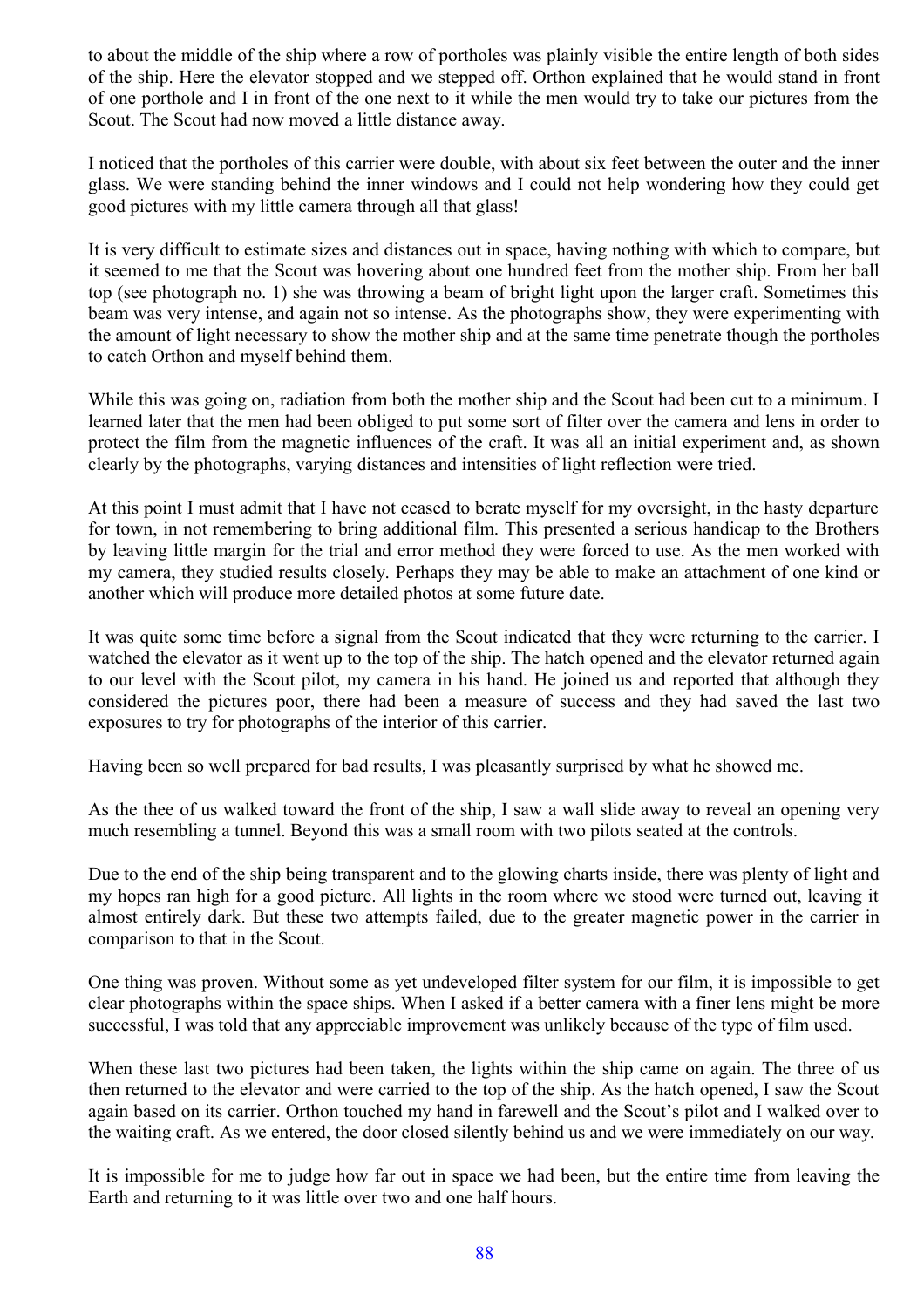Back on Earth, my friend and I took leave of the pilot and walked over to where the car was parked. It was shortly before 7 a.m. that my companion let me out at the entrance to my home. Although I invited him to stop for coffee and breakfast, he thanked me and declined, explaining that he must not be late on the job he had taken for the duration of his time here on Earth.

In closing, let me say that I fully realize many attempts will be made to discredit these photographs. This does not disturb me. Every man is free to believe or disbelieve the statements, supported by photographs, that are present in this book. But let each man realize that his personal conclusion in no way alters *the fact of their reality.* For corroboration of this one need only turn the pages of history to almost any year in almost any age. In its mass conception, the Earthbound mind has always found it easier to scoff at new wonders than to face the fact of its own limited knowledge of the miracles that await discovery in the unlimited Universe in which he dwells.

To the Brothers of other worlds, human beings, like ourselves, I am grateful for what they have shown and taught me. To my brothers in this world I report, knowing that many are ready. As always, the skeptics must wait for what, even to them, will be overwhelming proof that space *has* been conquered by peoples from planets far advanced beyond our own.

## **George Adamski**

## **BIOGRAPHICAL SKETCH**

Born in Poland April 17, 1891, George Adamski was not yet two years old when his parents emigrated to the United States and settled in Dunkirk, New York. The background of his boyhood was much the same as that of any child of an immigrant family, with one important difference. His parents possessed an unusual and deeply religious approach to the wonders of creation as manifested in the many aspects of nature. Therefore, although the boy's formal school was of short duration, a vital part of his education continued through private instruction. Young George grew into adulthood with wonder and reverence toward all phases of nature.

In such a world, the boy felt, it should be easy for people to live in harmony. Very early he began to search for the reason why they seemed unable to do so. Very early he began to realize that while the ephemeral laws laid down by men were dictated by geography, changing needs and traditions, sometimes by little more than the special interests of those in power, nature's laws were immutable. It seemed to him that the lessons to be found in the pages of history had not been learned. It seemed to him that the peoples of this Earth, individually and collectively, were still walking in old ruts that could lead only to repetition of the same old disasters. It was an absorbing subject to the young Adamski. He knew that, whatever the limitations that surrounded him, to learn all that he could about it would be the enduring quest of his life. With what knowledge he might gain, he hoped to serve his fellow man in some small way.

Fortunately, it did not occur to the boy to harbor any bitterness toward the circumstances which left his parents unable to pay for the kind of education his ambition and keen mind warranted. On the contrary, he voluntarily sought work to help defray the cost of an enlarging family. The university of the world was his, exciting lessons to be learned wherever and with whomever he found himself.

In 1913 Adamski enlisted in the Army, where he served in the 13th Cavalry on the Mexican border, receiving an honorable discharge in 1919. Meanwhile, on Christmas day in 1917 he was married to Mary A. Shimbersky.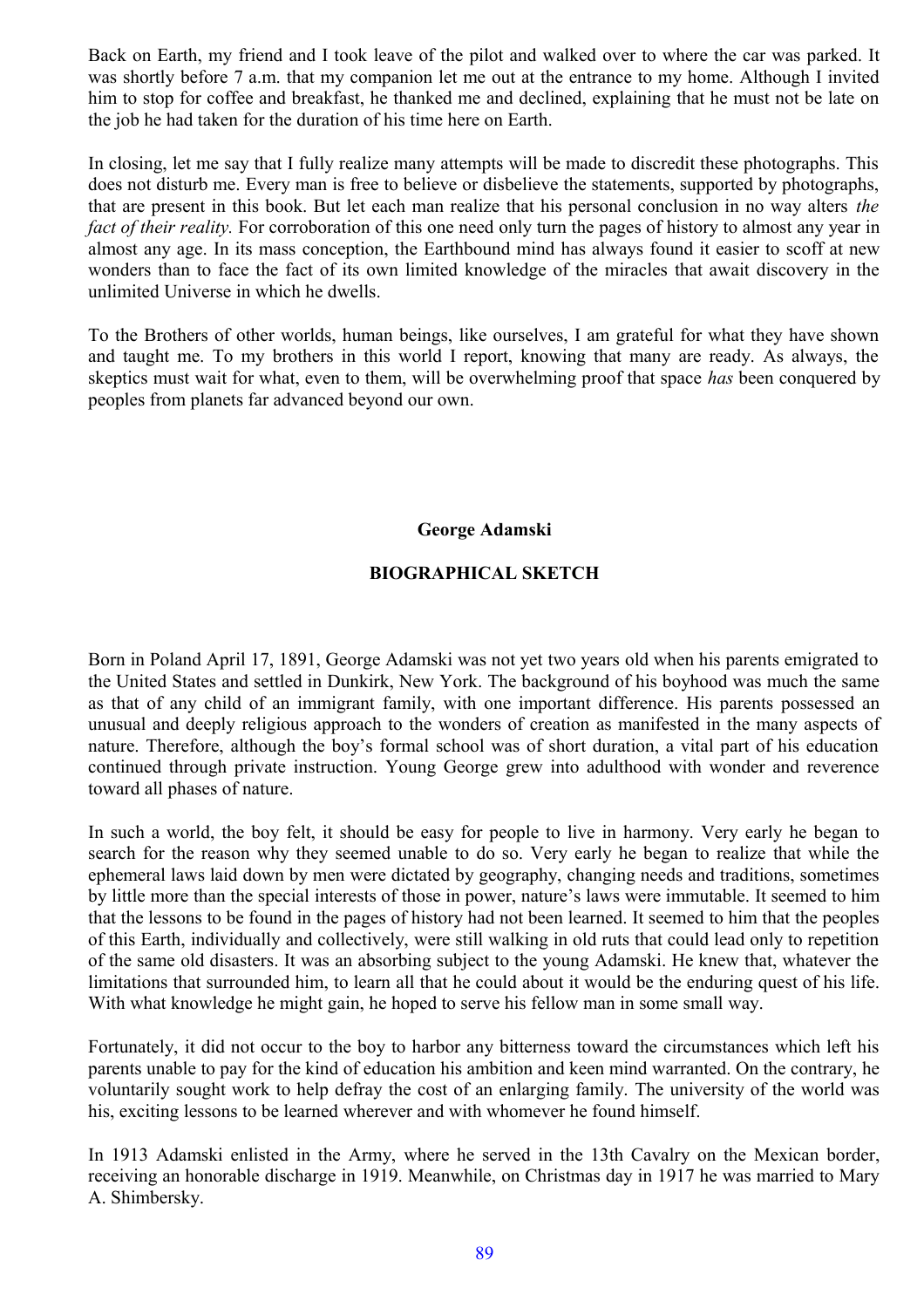Adamski's five years in the Army served but to strengthen his longing to grow in understanding and wisdom that he might be of service to his fellow man. But realizing that the student was not yet equipped to be the teacher, for many years he traveled around the nation, earning his living at any job that offered. It was a good way to study the problems and frustrations from which no man is free. His was no grimly pursued mission, nor was it in his nature to mount a soap box. The blend of patience, compassion and gaiety, so marked in the mature Adamski, must even then have been the qualities which attracted the confidences of his fellow workers.

It was not until he was nearly forty that Adamski called a halt to wandering and settled down at Laguna Beach in California. This was his first real home and here, through the nineteen thirties, he devoted full time to teaching the universal laws. His students soon numbered into the hundreds, he found himself in demand for lectures throughout Southern California and his talks were broadcast over radio stations KFOX in Long Beach and KMPC in Los Angeles.

One of his students presented him with a six-inch Newtonian reflecting telescope and Adamski spent much time studying the heavens. He and his students took innumerable photographs with homemade attachments. It was during this period that Adamski got his first photograph of a space craft, although at the time he did not know what it was. The photograph was submitted to several astronomers. None could identify it. The object was too far out in space for details to show up. A number of guesses were made which no one considered satisfactory.

In 1940, foreseeing war in the offing, Adamski and a few of his students whose circumstances permitted moved from Laguna Beach to a settlement along the route to Palomar Mountain called Valley Center. Here they labored diligently on establishing a small farming project which they hoped would make them self-sustaining for the duration. When America entered the war, Adamski served his locality as an air-raid warden.

In 1944 the Valley Center Ranch was sold. Adamski and the small group who had remained with him during the war years moved to the southern slopes of Mt. Palomar, six miles below the crest of that mountain and eleven miles from the site of the world's largest telescope, at that time uncompleted. Here they cleared virgin land and built simple living quarters. Here also they raised a small building to serve as a café for passers-by, owned and operated by Mrs. Alice K. Wells, one of Adamski's students. Each member of the group shared in the manual labor that went into this effort, and since heavy restrictions were still in effect regarding materials, anything available had to serve.

Adamski bought a 15-inch telescope and a small observatory was erected to house this, designed in a way which enabled *him* to study the skies for hours on end, protected from inclement weather. The smaller 6inch telescope was mounted out in the open. In this way, Adamski was able to continue his studies of the skies. Many visitors were interested and with these he gladly discussed his findings.

During the meteoric shower of 1946 Adamski and a number of friends watching with him witnessed a dramatic event, unrecognized for what it was at the time. They observed a large cigar-shaped craft hanging motionless in the skies at comparatively close range. A completely strange object to all, none guessed its true origin. Although Adamski had long discussed the probability of human life on other planets, he still held the opinion that distances between even our closest heavenly neighbors were far too great for any physical interplanetary travel. Only in the following year (1947) came proof that he was mistaken. With his wife and a few associates, for more than an hour Adamski watched a formation of unearthly craft moving without sound in orderly single file across the heavens from East to West.

Since this same display had been witnessed by other groups in different localities, during the following weeks many persons came to Adamski to check their personal observations. Not one could believe that the awesome spectacle could be accounted for by any craft as yet made on our Earth.

Adamski's further experiences in this field have been given to the public in the book *Flying Saucers*